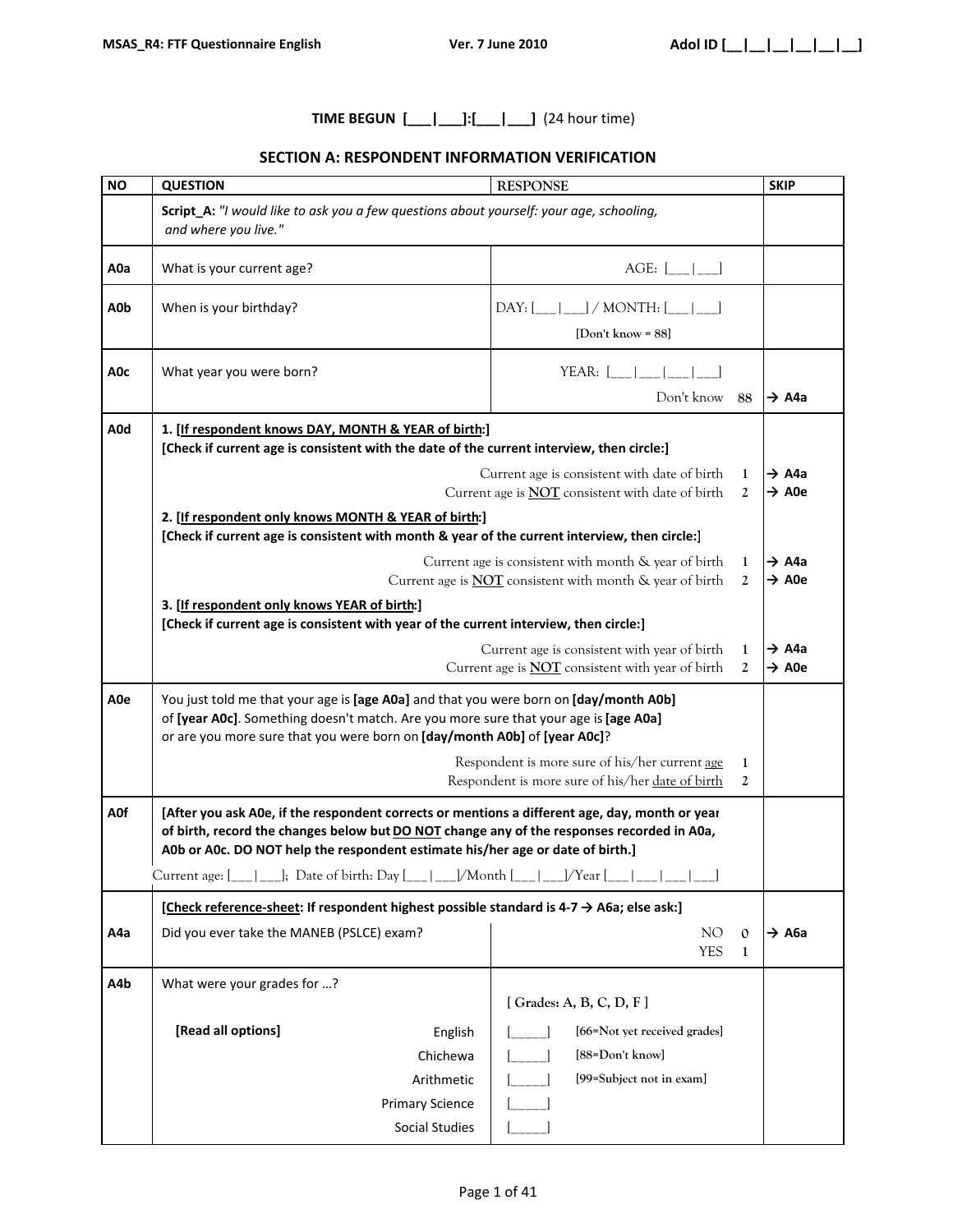| A4c  | Did you ever take the JCSE exam?                                                                                                                                                                                                                                                       |                                                                                                                          |                                                                                                                                                                                                                                                                                                                                                                                                                                                                                                                                                                                                                                                                                                                                                                                                                                                                                                                                                                                                                                                                                                                        | NO<br><b>YES</b> | $\mathbf{0}$<br>1 | → А6а                           |
|------|----------------------------------------------------------------------------------------------------------------------------------------------------------------------------------------------------------------------------------------------------------------------------------------|--------------------------------------------------------------------------------------------------------------------------|------------------------------------------------------------------------------------------------------------------------------------------------------------------------------------------------------------------------------------------------------------------------------------------------------------------------------------------------------------------------------------------------------------------------------------------------------------------------------------------------------------------------------------------------------------------------------------------------------------------------------------------------------------------------------------------------------------------------------------------------------------------------------------------------------------------------------------------------------------------------------------------------------------------------------------------------------------------------------------------------------------------------------------------------------------------------------------------------------------------------|------------------|-------------------|---------------------------------|
| A4d  | What were your grades for ?<br>[Read all options]                                                                                                                                                                                                                                      | Mathematics<br>Chichewa<br>Geography<br>History<br>Agriculture<br>French<br>Social Development<br>Life Skills<br>English | [Grades: A, B, C, D, F]<br>[66=Not yet received grades]<br>[88=Don't know]<br>[99=Subject not in exam]                                                                                                                                                                                                                                                                                                                                                                                                                                                                                                                                                                                                                                                                                                                                                                                                                                                                                                                                                                                                                 |                  |                   |                                 |
| А6а  | Are you currently attending school?                                                                                                                                                                                                                                                    |                                                                                                                          |                                                                                                                                                                                                                                                                                                                                                                                                                                                                                                                                                                                                                                                                                                                                                                                                                                                                                                                                                                                                                                                                                                                        | NO<br><b>YES</b> | $\mathbf{O}$<br>1 | $\rightarrow$ A6b               |
| A6aa | What are the reasons that<br>you are not currently<br>attending school?<br>[Do not read list;<br>check all mentioned]<br>[If the respondent provides<br>more than one response,<br>ask:]<br>"Which of these is<br>the most important reason?"<br>[Circle the most<br>important reason] |                                                                                                                          | <b>MARRIAGE/BIRTH</b><br>Marriage<br>$1$ [ ]<br>$2$ [_]<br>Pregnancy<br>Has baby/Nursing baby<br>$3 \mid$<br><b>SCHOOL ISSUES</b><br>Finished primary school<br>4 [ ]<br>Not selected/accepted to secondary school<br>5 [<br>Not doing well at school<br>6 [<br>Don't like school<br>7 [<br>Problems with/afraid of other students<br>8<br>Problems with/afraid of teacher<br>9<br>Travel/Distance to school<br>10<br>Rather do something else<br>$11$ [<br>Parents/Guardian don't want me to go to school<br>$12$ [<br><b>FINANCIAL/WORK</b><br>Financial/Costs<br>$13$ [<br>No money for development funds<br>14<br>Need to work at home/fields<br>15<br>Need to work/earn money<br>16<br><b>ILLNESS/DEATH</b><br>Respondent sick/ill<br>$17$ [ ]<br>Illness: Parent/Guardian<br>$18-1$<br>Illness: Other HH member<br>19 <sup>°</sup><br>Death: Parent/Guardian<br>20 <sub>1</sub><br>Death: Other HH member<br>$21 \vert$<br><b>HOUSEHOLD ISSUES</b><br>Biological parents: Separated/divorced<br>$22 \mid$<br>Need to look after brothers/sisters<br>$23 \mid$<br>Hunger<br>24<br>25<br>Other<br>Don't know<br>88 |                  |                   | <b>ALL</b><br>$\rightarrow$ A10 |
| A6b  | What is the name of the<br>school you are currently<br>attending?<br>[Check reference-sheet: Is the school<br>attended last interview the same as the<br>current school? Circle:]                                                                                                      | [Record name of school:]                                                                                                 | Curent school is the same as school in reference-sheet<br>Current school is different than school in reference-sheet                                                                                                                                                                                                                                                                                                                                                                                                                                                                                                                                                                                                                                                                                                                                                                                                                                                                                                                                                                                                   |                  | $\mathbf 0$<br>1  |                                 |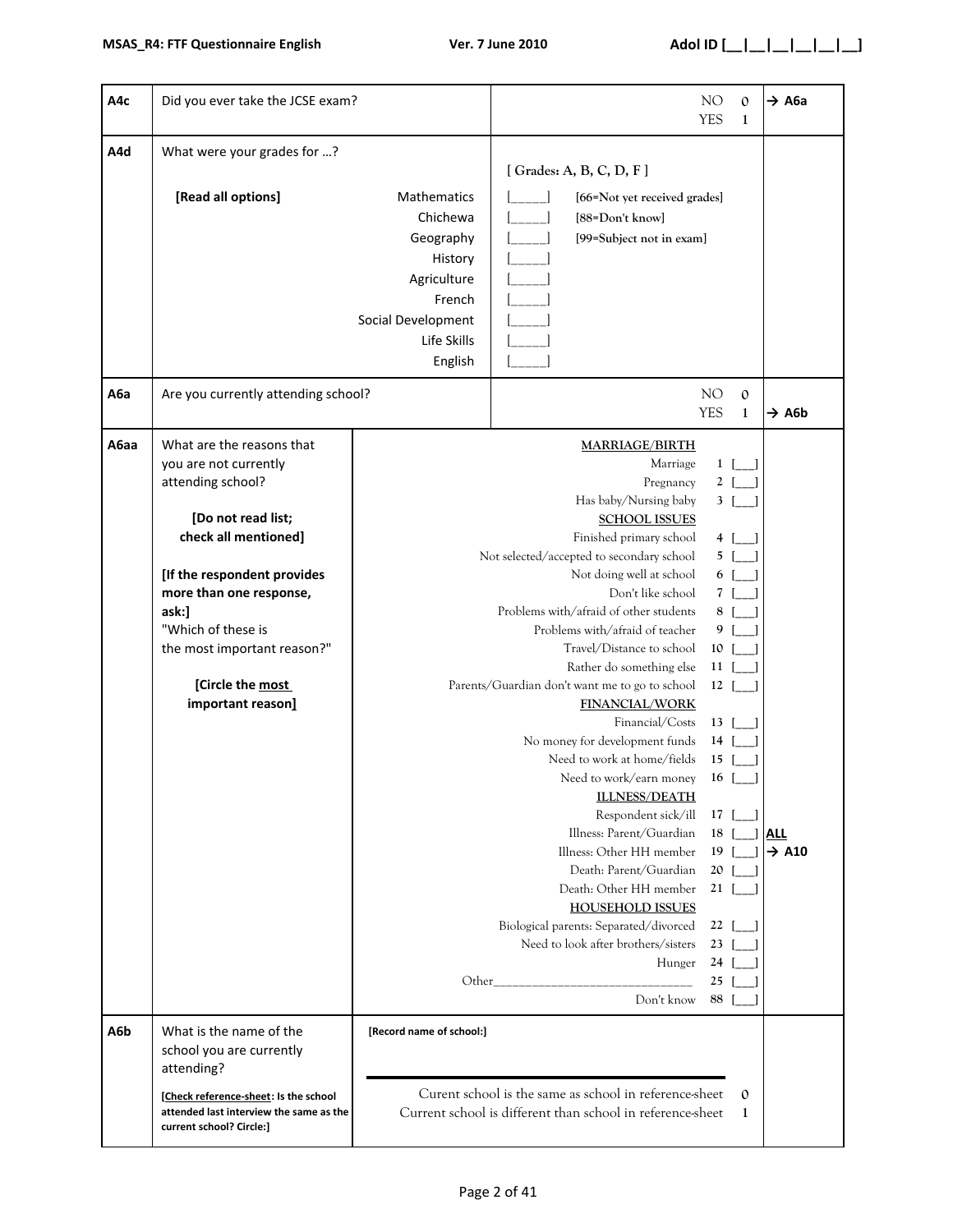| A6b1 | What district is this school in?                                                                                                                                                                                                                                                                            | <b>DISTRICT:</b><br>[Use district codes at end of section]                                                                                                                                                                                   |                                   |                       |
|------|-------------------------------------------------------------------------------------------------------------------------------------------------------------------------------------------------------------------------------------------------------------------------------------------------------------|----------------------------------------------------------------------------------------------------------------------------------------------------------------------------------------------------------------------------------------------|-----------------------------------|-----------------------|
| A6b2 | Is this a primary or a secondary school?                                                                                                                                                                                                                                                                    | Primary School<br>Secondary School                                                                                                                                                                                                           | $\mathbf{1}$<br>$\mathfrak{2}$    | $\rightarrow$ A7b     |
| A7a  | In which standard are you currently enrolled?                                                                                                                                                                                                                                                               | STANDARD: [ ]                                                                                                                                                                                                                                |                                   | $\rightarrow$ A7c     |
| A7b  | In which form are you currently enrolled?                                                                                                                                                                                                                                                                   | $FORM:$ [                                                                                                                                                                                                                                    |                                   |                       |
| A7c  | Are you a day student, or a boarder at school,<br>or a boarder somewhere else?                                                                                                                                                                                                                              | Day student<br>Boarder at school<br>Boarder somewhere else                                                                                                                                                                                   | $\mathbf{1}$<br>2<br>3            |                       |
| A10  | [Respondent attending school:]<br>Now let's talk about the village/area in which you<br>live while you attend school. What is the name of<br>that village/area?<br>[Respondent NOT attending school:]<br>Now let's talk about the village/area in which you<br>live. What is the name of that village/area? | [Record name of village/area:]<br>[Check reference-sheet: Is the village/ area<br>from last interview the same as the current<br>village/area? Circle:]<br>Same village/area<br>Same village/area but changed name<br>Different village/area | $\mathbf{0}$<br>1<br>2            |                       |
| A12  | [If respondent is NOT attending school $\rightarrow$ Section AA]<br>Do you live in another village/area during those<br>times that you are not in school?                                                                                                                                                   | NO <sub>1</sub><br><b>YES</b>                                                                                                                                                                                                                |                                   | $\rightarrow$ Sect AA |
| A13  | Where is the village/area you live in when you<br>are not in school?<br>[Read response options 1-4]                                                                                                                                                                                                         | Same Traditional Authority (T/A)<br>Same district<br>Another district<br>Another country<br>Don't know                                                                                                                                       | $\mathbf{1}$<br>2<br>3<br>4<br>88 |                       |
| A13a | Which village/area do you consider your<br>primary home?                                                                                                                                                                                                                                                    | Current village/area [A10]<br>Other village/area                                                                                                                                                                                             | $\mathbf{O}$<br>$\mathbf{1}$      |                       |

| <b>DISTRICT CODES:</b>                 |                        |                  |             |
|----------------------------------------|------------------------|------------------|-------------|
| 01 Balaka                              | 08 Mulanje             | 15 Dowa          | 22 Neno     |
| 02 Machinga                            | 09 Thyolo              | 16 Kasungu       | 23 Mwanza   |
| 03 Zomba                               | 10 Chikwawa            | 17 Salima        | 24 Likoma   |
| 04 Mangochi                            | 11 Ntcheu              | 18 Mchinji       | 25 Rumphi   |
| 05 Blantyre                            | 12 Dedza               | 19 Mzimba        | 26 Karonga  |
| 06 Chiradzulu                          | 13 Lilongwe            | 20 Nkhotakota    | 27 Chitipa  |
| 07 Nsanje                              | 14 Ntchisi             | 21 Nkhata Bay    | 28 Phalombe |
| <b>OTHER COUNTRY:</b><br>71 Mozambique | <b>72</b> South Africa | 77 Other country |             |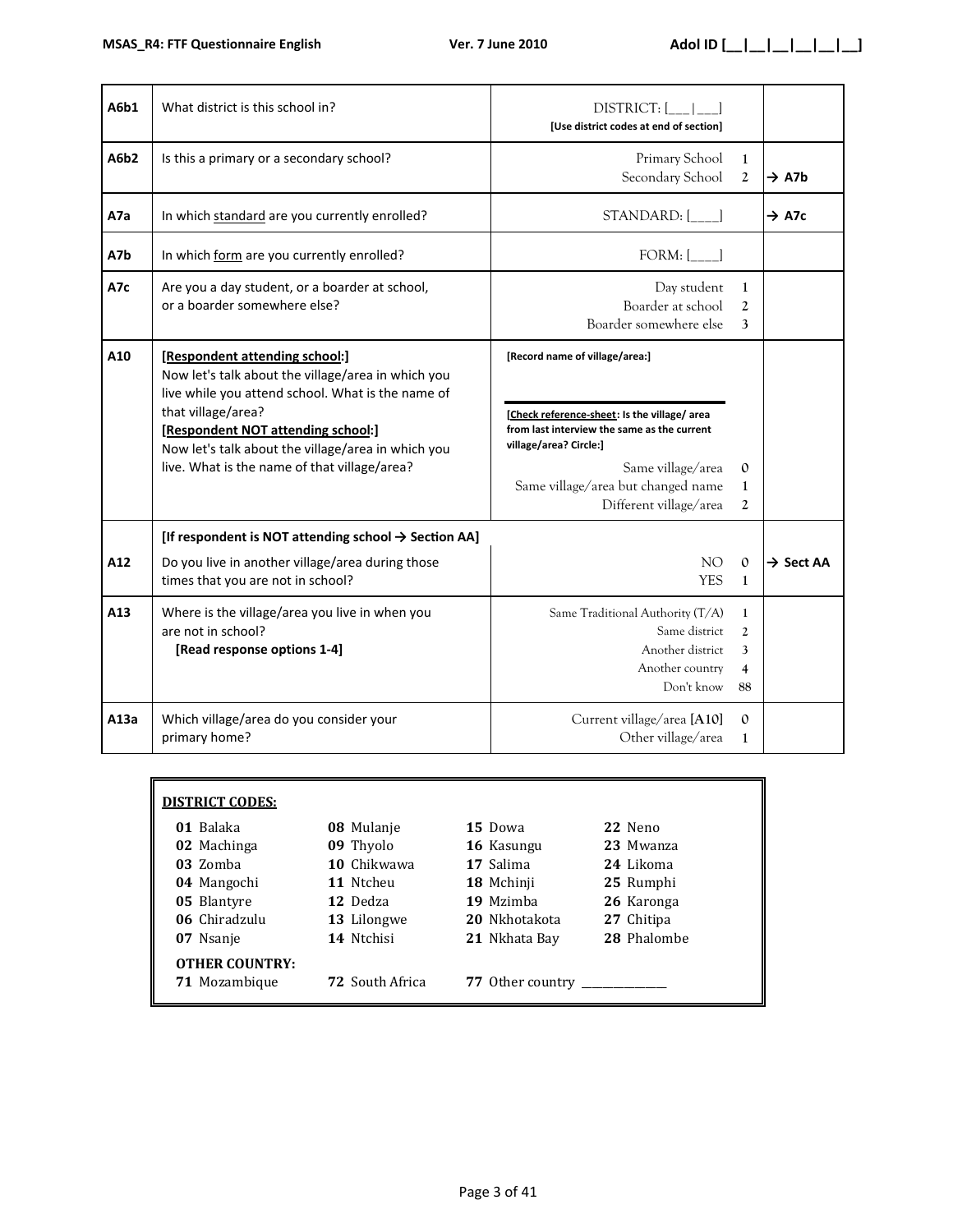### **SECTION AA: MIGRATION**

#### **Codes for Migration Roster:**

| <b>DISTRICT CODES:</b>                 |                        |                  |             |
|----------------------------------------|------------------------|------------------|-------------|
| 01 Balaka                              | 08 Mulanje             | 15 Dowa          | 22 Neno     |
| 02 Machinga                            | 09 Thyolo              | 16 Kasungu       | 23 Mwanza   |
| 03 Zomba                               | 10 Chikwawa            | 17 Salima        | 24 Likoma   |
| 04 Mangochi                            | 11 Ntcheu              | 18 Mchinji       | 25 Rumphi   |
| 05 Blantyre                            | 12 Dedza               | 19 Mzimba        | 26 Karonga  |
| 06 Chiradzulu                          | 13 Lilongwe            | 20 Nkhotakota    | 27 Chitipa  |
| 07 Nsanje                              | 14 Ntchisi             | 21 Nkhata Bay    | 28 Phalombe |
| <b>OTHER COUNTRY:</b><br>71 Mozambique | <b>72</b> South Africa | 77 Other country |             |
|                                        |                        |                  |             |

#### **CODES FOR QUESTION AA5: MAIN REASON MOVED TO VILLAGE/AREA:**

#### **SCHOOL REASONS**

- Quality of this school
- PSLE better at this school
- Other reason this school
- Poor quality of previous school
- Problems with teachers at previous school
- Problems with students at previous school
- Other reason previous school
- Attend secondary school

#### **OTHER REASONS**

- Death: Parent/Guardian
- Death: Other HH member
- Illness: Parent/Guardian
- Illness: Other HH member
- Biological parents: Separated/Divorced
- Lower crop yields: Draught/Disease/Price drops
- Loss of livestock
- Job loss/Business failure (non-farming)
- Economic opportunity: Self
- 18 Economic opportunity: Parent(s)
- Economic opportunity: Other HH member
- Fostered for other reason
- Conflict with family members
- Other relatives needed help
- Moved with parents
- Rejoined parents
- Marriage
- Other
- Don't know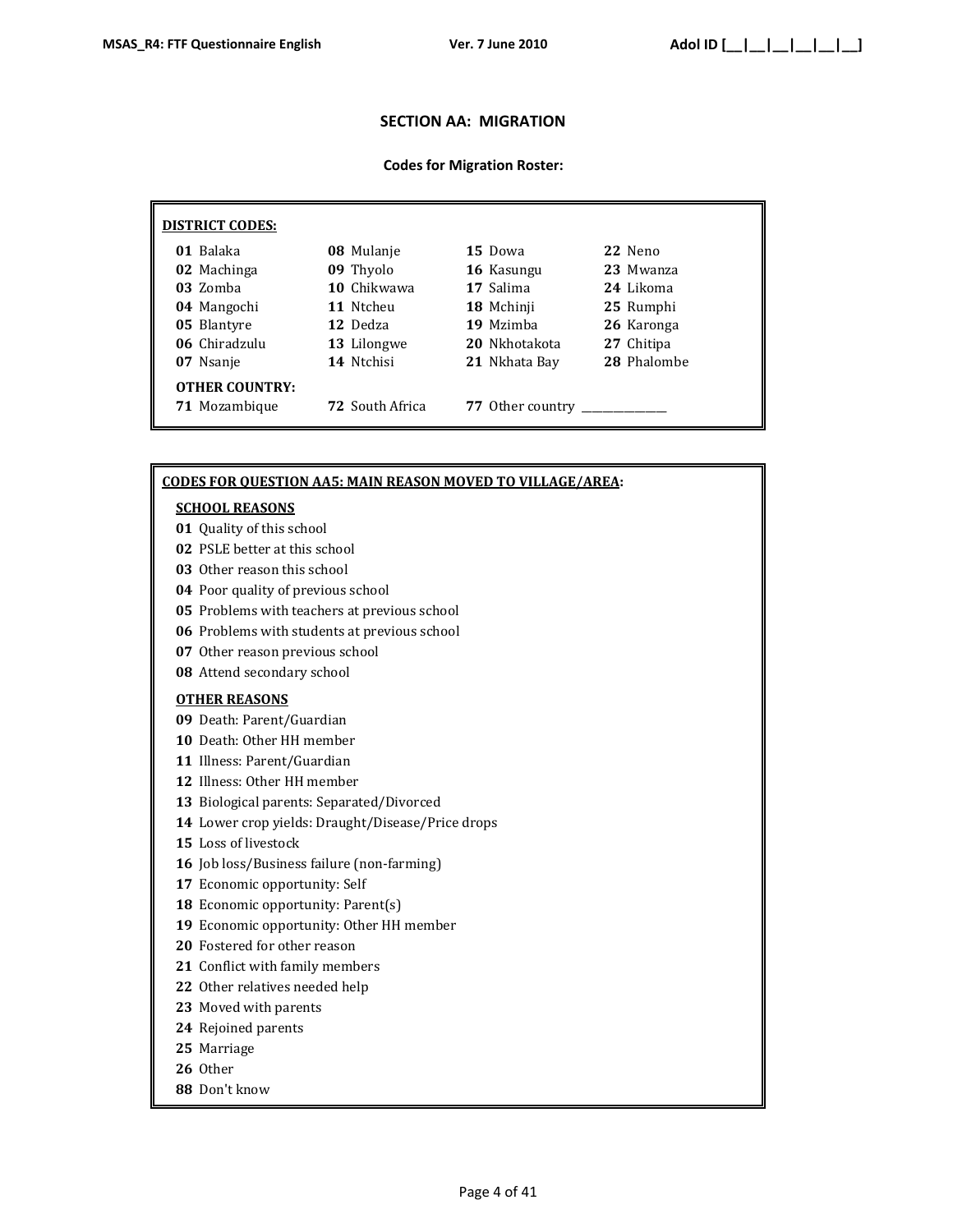|        | Script_AA: "Now I would like to ask you about the different places where you have lived since the last time you were interviewed." |                                                              |                                                                                              |                                                                                         |                                                                                                 |           |                                                                          |  |                                                                                                            |  |  |  |                        |
|--------|------------------------------------------------------------------------------------------------------------------------------------|--------------------------------------------------------------|----------------------------------------------------------------------------------------------|-----------------------------------------------------------------------------------------|-------------------------------------------------------------------------------------------------|-----------|--------------------------------------------------------------------------|--|------------------------------------------------------------------------------------------------------------|--|--|--|------------------------|
|        | [Record date last interview from reference-sheet: Month<br>Record last village/area from reference-sheet in Line #01.]<br>Year     |                                                              |                                                                                              |                                                                                         |                                                                                                 |           |                                                                          |  |                                                                                                            |  |  |  |                        |
| AA1    | AA <sub>2</sub>                                                                                                                    | AA3                                                          | AA4                                                                                          | AA5                                                                                     | AA6                                                                                             |           | AA7                                                                      |  |                                                                                                            |  |  |  |                        |
| Line # | <b>NAME OF VILLAGE/AREA</b>                                                                                                        | <b>DISTRICT</b>                                              | <b>VILLAGE/AREA TYPE</b>                                                                     | <b>MAIN REASON</b><br><b>MOVED TO</b>                                                   | LEFT VILLAGE/AREA                                                                               |           |                                                                          |  |                                                                                                            |  |  |  | <b>MONTH/YEAR LEFT</b> |
|        | Line # 01: When you were<br>last interviewed on [date last<br>interview] you were living in<br>[village/area in line AA01].        | What district<br>is this village/<br>area in?                | Is this village/area a<br>major urban centre,<br>boma, trading centre<br>or a rural village? | Lines # 02-10:<br>What is the main<br>reason that you<br>moved to this<br>village/area? | Line # 01: Since<br>[date last interview],<br>have you left this village/<br>area to go live in |           | another place?                                                           |  | What month and year did you<br>leave [village/area] to go live<br>in another place?                        |  |  |  |                        |
|        | Lines # 02-10: What is the<br>name of the village/area that<br>you moved to next?                                                  | <b>IUse district codes in</b><br>previous page]<br>$DK = 88$ | $1$ = Major urban centre<br>$2 = \text{Boma}$<br>$3$ = Trading centre<br>$4$ = Rural village | <b>[Use codes for main</b><br>reason moved to in<br>previous page]                      | Lines # 02-10: Have you<br>left this village/area to go<br>live in another place?               |           |                                                                          |  | Month = $1-12$<br>Year = $07, 08, 09, 10$<br>Don't know = $88$<br>[Check: month and year should be between |  |  |  |                        |
|        | [Lines # 02-10: Record the name of the<br>village/area that respondent moved to]                                                   |                                                              | $5 = Other$<br>$88 = Don't know$                                                             | $DK = 88$                                                                               | [If $NO \rightarrow$ Section B]                                                                 |           | the date of the last interview and the date<br>of the current interview] |  |                                                                                                            |  |  |  |                        |
| AA.01  | [Reference-sheet: village/area]                                                                                                    | $\sim$ 1 $\sim$ 1                                            |                                                                                              | [X X]                                                                                   | $NO = 0 \rightarrow Sect B$                                                                     | $YES = 1$ | Month: $[\_$  _  $]$ / Year: $[\_$                                       |  |                                                                                                            |  |  |  |                        |
| AA.02  |                                                                                                                                    |                                                              |                                                                                              |                                                                                         | $NO = 0 \rightarrow Sect B$                                                                     | $YES = 1$ | Month: $[\_   \_ ]$ / Year: $[$                                          |  |                                                                                                            |  |  |  |                        |
| AA.03  |                                                                                                                                    |                                                              |                                                                                              |                                                                                         | $NO = 0 \rightarrow Sect B$                                                                     | $YES = 1$ | Month: $[\_   \_ ]$ / Year: $[$                                          |  |                                                                                                            |  |  |  |                        |
| AA.04  |                                                                                                                                    |                                                              |                                                                                              |                                                                                         | $NO = 0 \rightarrow Sect B$                                                                     | $YES = 1$ | Month: $\vert$ $\vert$ $\vert$ / Year:                                   |  |                                                                                                            |  |  |  |                        |
| AA.05  |                                                                                                                                    |                                                              |                                                                                              |                                                                                         | $NO = 0 \rightarrow Sect B$                                                                     | $YES = 1$ | Month: $\vert$ $\vert$ $\vert$ / Year: $\vert$ $\vert$                   |  |                                                                                                            |  |  |  |                        |
| AA.06  |                                                                                                                                    |                                                              |                                                                                              |                                                                                         | $NO = 0 \rightarrow Sect B$                                                                     | $YES = 1$ | Month: $[\_   \_ ]$ / Year: $[$                                          |  |                                                                                                            |  |  |  |                        |
| AA.07  |                                                                                                                                    |                                                              |                                                                                              |                                                                                         | $NO = 0 \rightarrow Sect B$                                                                     | $YES = 1$ | Month: $[\_   \_ ]$ / Year: $[$                                          |  |                                                                                                            |  |  |  |                        |
| AA.08  |                                                                                                                                    |                                                              |                                                                                              |                                                                                         | $NO = 0 \rightarrow Sect B$                                                                     | $YES = 1$ | Month: $[\_   \_ ]$ / Year: $[$                                          |  |                                                                                                            |  |  |  |                        |
| AA.09  |                                                                                                                                    |                                                              |                                                                                              |                                                                                         | $NO = 0 \rightarrow Sect B$                                                                     | $YES = 1$ | Month: $[\_   \_ ]$ / Year: $[$                                          |  |                                                                                                            |  |  |  |                        |
| AA.10  |                                                                                                                                    |                                                              |                                                                                              |                                                                                         | $NO = 0 \rightarrow Sect B$                                                                     | $YES = 1$ | Month: $[\_   \_ ]$ / Year:                                              |  |                                                                                                            |  |  |  |                        |

#### **SECTION AA: MIGRATION ROSTER**

**[Check: the last name of village/area recorded in AA2 should the same as the village/area recorded in A10]**

**[If the respondent has moved more than 10 times: check here [\_\_\_\_] and record additional movements in the notes sheet.]**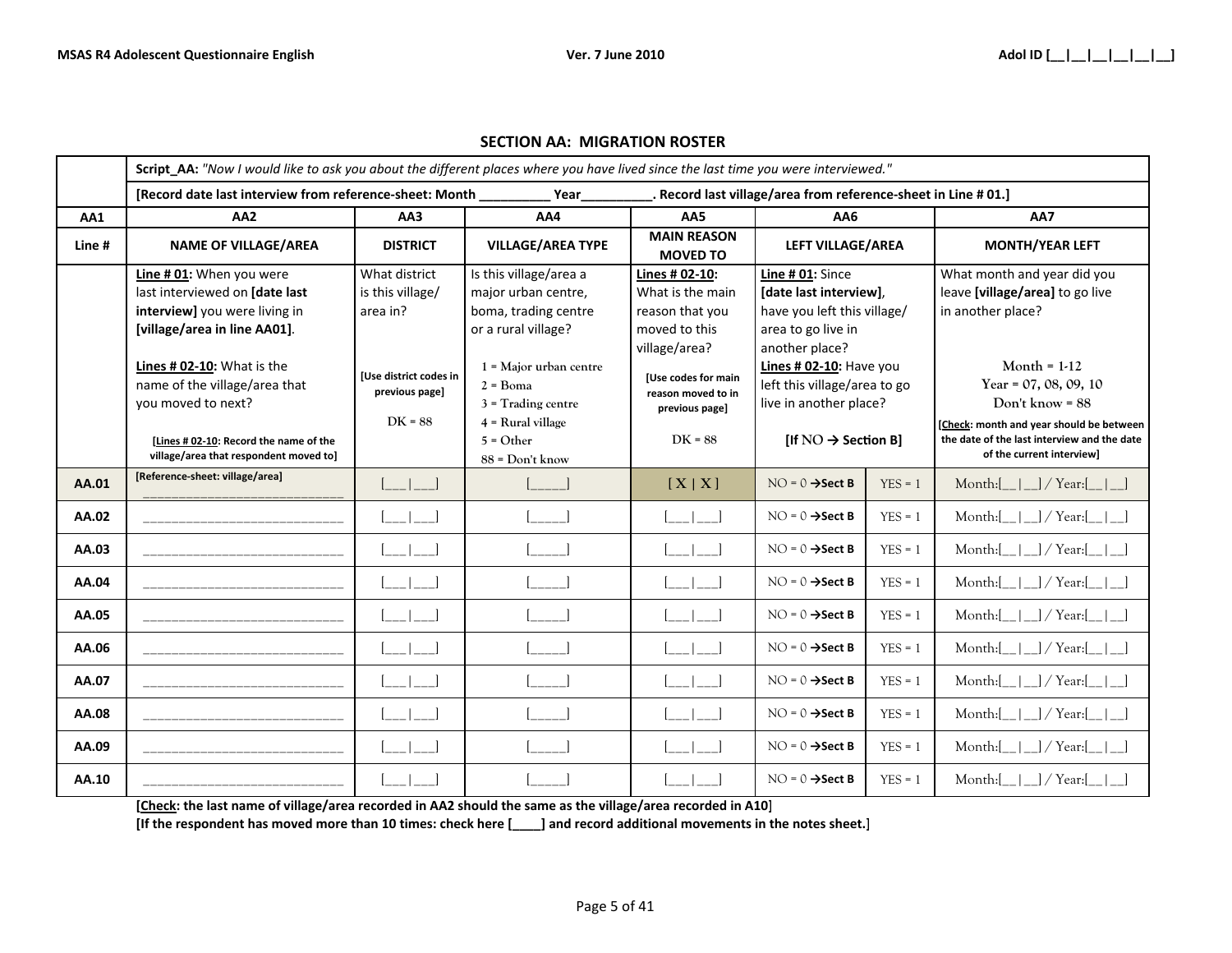| <b>NO</b>        | <b>QUESTION</b><br><b>RESPONSE</b>                                                                                                                                                                                                                        |                                                                                                                                                                                                                                                    |                                                                                                          |
|------------------|-----------------------------------------------------------------------------------------------------------------------------------------------------------------------------------------------------------------------------------------------------------|----------------------------------------------------------------------------------------------------------------------------------------------------------------------------------------------------------------------------------------------------|----------------------------------------------------------------------------------------------------------|
|                  | Script_B: "Now I would like to ask you a few questions about your family, including your mother,<br>father and siblings. Let's start with your mother."                                                                                                   |                                                                                                                                                                                                                                                    |                                                                                                          |
|                  | [Check reference-sheet: if biological mother alive at last interview → B1, else ask:]                                                                                                                                                                     |                                                                                                                                                                                                                                                    |                                                                                                          |
| BO.              | Was your biological mother alive on<br>[reference-sheet: date last interview]?                                                                                                                                                                            | NO.<br>$\mathbf{0}$<br>YES (reference-sheet incorrect)<br>2<br>Don't know<br>88                                                                                                                                                                    | $\rightarrow$ Sect C<br>$\rightarrow$ Sect C                                                             |
| <b>B1</b>        | Is your biological mother still living?                                                                                                                                                                                                                   | NO<br>$\mathbf{0}$<br><b>YES</b><br>$\mathbf{1}$<br>Don't know<br>88                                                                                                                                                                               | $\rightarrow$ B3<br>$\rightarrow$ Sect C                                                                 |
| B1a              | In what month and year did she die?<br>[Check: the month and year of mother's death should be between                                                                                                                                                     | Month: $[\_ \_ ]\_ \_V$ Year: $[\_ \_ ]$<br>[Don't know = $88$ ]                                                                                                                                                                                   | ALL                                                                                                      |
|                  | date of last interview and date of the current interview; if PRIOR,<br>confirm with respondent and circle:]                                                                                                                                               | <b>BO IS NOT CORRECT</b><br>1                                                                                                                                                                                                                      | $\rightarrow$ Sect C                                                                                     |
| B3               | [Respondent attending school:]<br>Does your biological mother reside in the<br>household in which you live while you attend<br>school?<br>[Respondent NOT attending school:]<br>Does your biological mother reside in the<br>household in which you live? | NO.<br>$\mathbf{0}$<br><b>YES</b><br>1                                                                                                                                                                                                             | $\rightarrow$ B5                                                                                         |
| <b>B4</b>        | How often do you see your biological mother?                                                                                                                                                                                                              | Never<br>$\mathbf{O}$<br>Once a year/Once every few years<br>$\mathbf{1}$<br>Once a month/Once every few months<br>$\mathbf{2}$<br>Once a week/Once every few weeks<br>3<br>Everyday/Every few days<br>$\overline{4}$<br>School holidays only<br>5 |                                                                                                          |
| <b>B5</b>        | What is your biological mother's current<br>marital status?<br>[If married/in union, ask:] With your biological<br>father or someone else?                                                                                                                | Never married<br>$\mathbf{0}$<br>Married: Biological father<br>$\mathbf{1}$<br>Married: Other person<br>2<br>3<br>Separated<br>Divorced<br>4<br>Widowed<br>5<br>Don't know<br>88                                                                   | $\rightarrow$ B6<br>→ B6<br>$\rightarrow$ B6<br>$\rightarrow$ B6<br>$\rightarrow$ B6<br>$\rightarrow$ B6 |
| B <sub>5</sub> b | Did your step father go to primary school?                                                                                                                                                                                                                | NO<br>$\mathbf{0}$<br><b>YES</b><br>$\mathbf{1}$<br>Don't know<br>88                                                                                                                                                                               | $\rightarrow$ B6<br>$\rightarrow$ B6                                                                     |
| B <sub>5</sub> c | How far did your step father go in school?                                                                                                                                                                                                                | Some primary<br>$\mathbf{1}$<br>Completed primary<br>2<br>Some secondary<br>3<br>Completed secondary<br>4<br>Tertiary<br>5<br>Don't know<br>88                                                                                                     |                                                                                                          |

### **SECTION B: RESPONDENT'S BIOLOGICAL MOTHER**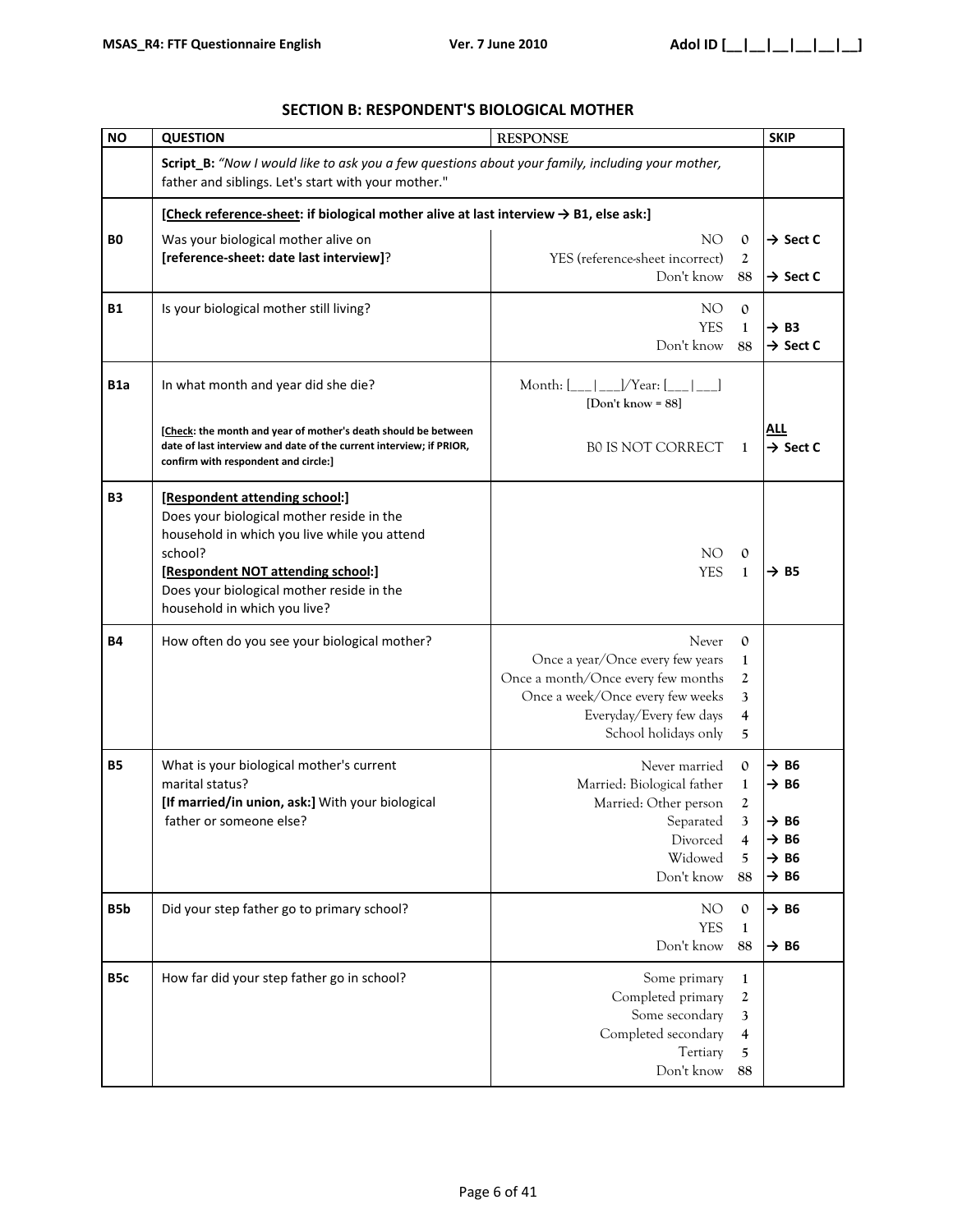| <b>B6</b>        | What types of activities does your biological<br>mother do to support the family?<br>Does she do ? |                                    | NO. | YES | DK                        |                |
|------------------|----------------------------------------------------------------------------------------------------|------------------------------------|-----|-----|---------------------------|----------------|
|                  | [Read all options]                                                                                 | Subsistence farming                | 0   |     | 88                        |                |
|                  |                                                                                                    | <b>Commercial farming</b>          | 0   |     | 88                        |                |
|                  |                                                                                                    | Animal husbandry                   | 0   |     | 88                        |                |
|                  |                                                                                                    | Salaried employment                | 0   |     | 88                        |                |
|                  |                                                                                                    | Temporary: kwacha or in kind/ganyu | 0   |     | 88                        |                |
|                  |                                                                                                    | Skilled artisan                    | 0   |     | 88                        |                |
|                  |                                                                                                    | Market vendor/sellers              | 0   |     | 88                        |                |
|                  |                                                                                                    | Domestic/cook/garden worker        | 0   |     | 88                        |                |
|                  | Other                                                                                              |                                    | 0   |     | 88                        |                |
| B <sub>9</sub> a | Since [date last interview], has your biological<br>mother given birth to any children?            |                                    |     |     | NO.<br>YES.<br>Don't know | $\Omega$<br>88 |

# **SECTION C: RESPONDENT'S BIOLOGICAL FATHER**

| <b>NO</b>      | <b>QUESTION</b>                                                                                                                                                                                                                                           | <b>RESPONSE</b>                                                                                                                                                        |                                                                    | <b>SKIP</b>                            |
|----------------|-----------------------------------------------------------------------------------------------------------------------------------------------------------------------------------------------------------------------------------------------------------|------------------------------------------------------------------------------------------------------------------------------------------------------------------------|--------------------------------------------------------------------|----------------------------------------|
|                | Script_C: "Now I would like to ask you about your biological father."                                                                                                                                                                                     |                                                                                                                                                                        |                                                                    |                                        |
|                | [Check reference-sheet: if biological father alive at last interview $\rightarrow$ C1, else ask:]                                                                                                                                                         |                                                                                                                                                                        |                                                                    |                                        |
| C <sub>0</sub> | Was your biological father alive on<br>[reference-sheet: date last interview]?                                                                                                                                                                            | NO<br>YES (reference-sheet incorrect)<br>Don't know                                                                                                                    | $\mathbf{0}$<br>$\overline{2}$<br>88                               | $\rightarrow$ C15<br>$\rightarrow$ C15 |
| C1             | Is your biological father still living?                                                                                                                                                                                                                   | NO <sub>1</sub><br><b>YES</b><br>Don't know                                                                                                                            | $\mathbf{0}$<br>$\mathbf{1}$<br>88                                 | $\rightarrow$ C3<br>$\rightarrow$ C15  |
| C1a            | In what month and year did he die?                                                                                                                                                                                                                        | Month: $ $   $ $ /Year: $ $  <br>[Don't know = $88$ ]                                                                                                                  |                                                                    |                                        |
|                | [Check: the month and year of father's death should be between<br>date of last interview and date of the current interview; if PRIOR,<br>confirm with respondent and circle:]                                                                             | CO IS NOT CORRECT                                                                                                                                                      | 1                                                                  | ALL<br>$\rightarrow$ C15               |
| C <sub>3</sub> | [Respondent attending school:]<br>Does your biological father reside in the<br>household in which you live while you attend<br>school?<br>[Respondent NOT attending school:]<br>Does your biological father reside in the<br>household in which you live? | NO<br><b>YES</b>                                                                                                                                                       | $\mathbf{0}$<br>$\mathbf{1}$                                       | → C5                                   |
| C <sub>4</sub> | How often do you see your biological father?                                                                                                                                                                                                              | Never<br>Once a year/Once every few years<br>Once a month/Once every few months<br>Once a week/Once every few weeks<br>Everyday/Every few days<br>School holidays only | $\Omega$<br>$\mathbf{1}$<br>2<br>3<br>$\overline{\mathbf{4}}$<br>5 |                                        |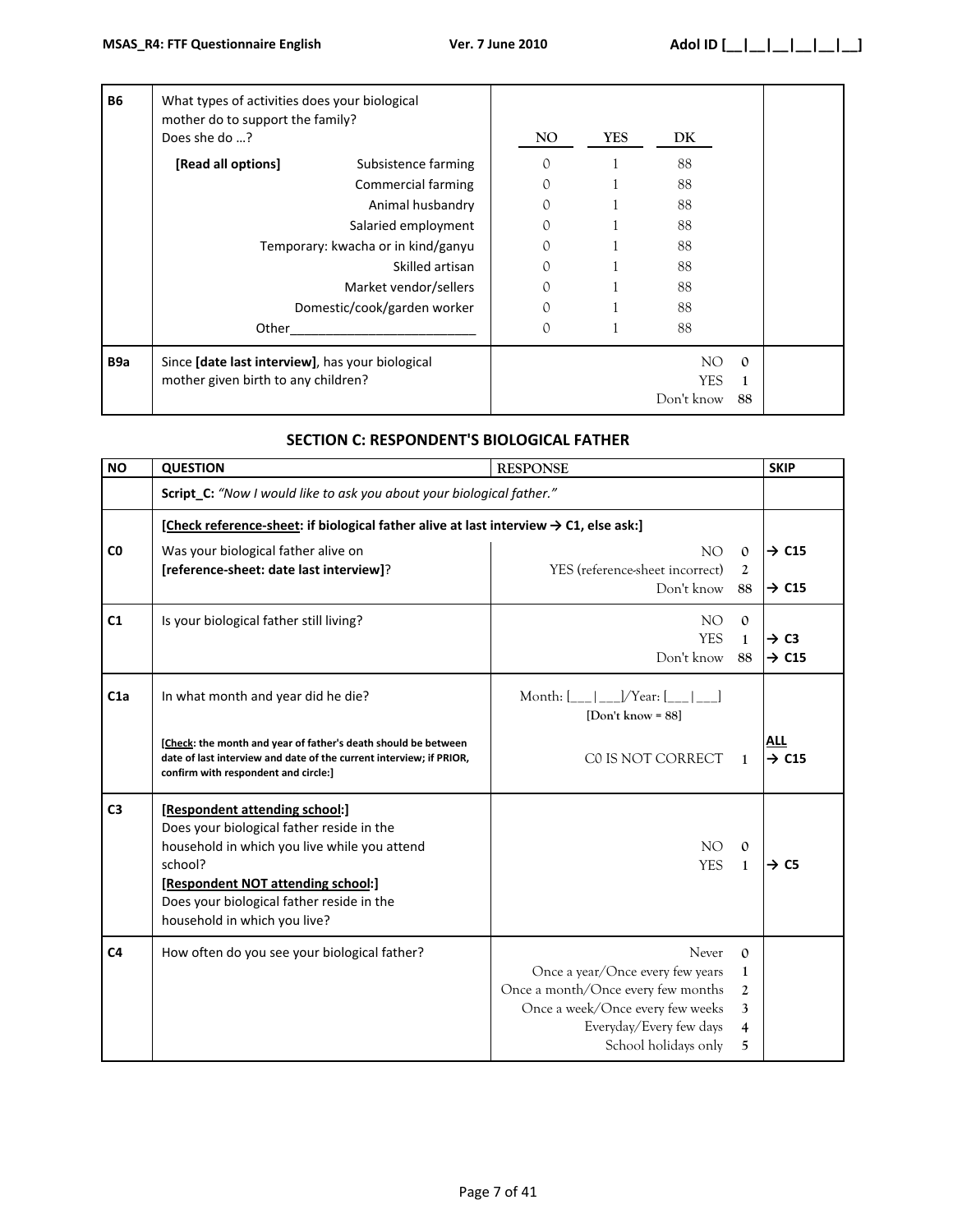| C5              | What is your biological father's current<br>marital status?                                                                                                                                                                 |                                                                                                                                                       | Never married<br>Married<br>Separated<br>Divorced<br>Widowed<br>Don't know                           | $\mathbf{O}$<br>$\mathbf{1}$<br>2<br>3<br>4<br>88 | $\rightarrow$ C8<br>$\rightarrow$ C8<br>$\rightarrow$ C8<br>$\rightarrow$ C8<br>$\rightarrow$ C8 |
|-----------------|-----------------------------------------------------------------------------------------------------------------------------------------------------------------------------------------------------------------------------|-------------------------------------------------------------------------------------------------------------------------------------------------------|------------------------------------------------------------------------------------------------------|---------------------------------------------------|--------------------------------------------------------------------------------------------------|
| C <sub>6</sub>  | Is your biological father currently married to<br>your biological mother?                                                                                                                                                   |                                                                                                                                                       | NO<br><b>YES</b><br>Don't know                                                                       | $\boldsymbol{0}$<br>$\mathbf{1}$<br>88            | $\rightarrow$ C7<br>$\rightarrow$ C7                                                             |
| C6b             | Did your step mother go to primary school?                                                                                                                                                                                  |                                                                                                                                                       | NO <sub>1</sub><br><b>YES</b><br>Don't know                                                          | $\mathbf{O}$<br>$\mathbf{1}$<br>88                | $\rightarrow$ C7<br>$\rightarrow$ C7                                                             |
| C6c             | How far did your step mother go in school?                                                                                                                                                                                  |                                                                                                                                                       | Some primary<br>Completed primary<br>Some secondary<br>Completed secondary<br>Tertiary<br>Don't know | $\mathbf{1}$<br>2<br>3<br>4<br>5<br>88            |                                                                                                  |
| C7              | In total, how many women is your biological<br>father currently married to?                                                                                                                                                 | <b>TOTAL NUMBER: [</b>                                                                                                                                | Don't know                                                                                           | 88                                                |                                                                                                  |
| C8              | What types of activities does your biological<br>father do to support the family?<br>Does he do ?                                                                                                                           | NO<br><b>YES</b>                                                                                                                                      | DK                                                                                                   |                                                   |                                                                                                  |
|                 | [Read all options]<br>Subsistence farming<br>Commercial farming<br>Animal husbandry<br>Salaried employment<br>Temporary: kwacha or in kind/ganyu<br>Skilled artisan<br>Market vendor/sellers<br>Domestic/cook/garden worker | $\mathbf{0}$<br>1<br>0<br>1<br>$\mathcal{O}$<br>1<br>1<br>0<br>$\mathbf{1}$<br>0<br>1<br>0<br>1<br>$\Omega$<br>0<br>1<br>$\mathbf{0}$<br>$\mathbf{1}$ | 88<br>88<br>88<br>88<br>88<br>88<br>88<br>88<br>88                                                   |                                                   |                                                                                                  |
| C11a            | Other<br>Since [reference-sheet: date last interview], how<br>many living children has your biological father had<br>with other women besides your biological mother?                                                       | <b>TOTAL NUMBER: [</b>                                                                                                                                | Don't know                                                                                           | 88                                                |                                                                                                  |
| C15             | How many living brothers does your biological<br>mother have?                                                                                                                                                               | TOTAL NUMBER: [                                                                                                                                       | Don't know                                                                                           | 88                                                |                                                                                                  |
| C <sub>16</sub> | [If respondent is NOT attending school $\rightarrow$ Section D]<br>During the first school term of this school year,<br>who paid the most for your ?<br>[Read all options]                                                  | School supplies (notebook, pencil, paper, bag)                                                                                                        | [Use relationship<br>codes at end of<br>section]                                                     |                                                   |                                                                                                  |
|                 | School uniform (clothing to wear to school)<br>Shoes for school<br>Food/snack money for school<br>Tutoring/extra lessons<br>Basic necessities (soap)                                                                        |                                                                                                                                                       |                                                                                                      |                                                   |                                                                                                  |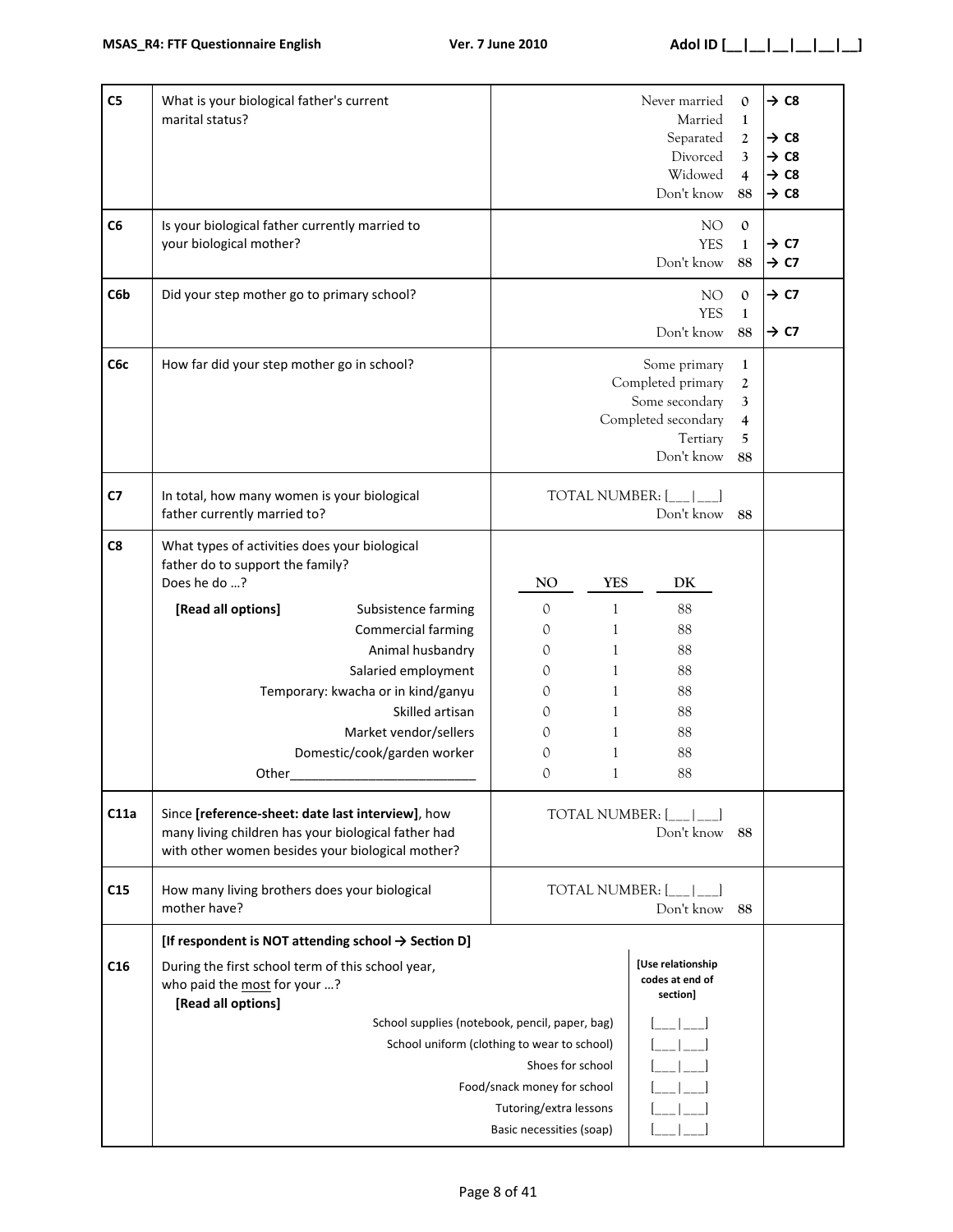|     | [If respondent is in SECONDARY school $\rightarrow$ C19]                                                                                                                   |                                                                                                                                                                                                                                                                                                                                                                                                            |                                                            |                                        |
|-----|----------------------------------------------------------------------------------------------------------------------------------------------------------------------------|------------------------------------------------------------------------------------------------------------------------------------------------------------------------------------------------------------------------------------------------------------------------------------------------------------------------------------------------------------------------------------------------------------|------------------------------------------------------------|----------------------------------------|
| C17 | Do you think you will be able to continue to<br>secondary school?                                                                                                          | NO.<br><b>YES</b><br>Don't know                                                                                                                                                                                                                                                                                                                                                                            | $\Omega$<br>$\mathbf{1}$<br>88                             | $\rightarrow$ C19<br>$\rightarrow$ C19 |
| C18 | What is the main reason that you<br>think you will not continue on to<br>secondary school?<br>[Do not read list; circle main<br>reason mentioned]                          | Not doing well at school<br>Don't like school<br>Parents/Guardian don't want<br>Financial/Costs<br>Need to work/Earn money<br>Travel/Distance to secondary<br>Other the contract of the contract of the contract of the contract of the contract of the contract of the contract of the contract of the contract of the contract of the contract of the contract of the contract of the cont<br>Don't know | 1<br>$\mathfrak{D}$<br>3<br>$\overline{4}$<br>5<br>6<br>88 | <b>ALL</b><br>$\rightarrow$ Sect D     |
| C19 | [Respondent in PRIMARY school:]<br>If you do attend secondary school,<br>who will pay your school fees?<br>[Respondent in SECONDARY school:]<br>Who pays your school fees? | [Record all mentions]<br>[Use relationship codes below]<br>a. $\lfloor -\rfloor$<br>$b.$ $\lfloor -\rfloor$                                                                                                                                                                                                                                                                                                |                                                            |                                        |

| <b>RELATIONSHIP CODES:</b> |                       |                        |                           |  |  |
|----------------------------|-----------------------|------------------------|---------------------------|--|--|
| 00 No one                  | 09 Biological sister  | 19 Male cousin         | 28 Other relative: Male   |  |  |
| 01 Self                    | 10 Biological brother | 20 Female cousin       | 29 Other relative: Female |  |  |
| 02 Spouse                  | 11 Half brother       | 21 Niece               | 41 Teacher                |  |  |
| 03 Son                     | 12 Half sister        | 22 Nephew              | 42 Head teacher           |  |  |
| 04 Daughter                | 13 Mother's brother   | 23 Sister's husband    | 43 Village headman        |  |  |
| 05 Biological mother       | 14 Mother's sister    | 24 Brother's wife      | 44 Neighbor               |  |  |
| 06 Biological father       | 15 Father's brother   | 25 Spouse's mother     | 45 Friend                 |  |  |
| 07 Step mother             | 16 Father's sister    | 26 Spouse's father     | 46 Other                  |  |  |
| 08 Step father             | 17 Mother's parent    | 27 Spouse's other wife | 88 Don't know             |  |  |
|                            | 18 Father's parent    |                        | 99 Not apply              |  |  |

### Page 9 of 41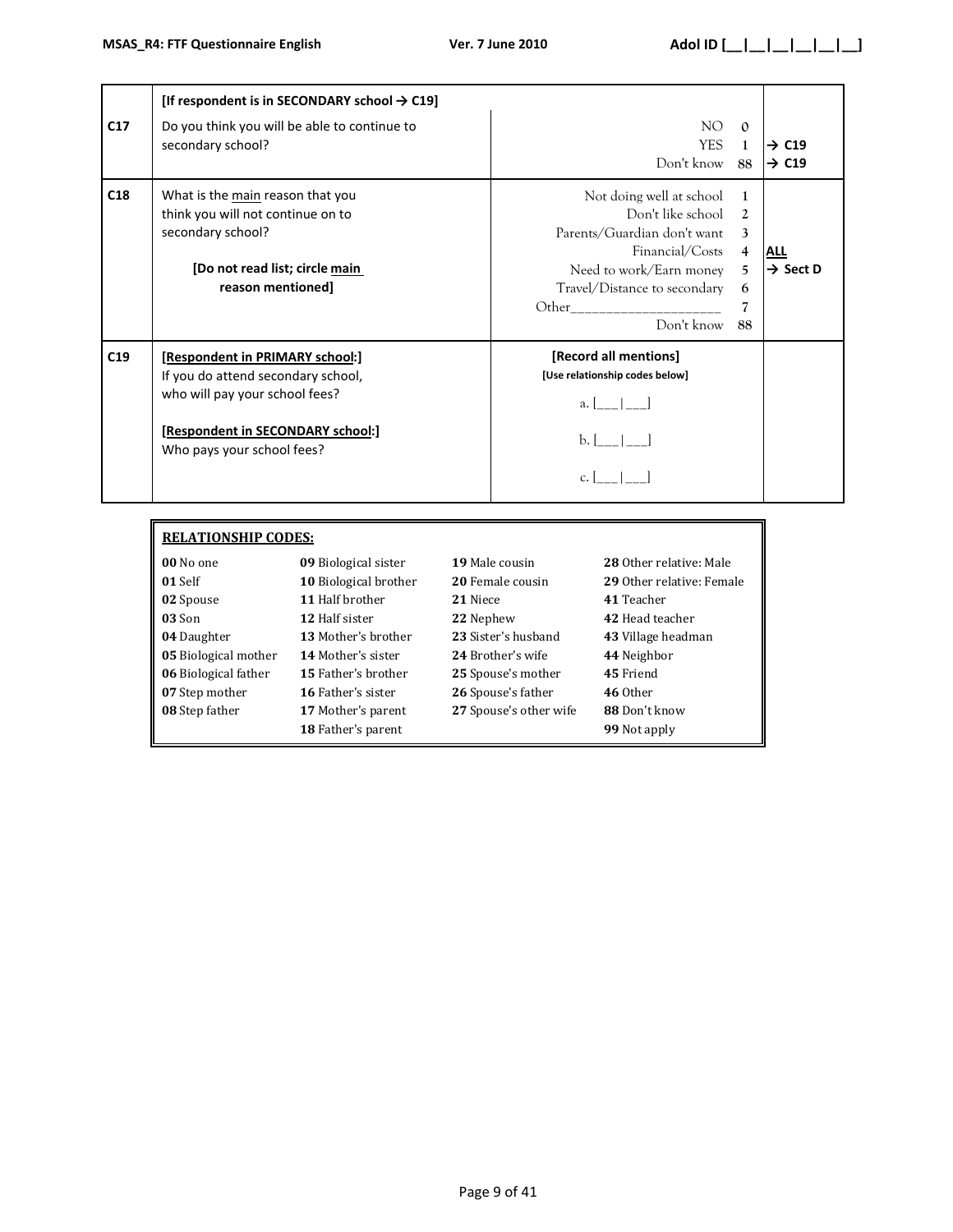#### **SECTION D: RESPONDENT'S HOUSEHOLD ROSTER**

| Respondent attending school: "Now I would like to ask about the household in which you live while you are attending school. By household we mean everyone who lives with you |                                                                                                                                                                            |                 |                                                |                               |                           |                                                 |                 |                                                                         |                            |
|------------------------------------------------------------------------------------------------------------------------------------------------------------------------------|----------------------------------------------------------------------------------------------------------------------------------------------------------------------------|-----------------|------------------------------------------------|-------------------------------|---------------------------|-------------------------------------------------|-----------------|-------------------------------------------------------------------------|----------------------------|
|                                                                                                                                                                              | under the same household head, who shares a common pot at mealtimes, and lives in a common compound."                                                                      |                 |                                                |                               |                           |                                                 |                 |                                                                         |                            |
|                                                                                                                                                                              | Respondent NOT attending school: "Now I would like to ask about the household in which you live. By household we mean everyone who lives with you under the same household |                 |                                                |                               |                           |                                                 |                 |                                                                         |                            |
|                                                                                                                                                                              | head, who shares a common pot at mealtimes, and lives in a common compound."                                                                                               |                 |                                                |                               |                           |                                                 |                 |                                                                         |                            |
| D <sub>1</sub>                                                                                                                                                               | D <sub>2</sub>                                                                                                                                                             | D <sub>3</sub>  | D4                                             | D <sub>5</sub>                | D8                        | D9                                              | D <sub>10</sub> | D11                                                                     |                            |
| Line#                                                                                                                                                                        | <b>NAME</b>                                                                                                                                                                | <b>RELATION</b> | <b>SEX</b>                                     | <b>AGE</b>                    |                           | <b>SCHOOLING</b>                                |                 | <b>MARITAL STATUS</b>                                                   |                            |
|                                                                                                                                                                              |                                                                                                                                                                            | <b>SHIP</b>     |                                                |                               |                           | [AGES 5 & OLDER]                                |                 | [AGES 10 & OLDER]                                                       |                            |
|                                                                                                                                                                              | Please give me the names of all individuals                                                                                                                                | What is         | Is (NAME) male                                 | What age is (NAME)?           | Has (NAME) ever           |                                                 |                 | How far did (NAME) go in Is (NAME) still in a. What is (NAME)'s marital | b. [If married to          |
|                                                                                                                                                                              | who usually stay in your current household. (NAME)'S                                                                                                                       |                 | or female?                                     |                               | attended school?          | school?                                         | school?         | status? [If married ask:] To a                                          | resident,                  |
|                                                                                                                                                                              |                                                                                                                                                                            | relationship to |                                                |                               |                           |                                                 |                 | household resident?                                                     | D11=22, ask:]              |
|                                                                                                                                                                              | Let's start with the head of your household. you?                                                                                                                          |                 |                                                |                               |                           |                                                 |                 |                                                                         | Who in the<br>household is |
|                                                                                                                                                                              | [Record respondent in line #00]                                                                                                                                            |                 |                                                |                               |                           | 0=No school<br>1=Pre-school                     |                 | 11=Never married<br>22=Married to resident                              | (NAME)'s                   |
|                                                                                                                                                                              | [Record household head in line #01. If                                                                                                                                     | [Use            |                                                |                               |                           | 2=Some primary                                  |                 | 29=Married to 2 or more res                                             | spouse?                    |
|                                                                                                                                                                              | the respondent is the household head,                                                                                                                                      | relationship    |                                                |                               | $NO = 0 \rightarrow D11$  | 3=Completed primary                             | $NO = 0$        | 33=Married to nonresident                                               |                            |
|                                                                                                                                                                              | enter "same as respondent" in line # 01                                                                                                                                    | codes at end of |                                                | [If age not certain:          |                           | 4=Some secondary                                |                 | 44=Separated                                                            | Enter line # of            |
|                                                                                                                                                                              | and DO NOT ask D3-D11]                                                                                                                                                     | roster]         | $MALE = 1$                                     | circle estimated]             | $YES = 1$                 | 5=Completed secondary                           | $YES = 1$       | 55=Divorced                                                             | spouse                     |
|                                                                                                                                                                              | [Record first name and surname]                                                                                                                                            | $DK = 88$       | $FEMALE = 2$                                   | $DK = 88$                     | $DK = 88 \rightarrow D11$ | 6=Tertiary                                      | $DK = 88$       | 66=Widowed                                                              | $DK = 88$                  |
|                                                                                                                                                                              |                                                                                                                                                                            |                 |                                                |                               |                           | $88 = DK$                                       |                 | 88=DK                                                                   |                            |
|                                                                                                                                                                              |                                                                                                                                                                            |                 |                                                |                               |                           | If age younger than 5 $\rightarrow$ NEXT LINE # |                 | If age younger than $10 \rightarrow \text{NEXT}$ LINE #                 |                            |
| H.00                                                                                                                                                                         | Respondent]                                                                                                                                                                | $[0 1]$         | [X]                                            | Age $[X   X]$                 | [X]                       | [X]                                             | [X]             | a. $[X   X]$                                                            | b. [X   X]                 |
|                                                                                                                                                                              | HH head]                                                                                                                                                                   |                 |                                                | $Age$ $\vert$ $\vert$ $\vert$ |                           |                                                 |                 |                                                                         |                            |
| H.01                                                                                                                                                                         |                                                                                                                                                                            |                 | $\lfloor \_ \_$                                | Estimated = 1                 | $---1$                    |                                                 | $\Box$          | $a.$ $[ ] ]$                                                            | b. [                       |
|                                                                                                                                                                              |                                                                                                                                                                            |                 |                                                | $Age$ $\vert$ $\vert$ $\vert$ |                           |                                                 |                 |                                                                         |                            |
| H.02                                                                                                                                                                         |                                                                                                                                                                            |                 | $\Box$                                         | Estimated = 1                 | $\blacksquare$            |                                                 |                 | $a.$                                                                    | $b.$ $\lfloor -1 \rfloor$  |
|                                                                                                                                                                              |                                                                                                                                                                            |                 |                                                |                               |                           |                                                 |                 |                                                                         |                            |
| H.03                                                                                                                                                                         |                                                                                                                                                                            |                 |                                                | Age $[\_$ $[\_$               |                           |                                                 |                 |                                                                         |                            |
|                                                                                                                                                                              |                                                                                                                                                                            |                 | $\Box$                                         | Estimated = 1                 |                           |                                                 |                 | a.                                                                      | $b.$ [ $-$ ]               |
| H.04                                                                                                                                                                         |                                                                                                                                                                            |                 |                                                | $Age$ $\vert$ $\vert$ $\vert$ |                           |                                                 |                 |                                                                         |                            |
|                                                                                                                                                                              |                                                                                                                                                                            |                 | $\begin{bmatrix} 1 & 1 \\ 1 & 1 \end{bmatrix}$ | Estimated = 1                 | $\sim$ 1                  |                                                 |                 | $a \mid \cdot \cdot \cdot$                                              | $b.$ [ $\Box$ ]            |
| H.05                                                                                                                                                                         |                                                                                                                                                                            |                 |                                                | $Age$ $\vert$ $\vert$ $\vert$ |                           |                                                 |                 |                                                                         |                            |
|                                                                                                                                                                              |                                                                                                                                                                            |                 | $\Box$                                         | Estimated = 1                 | $\sim$ 1                  |                                                 |                 | a.                                                                      | $b.$ [ $\Box$ ]            |
|                                                                                                                                                                              |                                                                                                                                                                            |                 |                                                | $Age$                         |                           |                                                 |                 |                                                                         |                            |
| H.06                                                                                                                                                                         |                                                                                                                                                                            |                 |                                                | Estimated = 1                 |                           |                                                 |                 | a. [                                                                    | $b.$ [_ _]                 |
|                                                                                                                                                                              |                                                                                                                                                                            |                 |                                                | $Age$ $\vert$ $\vert$ $\vert$ |                           |                                                 |                 |                                                                         |                            |
| H.07                                                                                                                                                                         |                                                                                                                                                                            |                 |                                                | Estimated = 1                 |                           |                                                 |                 | a.                                                                      | b. [                       |
|                                                                                                                                                                              |                                                                                                                                                                            |                 |                                                |                               |                           |                                                 |                 |                                                                         |                            |
| H.08                                                                                                                                                                         |                                                                                                                                                                            |                 |                                                | $Age$ $\vert$ $\vert$ $\vert$ |                           |                                                 |                 |                                                                         |                            |
|                                                                                                                                                                              |                                                                                                                                                                            |                 |                                                | Estimated = 1                 |                           |                                                 |                 | a.                                                                      | $b.$ [_ _]                 |
| H.09                                                                                                                                                                         |                                                                                                                                                                            |                 |                                                | $Age$ $\vert$ $\vert$ $\vert$ |                           |                                                 |                 |                                                                         |                            |
|                                                                                                                                                                              |                                                                                                                                                                            |                 |                                                | Estimated = 1                 |                           |                                                 |                 | a.                                                                      | $b.$ $\lfloor -1 \rfloor$  |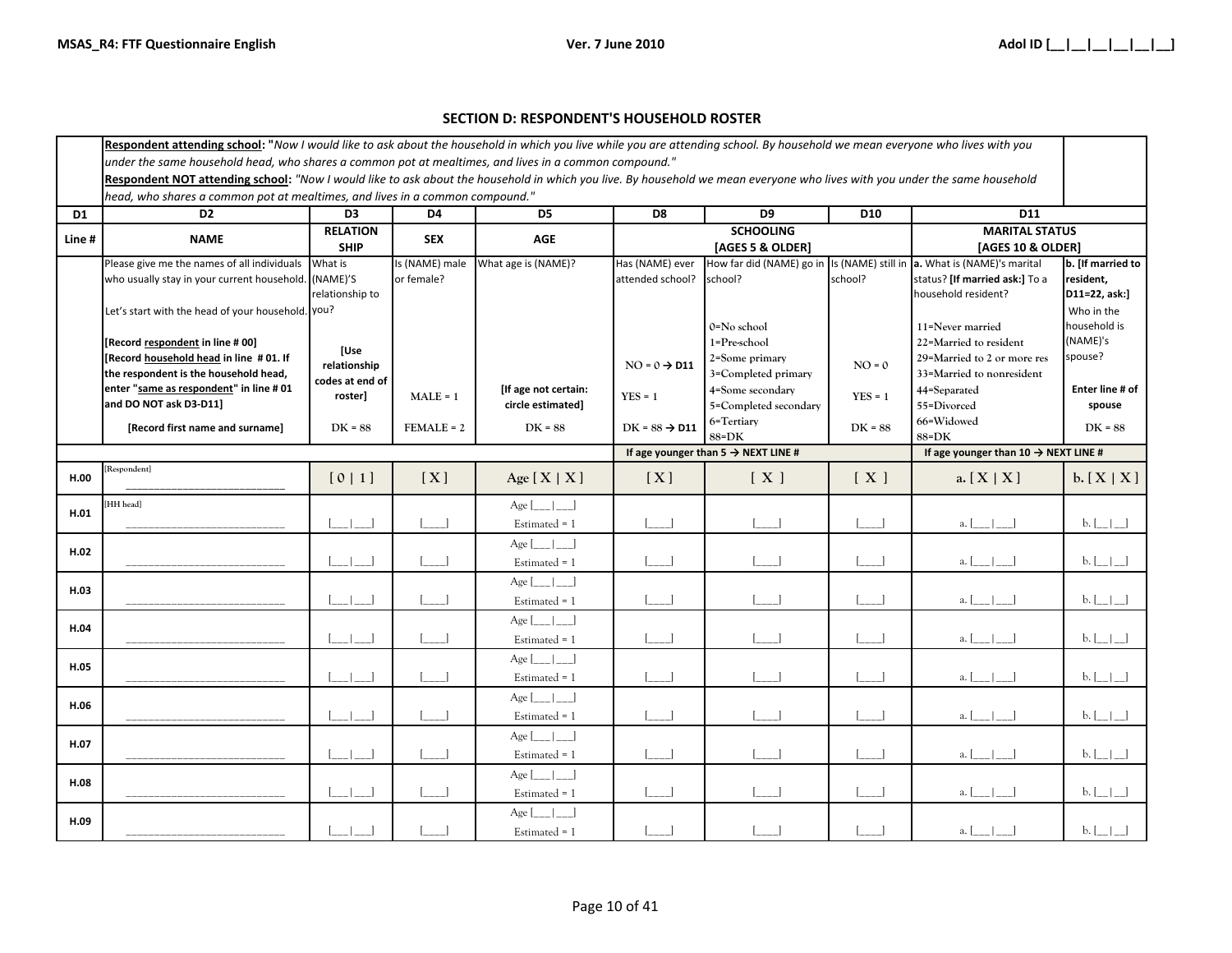|                |                                                      |                                   |                     | RESPONDENT'S HOUSEHOLD ROSTER, cont.      |                           |                                                 |                           |                                                  |                            |
|----------------|------------------------------------------------------|-----------------------------------|---------------------|-------------------------------------------|---------------------------|-------------------------------------------------|---------------------------|--------------------------------------------------|----------------------------|
| D <sub>1</sub> | D <sub>2</sub>                                       | D <sub>3</sub><br><b>RELATION</b> | D4                  | D <sub>5</sub>                            | D <sub>8</sub>            | D <sub>9</sub><br><b>SCHOOLING</b>              | D <sub>10</sub>           | D11<br><b>MARITAL STATUS</b>                     |                            |
| Line#          | <b>NAME</b>                                          | <b>SHIP</b>                       | <b>SEX</b>          | <b>AGE</b>                                |                           | [AGES 5 & OLDER]                                |                           | [AGES 10 & OLDER]                                |                            |
|                | Please give me the names of all individuals          | What is                           | Is (NAME) male      | What age is (NAME)?                       | Has (NAME) ever           | How far did (NAME) go in                        |                           | Is (NAME) still in a. What is (NAME)'s marital   | b. [If married to          |
|                | who usually stay in your current household. (NAME)'S |                                   | or female?          |                                           | attended school?          | school?                                         | school?                   | status? [If married ask:] To a                   | resident,                  |
|                |                                                      | relationship to                   |                     |                                           |                           |                                                 |                           | household resident?                              | D11=22, ask:]              |
|                |                                                      | you?                              |                     |                                           |                           |                                                 |                           |                                                  | Who in the                 |
|                |                                                      |                                   |                     |                                           |                           | 0=No school                                     |                           | 11=Never married                                 | household is               |
|                |                                                      | [Use                              |                     |                                           |                           | 1=Pre-school                                    |                           | 22=Married to resident                           | (NAME)'s                   |
|                |                                                      | relationship                      |                     |                                           | $NO = 0 \rightarrow D11$  | 2=Some primary                                  | $NO = 0$                  | 29=Married to 2 or more res                      | spouse?                    |
|                |                                                      | codes at end of                   |                     |                                           |                           | 3=Completed primary                             |                           | 33=Married to nonresident                        | Enter line # of            |
|                |                                                      | roster]                           | $MALE = 1$          | [If age not certain:<br>circle estimated] | $YES = 1$                 | 4=Some secondary<br>5=Completed secondary       | $YES = 1$                 | 44=Separated<br>55=Divorced                      | spouse                     |
|                |                                                      |                                   |                     |                                           |                           | 6=Tertiary                                      |                           | 66=Widowed                                       |                            |
|                | [Record first name and surname]                      | $DK = 88$                         | $FEMALE = 2$        | $DK = 88$                                 | $DK = 88 \rightarrow D11$ | $88 = DK$                                       | $DK = 88$                 | 88=DK                                            | $DK = 88$                  |
|                |                                                      |                                   |                     |                                           |                           | If age younger than $5 \rightarrow$ NEXT LINE # |                           | If age younger than 10 $\rightarrow$ NEXT LINE # |                            |
|                |                                                      |                                   |                     | Age [                                     |                           |                                                 |                           |                                                  |                            |
| H.10           |                                                      |                                   |                     | Estimated = 1                             |                           |                                                 |                           | $a.$ $\lfloor$                                   | $b.$ $\lfloor - \rfloor$   |
| H.11           |                                                      |                                   |                     | Age<br>$\Box$                             |                           |                                                 |                           |                                                  |                            |
|                |                                                      |                                   |                     | Estimated = 1                             |                           |                                                 |                           | a.                                               | $b.$ [_]_                  |
| H.12           |                                                      |                                   |                     | Age<br>-1                                 |                           |                                                 |                           |                                                  |                            |
|                |                                                      |                                   |                     | Estimated = 1                             |                           |                                                 |                           | a.                                               | $b.$ $\lfloor - \rfloor -$ |
| H.13           |                                                      |                                   |                     | Age                                       |                           |                                                 |                           |                                                  |                            |
|                |                                                      |                                   |                     | Estimated = 1                             |                           |                                                 |                           | a.                                               | $b.$ $\lfloor - \rfloor -$ |
| H.14           |                                                      |                                   |                     | Age                                       |                           |                                                 |                           |                                                  |                            |
|                |                                                      |                                   |                     | Estimated = 1                             |                           |                                                 |                           | a.                                               | $b.$ $\lfloor - \rfloor$   |
| H.15           |                                                      |                                   |                     | Age                                       |                           |                                                 |                           |                                                  |                            |
|                |                                                      |                                   |                     | Estimated = 1                             |                           |                                                 |                           | $a.$ $\lfloor$                                   | $b.$ [ $_{\_}$ ]           |
| H.16           |                                                      |                                   |                     | Age                                       |                           |                                                 |                           |                                                  |                            |
|                |                                                      |                                   |                     | Estimated = 1                             |                           |                                                 |                           | a.                                               | $b.$ $\Box$                |
| H.17           |                                                      |                                   |                     | Age                                       |                           |                                                 |                           |                                                  |                            |
|                |                                                      |                                   |                     | Estimated = 1                             |                           |                                                 |                           | $a.$ [                                           | $b.$ [ $_{\_}$ ]           |
| H.18           |                                                      |                                   |                     | Age [                                     |                           |                                                 |                           |                                                  |                            |
|                |                                                      |                                   |                     | Estimated = 1                             |                           |                                                 |                           | $a.$ [                                           | $b.$ [ $\Box$ ]            |
|                | <b>RELATIONSHIP CODES:</b><br>05 Biological mother   |                                   | 11 Half brother     | 17 Mother's parent                        |                           | 23 Sister's husband                             | 28 Other relative: Male   | 44 Neighbor                                      |                            |
|                | 00 No one<br>06 Biological father                    |                                   | 12 Half sister      | 18 Father's parent                        |                           | 24 Brother's wife                               | 29 Other relative: Female | 45 Friend                                        |                            |
|                | 01 Self<br>07 Step mother                            |                                   | 13 Mother's brother | 19 Male cousin                            |                           | 25 Spouse's mother                              | 41 Teacher                | 46 Other                                         |                            |
|                | 02 Spouse<br>08 Step father                          |                                   |                     | 14 Mother's sister<br>20 Female cousin    |                           | 26 Spouse's father                              |                           | 42 Head teacher<br>88 Don't know                 |                            |
|                | 03 Son<br>09 Biological sister                       |                                   | 15 Father's brother | 21 Niece                                  |                           | 27 Spouse's other wife                          | 43 Village headman        |                                                  |                            |
|                | 10 Biological brother<br>04 Daughter                 |                                   | 16 Father's sister  | 22 Nephew                                 |                           |                                                 |                           |                                                  |                            |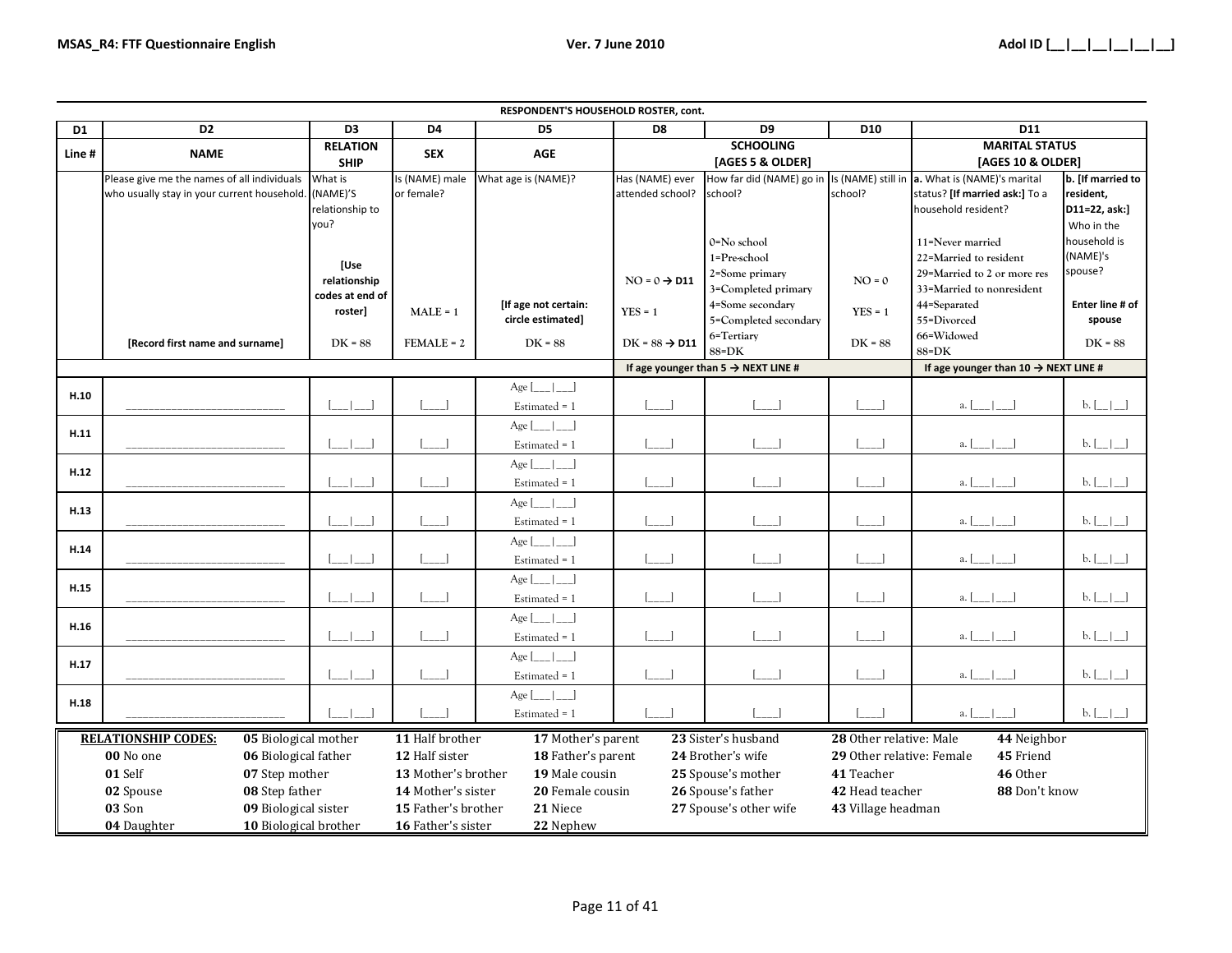| ΝO              | <b>QUESTION</b>                                                                                                                                    |                                                                                                               | <b>RESPONSE</b>                                                                     |                                                                                                                                                                                                                                                                                                                                                                             |                                                                                                                                                                                                                                                                                                                                                                                                                                 |                                                                                                                                                                                        | <b>SKIP</b>        |
|-----------------|----------------------------------------------------------------------------------------------------------------------------------------------------|---------------------------------------------------------------------------------------------------------------|-------------------------------------------------------------------------------------|-----------------------------------------------------------------------------------------------------------------------------------------------------------------------------------------------------------------------------------------------------------------------------------------------------------------------------------------------------------------------------|---------------------------------------------------------------------------------------------------------------------------------------------------------------------------------------------------------------------------------------------------------------------------------------------------------------------------------------------------------------------------------------------------------------------------------|----------------------------------------------------------------------------------------------------------------------------------------------------------------------------------------|--------------------|
|                 | [If head of household is the respondent, biological mother or biological father $\rightarrow$ D23a; else ask:]                                     |                                                                                                               |                                                                                     |                                                                                                                                                                                                                                                                                                                                                                             |                                                                                                                                                                                                                                                                                                                                                                                                                                 |                                                                                                                                                                                        |                    |
| D <sub>23</sub> | What types of activities does the head of your<br>household do to support the family?<br>Does s/he do ?                                            |                                                                                                               | NO <sub>1</sub>                                                                     | <b>YES</b>                                                                                                                                                                                                                                                                                                                                                                  | DK                                                                                                                                                                                                                                                                                                                                                                                                                              |                                                                                                                                                                                        |                    |
|                 | [Read all options]                                                                                                                                 | Subsistence farming<br>Commercial farming<br>Animal husbandry<br>Salaried employment                          | $\mathbf{0}$<br>0<br>0<br>0                                                         | 1<br>$\mathbf{1}$<br>$\mathbf{1}$<br>1                                                                                                                                                                                                                                                                                                                                      | 88<br>88<br>88<br>88                                                                                                                                                                                                                                                                                                                                                                                                            |                                                                                                                                                                                        |                    |
|                 | Other_                                                                                                                                             | Temporary: kwacha or in kind/ganyu<br>Skilled artisan<br>Market vendor/sellers<br>Domestic/cook/garden worker | 0<br>0<br>0<br>0<br>0                                                               | 1<br>1<br>1<br>1<br>1                                                                                                                                                                                                                                                                                                                                                       | 88<br>88<br>88<br>88<br>88                                                                                                                                                                                                                                                                                                                                                                                                      |                                                                                                                                                                                        |                    |
| <b>D23a</b>     | Who takes care of you, makes sure you eat<br>enough food, watches your behavior and<br>provides emotional support to you?<br>[Probe:] Anyone else? |                                                                                                               | D <sub>23</sub> b<br>Is this person currently<br>living in your household?          |                                                                                                                                                                                                                                                                                                                                                                             |                                                                                                                                                                                                                                                                                                                                                                                                                                 |                                                                                                                                                                                        |                    |
|                 | [Use relationship<br>codes at end of<br>section]                                                                                                   | 1st person [<br>2nd person [<br>3rd person [                                                                  | $NO = 0$<br>$\rightarrow$<br>$\rightarrow$<br>$NO = 0$<br>$NO = 0$<br>$\rightarrow$ |                                                                                                                                                                                                                                                                                                                                                                             | $YES = 1$<br>$YES = 1$<br>$YES = 1$                                                                                                                                                                                                                                                                                                                                                                                             |                                                                                                                                                                                        |                    |
| <b>D23c</b>     | Is your current household the same household as<br>the one you lived in [date last interview]?                                                     |                                                                                                               |                                                                                     |                                                                                                                                                                                                                                                                                                                                                                             | NO<br><b>YES</b>                                                                                                                                                                                                                                                                                                                                                                                                                | $\mathbf{0}$<br>$\mathbf{1}$                                                                                                                                                           | $\rightarrow$ D23f |
| <b>D23e</b>     | What is the main reason<br>you left your previous<br>household?<br>[Do not read list;<br>circle main reason<br>mentioned]                          |                                                                                                               | Other reason this school<br>Lower crop yields: Draught/Disease/Price drops          | Poor quality of previous school<br>Problems with teachers at previous school<br>Problems with students at previous school<br>Other reason previous school________<br>Biological parents: Separated/Divorced<br>Job loss/Business failure (non-farming)<br>Economic opportunity: Parent(s)<br>Economic opportunity: Other HH member<br>Conflict with family members<br>Other | <b>SCHOOL REASONS</b><br>Quality of this school<br>PSLE better at this school<br>Attend secondary school<br><b>OTHER REASONS</b><br>Death: Parent/Guardian<br>Death: Other HH member<br>Illness: Parent/Guardian<br>Illness: Other HH member<br>Loss of livestock<br>Economic opportunity: Self<br>Fostered for other reason<br>Other relatives needed help<br>Moved with parents<br>Rejoined parents<br>Marriage<br>Don't know | $\mathbf{1}$<br>2<br>3<br>$\overline{\mathbf{4}}$<br>5<br>6<br>7<br>8<br>9<br>10<br>11<br>12<br>13<br>14<br>15<br>16<br>17<br>18<br>19<br>20<br>21<br>22<br>23<br>24<br>25<br>26<br>88 |                    |

## **SECTION D: HOUSEHOLD CHARACTERISTICS**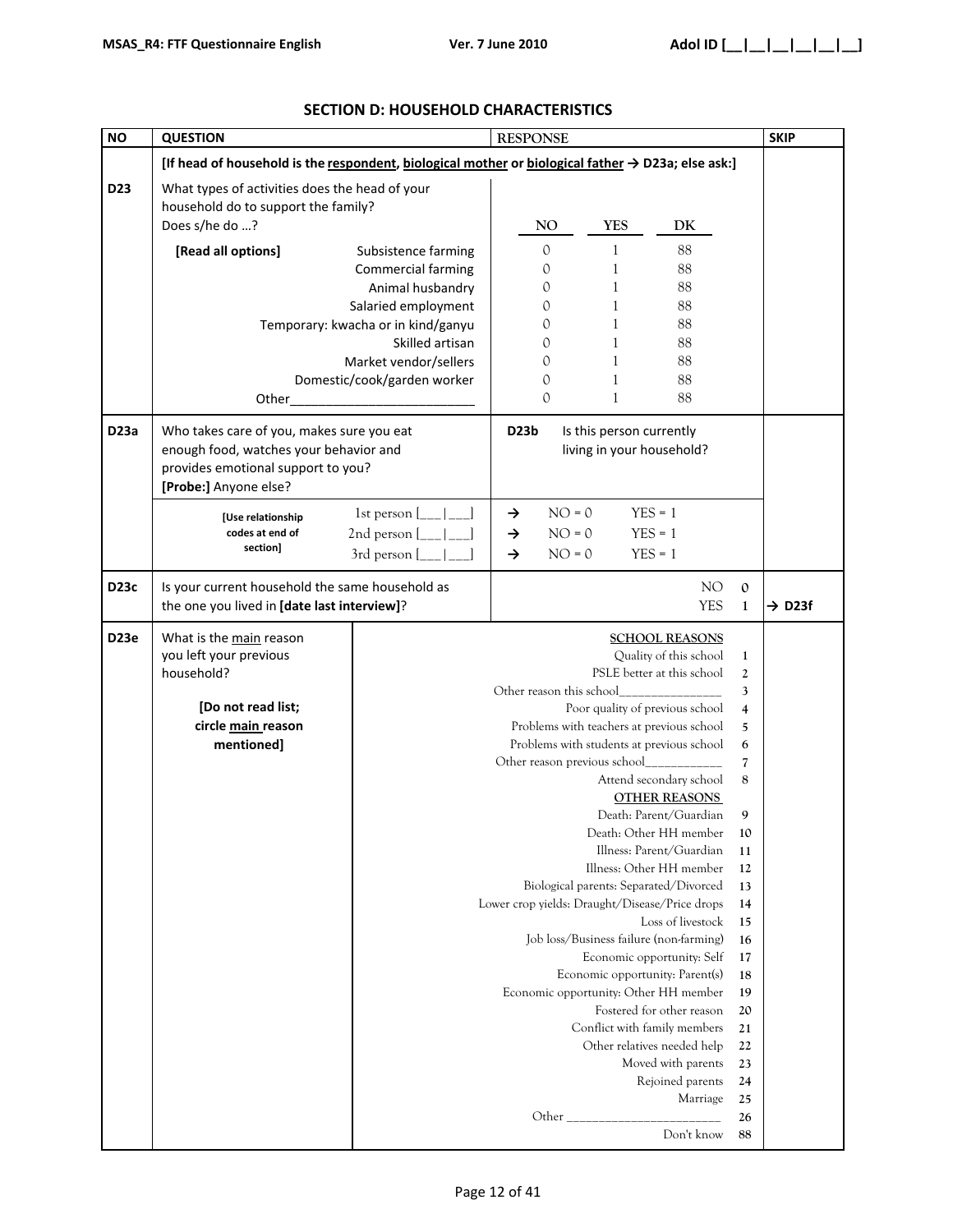|      |                                                                                                                                                                              | Has any member of your current household died<br>since this time last year?                                                                                                                                      |                       |                                                                                                                                                      | NO.<br><b>YES</b><br>Don't know                                                                                                                                      | $\Omega$<br>1<br>88 | $\rightarrow$ Sect E<br>$\rightarrow$ Sect E |
|------|------------------------------------------------------------------------------------------------------------------------------------------------------------------------------|------------------------------------------------------------------------------------------------------------------------------------------------------------------------------------------------------------------|-----------------------|------------------------------------------------------------------------------------------------------------------------------------------------------|----------------------------------------------------------------------------------------------------------------------------------------------------------------------|---------------------|----------------------------------------------|
| D23g | Who in your current household has died since<br>this time last year?                                                                                                         |                                                                                                                                                                                                                  |                       |                                                                                                                                                      | [Use relationship codes below]<br>1st person: $[\_\_\_\_\_\_\_\_\$<br>2nd person: $[\_\_\_\_\_\_\_\_\$<br>3rd person: $[\_ \_ ]_{\_ \_ ]}$                           |                     |                                              |
|      | <b>RELATIONSHIP CODES:</b><br>00 No one<br>01 Self<br>02 Spouse<br>03 Son<br>04 Daughter<br>05 Biological mother<br>06 Biological father<br>07 Step mother<br>08 Step father | 09 Biological sister<br>10 Biological brother<br>11 Half brother<br>12 Half sister<br>13 Mother's brother<br><b>14 Mother's sister</b><br><b>15 Father's brother</b><br>16 Father's sister<br>17 Mother's parent | 21 Niece<br>22 Nephew | 19 Male cousin<br>20 Female cousin<br>23 Sister's husband<br>24 Brother's wife<br>25 Spouse's mother<br>26 Spouse's father<br>27 Spouse's other wife | 28 Other relative: Male<br>29 Other relative: Female<br>41 Teacher<br>42 Head teacher<br>43 Village headman<br>44 Neighbor<br>45 Friend<br>46 Other<br>88 Don't know |                     |                                              |

### **SECTION E: HOUSING CHARACTERISTICS**

| <b>NO</b>        | <b>QUESTION</b>                                           |           |                       | <b>RESPONSE</b> |              |                                                                            |                                                                           | <b>SKIP</b> |
|------------------|-----------------------------------------------------------|-----------|-----------------------|-----------------|--------------|----------------------------------------------------------------------------|---------------------------------------------------------------------------|-------------|
| E1               | Does your household have any of the following?            |           |                       | NO              | <b>YES</b>   | DK                                                                         |                                                                           |             |
|                  | [Read list]                                               | A         | Mattress              | $\mathbf 0$     | 1            | 88                                                                         |                                                                           |             |
|                  |                                                           | B         | Sofa                  | $\mathcal{O}$   | $\mathbf{1}$ | 88                                                                         |                                                                           |             |
|                  |                                                           | C         | Table                 | $\mathcal{O}$   | $\mathbf{1}$ | 88                                                                         |                                                                           |             |
|                  |                                                           | D         | Chairs                | 0               | $\mathbf{1}$ | 88                                                                         |                                                                           |             |
|                  |                                                           | E         | Paraffin/gas lamp     | 0               | $\mathbf{1}$ | 88                                                                         |                                                                           |             |
|                  |                                                           | F         | Television            | 0               | $\mathbf{1}$ | 88                                                                         |                                                                           |             |
|                  |                                                           | G         | Radio                 | 0               | 1            | 88                                                                         |                                                                           |             |
|                  |                                                           | н         | Cell phone            | 0               | $\mathbf{1}$ | 88                                                                         |                                                                           |             |
|                  |                                                           |           | Mosquito net          | 0               | 1            | 88                                                                         |                                                                           |             |
|                  |                                                           |           | Bicycle               | 0               | $\mathbf{1}$ | 88                                                                         |                                                                           |             |
|                  |                                                           | K         | Motorcycle            | 0               | $\,1$        | 88                                                                         |                                                                           |             |
|                  |                                                           |           | Car                   | $\mathcal{O}$   | $\mathbf{1}$ | 88                                                                         |                                                                           |             |
|                  |                                                           | M         | Tin roof              | 0               | $\mathbf{1}$ | 88                                                                         |                                                                           |             |
|                  |                                                           | N         | Electricity           | 0               | $\mathbf{1}$ | 88                                                                         |                                                                           |             |
|                  |                                                           | O         | Boat/Canoe            | $\mathbf{O}$    | $\mathbf{1}$ | 88                                                                         |                                                                           |             |
|                  |                                                           | P         | Sewing machine        | $\mathbf 0$     | $\mathbf{1}$ | 88                                                                         |                                                                           |             |
|                  |                                                           | Q         | Books to read         | $\mathcal{O}$   | $\mathbf{1}$ | 88                                                                         |                                                                           |             |
|                  |                                                           |           | [If $Q = YES$ , ask:] |                 |              |                                                                            |                                                                           |             |
|                  |                                                           | ${\sf R}$ | How many books?       |                 |              | 88                                                                         |                                                                           |             |
| E <sub>1a</sub>  | What is the main source of lighting in your<br>household? |           |                       |                 |              | No lighting<br>Fire<br>Candle<br>Paraffin/gas lamp<br>Electricity<br>Torch | $\mathbf 0$<br>$\mathbf{1}$<br>$\boldsymbol{2}$<br>$\mathbf{3}$<br>4<br>5 |             |
| E <sub>1</sub> b | Does anyone in your household own<br>a market stall?      |           |                       |                 |              | NO<br><b>YES</b><br>Don't know                                             | $\mathbf 0$<br>1<br>88                                                    |             |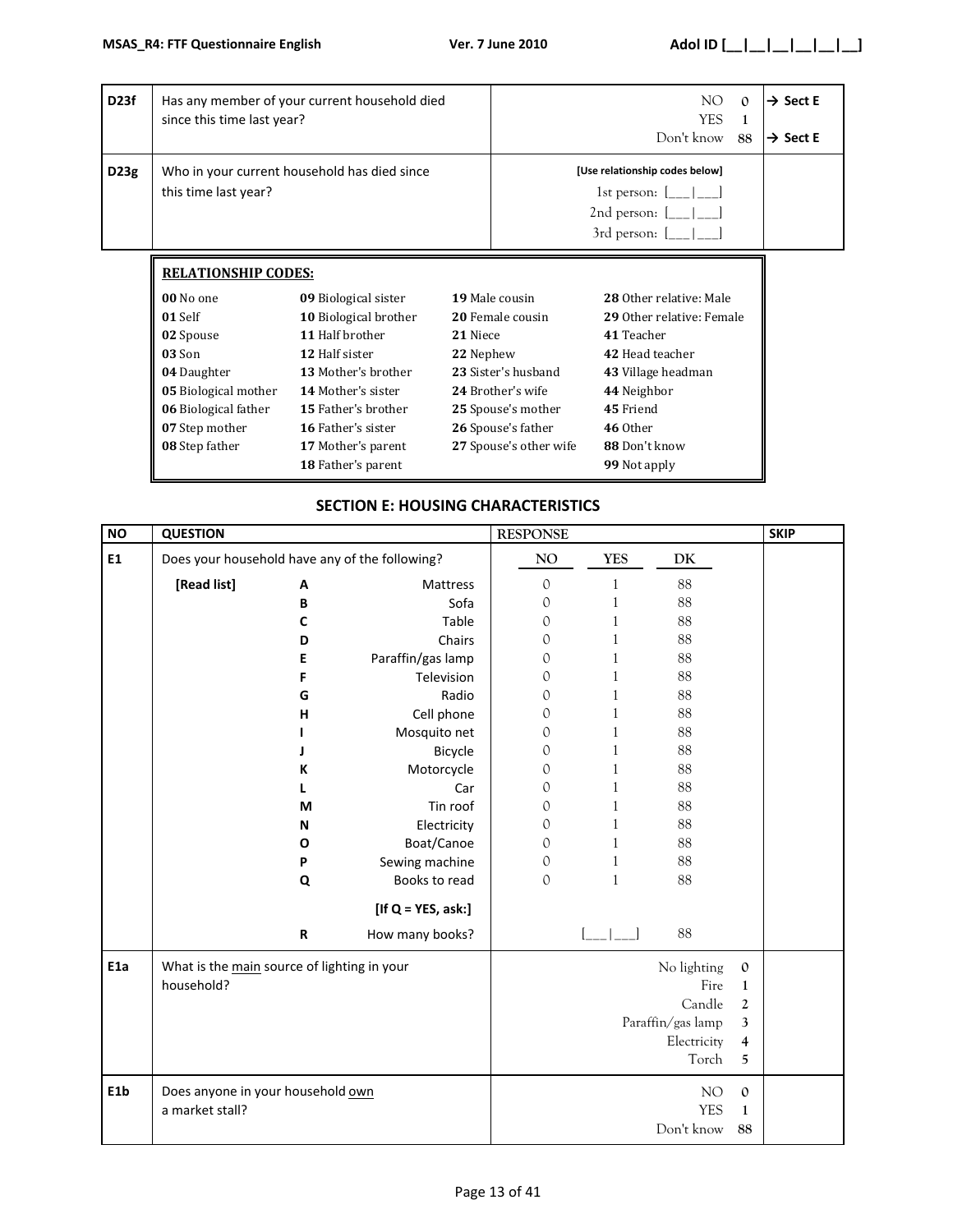| E <sub>1c</sub> | Does anyone in your household rent<br>a market stall?                                                                    |                                                          |                                                                                                                                                                    |                                     |                                                                                                                                                                                                                                | NO<br>YES<br>Don't know                                                                                                                                              | $\mathbf{0}$<br>1<br>88                      |                                                                                  |
|-----------------|--------------------------------------------------------------------------------------------------------------------------|----------------------------------------------------------|--------------------------------------------------------------------------------------------------------------------------------------------------------------------|-------------------------------------|--------------------------------------------------------------------------------------------------------------------------------------------------------------------------------------------------------------------------------|----------------------------------------------------------------------------------------------------------------------------------------------------------------------|----------------------------------------------|----------------------------------------------------------------------------------|
| <b>E2</b>       | I'm now going to read a list of animals. How<br>many of the following animals does your<br>household own?<br>[Read list] |                                                          |                                                                                                                                                                    | Goats<br>Poultry<br>Sheep<br>Cattle | <b>NUMBER</b>                                                                                                                                                                                                                  | DK<br>88<br>88<br>88<br>88                                                                                                                                           |                                              |                                                                                  |
| E <sub>3</sub>  |                                                                                                                          |                                                          | Does anyone in your household own farm land?                                                                                                                       |                                     |                                                                                                                                                                                                                                | NO<br><b>YES</b><br>Don't know                                                                                                                                       | $\mathbf{0}$<br>1<br>88                      |                                                                                  |
| <b>E4</b>       |                                                                                                                          |                                                          | Does anyone in your household rent farm land?                                                                                                                      |                                     |                                                                                                                                                                                                                                | NO<br><b>YES</b><br>Don't know                                                                                                                                       | $\mathbf{0}$<br>1<br>88                      |                                                                                  |
| E <sub>5</sub>  | Does the land your household works have<br>irrigation other than rain-water?                                             |                                                          |                                                                                                                                                                    |                                     |                                                                                                                                                                                                                                | NO<br><b>YES</b><br>No land worked                                                                                                                                   | $\mathbf{0}$<br>$\mathbf{1}$<br>2            | $\rightarrow$ E8                                                                 |
| E <sub>6</sub>  | Did your household fertilize the crops that<br>were just harvested?                                                      |                                                          |                                                                                                                                                                    |                                     |                                                                                                                                                                                                                                | NO.<br><b>YES</b><br>No crops harvested                                                                                                                              | $\mathbf{0}$<br>$\mathbf{1}$<br>$\mathbf{2}$ | $\rightarrow$ E8                                                                 |
| <b>E7</b>       | What are the main crops that your<br>E7a<br>household produced last harvest<br>season?                                   |                                                          |                                                                                                                                                                    |                                     | E7b<br>season?                                                                                                                                                                                                                 | How much of this crop did<br>you produce last harvest                                                                                                                |                                              |                                                                                  |
|                 | [Check each<br>option<br>mentioned]                                                                                      | А<br>В<br>С<br>D<br>E<br>G<br>Н<br>J<br>К<br>L<br>M<br>N | Millet<br>Sweet potatoes<br>Sugar cane<br>Cassava<br>Rice<br>Groundnuts<br>Beans<br>Maize<br>Tobacco<br>Cotton<br>Soy beans<br>Pigeon peas<br>Sourghum<br>Cow peas |                                     | [Ask for E-N only; if exact amount<br>not known ask to estimate]<br>Bags (50 kg)<br>Bags (50 kg)<br>Bags (50 kg)<br>Bags (50 kg)<br>KGs or bales<br>KGs or bales<br>KGs or bales<br>Bags (50 kg)<br><b>KGs</b><br>Bags (50 kg) |                                                                                                                                                                      |                                              |                                                                                  |
| E8              | What is the main source of drinking<br>water for members of your household?                                              |                                                          |                                                                                                                                                                    |                                     | Open well: protected (dwelling/compound)<br>Open well: unprotected (dwelling/compound)                                                                                                                                         | Piped (dwelling/compound)<br>Piped (public/shared)<br>Open well: protected (public/shared)<br>Open well: unprotected (public/shared)<br>Borehole (dwelling/compound) | $\mathbf{1}$<br>2<br>3<br>4<br>5<br>6        | $\rightarrow$ E10<br>$\rightarrow$ E10<br>$\rightarrow$ E10<br>$\rightarrow$ E10 |
|                 |                                                                                                                          |                                                          |                                                                                                                                                                    |                                     |                                                                                                                                                                                                                                | Borehole (public/shared)<br>Spring/river/pond/dam                                                                                                                    | $\sqrt{ }$<br>8                              |                                                                                  |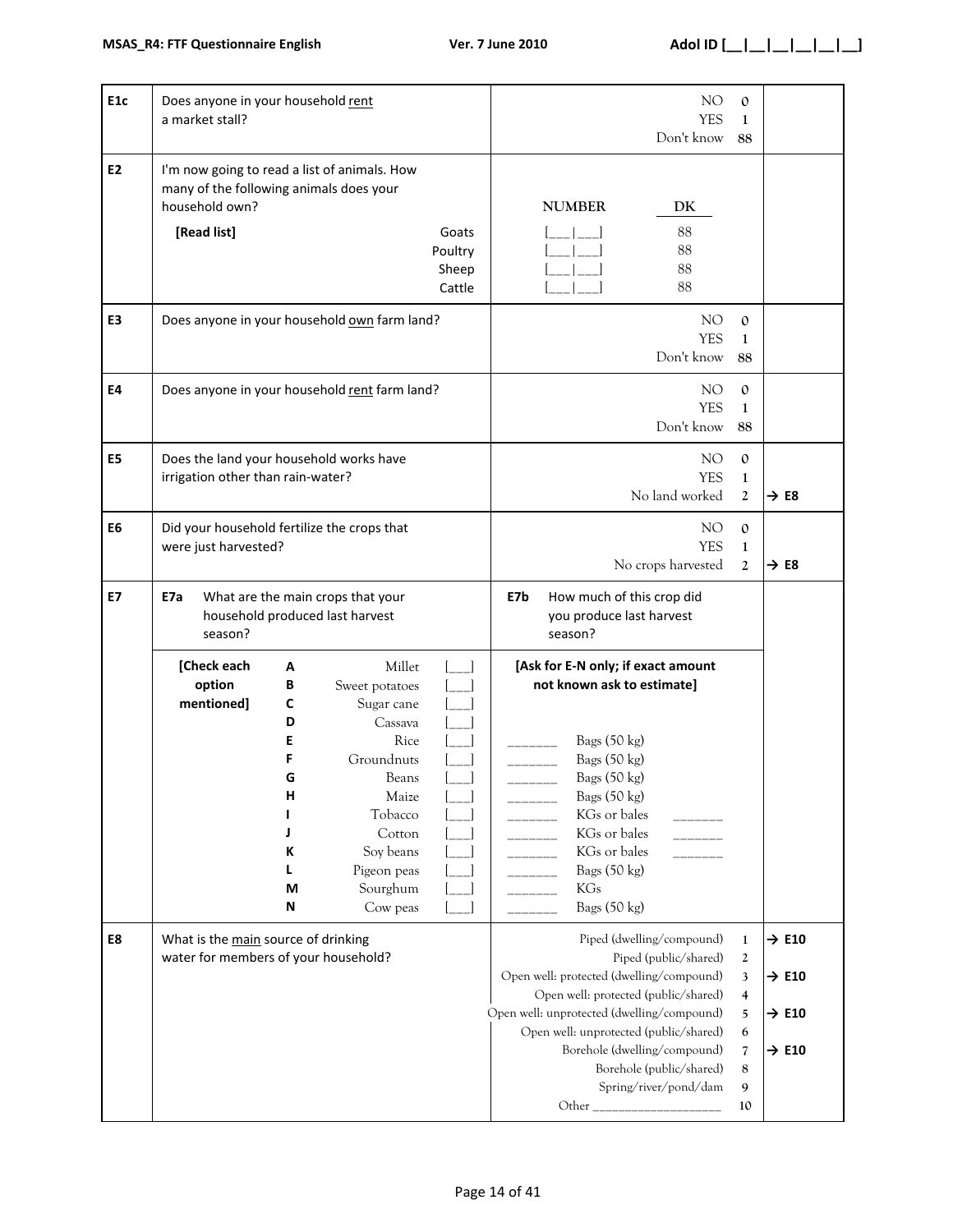| E <sub>9</sub> | How long does it take to go to that<br>source get water, and come back?                                                              | <b>If less than 1 hour:</b><br>$HOURS:$ $[\_$ $[\_$ $]\_$<br>record 0 hours and<br>record the minutes]<br>MINUTES: [  <br>Don't know<br>- 88                                                                             |  |
|----------------|--------------------------------------------------------------------------------------------------------------------------------------|--------------------------------------------------------------------------------------------------------------------------------------------------------------------------------------------------------------------------|--|
| E10            | What kind of toilet facility does your<br>household have?                                                                            | Flush toilet<br>1<br>VIP pit latrine (lid, cement floor, fly trap)<br>$\boldsymbol{2}$<br>Standard pit latrine (cement floor)<br>3<br>Traditional pit latrine (mud floor)<br>4<br>No facility/bush/field/throw away<br>5 |  |
| E11            | What is the main flooring material<br>used in your household?                                                                        | Natural (earth/sand/mud/dung)<br>1<br>Rudimentary (wood/broken brick)<br>2<br>Finished (polished wood/cement/tile)<br>3<br>Other _________________________<br>4                                                          |  |
| E12            | What is the type of fuel mainly used for<br>cooking in your household?                                                               | Electricity<br>$\mathbf{1}$<br>Paraffin<br>$\mathfrak{2}$<br>Charcoal<br>3<br>Firewood<br>4<br>Straw<br>5<br>Other __________________<br>6                                                                               |  |
| E13            | What is the total number of rooms in your<br>household or compound, including bedrooms,<br>living rooms, and rooms in which you eat? | ROOMS: 1                                                                                                                                                                                                                 |  |

## **SECTION F: RESPONDENT'S CHARACTERISTICS**

| <b>NO</b>      | <b>QUESTION</b>                                                                     | <b>RESPONSE</b>          |                          | <b>SKIP</b>          |
|----------------|-------------------------------------------------------------------------------------|--------------------------|--------------------------|----------------------|
|                | Script_F: "Now I would like to ask a few questions about your religious practices." |                          |                          |                      |
| F <sub>4</sub> | What religion are you?                                                              | No religion              | $\mathbf{0}$             | $\rightarrow$ Sect G |
|                |                                                                                     | Catholic                 | $\mathbf{1}$             |                      |
|                | [If Muslim: ask if Quadiriya or Sukutu]                                             | Quadiriya muslim         | $\boldsymbol{2}$         |                      |
|                | [If Christian: ask what denomination]                                               | Sukutu muslim            | $\mathbf{3}$             |                      |
|                |                                                                                     | "Just muslim"            | $\overline{\mathcal{L}}$ |                      |
|                |                                                                                     | <b>CCAP</b>              | 5                        |                      |
|                |                                                                                     | Church of Christ         | 6                        |                      |
|                |                                                                                     | Baptist                  | 7                        |                      |
|                |                                                                                     | Anglican                 | 8                        |                      |
|                |                                                                                     | Pentecostal/Charismatic  | 9                        |                      |
|                |                                                                                     | Seventh Day Adventist    | 10                       |                      |
|                |                                                                                     | Jehovah's Witness        | 11                       |                      |
|                |                                                                                     | Indigenous Christian     | 12                       |                      |
|                |                                                                                     | Indigenous non-Christian | 13                       |                      |
|                |                                                                                     | "Just Christian"         | 14                       |                      |
|                |                                                                                     |                          | 15                       |                      |
| F <sub>5</sub> | When was the last time you attended religious                                       | Never                    | $\Omega$                 | $\rightarrow$ F7     |
|                | services at a church or mosque?                                                     | 6 months ago or more     | $\mathbf{1}$             | $\rightarrow$ F7     |
|                |                                                                                     | 2-5 months ago           | $\boldsymbol{2}$         | $\rightarrow$ F7     |
|                |                                                                                     | In the last month        | 3                        |                      |
|                |                                                                                     | In the last week         | $\overline{4}$           |                      |
|                |                                                                                     | Today                    | 5                        |                      |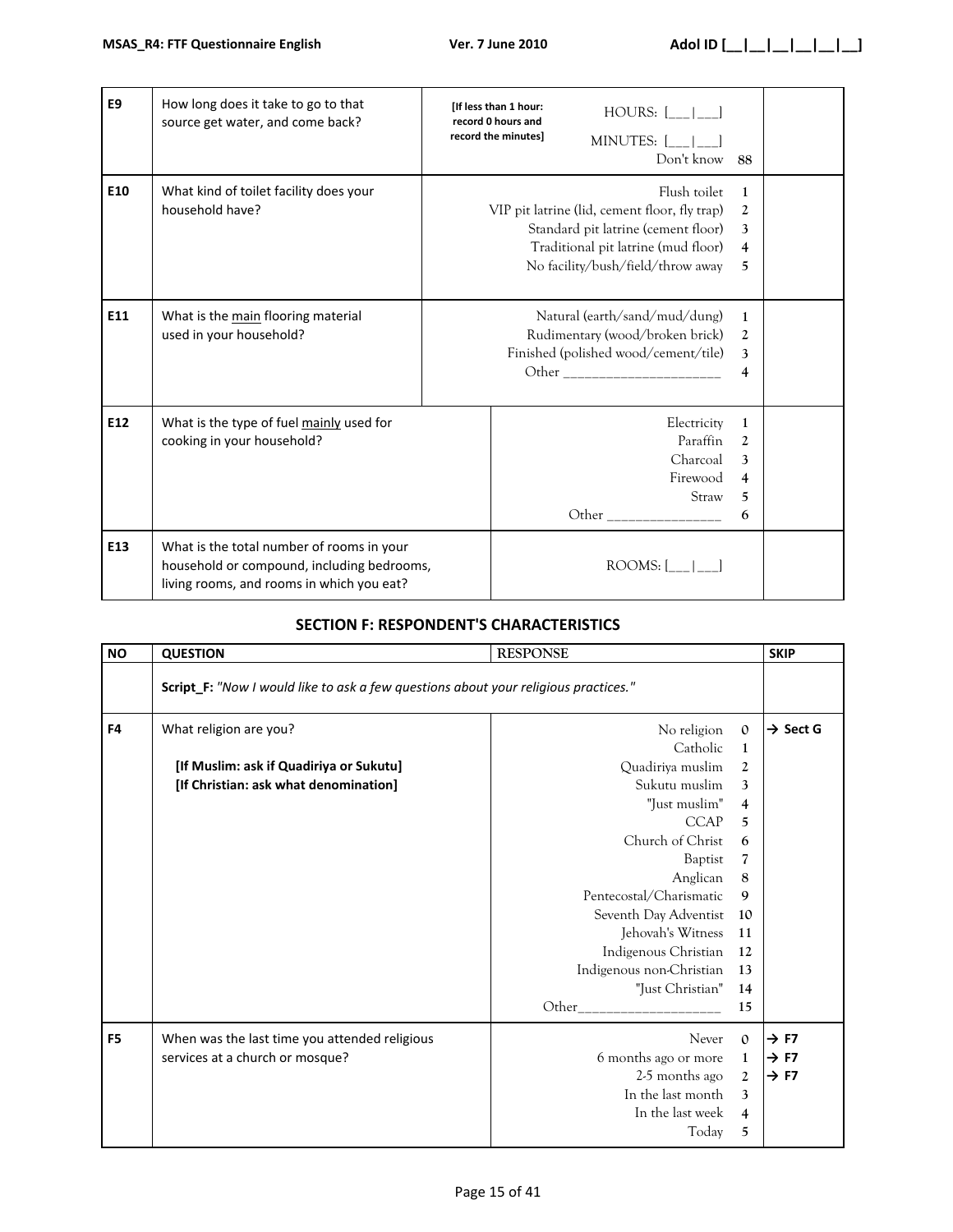| F <sub>6</sub> | [Christian only:] In the last month, how regularly<br>did you attend religious services?                                                                                                                                                                                        |                                                                                                                                           |                                                                                                 | Less than once a week                                                                                                                     | Once<br>Once a week<br>2-3 times per week<br>Everyday                  | $\mathbf{1}$<br>$\mathfrak{2}$<br>3<br>$\overline{4}$<br>5    | <b>ALL</b><br>$\rightarrow$ F8 |
|----------------|---------------------------------------------------------------------------------------------------------------------------------------------------------------------------------------------------------------------------------------------------------------------------------|-------------------------------------------------------------------------------------------------------------------------------------------|-------------------------------------------------------------------------------------------------|-------------------------------------------------------------------------------------------------------------------------------------------|------------------------------------------------------------------------|---------------------------------------------------------------|--------------------------------|
| F7             | [Muslim only:] During Ramadan this past year<br>did you eat or drink during daylight?                                                                                                                                                                                           |                                                                                                                                           |                                                                                                 |                                                                                                                                           | NO.<br><b>YES</b>                                                      | $\mathbf{O}$<br>$\mathbf{1}$                                  |                                |
| F8             | In the previous week, how often did you pray<br>during the day?                                                                                                                                                                                                                 |                                                                                                                                           |                                                                                                 | 5 times per day, everyday                                                                                                                 | Not at all<br>Once<br>A few times<br>Once a day<br>A few times per day | $\mathbf{0}$<br>$\mathbf{1}$<br>$\overline{2}$<br>3<br>4<br>5 |                                |
| F <sub>9</sub> | [Respondent attending school:]<br>In the previous school week, how often<br>did you attend [Madrassa/bible study]<br>after school?<br>[Respondent NOT attending school:]<br>In the previous week, Monday through<br>Friday, how often did you attend<br>[Madrassa/bible study]? |                                                                                                                                           |                                                                                                 |                                                                                                                                           | Never<br>Some days<br>Everyday                                         | $\mathbf{O}$<br>$\mathbf{1}$<br>$\mathbf{2}$                  |                                |
| F10            | Do you attend [Madrassa/bible study]<br>on the weekends?                                                                                                                                                                                                                        |                                                                                                                                           |                                                                                                 |                                                                                                                                           | NO<br><b>YES</b>                                                       | $\mathbf{O}$<br>$\mathbf{1}$                                  |                                |
| F11            | What other religious activities have you<br>done in the last month?<br>[Read list]<br>А<br>В<br>C<br>D<br>E<br>F<br>G<br>Islamic School/Madrassa<br>н<br>L<br>J                                                                                                                 | Choir<br>Youth group<br>Bible/Koran study<br>Prayer meeting<br>Visiting the sick<br>Revival meetings<br>Evangelical work<br>Night prayers | NO.<br>$\mathbf{0}$<br>0<br>$\mathcal{O}$<br>0<br>0<br>0<br>$\Omega$<br>0<br>0<br>$\mathcal{O}$ | <b>YES</b><br>$\mathbf{1}$<br>$\mathbf{1}$<br>$\mathbf{1}$<br>1<br>1<br>$\mathbf{1}$<br>$\mathbf{1}$<br>$\mathbf{1}$<br>1<br>$\mathbf{1}$ |                                                                        |                                                               |                                |
| F12            | [If Muslim, ask:] Have you made Tauba?<br>[If Christian, ask:] Are you a born again Christian?                                                                                                                                                                                  |                                                                                                                                           |                                                                                                 |                                                                                                                                           | NO.<br><b>YES</b>                                                      | $\mathbf{0}$<br>$\mathbf{1}$                                  |                                |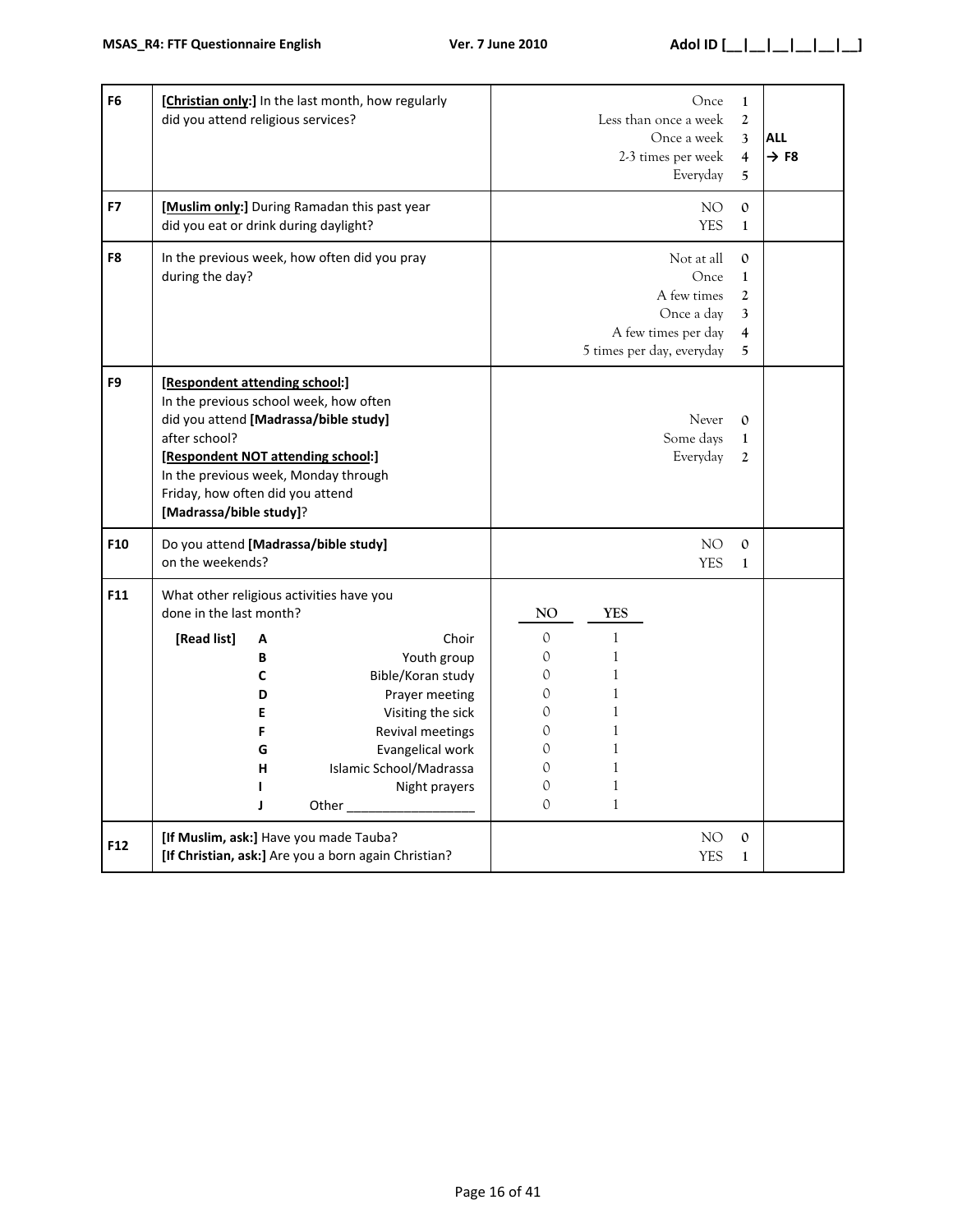| <b>NO</b> | <b>QUESTION</b>                                                           |                          | <b>RESPONSE</b>                                                                     |                |                | <b>SKIP</b>        |
|-----------|---------------------------------------------------------------------------|--------------------------|-------------------------------------------------------------------------------------|----------------|----------------|--------------------|
|           | Script_G: "Now I would like to ask you some things about your schooling." |                          |                                                                                     |                |                |                    |
|           | [School attendance: 2nd term, current school year]                        |                          |                                                                                     |                |                |                    |
| G00a      | Did you ever attend school during the                                     |                          |                                                                                     | NO.            | $\mathbf{O}$   |                    |
|           | 2nd term of the current school year?                                      |                          |                                                                                     | <b>YES</b>     | $\mathbf{1}$   | $\rightarrow$ G00b |
| G00aa     | What are the reasons that                                                 |                          | <b>MARRIAGE/BIRTH</b>                                                               |                |                |                    |
|           | you did not attend the                                                    |                          | Marriage                                                                            | $1 \vert$      |                |                    |
|           | 2nd term of the current                                                   |                          | Pregnancy                                                                           | $\mathbf{2}$   |                |                    |
|           | school year?                                                              |                          | Has baby/Nursing baby                                                               | $\mathbf{3}$   |                |                    |
|           |                                                                           |                          | <b>SCHOOL ISSUES</b>                                                                |                |                |                    |
|           | [Do not read list;                                                        |                          | Finished primary school                                                             | 4              |                |                    |
|           | check all mentioned]                                                      |                          | Not selected/accepted to secondary school                                           | 5 I            |                |                    |
|           |                                                                           |                          | Not doing well at school                                                            | 6 I            |                |                    |
|           | [If the respondent provides                                               |                          | Don't like school                                                                   | $\overline{7}$ |                |                    |
|           | more than one response,                                                   |                          | Problems with/afraid of other students                                              | 8              |                |                    |
|           | ask:]                                                                     |                          | Problems with/afraid of teacher                                                     | 9              |                |                    |
|           | Which of these is the most                                                |                          | Travel/Distance to school                                                           | 10             |                |                    |
|           | important reason?                                                         |                          | Rather do something else                                                            | 11             |                |                    |
|           |                                                                           |                          | Parents/Guardian don't want me to go to school                                      | $12-1$         |                |                    |
|           | [Circle the most                                                          |                          | <b>FINANCIAL/WORK</b>                                                               |                |                |                    |
|           | important reason]                                                         |                          | Financial/Costs                                                                     | 13             |                |                    |
|           |                                                                           |                          | No money for development funds                                                      | 14             |                |                    |
|           |                                                                           |                          | Need to work at home/fields                                                         | 15             |                |                    |
|           |                                                                           |                          | Need to work/earn money                                                             | 16             |                |                    |
|           |                                                                           |                          | <b>ILLNESS/DEATH</b>                                                                |                |                |                    |
|           |                                                                           |                          | Adolescent sick/ill                                                                 | 17             |                |                    |
|           |                                                                           |                          | Illness: Parent/Guardian                                                            | 18             |                |                    |
|           |                                                                           |                          | Illness: Other HH member                                                            | 19             |                | <b>ALL</b>         |
|           |                                                                           |                          | Death: Parent/Guardian                                                              | 20<br>21       |                | $\rightarrow$ G0a  |
|           |                                                                           |                          | Death: Other HH member                                                              |                |                |                    |
|           |                                                                           |                          | <b>HOUSEHOLD ISSUES</b><br>Biological parents: Separated/divorced                   | 22             |                |                    |
|           |                                                                           |                          | Need to look after brothers/sisters                                                 | 23             |                |                    |
|           |                                                                           |                          | Hunger                                                                              | 24             |                |                    |
|           |                                                                           | Other                    |                                                                                     | 25             |                |                    |
|           |                                                                           |                          | Don't know 88 [_]                                                                   |                |                |                    |
|           |                                                                           |                          |                                                                                     |                |                |                    |
| G00b      | What is the name of the                                                   | [Record name of school:] |                                                                                     |                |                |                    |
|           | school you attended during                                                |                          |                                                                                     |                |                |                    |
|           | the 2nd term of the current<br>school year?                               |                          | [Check reference-sheet: school attended last interview, circle:]                    |                |                |                    |
|           |                                                                           |                          |                                                                                     |                |                |                    |
|           |                                                                           |                          | School is the same as reference-sheet                                               |                | $\mathbf{0}$   |                    |
|           |                                                                           |                          | School is different than reference-sheet                                            |                | 1              |                    |
| G00b1     | Is this a primary or a secondary school?                                  |                          | Primary school                                                                      |                | 1              |                    |
|           |                                                                           |                          | Secondary school                                                                    |                | $\overline{2}$ | $\rightarrow$ G00d |
| G00c      | What standard did you attend in the 2nd term                              |                          | STANDARD: $[\_\_]\_\_$                                                              |                |                | $\rightarrow$ G00e |
|           | of the current school year?                                               |                          |                                                                                     |                |                |                    |
| G00d      | What form did you attend in the 2nd term<br>of the current school year?   |                          | FORM: $[\underline{\hspace{1cm}} \underline{\hspace{1cm}} \underline{\hspace{1cm}}$ |                |                |                    |

### **SECTION G: EDUCATION HISTORY AND CURRENT SCHOOLING**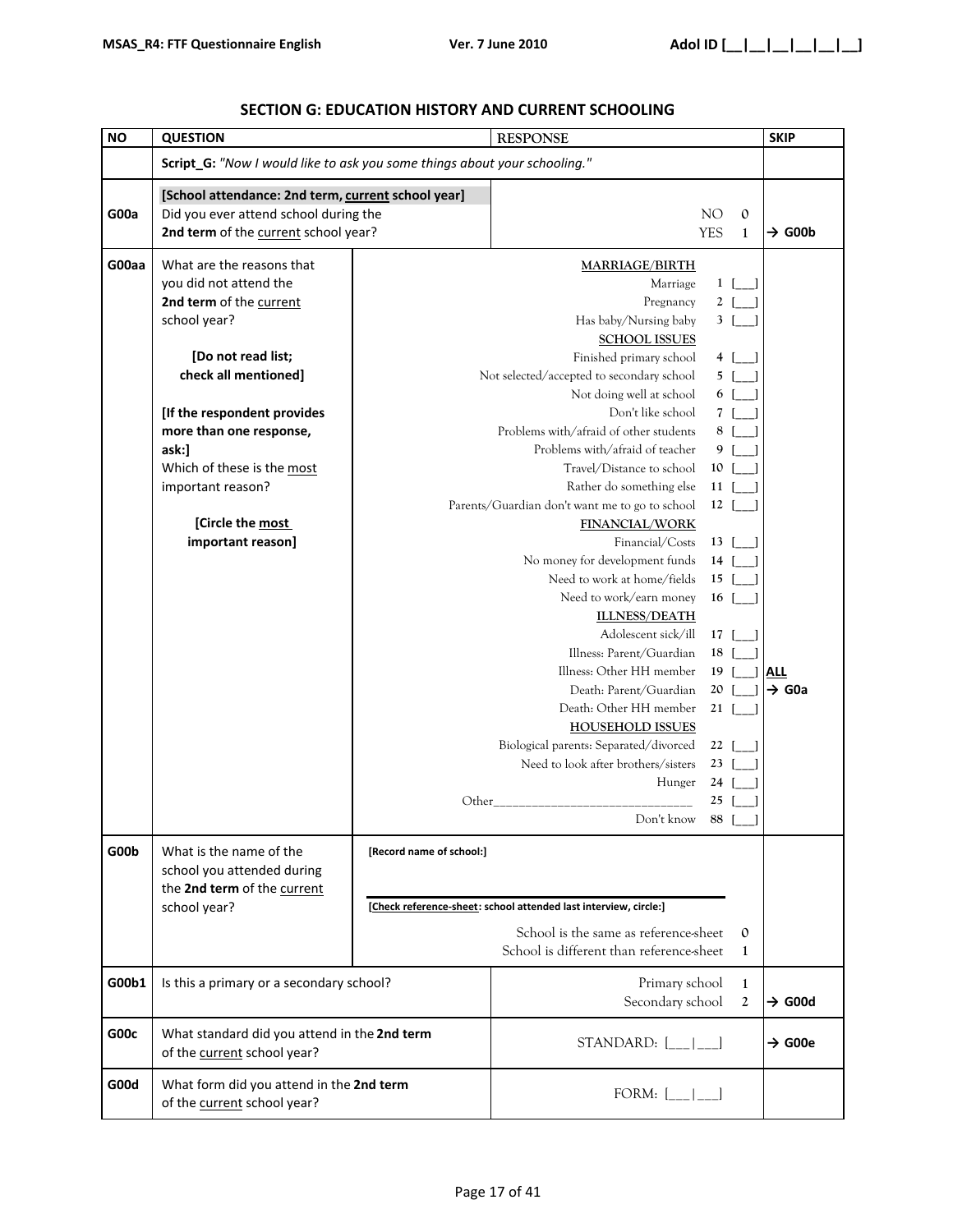| G00e | During the 2nd term of the current school year,<br>were you a day student or a boarder at school,<br>or a boarder somewhere else?                                                                                                                                                                           |                          | Day student<br>Boarder at school<br>Boarder somewhere else                                                                                                                                                                                                                                                                                                                                                                                                                                                                                                                                                                                                                                                                                                                                                                                              | $\mathbf{1}$<br>$\boldsymbol{2}$<br>3                                                                                                                                                                                                                        |                                  |
|------|-------------------------------------------------------------------------------------------------------------------------------------------------------------------------------------------------------------------------------------------------------------------------------------------------------------|--------------------------|---------------------------------------------------------------------------------------------------------------------------------------------------------------------------------------------------------------------------------------------------------------------------------------------------------------------------------------------------------------------------------------------------------------------------------------------------------------------------------------------------------------------------------------------------------------------------------------------------------------------------------------------------------------------------------------------------------------------------------------------------------------------------------------------------------------------------------------------------------|--------------------------------------------------------------------------------------------------------------------------------------------------------------------------------------------------------------------------------------------------------------|----------------------------------|
| G00f | Did you regularly attend the full 2nd term<br>of the current school year?                                                                                                                                                                                                                                   |                          | NO.<br>$\mathbf{0}$<br><b>YES</b><br>1                                                                                                                                                                                                                                                                                                                                                                                                                                                                                                                                                                                                                                                                                                                                                                                                                  |                                                                                                                                                                                                                                                              |                                  |
| G00g | Did you pass your exams at the end<br>of the 2nd term of the current school year?                                                                                                                                                                                                                           |                          | Did not sit for exams<br>Results are not out yet                                                                                                                                                                                                                                                                                                                                                                                                                                                                                                                                                                                                                                                                                                                                                                                                        | NO<br>$\mathbf{0}$<br><b>YES</b><br>$\mathbf{1}$<br>66<br>77                                                                                                                                                                                                 |                                  |
| G0a  | [School attendance: 1st term, current school year]<br>Did you ever attend school during the<br>1st term of the current school year?                                                                                                                                                                         |                          |                                                                                                                                                                                                                                                                                                                                                                                                                                                                                                                                                                                                                                                                                                                                                                                                                                                         | NO.<br>$\mathbf{0}$<br><b>YES</b><br>1                                                                                                                                                                                                                       | $\rightarrow$ G0b                |
| G0aa | What are the reasons that<br>you did not attend the<br>1st term of the current<br>school year?<br>[Do not read list;<br>check all mentioned]<br>[If the respondent provides<br>more than one response,<br>ask:]<br>Which of these is the most<br>important reason?<br>[Circle the most<br>important reason] |                          | <b>MARRIAGE/BIRTH</b><br>Marriage<br>Pregnancy<br>Has baby/Nursing baby<br><b>SCHOOL ISSUES</b><br>Finished primary school<br>Not selected/accepted to secondary school<br>Not doing well at school<br>Don't like school<br>Problems with/afraid of other students<br>Problems with/afraid of teacher<br>Travel/Distance to school<br>Rather do something else<br>Parents/Guardian don't want me to go to school<br><b>FINANCIAL/WORK</b><br>Financial/Costs<br>No money for development funds<br>Need to work at home/fields<br>Need to work/earn money<br><b>ILLNESS/DEATH</b><br>Adolescent sick/ill<br>Illness: Parent/Guardian<br>Illness: Other HH member<br>Death: Parent/Guardian<br>Death: Other HH member<br><b>HOUSEHOLD ISSUES</b><br>Biological parents: Separated/divorced<br>Need to look after brothers/sisters<br>Hunger<br>Don't know | $1$ [ ]<br>2 [<br>3 I<br>4 [ ]<br>$5$ [ ]<br>6 [ ]<br>7 I<br>8 [ ]<br>9<br>$\lceil \cdot \rceil$<br>10 [<br>$11$ [ ]<br>$12$ [ ]<br>$13$ [ ]<br>$14$ [ ]<br>$15$ [ ]<br>$16$ [ ]<br>17 I<br>$18-1$<br>19<br>20<br>$21 \vert$<br>22<br>23<br>24<br>25<br>88 [ | <u> All</u><br>$\rightarrow$ G1a |
| G0b  | What is the name of the<br>school you attended during<br>the 1st term of the current<br>school year?                                                                                                                                                                                                        | [Record name of school:] | [Check reference-sheet: school attended last interview, circle:]<br>School is the same as reference-sheet<br>School is different than reference-sheet                                                                                                                                                                                                                                                                                                                                                                                                                                                                                                                                                                                                                                                                                                   | $\mathbf 0$<br>$\mathbf{1}$                                                                                                                                                                                                                                  |                                  |
| G0b1 | Is this a primary or a secondary school?                                                                                                                                                                                                                                                                    |                          | Primary school<br>Secondary school                                                                                                                                                                                                                                                                                                                                                                                                                                                                                                                                                                                                                                                                                                                                                                                                                      | 1<br>2                                                                                                                                                                                                                                                       | $\rightarrow$ G0d                |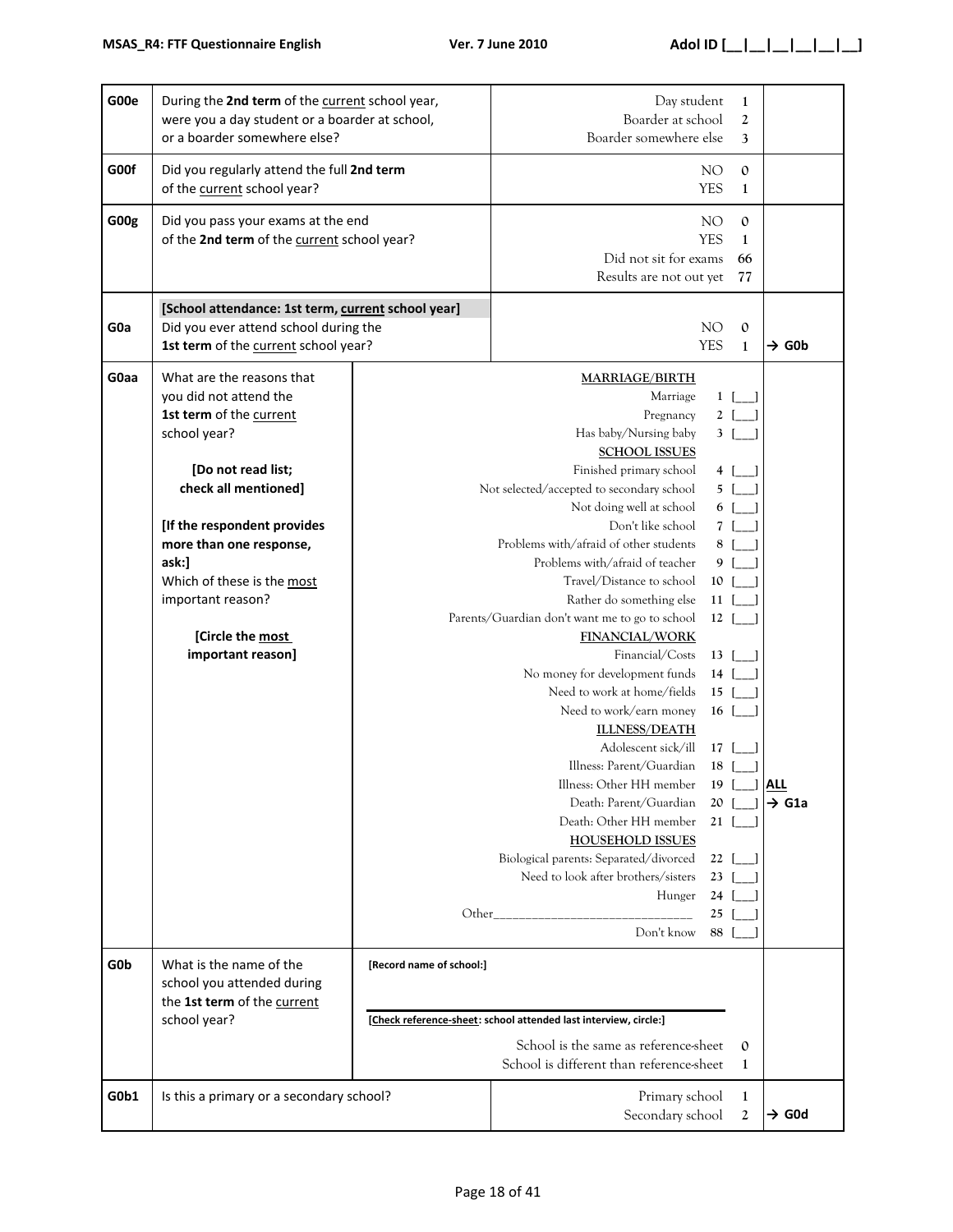| G <sub>O</sub> c | What standard did you attend in the 1st term<br>of the current school year?                                                                                                                                                                                                                                  |                                                               | $STANDARD:$ $[\_$ $[\_$                                                                                                                                                                                                                                                                                                                                                                                                                                                                                                                                                                                                                                                                                                                                                                                                                                 |                                                                                                                                                                                                                                          | $\rightarrow$ G0e              |
|------------------|--------------------------------------------------------------------------------------------------------------------------------------------------------------------------------------------------------------------------------------------------------------------------------------------------------------|---------------------------------------------------------------|---------------------------------------------------------------------------------------------------------------------------------------------------------------------------------------------------------------------------------------------------------------------------------------------------------------------------------------------------------------------------------------------------------------------------------------------------------------------------------------------------------------------------------------------------------------------------------------------------------------------------------------------------------------------------------------------------------------------------------------------------------------------------------------------------------------------------------------------------------|------------------------------------------------------------------------------------------------------------------------------------------------------------------------------------------------------------------------------------------|--------------------------------|
| G <sub>0</sub> d | What form did you attend in the 1st term<br>of the current school year?                                                                                                                                                                                                                                      |                                                               | FORM: $\begin{bmatrix} \_ \_ \_ \_ \_ \_ \_ \end{bmatrix}$                                                                                                                                                                                                                                                                                                                                                                                                                                                                                                                                                                                                                                                                                                                                                                                              |                                                                                                                                                                                                                                          |                                |
| G <sub>0e</sub>  | During the 1st term of the current school year,<br>were you a day student or a boarder at school,<br>or a boarder somewhere else?                                                                                                                                                                            |                                                               | Day student<br>Boarder at school<br>Boarder somewhere else                                                                                                                                                                                                                                                                                                                                                                                                                                                                                                                                                                                                                                                                                                                                                                                              | $\mathbf{1}$<br>2<br>3                                                                                                                                                                                                                   |                                |
| <b>GOf</b>       | Did you regularly attend the full 1st term<br>of the current school year?                                                                                                                                                                                                                                    |                                                               |                                                                                                                                                                                                                                                                                                                                                                                                                                                                                                                                                                                                                                                                                                                                                                                                                                                         | NO <sub>1</sub><br>$\mathbf{0}$<br><b>YES</b><br>$\mathbf{1}$                                                                                                                                                                            |                                |
| G <sub>Og</sub>  | Did you pass your exams at the end<br>of the 1st term of the current school year?                                                                                                                                                                                                                            |                                                               | Did not sit for exams                                                                                                                                                                                                                                                                                                                                                                                                                                                                                                                                                                                                                                                                                                                                                                                                                                   | NO <sub>1</sub><br>$\mathbf{0}$<br><b>YES</b><br>1<br>66                                                                                                                                                                                 |                                |
| G <sub>1</sub> a | [School attendance: 3rd term, previous school year]<br>Did you ever attend school during the<br>3rd term of the previous school year?                                                                                                                                                                        | NO <sub>1</sub><br>$\mathbf{0}$<br><b>YES</b><br>$\mathbf{1}$ |                                                                                                                                                                                                                                                                                                                                                                                                                                                                                                                                                                                                                                                                                                                                                                                                                                                         |                                                                                                                                                                                                                                          | $\rightarrow$ G1b              |
| G1aa             | What are the reasons that<br>you did not attend the<br>3rd term of the previous<br>school year?<br>[Do not read list;<br>check all mentioned]<br>[If the respondent provides<br>more than one response,<br>ask:]<br>Which of these is the most<br>important reason?<br>[Circle the most<br>important reason] | Other_                                                        | <b>MARRIAGE/BIRTH</b><br>Marriage<br>Pregnancy<br>Has baby/Nursing baby<br><b>SCHOOL ISSUES</b><br>Finished primary school<br>Not selected/accepted to secondary school<br>Not doing well at school<br>Don't like school<br>Problems with/afraid of other students<br>Problems with/afraid of teacher<br>Travel/Distance to school<br>Rather do something else<br>Parents/Guardian don't want me to go to school<br><b>FINANCIAL/WORK</b><br>Financial/Costs<br>No money for development funds<br>Need to work at home/fields<br>Need to work/earn money<br><b>ILLNESS/DEATH</b><br>Adolescent sick/ill<br>Illness: Parent/Guardian<br>Illness: Other HH member<br>Death: Parent/Guardian<br>Death: Other HH member<br><b>HOUSEHOLD ISSUES</b><br>Biological parents: Separated/divorced<br>Need to look after brothers/sisters<br>Hunger<br>Don't know | $1 \quad \Box$<br>$2$ [ ]<br>3 [<br>4 [ ]<br>$5$ $\vert$ $\rvert$<br>6 [ ]<br>7 [<br>8<br>9<br>$10$ [ ]<br>$11$ [ ]<br>$12$ [<br>$13 \mid$  <br>$14$ [<br>$15$ [<br>$16$ [<br>17 I<br>18<br>19<br>20<br>21<br>22<br>23<br>24<br>25<br>88 | <b>ALL</b><br>$\rightarrow$ G3 |
| G <sub>1</sub> b | What is the name of the<br>school you attended during<br>the 3rd term of the previous<br>school year?                                                                                                                                                                                                        | [Record name of school:]                                      | [Check reference-sheet: school attended last interview, circle:]<br>School is the same as reference-sheet<br>School is different than reference-sheet                                                                                                                                                                                                                                                                                                                                                                                                                                                                                                                                                                                                                                                                                                   | $\mathbf{0}$<br>1                                                                                                                                                                                                                        |                                |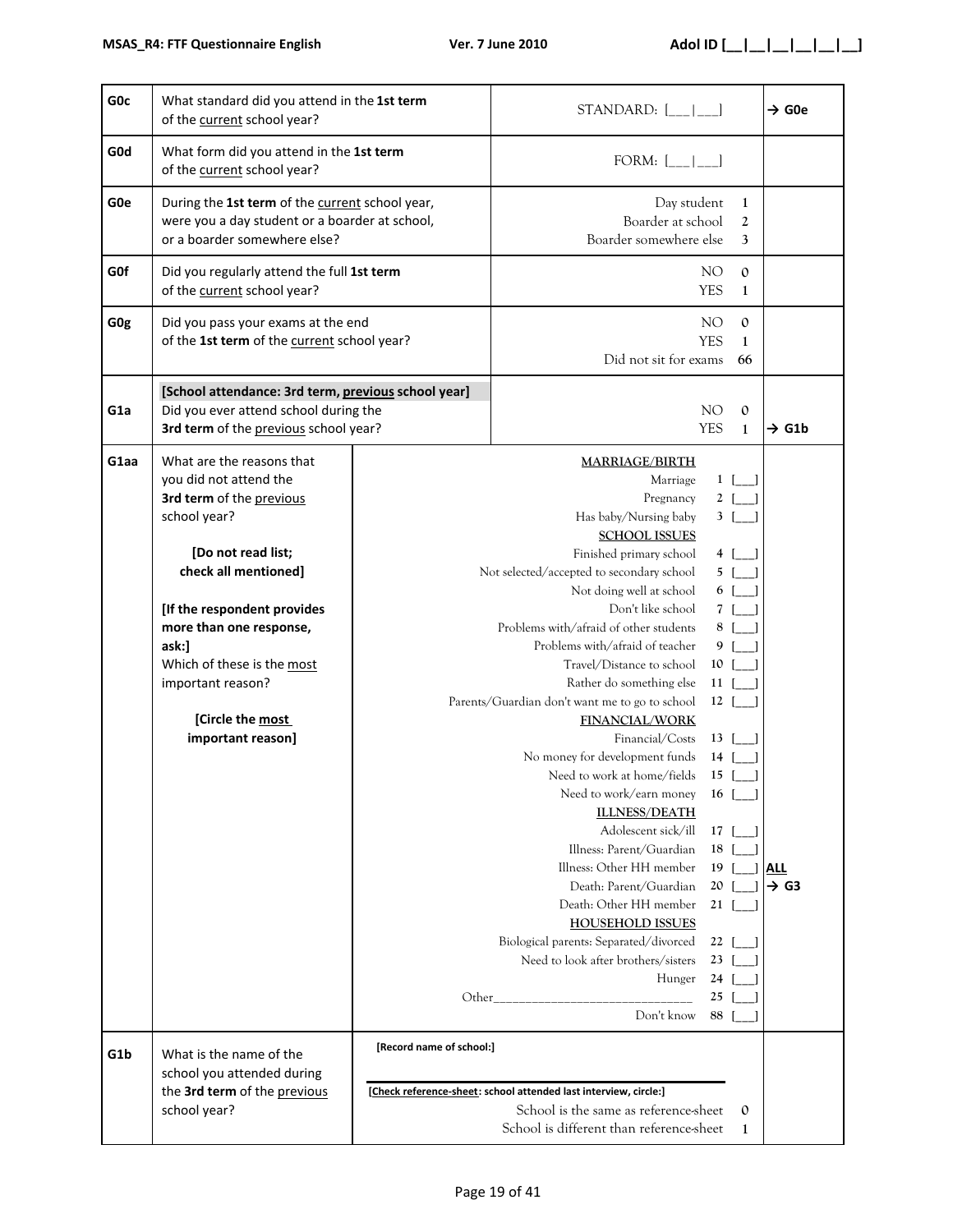| G1b1             | Is this a primary or a secondary school?                                                                                           |                                                        |                                                                    |                                                                | Primary school<br>Secondary school                                                                                     | $\mathbf{1}$<br>$\mathbf{2}$                                    | $\rightarrow$ G1d |
|------------------|------------------------------------------------------------------------------------------------------------------------------------|--------------------------------------------------------|--------------------------------------------------------------------|----------------------------------------------------------------|------------------------------------------------------------------------------------------------------------------------|-----------------------------------------------------------------|-------------------|
| G <sub>1c</sub>  | What standard did you attend in the 3rd term<br>of the previous school year?                                                       |                                                        |                                                                    |                                                                | STANDARD: $[\_$ $[\_$ $]$                                                                                              |                                                                 | $\rightarrow$ G1e |
| G1d              | What form did you attend in the 3rd term<br>of the previous school year?                                                           |                                                        |                                                                    |                                                                | FORM: $[\underline{\hspace{1cm}} \underline{\hspace{1cm}}$                                                             |                                                                 |                   |
| G <sub>1e</sub>  | During the 3rd term of the previous school year,<br>were you a day student or a boarder at school,<br>or a boarder somewhere else? |                                                        |                                                                    |                                                                | Day student<br>Boarder at school<br>Boarder somewhere else                                                             | 1<br>$\mathfrak{2}$<br>3                                        |                   |
| G1f              | Did you regularly attend the full 3rd term<br>of the previous school year?                                                         |                                                        |                                                                    |                                                                | NO.<br><b>YES</b>                                                                                                      | $\mathbf{0}$<br>1                                               |                   |
| G <sub>1g</sub>  | Did you pass your exams at the end<br>of the 3rd term of the previous school year?                                                 |                                                        |                                                                    |                                                                | NO.<br><b>YES</b><br>Did not sit for exams                                                                             | $\mathbf{O}$<br>1<br>66                                         |                   |
|                  | [Respondent NOT currently attending school → Section L]                                                                            |                                                        |                                                                    |                                                                |                                                                                                                        |                                                                 |                   |
| G <sub>3</sub>   | How long did it take you to get<br>to school today/the last day you<br>went to school?                                             |                                                        | [If less than 1 hour:<br>record 0 hours and<br>record the minutes] | $HOURS:$ $[\_$<br>MINUTES: $\left[\_\_\_\right]$<br>Don't know |                                                                                                                        |                                                                 |                   |
| G <sub>3</sub> a | How did you get to school today/the<br>last day you went to school?                                                                |                                                        |                                                                    |                                                                | By foot/walk<br>Own bicycle/Household bicycle<br>Bicycle-taxi<br>Bus/Minibus/Other public transport<br>Private vehicle | 1<br>$\boldsymbol{2}$<br>3<br>$\overline{\mathbf{4}}$<br>5<br>6 |                   |
| G4               | Do you have ?                                                                                                                      |                                                        | NO.                                                                | <b>YES</b>                                                     |                                                                                                                        |                                                                 |                   |
|                  | [Read list]<br>Own bag for books<br>Exercise/work book<br>All of your textbooks                                                    | School uniform<br>Shoes for school<br>Own pens/pencils | $\mathcal{O}$<br>0<br>0<br>0<br>0<br>$\mathbf{0}$                  | 1<br>1<br>1<br>1<br>$\mathbf{1}$                               |                                                                                                                        |                                                                 |                   |
| G5               | From where you sit in your classroom, are you able to?                                                                             |                                                        | NO                                                                 | <b>YES</b>                                                     |                                                                                                                        |                                                                 |                   |
|                  | [Read list]<br>Hear the teacher clearly<br>See the blackboard clearly<br>Write comfortably                                         |                                                        | $\circ$<br>$\mathcal{O}$<br>$\theta$                               | 1<br>1<br>1                                                    |                                                                                                                        |                                                                 |                   |
| G <sub>6</sub>   | What do you sit on during class?                                                                                                   |                                                        |                                                                    |                                                                | Floor: ground<br>Floor: cement<br>Bench/Form<br>Chair with desk<br>Chair                                               | $\mathbf{0}$<br>$\mathbf{1}$<br>2<br>3<br>4<br>5                |                   |
| G7               | In your opinion, is the school toilet private<br>enough so that no one can see who is inside?                                      |                                                        |                                                                    |                                                                | NO<br><b>YES</b><br>No toilets at school<br>Don't know                                                                 | $\mathbf{0}$<br>1<br>77<br>88                                   |                   |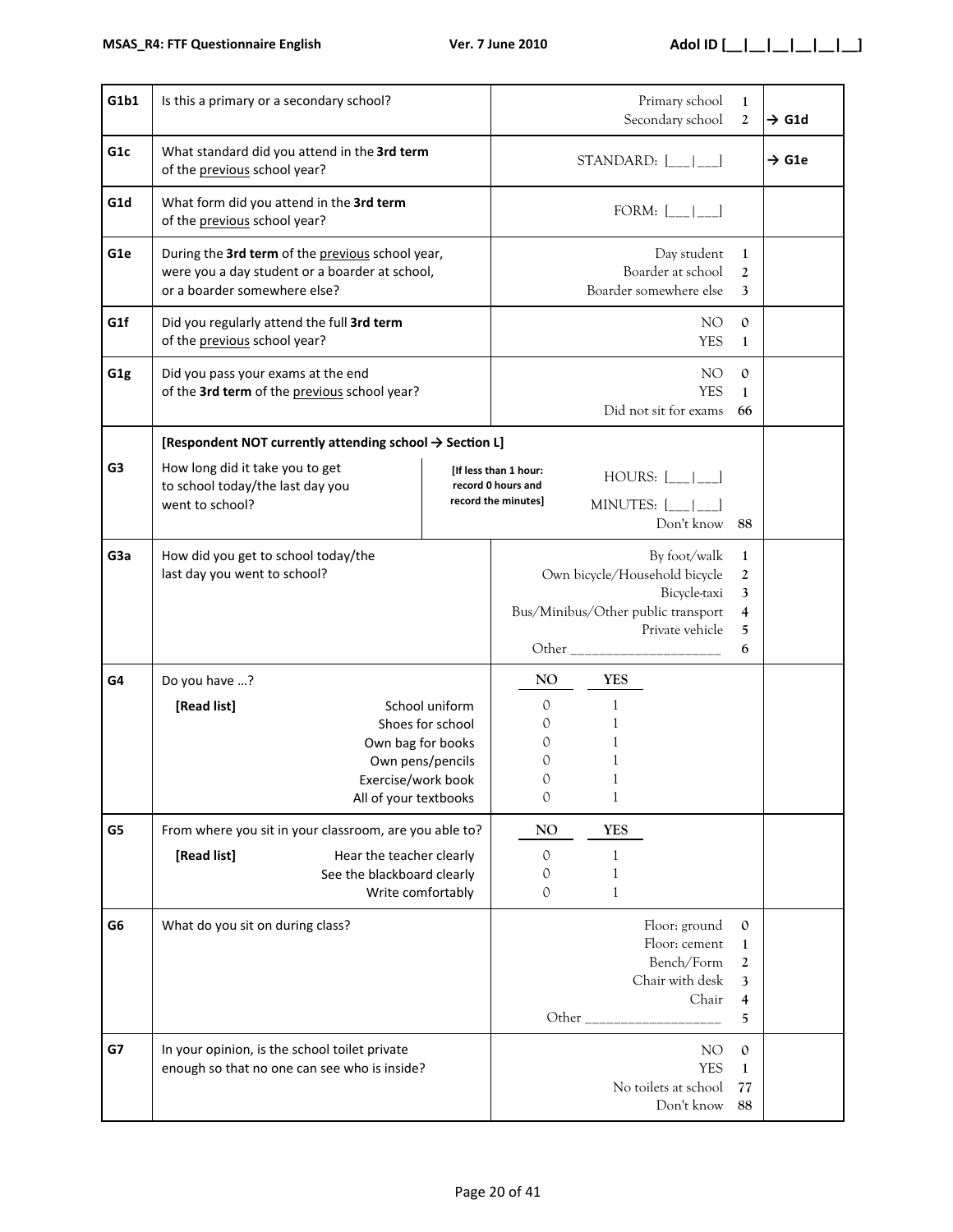| G8  | Do you have a desk or a table to write on<br>in your classroom?                                                                                                                                                                                                                                      |                                                         |                                                          |                                                                                                                                                                                                                                                                                                                                                                                                                        |                                                 | NO<br><b>YES</b>                                                                                                 | $\mathbf{0}$<br>1                                                        |                    |
|-----|------------------------------------------------------------------------------------------------------------------------------------------------------------------------------------------------------------------------------------------------------------------------------------------------------|---------------------------------------------------------|----------------------------------------------------------|------------------------------------------------------------------------------------------------------------------------------------------------------------------------------------------------------------------------------------------------------------------------------------------------------------------------------------------------------------------------------------------------------------------------|-------------------------------------------------|------------------------------------------------------------------------------------------------------------------|--------------------------------------------------------------------------|--------------------|
| G10 | During the 3rd term of the previous school year,<br>did you attend extra lessons organized by your<br>school?                                                                                                                                                                                        |                                                         |                                                          | School not organized extra lessons<br>Did not attend school in 3rd term                                                                                                                                                                                                                                                                                                                                                |                                                 | NO.<br><b>YES</b>                                                                                                | $\mathbf{0}$<br>1<br>66<br>77                                            |                    |
| G11 | During this school year, have you had private<br>tutoring?                                                                                                                                                                                                                                           |                                                         |                                                          |                                                                                                                                                                                                                                                                                                                                                                                                                        |                                                 | NO.<br><b>YES</b>                                                                                                | $\mathbf{0}$<br>$\mathbf{1}$                                             | $\rightarrow$ G28  |
| G12 | Where did these lessons take place?<br>[Read list]                                                                                                                                                                                                                                                   | At school<br>At teacher's home<br>Own home<br>Elsewhere | N <sub>O</sub><br>$\mathcal{O}$<br>0<br>0<br>0           | <b>YES</b><br>1<br>1<br>1                                                                                                                                                                                                                                                                                                                                                                                              |                                                 |                                                                                                                  |                                                                          |                    |
| G13 | Who provided the tutoring lessons?<br>Was it $?$<br>[Read list]<br>Another teacher at this school<br>Teacher from another school<br>Student in a higher standard<br>Student in the same standard<br>Other_<br>Script_G28: "Now I would like to ask you some questions about your school attendance." | Own Teacher<br>Another adult                            | NO<br>$\mathcal{O}$<br>0<br>0<br>$\Omega$<br>0<br>0<br>0 | <b>YES</b><br>1<br>1<br>1<br>1                                                                                                                                                                                                                                                                                                                                                                                         |                                                 |                                                                                                                  |                                                                          |                    |
| G28 | During this school year, have you ever missed<br>a day of school?                                                                                                                                                                                                                                    |                                                         |                                                          |                                                                                                                                                                                                                                                                                                                                                                                                                        |                                                 | NO.<br><b>YES</b>                                                                                                | $\mathbf{0}$<br>$\mathbf{1}$                                             | $\rightarrow$ G35  |
| G29 | What were the reasons that you<br>have been absent?<br>[do not read list;<br>check all mentioned]                                                                                                                                                                                                    |                                                         |                                                          | Respondent sick/ill<br>Younger brother/sister sick<br>Other household member sick<br>Needed to work at home<br>Needed to run errands for parents<br>Clothes/uniform dirty<br>Problem with/afraid of other students<br>Problem with/afraid of teacher<br>Rather do something else<br>Went to see/was with boy/girlfriend (chibwenzi)<br>Needed to watch brothers/sisters<br>No money for development funds/school costs | Market day<br>Menstruation<br>Funeral<br>Hunger | $D$ [<br>$E$ [<br>F [<br>G<br>$I \mid$<br>$J$ [<br>K [<br>$L$ [<br>$M \mid$<br>$N$ [<br>O <sub>1</sub><br>P<br>Q | $A$ [_]<br>$B$ [ ]<br>$C$ [ $\Box$ ]<br>$\boxed{\phantom{1}}$<br>$H$ [ ] |                    |
| G30 | Did you attend school yesterday/last<br>school day?                                                                                                                                                                                                                                                  |                                                         |                                                          |                                                                                                                                                                                                                                                                                                                                                                                                                        |                                                 | NO<br><b>YES</b>                                                                                                 | $\mathbf 0$<br>$\mathbf{1}$                                              | $\rightarrow$ G32a |
| G31 | How many days in a row were you<br>absent, starting from the last school<br>day you missed?                                                                                                                                                                                                          |                                                         | [Do NOT include<br>weekend days or<br>holidays]          | SCHOOL DAYS: $[\_$ $[\_$ $\_$                                                                                                                                                                                                                                                                                                                                                                                          | Sindikudziwa                                    |                                                                                                                  | 88                                                                       |                    |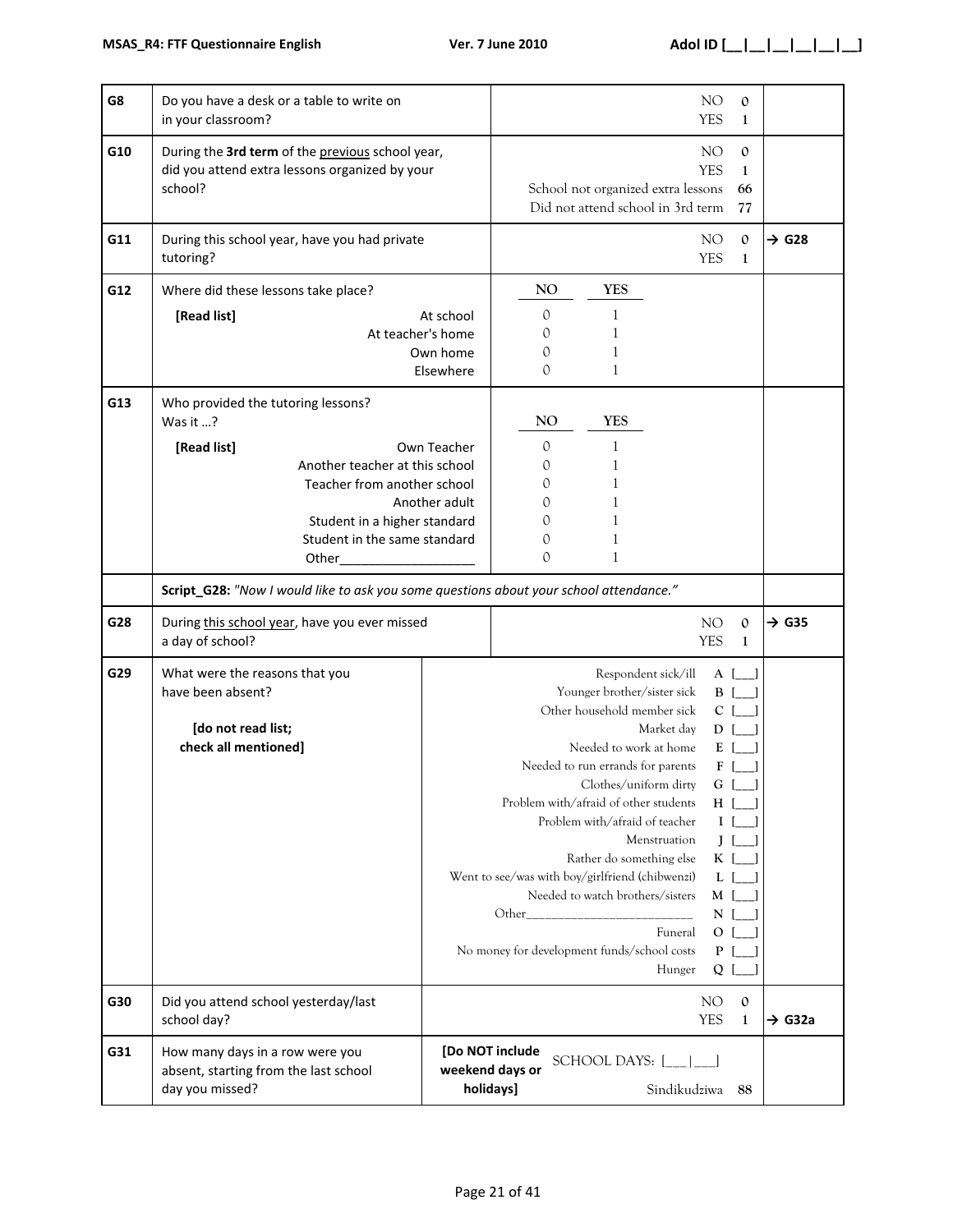| G32  | What were the reasons that you<br>have been absent?<br>[do not read list;<br>check all mentioned]                                                                   | Respondent sick/ill<br>A [<br>Younger brother/sister sick<br>B [<br>Other household member sick<br>$C$ [<br>Market day<br>$D$ [<br>Needed to work at home<br>ΕI<br>Needed to run errands for parents<br>F<br>Clothes/uniform dirty<br>G  <br>Problem with/afraid of other students<br>ΗI<br>Problem with/afraid of teacher<br>$\mathbf{I}$<br>Menstruation<br>JΙ<br>Rather do something else<br>Kſ<br>Went to see/was with boy/girlfriend (chibwenzi)<br>L I<br>Needed to watch brothers/sisters<br>M [<br>N<br>Funeral<br>O <sub>1</sub><br>No money for development funds/school costs<br>P <sub>1</sub><br>Hunger<br>Q |                                                                                                                                                                                       |                                |                                                 |                                           |                                                |                                          |
|------|---------------------------------------------------------------------------------------------------------------------------------------------------------------------|---------------------------------------------------------------------------------------------------------------------------------------------------------------------------------------------------------------------------------------------------------------------------------------------------------------------------------------------------------------------------------------------------------------------------------------------------------------------------------------------------------------------------------------------------------------------------------------------------------------------------|---------------------------------------------------------------------------------------------------------------------------------------------------------------------------------------|--------------------------------|-------------------------------------------------|-------------------------------------------|------------------------------------------------|------------------------------------------|
| G32a | [Females only; Males $\rightarrow$ G33]<br>[Females:] The last time you had your menstrual<br>period, did you miss any days of school?                              |                                                                                                                                                                                                                                                                                                                                                                                                                                                                                                                                                                                                                           |                                                                                                                                                                                       |                                | Never menstruated                               | NO.<br><b>YES</b>                         | $\mathbf{0}$<br>$\mathbf{1}$<br>$\mathfrak{D}$ | $\rightarrow$ G33a<br>$\rightarrow$ G33a |
| G32b | [Females:] The last time you had your menstrual<br>period, how many days of school did you miss?                                                                    |                                                                                                                                                                                                                                                                                                                                                                                                                                                                                                                                                                                                                           |                                                                                                                                                                                       |                                | SCHOOL DAYS: $[\_$ $[\_$ $]\_$<br>Don't know 88 |                                           |                                                |                                          |
| G33a | In the previous school week, how many days<br>was your school on session?                                                                                           |                                                                                                                                                                                                                                                                                                                                                                                                                                                                                                                                                                                                                           | SCHOOL DAYS: [___]<br>$[max = 5 days]$                                                                                                                                                |                                |                                                 |                                           |                                                |                                          |
| G33b | In the previous school week, how many days<br>did you attend school?                                                                                                |                                                                                                                                                                                                                                                                                                                                                                                                                                                                                                                                                                                                                           |                                                                                                                                                                                       |                                | SCHOOL DAYS: [___]<br>$[max = 5 days]$          |                                           |                                                |                                          |
| G34a | In the school week before that, how many days<br>was your school on session?                                                                                        |                                                                                                                                                                                                                                                                                                                                                                                                                                                                                                                                                                                                                           |                                                                                                                                                                                       |                                | SCHOOL DAYS: [ ]<br>$[max = 5 days]$            |                                           |                                                |                                          |
| G34b | In the school week before that, how many days<br>did you attend school?                                                                                             |                                                                                                                                                                                                                                                                                                                                                                                                                                                                                                                                                                                                                           |                                                                                                                                                                                       |                                | SCHOOL DAYS: [ ]<br>$[max = 5 days]$            |                                           |                                                |                                          |
| G35  | [Studying/Homework]<br>On the last day you attended school prior to<br>today, about how much time did you spend<br>studying/doing school work at home?              |                                                                                                                                                                                                                                                                                                                                                                                                                                                                                                                                                                                                                           | No homework assigned<br>$\mathbf{0}$<br>Less than 30 minutes<br>1<br>30 minutes to 1 hour<br>$\overline{2}$<br>Between 1 and 2 hours<br>3<br>2 hours or more<br>4<br>Don't know<br>88 |                                |                                                 |                                           |                                                |                                          |
| G36  | a. In the previous school week, did you use textbooks<br>in class for the following subjects? [If yes, ask:]<br><b>b.</b> Did you share the book with other pupils? |                                                                                                                                                                                                                                                                                                                                                                                                                                                                                                                                                                                                                           | a.                                                                                                                                                                                    | Used textbooks?                | b.<br>Shared textbooks<br>with other pupils?    |                                           |                                                |                                          |
|      | [Read list]                                                                                                                                                         | Chichewa<br>English<br>Life Skills<br>Mathematics                                                                                                                                                                                                                                                                                                                                                                                                                                                                                                                                                                         | $\underline{NO}$<br>$\mathcal{O}$<br>0<br>0<br>0                                                                                                                                      | <b>YES</b><br>1<br>1<br>1<br>1 | $\overline{NO}$<br>$\mathcal{O}$<br>0<br>0<br>0 | <b>YES</b><br>1<br>1<br>1<br>$\mathbf{1}$ |                                                |                                          |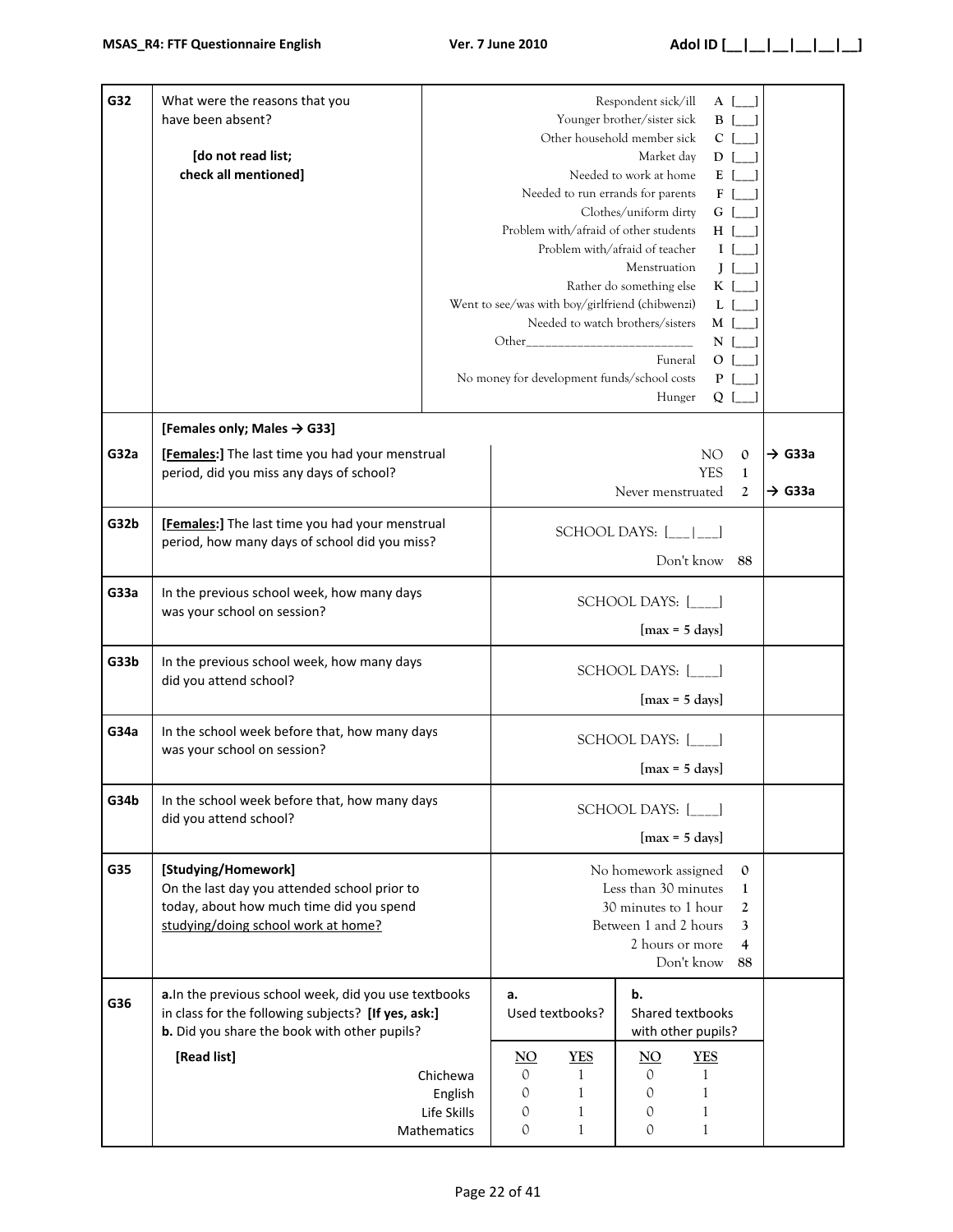| <b>Script H:</b> "Now we would like to ask you about your experiences in the classroom. For these<br>questions we want you to think about your experience in the previous school week." |                                                                                     |                           |  |             |  |
|-----------------------------------------------------------------------------------------------------------------------------------------------------------------------------------------|-------------------------------------------------------------------------------------|---------------------------|--|-------------|--|
| <b>NO</b>                                                                                                                                                                               | <b>QUESTION</b>                                                                     | <b>RESPONSE</b>           |  | <b>SKIP</b> |  |
| H1                                                                                                                                                                                      | How often does your teacher encourage pupils to<br>express their opinions in class? | <b>Never</b><br>Some days |  |             |  |
|                                                                                                                                                                                         | [Read response options one time through]                                            | Everyday                  |  |             |  |

#### **SECTION H: CLASSROOM PRACTICES AND EXPERIENCES**

|                 | [Read response options one time through]                                                                                                   | Everyday<br>$\overline{2}$                                                     |  |
|-----------------|--------------------------------------------------------------------------------------------------------------------------------------------|--------------------------------------------------------------------------------|--|
| H2              | How often does your teacher encourage pupils to<br>have discussions in class?                                                              | Never<br>$\Omega$<br>Some days<br>$\mathbf{1}$<br>Everyday<br>$\boldsymbol{2}$ |  |
| H <sub>3</sub>  | How often does your teacher encourage pupils to<br>work together on class assignments?                                                     | Never<br>$\Omega$<br>Some days<br>$\mathbf{1}$<br>Everyday<br>$\mathbf{2}$     |  |
| H <sub>4</sub>  | How often does your teacher work individually with pupils<br>to help them with their lessons and assignments?                              | Never<br>$\Omega$<br>Some days<br>$\mathbf 1$<br>Everyday<br>$\overline{2}$    |  |
| <b>H5</b>       | How often does your teacher assign homework?                                                                                               | Never<br>$\Omega$<br>Some days<br>1<br>Everyday<br>$\overline{2}$              |  |
| <b>H6</b>       | How often does your teacher praise pupils when they<br>do well in class?                                                                   | Never<br>$\Omega$<br>Some days<br>1<br>Everyday<br>$\overline{2}$              |  |
| <b>H7</b>       | How often does your teacher scold pupils when they<br>do not understand their lessons?                                                     | Never<br>$\Omega$<br>Some days<br>$\mathbf 1$<br>Everyday<br>2                 |  |
| H <sub>8</sub>  | How often does your teacher tease or mock pupils<br>based on their intelligence?                                                           | Never<br>$\Omega$<br>Some days<br>1<br>Everyday<br>$\overline{2}$              |  |
| H <sub>9</sub>  | How often does your teacher tease or mock pupils<br>based on their appearance or general cleanliness?                                      | Never<br>$\Omega$<br>Some days<br>$\mathbf{1}$<br>Everyday<br>2                |  |
| H <sub>10</sub> | If some of the class does not understand something,<br>how often does the teacher call on other pupils<br>to help explain it to the class? | Never<br>$\Omega$<br>Some days<br>1<br>Everyday<br>2                           |  |

## **SECTION I: HOUSEHOLD SUPPORT OF STUDENTS' SCHOOLING**

| NO.          | <b>QUESTION</b>                                                                                                          | <b>RESPONSE</b> | <b>SKIP</b> |
|--------------|--------------------------------------------------------------------------------------------------------------------------|-----------------|-------------|
| $\mathbf{I}$ | During the current school year, has anyone in your household<br>discouraged or prevented you from attending school?      | YES             |             |
| 12           | During the current school year, has anyone in your household<br>helped you with your schoolwork or lessons?              | YES             |             |
| 13           | During the current school year, has anyone in your household<br>talked to your teacher about your performance in school? | YES             |             |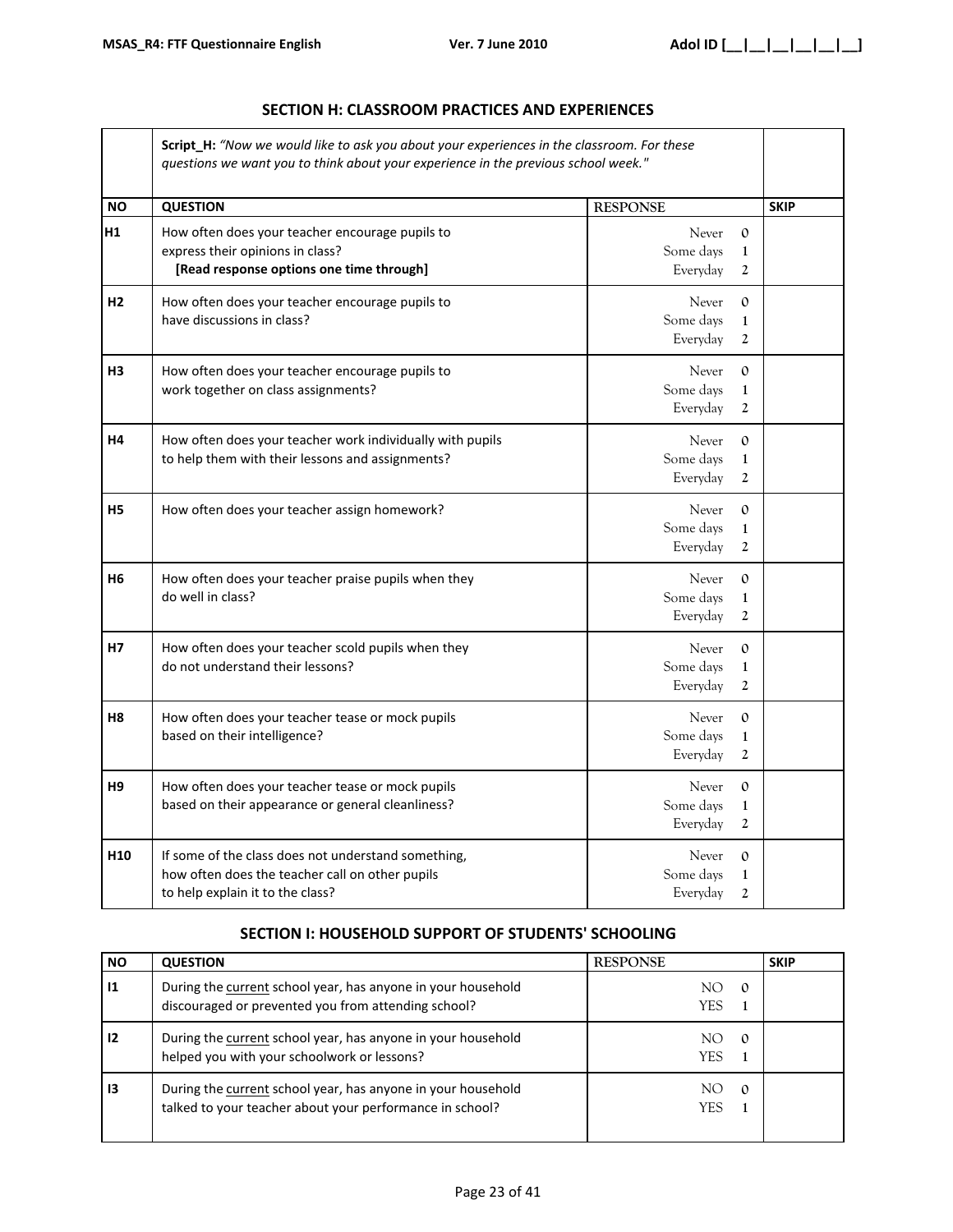| l 14 | During the current school year, has anyone in your household    | NО  |  |
|------|-----------------------------------------------------------------|-----|--|
|      | been a member of the school committee or attended PTA meetings? | YES |  |
|      |                                                                 |     |  |

## **SECTION J: SCHOOLING ENGAGEMENT AND ATTACHMENT**

|                | Script_J: "Now we would like to ask you about your participation and interest in school. For these<br>questions we would like you to tell us if you disagree or agree with the following statements." |                                            |                           |             |  |  |
|----------------|-------------------------------------------------------------------------------------------------------------------------------------------------------------------------------------------------------|--------------------------------------------|---------------------------|-------------|--|--|
| <b>NO</b>      | <b>QUESTION</b>                                                                                                                                                                                       | <b>RESPONSE</b>                            |                           | <b>SKIP</b> |  |  |
| 11             | You do not attend school regularly. Do you: (E-)<br>[J1-J8: read options 1 and 2 ONLY]                                                                                                                | Disagree<br>Agree<br>No opinion/Don't know | $\mathbf{1}$<br>2<br>88   |             |  |  |
| 12             | You are attentive in class. Do you: (E+)                                                                                                                                                              | Disagree<br>Agree<br>No opinion/Don't know | 1<br>$\mathfrak{2}$<br>88 |             |  |  |
| J3             | You rarely complete the tasks that are assigned<br>to you in class. Do you: (E-)                                                                                                                      | Disagree<br>Agree<br>No opinion/Don't know | 1<br>2<br>88              |             |  |  |
| J4             | Education is not important to you. Do you: (A-)                                                                                                                                                       | Disagree<br>Agree<br>No opinion/Don't know | 1<br>$\mathfrak{2}$<br>88 |             |  |  |
| J5             | You respect your teachers. Do you: (A+)                                                                                                                                                               | Disagree<br>Agree<br>No opinion/Don't know | 1<br>2<br>88              |             |  |  |
| J6             | There is no adult at school whom you can talk to<br>if you have a problem. Do you: (A-)                                                                                                               | Disagree<br>Agree<br>No opinion/Don't know | $\mathbf{1}$<br>2<br>88   |             |  |  |
| J <sub>7</sub> | You study at home even if you do not have an<br>exam. Do you: (E+)                                                                                                                                    | Disagree<br>Agree<br>No opinion/Don't know | 1<br>2<br>88              |             |  |  |
| J8             | Your teacher would not notice if you were absent<br>from school. Do you: (A-)                                                                                                                         | Disagree<br>Agree<br>No opinion/Don't know | $\mathbf{1}$<br>2<br>88   |             |  |  |

## **SECTION K: SELF ESTEEM AND SCHOOLING COMPETENCE**

| <b>NO</b>      | <b>QUESTION</b>                                                                                        | <b>RESPONSE</b>                                    | <b>SKIP</b> |
|----------------|--------------------------------------------------------------------------------------------------------|----------------------------------------------------|-------------|
| K1             | You have the talent to learn your lessons well.<br>Do you: $(+)$<br>[K1-K3: read options 1 and 2 ONLY] | Disagree<br>Agree<br>No opinion/Don't know<br>88   |             |
| К2             | You often do not understand the lessons in class.<br>Do you: $(-)$                                     | Disagree<br>Agree<br>2<br>No opinion/Don't know 88 |             |
| K <sub>3</sub> | It is difficult for you to complete your schoolwork.<br>Do you: $(-)$                                  | Disagree<br>Agree<br>No opinion/Don't know<br>88   |             |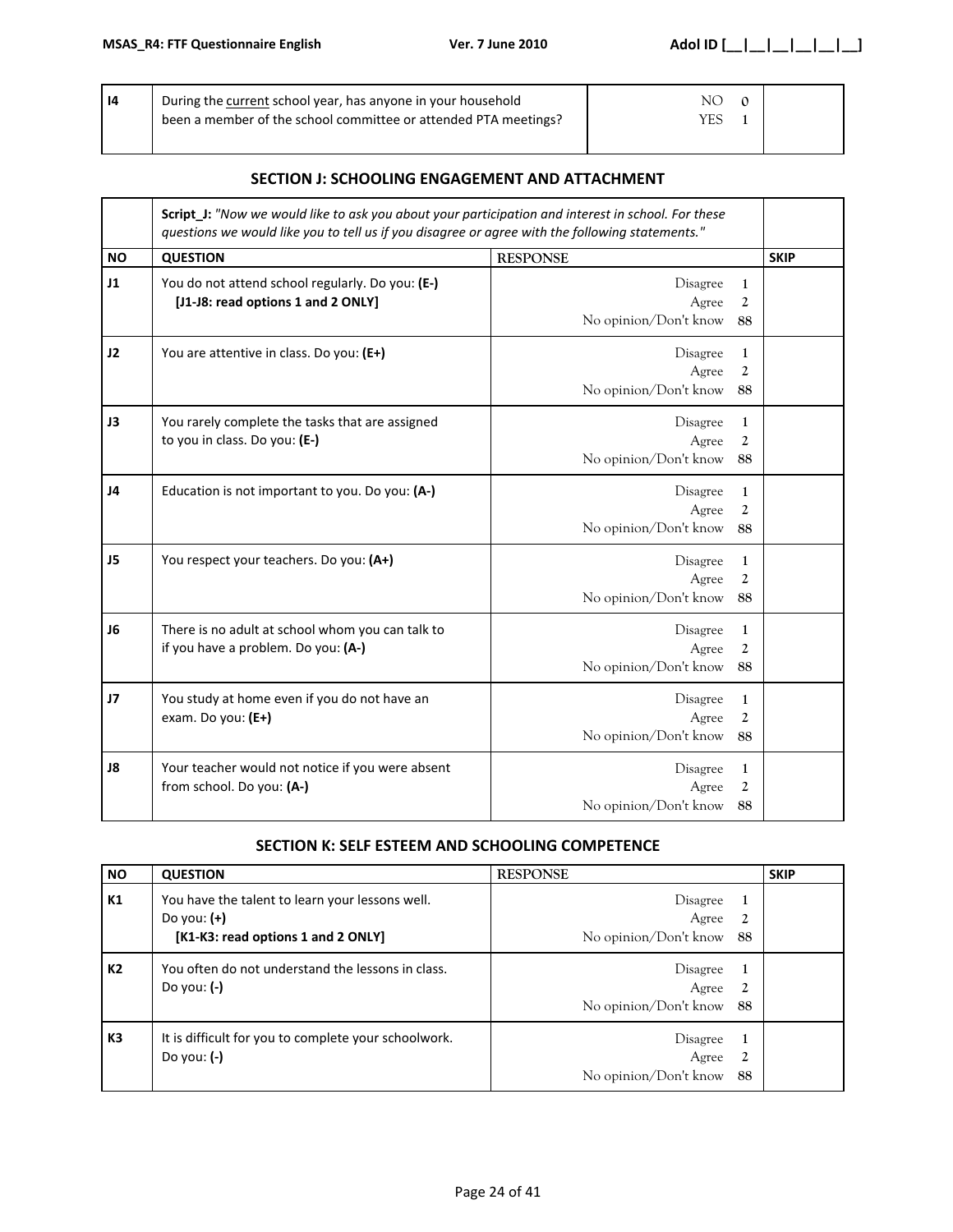| <b>NO</b>      | <b>QUESTION</b>                                                                                                    | <b>RESPONSE</b>                                                     |                                                                                | <b>SKIP</b> |
|----------------|--------------------------------------------------------------------------------------------------------------------|---------------------------------------------------------------------|--------------------------------------------------------------------------------|-------------|
| L1             | You are as good at doing many things as others<br>of your age. Do you: $(-)$<br>[L1-L4: read options 1 and 2 ONLY] | <b>Disagree</b><br>Agree<br>No opinion/Don't know                   | 1<br>2<br>88                                                                   |             |
| L2             | Your opinion is valued in your household.<br>Do you: $(+)$                                                         | Disagree<br>Agree<br>No opinion/Don't know                          | 1<br>2<br>88                                                                   |             |
| L <sub>3</sub> | People think that you have a lot of good qualities.<br>Do you: $(+)$                                               | Disagree<br>Agree<br>No opinion/Don't know                          | 1<br>2<br>88                                                                   |             |
| L4             | You cannot handle or succeed in many things<br>that you do. Do you: $(-)$                                          | Disagree<br>Agree<br>No opinion/Don't know                          | 1<br>2<br>88                                                                   |             |
| L5             | What is success in school most determined by?<br>Talent, luck, or hard work? (-)                                   | Talent<br>Luck<br>Hard work<br>Combination<br>No opinion/Don't know | $\mathbf{1}$<br>$\mathfrak{D}$<br>$\mathbf{3}$<br>$\overline{\mathbf{4}}$<br>8 |             |

## **SECTION L: SELF ESTEEM AND CONFIDENCE**

# **SECTION M: GENERAL GENDER ATTITUDES**

|                | Script_M1: "For the next few statements we want you to honestly tell us how well boys and girls<br>perform in school. For each subject, tell us whether you think boys are better in the subject than<br>girls, girls are better in the subject than boys, or you think boys and girls are equally good at<br>these subjects." |                                                                                                                                                                                             |                                                                                                                                           |              |  |  |
|----------------|--------------------------------------------------------------------------------------------------------------------------------------------------------------------------------------------------------------------------------------------------------------------------------------------------------------------------------|---------------------------------------------------------------------------------------------------------------------------------------------------------------------------------------------|-------------------------------------------------------------------------------------------------------------------------------------------|--------------|--|--|
| <b>NO</b>      | <b>QUESTION</b>                                                                                                                                                                                                                                                                                                                |                                                                                                                                                                                             | <b>RESPONSE</b>                                                                                                                           |              |  |  |
| M1             | In learning English, do you think that:<br>[Read options 1-3 ONLY]                                                                                                                                                                                                                                                             |                                                                                                                                                                                             | Boys are better than girls<br>1<br>Girls are better than boys<br>2<br>Boys and girls are equally good<br>3<br>No opinion/Don't know<br>88 |              |  |  |
| M <sub>2</sub> | In learning Mathematics, do you think<br>that:<br>[Read options 1-3 ONLY]                                                                                                                                                                                                                                                      | Boys are better than girls<br>$\mathbf{1}$<br>Girls are better than boys<br>2<br>Boys and girls are equally good<br>3<br>No opinion/Don't know<br>88                                        |                                                                                                                                           |              |  |  |
| M <sub>3</sub> | In learning Chichewa, do you think that:<br>[Read options 1-3 ONLY]                                                                                                                                                                                                                                                            | Boys are better than girls<br>1<br>Girls are better than boys<br>2<br>Boys and girls are equally good<br>3<br>No opinion/Don't know<br>88                                                   |                                                                                                                                           |              |  |  |
| M4             | In Life Skills education, do you think<br>that:<br>[Read options 1-3 ONLY]                                                                                                                                                                                                                                                     | No life skills education given<br>$\mathbf{0}$<br>Boys are better than girls<br>1<br>Girls are better than boys<br>2<br>Boys and girls are equally good<br>3<br>No opinion/Don't know<br>88 |                                                                                                                                           |              |  |  |
|                | Script_M5: "Do you disagree or agree with the following statements?"                                                                                                                                                                                                                                                           |                                                                                                                                                                                             |                                                                                                                                           |              |  |  |
| M <sub>5</sub> | It is as important for girls to complete secondary<br>school as it is for boys. Do you: (+)<br>[M5-M9: read options 1 and 2 ONLY]                                                                                                                                                                                              |                                                                                                                                                                                             | Disagree<br>Agree<br>No opinion/Don't know                                                                                                | 1<br>2<br>88 |  |  |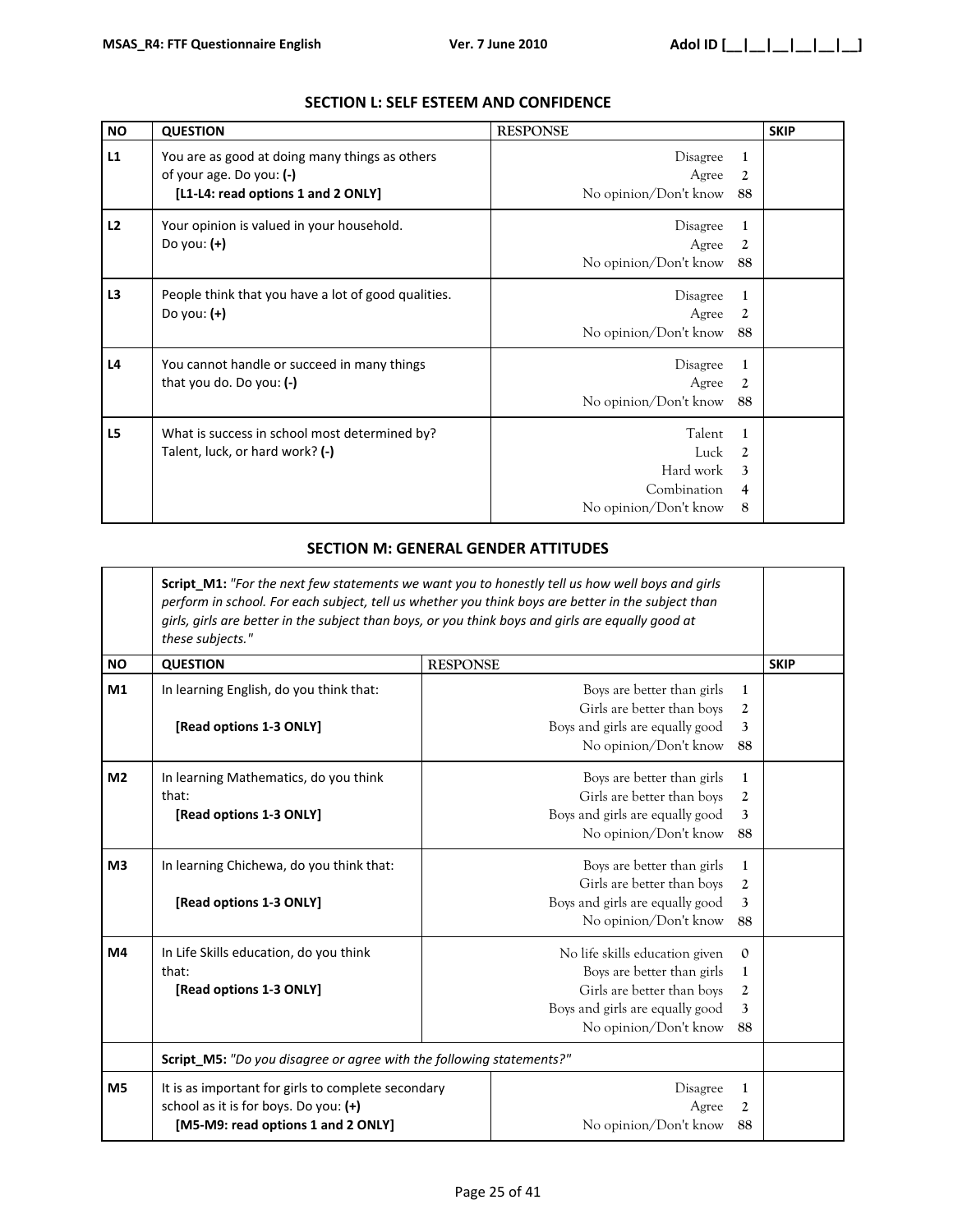| <b>M6</b>      | When a family cannot afford to send all children<br>to school, it is better to send boys than girls.<br>Do you: $(-)$                                                                               |                                            |            | Disagree<br>Agree<br>No opinion/Don't know | 1<br>2<br>88              |  |
|----------------|-----------------------------------------------------------------------------------------------------------------------------------------------------------------------------------------------------|--------------------------------------------|------------|--------------------------------------------|---------------------------|--|
| M <sub>7</sub> | When a husband and wife disagree about the<br>number of children to have, the husband's<br>opinion matters more. Do you:                                                                            |                                            |            | Disagree<br>Agree<br>No opinion/Don't know | 1<br>$\mathfrak{D}$<br>88 |  |
| M8             | A girl should get married when she finds an<br>appropriate spouse, even if she is still in school.<br>Do you: (-)                                                                                   | Disagree<br>Agree<br>No opinion/Don't know |            |                                            | 1<br>2<br>88              |  |
| M <sub>9</sub> | Girls are as intelligent as boys. Do you: (+)                                                                                                                                                       |                                            |            | Disagree<br>Agree<br>No opinion/Don't know | 1<br>2<br>88              |  |
| M10            | Sometimes a husband is annoyed or angered by<br>things that his wife does. In your opinion, is a<br>husband justified in hitting or beating his wife<br>in the following situations?<br>[Read list] | <b>NO</b>                                  | <b>YES</b> | DK                                         |                           |  |
|                | If she goes out without telling him<br>If she neglects the children<br>If she argues with him<br>If she refuses to have sex with him<br>If she burns the food<br>If she has an extra marital affair | $\Omega$<br>0<br>$\Omega$<br>0<br>0<br>0   |            | 88<br>88<br>88<br>88<br>88<br>88           |                           |  |

# **SECTION N: GENDER EQUITY EXPERIENCES IN SCHOOL**

| <b>NO</b>      | <b>QUESTION</b>                                                                                                     | <b>RESPONSE</b>                                                                       |                | <b>SKIP</b> |
|----------------|---------------------------------------------------------------------------------------------------------------------|---------------------------------------------------------------------------------------|----------------|-------------|
|                | [Respondent NOT currently attending school $\rightarrow$ Section P; else ask:]                                      |                                                                                       |                |             |
| <b>N1</b>      | Who receives more positive comments<br>from your teacher: boys, girls, or do<br>they receive about the same amount? | No positive comments made<br><b>Boys</b><br>Girls:<br>About the same<br>Don't know 88 | $\mathbf{0}$   |             |
| N <sub>2</sub> | Who receives more negative comments<br>from your teacher: boys, girls, or do<br>they receive about the same amount? | No negative comments made<br><b>Boys</b><br>Girls<br>About the same<br>Don't know     | $\Omega$<br>88 |             |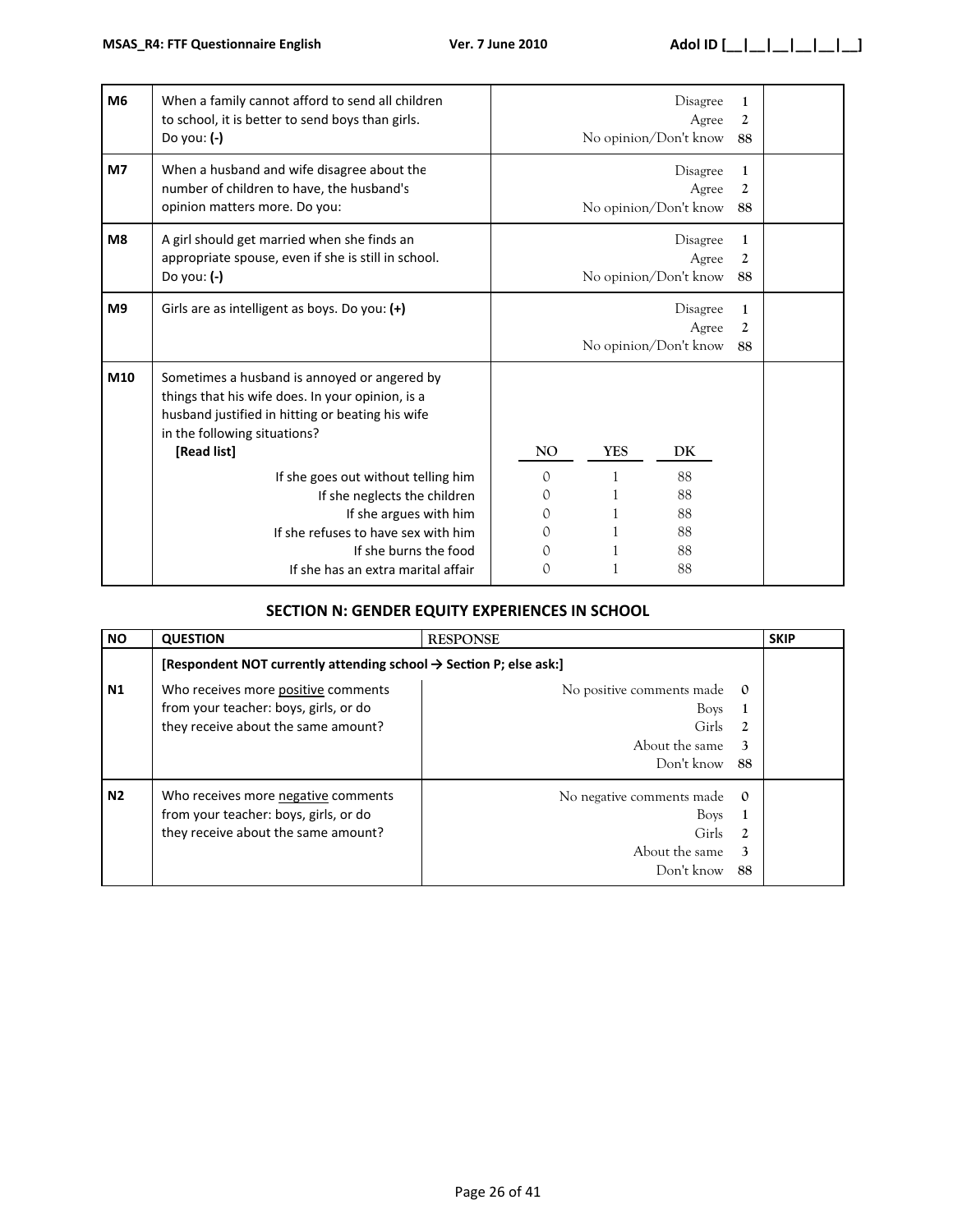|    | at school."                                                                                                                                                                                                |                                                      |                                                                                                                                                                                                                                                                                                                           | Script_O1: "Now I would like to ask about work or other responsibilities that you may have                                    |                                         |  |  |  |  |
|----|------------------------------------------------------------------------------------------------------------------------------------------------------------------------------------------------------------|------------------------------------------------------|---------------------------------------------------------------------------------------------------------------------------------------------------------------------------------------------------------------------------------------------------------------------------------------------------------------------------|-------------------------------------------------------------------------------------------------------------------------------|-----------------------------------------|--|--|--|--|
| 01 | Sometimes students help<br>out or are required to work<br>at school.<br>In the last week, have you<br>done any of the following<br>chores or work at school?<br>Have you ?<br>[Read list A-I individually] |                                                      | <b>Work at School</b><br>Swept the school ground<br>Α<br>Cleaned classrooms<br>В<br>Cleaned bathrooms/latrines<br>C<br>Cleaned the blackboard<br>D<br>Fetched water<br>Е<br>F<br>Gardened or farmed fields for school<br>G<br>Tutored/helped other students<br>Dug latrines/tree stumps/slashing/etc.<br>н<br>Other_<br>L |                                                                                                                               |                                         |  |  |  |  |
|    | <b>O3</b><br>[List<br>each<br>"YES"<br>in 01]                                                                                                                                                              | 04<br>How many<br>days last<br>week have<br>you done | 05<br>The last time you<br>did [chore], how<br>much time did you<br>spend doing it?                                                                                                                                                                                                                                       | <b>O6</b><br>The last time you<br>did [chore], when<br>did you do it?                                                         | 07<br>Was this [chore]<br>a punishment? |  |  |  |  |
|    | $[max=10]$<br><b>LETTER</b>                                                                                                                                                                                | [chore]?<br><b>DAYS</b><br>$[max = 7]$               | [If less than 1 hour:<br>record 0 hours and<br>record the minutes]<br>$DK = 88$                                                                                                                                                                                                                                           | [Read responses]<br>$1$ = Before classes<br>$2$ = During classes<br>$3 =$ After school<br>$4 = At$ weekend<br>$5$ = Breaktime | $NO = 0$<br>$YES = 1$<br>$DK = 88$      |  |  |  |  |
|    |                                                                                                                                                                                                            |                                                      | hours<br>minutes                                                                                                                                                                                                                                                                                                          |                                                                                                                               |                                         |  |  |  |  |
|    |                                                                                                                                                                                                            |                                                      | ] hours<br>minutes                                                                                                                                                                                                                                                                                                        |                                                                                                                               |                                         |  |  |  |  |
|    |                                                                                                                                                                                                            |                                                      | _] hours<br>minutes                                                                                                                                                                                                                                                                                                       |                                                                                                                               |                                         |  |  |  |  |
|    |                                                                                                                                                                                                            |                                                      | hours<br>] minutes                                                                                                                                                                                                                                                                                                        |                                                                                                                               |                                         |  |  |  |  |
|    |                                                                                                                                                                                                            |                                                      | $\lfloor$ $\lfloor$ $\rfloor$ hours<br>minutes                                                                                                                                                                                                                                                                            |                                                                                                                               |                                         |  |  |  |  |
|    |                                                                                                                                                                                                            |                                                      | $\Box$ hours<br>minutes                                                                                                                                                                                                                                                                                                   |                                                                                                                               |                                         |  |  |  |  |
|    |                                                                                                                                                                                                            |                                                      | $\Box$ hours<br>minutes                                                                                                                                                                                                                                                                                                   |                                                                                                                               |                                         |  |  |  |  |
|    |                                                                                                                                                                                                            |                                                      | _] hours<br>minutes                                                                                                                                                                                                                                                                                                       |                                                                                                                               |                                         |  |  |  |  |
|    |                                                                                                                                                                                                            |                                                      | hours<br>minutes                                                                                                                                                                                                                                                                                                          | $\begin{bmatrix} 1 & 1 \\ 1 & 1 \end{bmatrix}$                                                                                |                                         |  |  |  |  |
|    |                                                                                                                                                                                                            |                                                      | ] hours                                                                                                                                                                                                                                                                                                                   |                                                                                                                               |                                         |  |  |  |  |

#### **SECTION O: SCHOOL CHORES AND RESPONSIBILITIES**

[\_\_|\_\_] minutes [\_\_\_\_\_] [\_\_\_\_\_] [\_\_\_\_\_] [\_\_\_\_\_]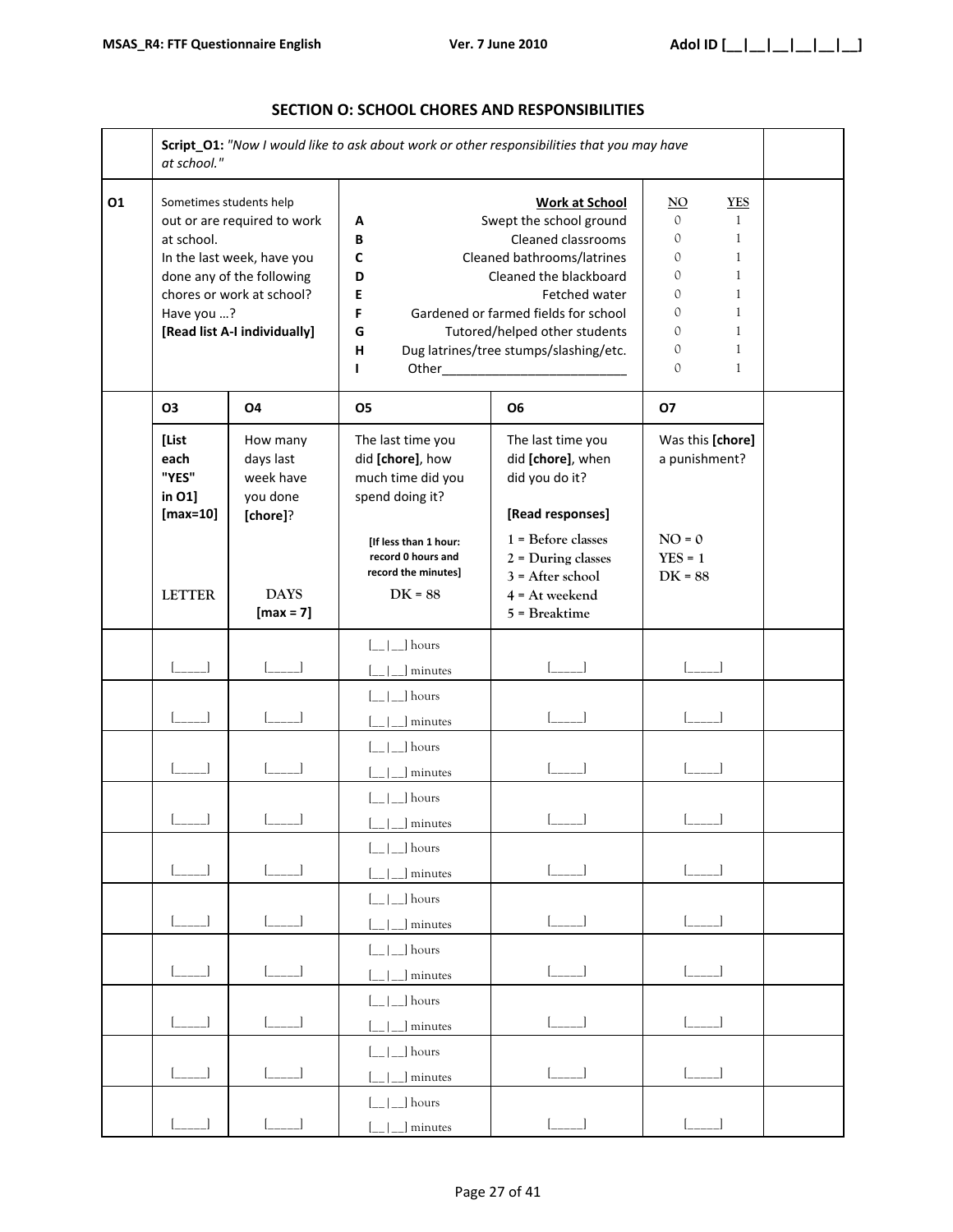#### **SECTION P: HOUSEHOLD LABOR AND EMPLOYMENT**

| <b>NO</b>      | <b>QUESTION</b>                                                                                                                                                                                                                                                               |                                                                                                                                                                                                                                                                                                                                                                                                                                                                                                                                                                                |  | <b>RESPONSE</b>                                                                                                                                                                                                                   |                                                      |                                                      |                                                                     |                              | <b>SKIP</b>                                      |
|----------------|-------------------------------------------------------------------------------------------------------------------------------------------------------------------------------------------------------------------------------------------------------------------------------|--------------------------------------------------------------------------------------------------------------------------------------------------------------------------------------------------------------------------------------------------------------------------------------------------------------------------------------------------------------------------------------------------------------------------------------------------------------------------------------------------------------------------------------------------------------------------------|--|-----------------------------------------------------------------------------------------------------------------------------------------------------------------------------------------------------------------------------------|------------------------------------------------------|------------------------------------------------------|---------------------------------------------------------------------|------------------------------|--------------------------------------------------|
|                | Script_P1: "I would like to ask you about some activities that people do to help their families or to<br>support themselves."                                                                                                                                                 |                                                                                                                                                                                                                                                                                                                                                                                                                                                                                                                                                                                |  |                                                                                                                                                                                                                                   |                                                      |                                                      |                                                                     |                              |                                                  |
| <b>P1</b>      | Yesterday, how much time did you<br>spend doing household chores, such as<br>cooking, cleaning, laundry, collecting<br>firewood, water?                                                                                                                                       |                                                                                                                                                                                                                                                                                                                                                                                                                                                                                                                                                                                |  | [If less than 1 hour:<br>record 0 hours and<br>record the minutes]                                                                                                                                                                |                                                      | $HOURS:$ $\vert$<br>MINUTES: [<br>No chores done     |                                                                     | $\mathbf{0}$                 |                                                  |
| P <sub>2</sub> | Excluding household chores, are you currently working without<br>receiving pay, or for kwacha or some other form of payment?                                                                                                                                                  |                                                                                                                                                                                                                                                                                                                                                                                                                                                                                                                                                                                |  |                                                                                                                                                                                                                                   |                                                      |                                                      | NO.<br><b>YES</b>                                                   | $\mathbf{0}$<br>1            | $\rightarrow$ Script P4a                         |
| P <sub>3</sub> | In the past 12 months, excluding household chores,<br>did you ever work without receiving pay, or for kwacha<br>or some other form of payment?                                                                                                                                |                                                                                                                                                                                                                                                                                                                                                                                                                                                                                                                                                                                |  |                                                                                                                                                                                                                                   |                                                      |                                                      | NO <sub>1</sub><br><b>YES</b>                                       | $\mathbf{0}$<br>$\mathbf{1}$ | $\rightarrow$ Sect Q<br>$\rightarrow$ Script_P4b |
|                |                                                                                                                                                                                                                                                                               | [Respondent currently working:]<br>Script_P4a: "Now I would like to ask you some questions about the different types of work —unpaid,<br>for kwacha or some other form of payment— that you might have done in the past 12 months,<br>starting with the work you are currently doing."<br>[Respondent NOT currently working:]<br>Script_P4b: "Now I would like to ask you some questions about the different types of work —unpaid,<br>for kwacha or some other form of payment— that you might have done in the past 12 months,<br>starting with the last work that you did." |  |                                                                                                                                                                                                                                   |                                                      |                                                      |                                                                     |                              |                                                  |
|                | [Complete questions P4-P19 for EACH work/job done in the past 12 months, starting with<br>the current or most recent one. If more than 3, record here $[\_\_\_\_\]$ the total number<br>of work/jobs done in the past 12 months and ask P4-P19 only about the 3 more recent.] |                                                                                                                                                                                                                                                                                                                                                                                                                                                                                                                                                                                |  |                                                                                                                                                                                                                                   |                                                      |                                                      |                                                                     |                              |                                                  |
|                |                                                                                                                                                                                                                                                                               |                                                                                                                                                                                                                                                                                                                                                                                                                                                                                                                                                                                |  |                                                                                                                                                                                                                                   | 1st job/work                                         | 2nd job/work 3rd job/work                            |                                                                     |                              |                                                  |
| <b>P4</b>      | What type of work<br>[are/were] you doing?<br>[Circle only one<br>type of work in<br>each column]                                                                                                                                                                             |                                                                                                                                                                                                                                                                                                                                                                                                                                                                                                                                                                                |  | Subsistence farming<br>Commercial farming<br>Animal husbandry<br>Salaried employment<br>Temporary: kwacha or in kind/ganyu<br>Skilled artisan<br>Market vendor/sellers<br>Domestic/cook/garden worker<br>Other<br>(Specify other) | $\mathbf{1}$<br>2<br>3<br>4<br>5<br>6<br>7<br>8<br>9 | $\mathbf{1}$<br>2<br>3<br>4<br>5<br>6<br>7<br>8<br>9 | $\mathbf{1}$<br>$\boldsymbol{2}$<br>3<br>4<br>5<br>6<br>7<br>8<br>9 |                              |                                                  |
| <b>P5</b>      | In what month and year did<br>you start doing this type of<br>work?                                                                                                                                                                                                           |                                                                                                                                                                                                                                                                                                                                                                                                                                                                                                                                                                                |  | Month start work<br>Year start work<br>Don't know                                                                                                                                                                                 | 88                                                   | 88                                                   | 88                                                                  |                              |                                                  |
| <b>P6</b>      | Do/did you do this work for<br>a member of your family, for<br>someone else, or are you<br>self-employed?                                                                                                                                                                     |                                                                                                                                                                                                                                                                                                                                                                                                                                                                                                                                                                                |  | Work for family<br>Work for someone else<br>Self-employed                                                                                                                                                                         | 1<br>2<br>3                                          | 1<br>2<br>3                                          | 1<br>$\boldsymbol{2}$<br>3                                          |                              |                                                  |
| <b>P7</b>      | Is/was this work seasonal,<br>throughout the year, or does<br>it depend on the work-load?                                                                                                                                                                                     |                                                                                                                                                                                                                                                                                                                                                                                                                                                                                                                                                                                |  | Seasonal work<br>Throughout the year<br>Depends work-load<br>Don't know                                                                                                                                                           | 1<br>2<br>3<br>88                                    | 1<br>2<br>3<br>88                                    | 1<br>$\boldsymbol{2}$<br>3<br>88                                    |                              |                                                  |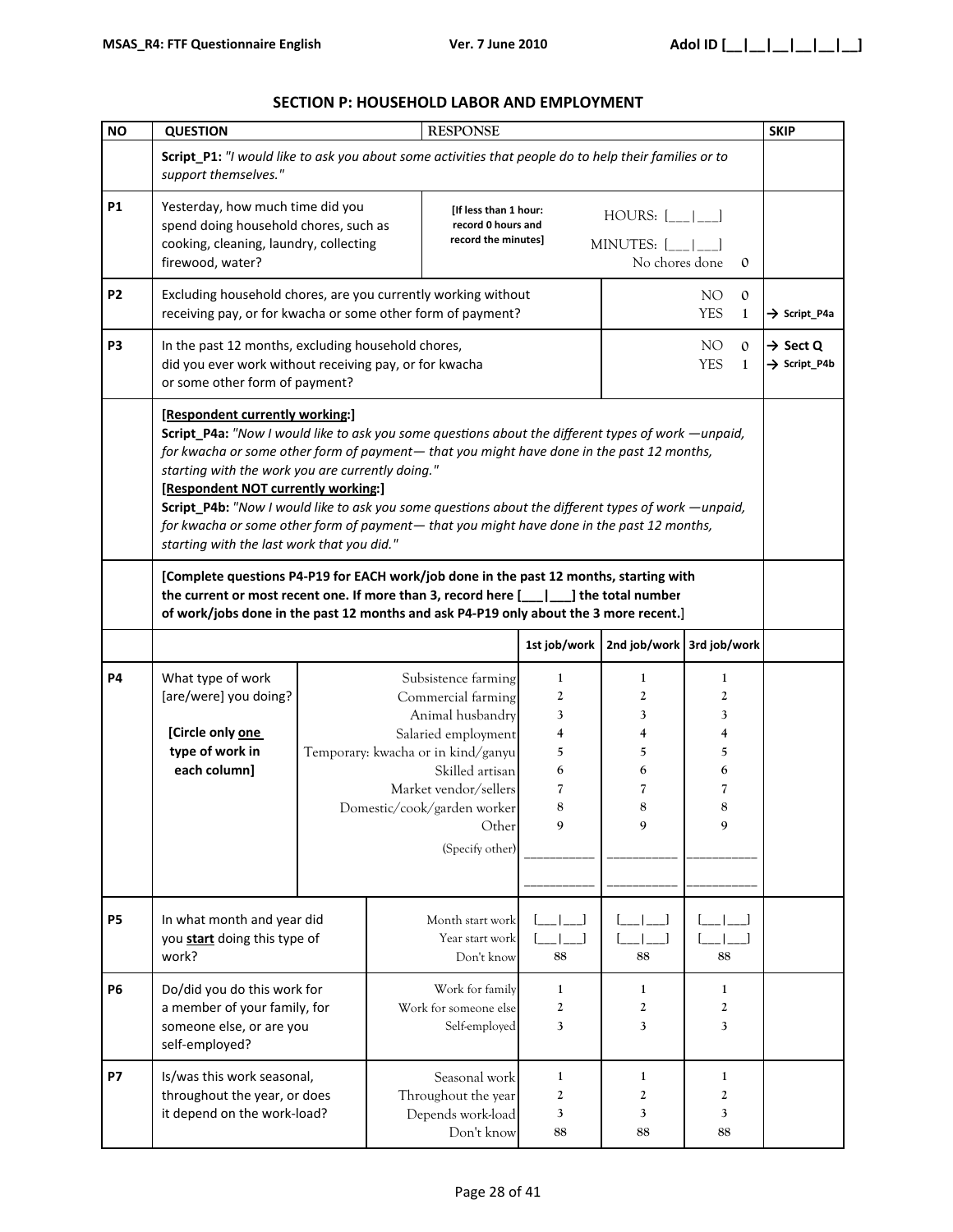| P <sub>8</sub> | How many months did you do<br>this work on the past year?                                                                | Number of months<br>Less than 1 month<br>Don't know                                                 | $\mathbf{0}$<br>88                             | $\mathbf 0$<br>88                           | $\mathbf{0}$<br>88                        |                   |
|----------------|--------------------------------------------------------------------------------------------------------------------------|-----------------------------------------------------------------------------------------------------|------------------------------------------------|---------------------------------------------|-------------------------------------------|-------------------|
| P <sub>9</sub> | How many days in the week<br>do/did you do this work,<br>on average?                                                     | Number of days<br>Don't know                                                                        | $\begin{bmatrix} 1 & 1 \end{bmatrix}$<br>88    | 88                                          | 88                                        |                   |
| P10            | How many hours a day<br>do/did you do this work,<br>on average?                                                          | Number of hours<br>Don't know                                                                       | 88                                             | 88                                          | 88                                        |                   |
| P11            | Are/were you paid in kwacha<br>for doing this work?                                                                      | NO<br><b>YES</b>                                                                                    | $\mathbf 0$<br>$\mathbf{1}$                    | $\mathbf{0}$<br>$\mathbf{1}$                | $\mathbf{O}$<br>$\mathbf{1}$              | $\rightarrow$ P15 |
| P12            | How much are/were you paid<br>in kwacha for doing this work?                                                             | Kwacha<br>Don't know                                                                                | 88                                             | 88                                          | 88                                        |                   |
| P13            | Are/were you paid daily,<br>weekly, monthly, or on what<br>basis?                                                        | Daily<br>Weekly<br>Every two weeks<br>Monthly<br>Seasonal<br>Other<br>(Specify other)<br>Don't know | $\mathbf{1}$<br>2<br>3<br>4<br>5<br>6<br>88    | $\mathbf{1}$<br>2<br>3<br>4<br>5<br>6<br>88 | 1<br>2<br>3<br>4<br>5<br>6<br>88          |                   |
| P14            | Are/were you <b>paid on time</b><br>always, sometimes, never?                                                            | Always<br>Sometimes<br>Never<br>Don't know                                                          | $\mathbf{O}$<br>1<br>$\mathbf{2}$<br>88        | $\mathbf{0}$<br>1<br>2<br>88                | $\mathbf{O}$<br>1<br>$\overline{2}$<br>88 |                   |
| P15            | Are/were you paid <i>in-kind</i><br>for doing this work?                                                                 | NO <sub>1</sub><br><b>YES</b>                                                                       | $\mathbf{0}$<br>$\mathbf{1}$                   | $\mathbf{0}$<br>$\mathbf{1}$                | $\mathbf{O}$<br>$\mathbf{1}$              | $\rightarrow$ P17 |
| P16            | On a daily basis, how much<br>would you say the in-kind pay<br>you receive/received for your<br>work is worth in kwacha? | Kwacha<br>Don't know                                                                                | 88                                             | 88                                          | 88                                        |                   |
| P17            | Did you ever spend a night<br>away from your village/area<br>because of this work?                                       | NO<br><b>YES</b>                                                                                    | $\mathbf 0$<br>$\mathbf{1}$                    | $\boldsymbol{0}$<br>$\mathbf{1}$            | $\mathbf{O}$<br>$\mathbf{1}$              | $\rightarrow$ P19 |
| P18            | How long did this work keep you<br>away from your village/area<br>during the past 12 months?                             | Days<br>Weeks<br>Months<br>Don't know                                                               | 88                                             | 88                                          | 88                                        |                   |
| P19            | In what month and year did<br>you stop doing this type of<br>work?                                                       | Month stop work<br>Year stop work<br>Still doing this work<br>Don't know                            | $\overline{\phantom{a}}$<br>$\mathbf{O}$<br>88 | $\mathbf{0}$<br>$88\,$                      | $\mathbf{0}$<br>88                        |                   |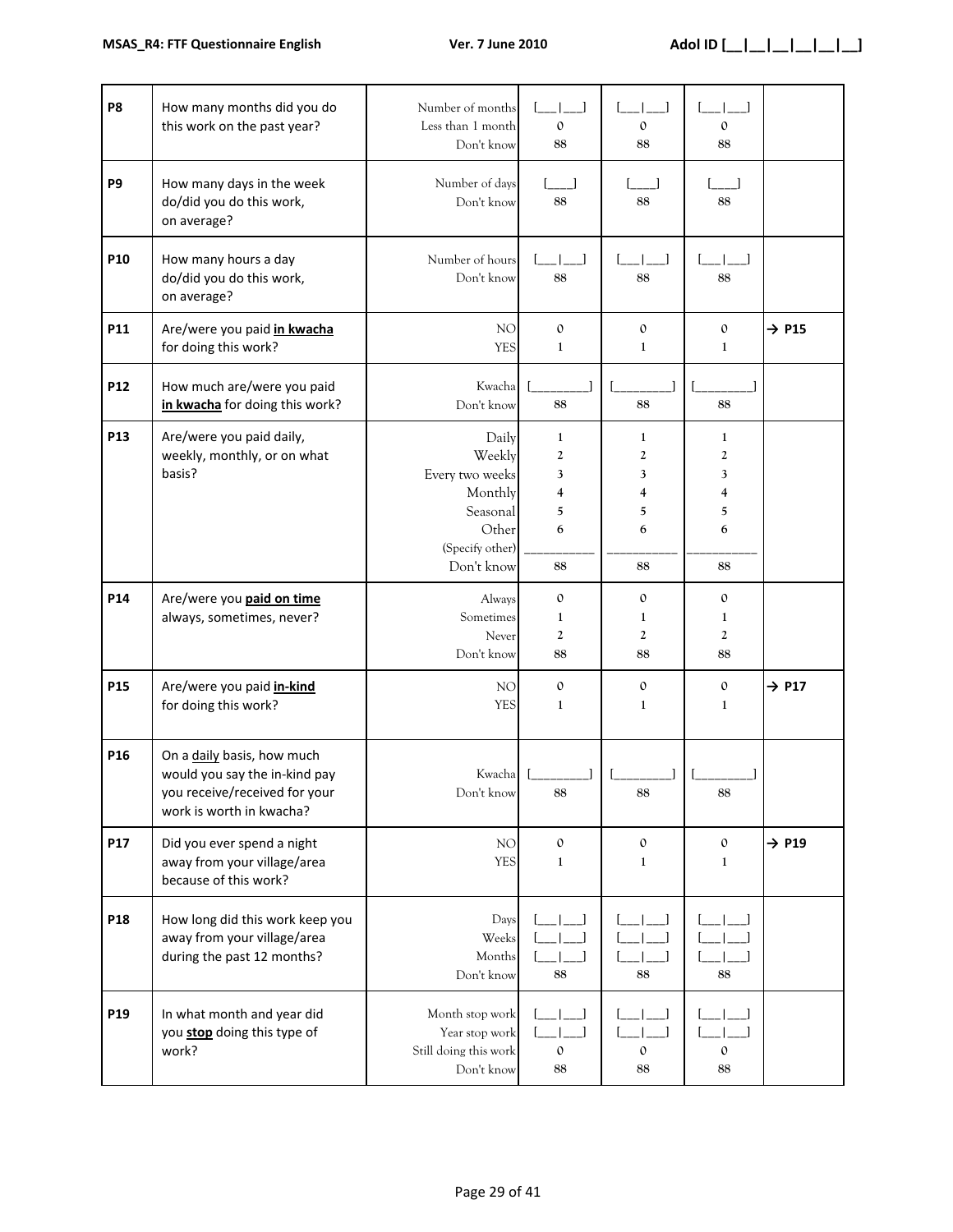| <b>NO</b>        | <b>RESPONSE</b><br><b>SKIP</b><br><b>QUESTION</b>                                                                                                                                                                                                            |                                        |  |  |
|------------------|--------------------------------------------------------------------------------------------------------------------------------------------------------------------------------------------------------------------------------------------------------------|----------------------------------------|--|--|
|                  | Script_Q: "Now I would like to ask some questions about marriage"                                                                                                                                                                                            |                                        |  |  |
| Q <sub>0</sub>   | [Insert last interview date from cover sheet:]<br>Month __________ Year _________<br>[Check marital status from cover sheet:]                                                                                                                                |                                        |  |  |
|                  | Never married [                                                                                                                                                                                                                                              | $\rightarrow$ Q1a                      |  |  |
|                  | Married/Living together [                                                                                                                                                                                                                                    | $\rightarrow$ Q1b                      |  |  |
|                  | Separated [<br>Divorced [                                                                                                                                                                                                                                    | $\rightarrow$ Q1c<br>$\rightarrow$ Q1c |  |  |
|                  | Widowed [                                                                                                                                                                                                                                                    | $\rightarrow$ Q1d                      |  |  |
|                  | [Respondent was 'never married' at last intervew:]                                                                                                                                                                                                           |                                        |  |  |
| Q <sub>1</sub> a | Last time you were interviewed on [last interview date] you had never been married or<br>living together with someone as if married. Have you married or lived together with<br>someone as if married since then?                                            |                                        |  |  |
|                  | NO <sub>1</sub><br>0                                                                                                                                                                                                                                         | $\rightarrow$ Sect BH                  |  |  |
|                  | <b>YES</b><br>$\mathbf{1}$                                                                                                                                                                                                                                   |                                        |  |  |
| Q1a1             | Are you still married or living with someone as if married, or are you now separated,<br>divorced or widowed?                                                                                                                                                |                                        |  |  |
|                  | Still married/living together<br>1                                                                                                                                                                                                                           |                                        |  |  |
|                  | Separated<br>$\mathbf{2}$                                                                                                                                                                                                                                    | ALL                                    |  |  |
|                  | Divorced<br>3                                                                                                                                                                                                                                                | $\rightarrow$ Q2                       |  |  |
|                  | Widowed<br>4                                                                                                                                                                                                                                                 |                                        |  |  |
| Q1b              | [Respondent was 'married/living together' at last intervew:]<br>Last time you were interviewed on [last interview date] you were married or living<br>together with someone as if married. Are you still married to/living together with<br>the same person? |                                        |  |  |
|                  | NO <sub>1</sub><br>$\mathbf{0}$<br><b>YES</b><br>$\mathbf{1}$                                                                                                                                                                                                | $\rightarrow$ Q2                       |  |  |
| Q1b1             | What is your current marital status? Are you now ? [Read list]                                                                                                                                                                                               |                                        |  |  |
|                  | Married to/living together with someone else<br>1                                                                                                                                                                                                            |                                        |  |  |
|                  | Separated<br>$\mathbf{2}$<br>Divorced                                                                                                                                                                                                                        | <b>ALL</b>                             |  |  |
|                  | 3<br>Widowed<br>4                                                                                                                                                                                                                                            | $\rightarrow$ Q2                       |  |  |
|                  | [Respondent was 'separated / divorced' at last intervew:]                                                                                                                                                                                                    |                                        |  |  |
| Q <sub>1</sub> c | Last time you were interviewed on [last interview date] you were separated/divorced.<br>What is your current marital status? Are you now ? [Read list]                                                                                                       |                                        |  |  |
|                  | Still separated<br>$\mathbf{1}$                                                                                                                                                                                                                              |                                        |  |  |
|                  | Still divorced/Got divorced<br>$\boldsymbol{2}$                                                                                                                                                                                                              |                                        |  |  |
|                  | Widowed<br>3                                                                                                                                                                                                                                                 | <u>ALL</u>                             |  |  |
|                  | Married to/living together with someone else<br>$\overline{4}$<br>Married to/living together with same person was separated/divorced from<br>5                                                                                                               | $\rightarrow$ Q2                       |  |  |
| Q1d              | [Respondent was 'widowed' at last intervew:]<br>Last time you were interviewed on [last interview date] you were widowed. Since then                                                                                                                         |                                        |  |  |
|                  | did you marry or begin to live together with someone as if married?                                                                                                                                                                                          |                                        |  |  |
|                  | NO <sub>1</sub><br>$\mathbf{O}$                                                                                                                                                                                                                              | $\rightarrow$ Q2                       |  |  |
|                  | <b>YES</b><br>$\mathbf{1}$                                                                                                                                                                                                                                   |                                        |  |  |
| Q1d1             | What is your current marital status? Are you now ? [Read list]                                                                                                                                                                                               |                                        |  |  |
|                  | Married/living together<br>$\mathbf{1}$                                                                                                                                                                                                                      |                                        |  |  |
|                  | Separated<br>2<br>Divorced<br>3                                                                                                                                                                                                                              |                                        |  |  |
|                  | Widowed<br>4                                                                                                                                                                                                                                                 |                                        |  |  |

# **SECTION Q: MARRIAGE AND THE MARRIAGE PROCESS**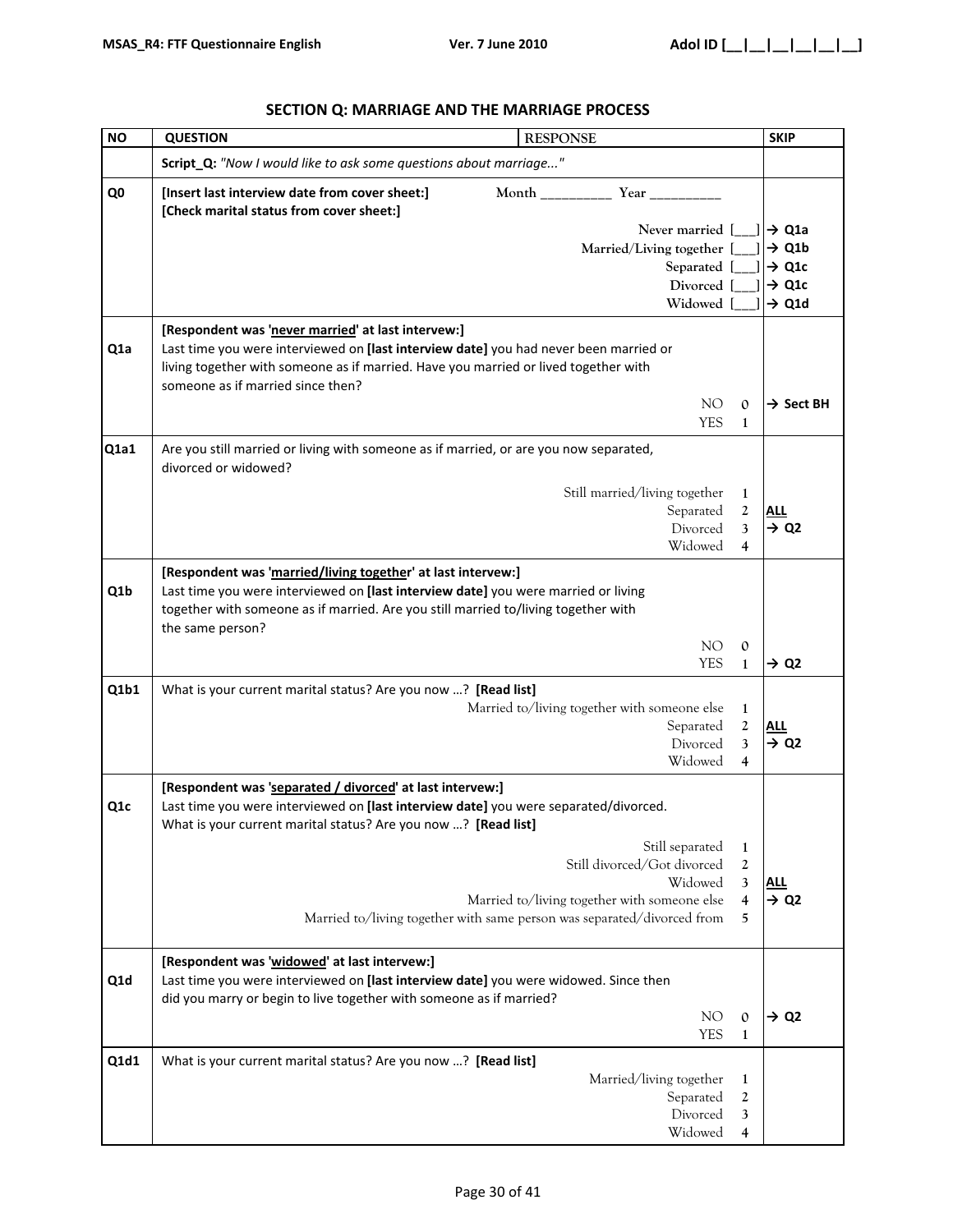| Q <sub>2</sub> | Now, I would like you to think back to all of your<br>relationships. How many times have you been married<br>or lived with someone as if married?                                                          | Number of times: [___]                                                                                               |                                             |                                                                                                                                       |                                                      |                                        |
|----------------|------------------------------------------------------------------------------------------------------------------------------------------------------------------------------------------------------------|----------------------------------------------------------------------------------------------------------------------|---------------------------------------------|---------------------------------------------------------------------------------------------------------------------------------------|------------------------------------------------------|----------------------------------------|
|                | Script_Q4: "Now I would like to ask you some questions about your marriage(s) or the time(s) you                                                                                                           | lived together with someone as if married, starting with the first person you ever married/lived with."              |                                             |                                                                                                                                       |                                                      |                                        |
|                |                                                                                                                                                                                                            |                                                                                                                      | 1st marriage                                | 2nd marriage                                                                                                                          | 3rd marriage                                         |                                        |
| Q <sub>3</sub> | Name of spouse or partner:                                                                                                                                                                                 |                                                                                                                      |                                             |                                                                                                                                       |                                                      |                                        |
| Q4             | What age were you when you first<br>married [name]?                                                                                                                                                        | <b>AGE</b><br>Don't know                                                                                             | $-1$ $-1$<br>88                             | $\begin{array}{cc} \begin{array}{cc} \end{array} & \begin{array}{cc} \end{array} & \begin{array}{cc} \ \end{array} \end{array}$<br>88 | $\begin{bmatrix} 1 & 1 \\ 1 & 1 \end{bmatrix}$<br>88 |                                        |
| Q5             | What age were you when you first<br>started living with [name]?                                                                                                                                            | AGE<br>Don't know                                                                                                    | لـــاـ<br>88                                | 88                                                                                                                                    | 88                                                   |                                        |
| Q <sub>6</sub> | Compared to your age,<br>how old is [name]?                                                                                                                                                                | Younger than you<br>About the same age<br>1-4 years older<br>5-9 years older<br>10 or more years older<br>Don't know | $\mathbf{1}$<br>2<br>3<br>4<br>5<br>88      | 1<br>2<br>3<br>4<br>5<br>88                                                                                                           | $\mathbf{1}$<br>2<br>3<br>4<br>5<br>88               |                                        |
| Q7             | What is [name] level<br>of schooling?                                                                                                                                                                      | No school<br>Some primary<br>Completed primary<br>Some secondary<br>Completed secondary<br>Tertiary<br>Don't know    | $\mathbf{0}$<br>1<br>2<br>3<br>4<br>5<br>88 | 0<br>1<br>2<br>3<br>4<br>5<br>88                                                                                                      | $\mathfrak{o}$<br>1<br>2<br>3<br>4<br>5<br>88        |                                        |
| Q8             | Females: Did [name] or his<br>family promise to make a<br>payment to your family when<br>you got married?<br>Males: Did you or your family<br>promise to make a payment to<br>[name] when you got married? | NO <sub>1</sub><br><b>YES</b><br>Don't know                                                                          | $\mathbf{O}$<br>1<br>88                     | $\mathbf{0}$<br>1<br>88                                                                                                               | $\mathbf{0}$<br>1<br>88                              | $\rightarrow$ Q11<br>$\rightarrow$ Q11 |
| Q9             | How much was promised<br>in total?<br>[Read list]                                                                                                                                                          | Kwacha<br>Cattle<br>Goats<br>Poultry<br>Other<br>(Specify other)                                                     |                                             |                                                                                                                                       |                                                      |                                        |
| Q10            | How much has been paid<br>so far?                                                                                                                                                                          | None<br>Some<br>Most<br>All                                                                                          | $\mathbf{0}$<br>1<br>2<br>3                 | $\mathbf 0$<br>1<br>2<br>3                                                                                                            | $\mathbf{0}$<br>1<br>2<br>3                          |                                        |
| Q11            | Was the mediation of ankhoswe<br>involved in your marriage with<br>[name]?                                                                                                                                 | NO<br><b>YES</b>                                                                                                     | $\mathbf{0}$<br>$\mathbf{1}$                | $\mathbf 0$<br>1                                                                                                                      | $\mathbf 0$<br>$\mathbf{1}$                          |                                        |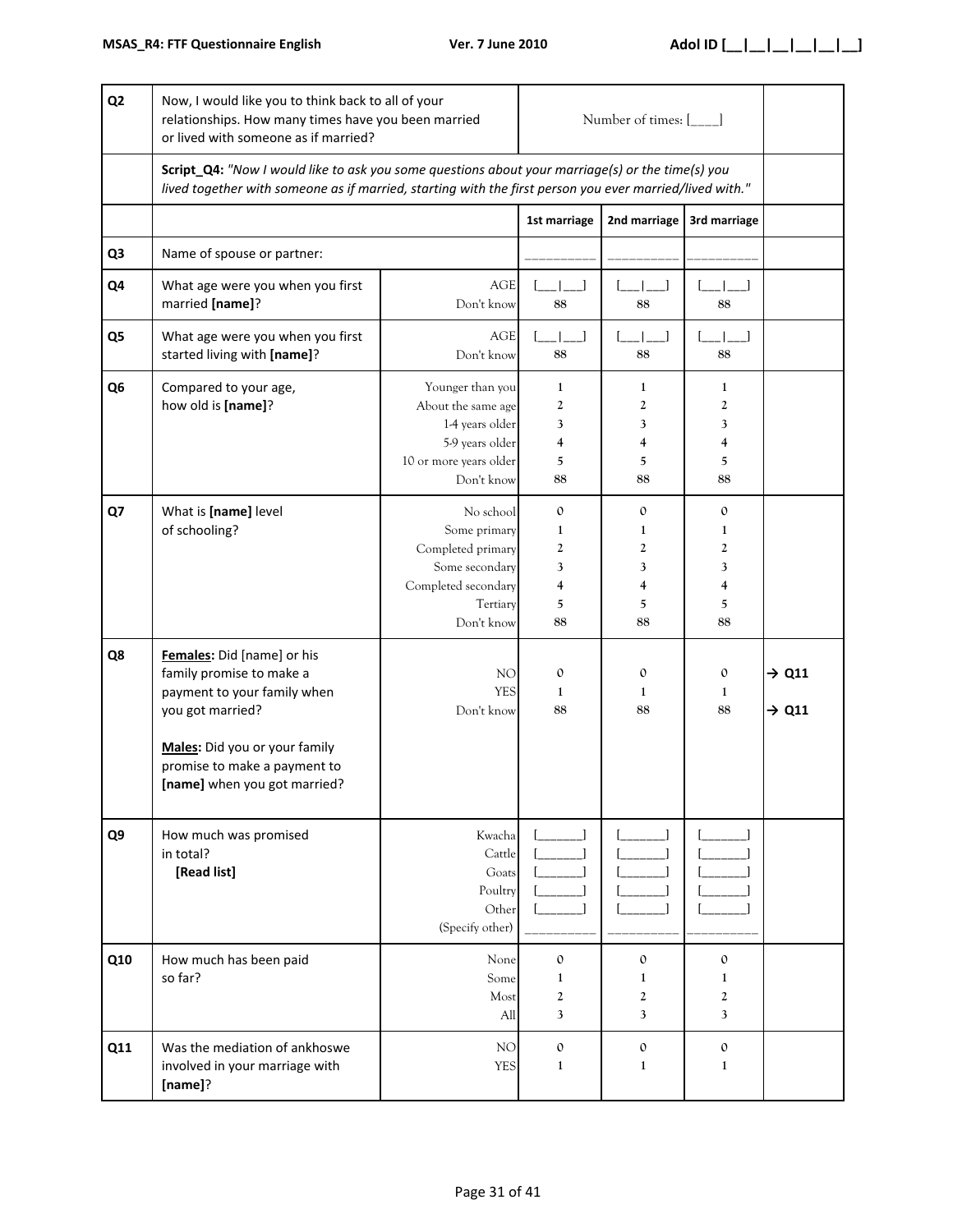| Q12 | Was [name] chosen for you,<br>or did you choose each other?                                 | Chose each other<br>Chosen by someone else  | $\mathbf{0}$<br>1                  | $\Omega$<br>$\mathbf{1}$           | $\mathbf{0}$<br>$\mathbf{1}$ |                                              |
|-----|---------------------------------------------------------------------------------------------|---------------------------------------------|------------------------------------|------------------------------------|------------------------------|----------------------------------------------|
| Q13 | Are you still married/living<br>together as if married with<br>[name]?                      | NO <sub>1</sub><br><b>YES</b>               | $\mathbf{0}$<br>1                  | $\mathbf{O}$<br>$\mathbf{1}$       | $\mathbf{O}$<br>$\mathbf{1}$ | $\rightarrow$ Q16                            |
| Q14 | Did you separate or become<br>divorced or widowed from<br>[name]?                           | Separated<br>Divorced<br>Widowed            | 1<br>$\overline{c}$<br>3           | 1<br>2<br>3                        | 1<br>2<br>3                  |                                              |
| Q15 | What age were you when [name]<br>widowed/separated/divorced<br>you?                         | <b>AGE</b><br>Don't know                    | 88                                 | 88                                 | 88                           | <b>ALL</b><br>$\rightarrow$ Sec BH           |
| Q16 | Does [name] reside in the<br>household in which you live?                                   | NO <sub>1</sub><br><b>YES</b>               | $\mathbf{0}$<br>1                  | $\mathbf{O}$<br>$\mathbf{1}$       | $\mathbf{0}$<br>1            | $\rightarrow$ Q19                            |
| Q17 | Does [name] ever spend the<br>night away from your village/area<br>because of work?         | NO <sub>1</sub><br><b>YES</b><br>Don't know | $\mathbf{0}$<br>1<br>88            | $\mathbf{0}$<br>1<br>88            | $\Omega$<br>1<br>88          | $\rightarrow$ Q19<br>$\rightarrow$ Q19       |
| Q18 | How long did this work keep<br>[name] away from your village/<br>area during the past year? | Days<br>Weeks<br>Months<br>Don't know       | 88                                 | 88                                 | 88                           |                                              |
| Q19 | Females only: Does [name]<br>have other wives?                                              | NO <sub>1</sub><br><b>YES</b><br>Don't know | $\mathbf{0}$<br>$\mathbf{1}$<br>88 | $\mathbf{O}$<br>$\mathbf{1}$<br>88 | $\mathbf{O}$<br>1<br>88      | $\rightarrow$ Sec BH<br>$\rightarrow$ Sec BH |
| Q20 | Females only: In total, how many<br>other wives does [name] have?                           | Number of wives<br>Don't know               | 88                                 | 88                                 | 88                           |                                              |

## **SECTION BH: RESPONDENT'S BIRTH HISTORY**

| <b>NO</b>       | <b>QUESTION</b><br><b>RESPONSE</b>                                                                                                                                                                                                                                                                                                              |                                                          |                                              |  |  |  |
|-----------------|-------------------------------------------------------------------------------------------------------------------------------------------------------------------------------------------------------------------------------------------------------------------------------------------------------------------------------------------------|----------------------------------------------------------|----------------------------------------------|--|--|--|
|                 | Script_BH1: "Now I would like to ask you a few questions about any children you may have had."                                                                                                                                                                                                                                                  |                                                          |                                              |  |  |  |
| BH1             | <b>Females:</b> Have you ever given birth?<br>Males: Has a girl ever given birth to a child<br>that was yours?                                                                                                                                                                                                                                  | NO.<br>$\Omega$<br>YES.<br>Males only: Don't know<br>-88 | $\rightarrow$ Sect R<br>$\rightarrow$ Sect R |  |  |  |
| BH <sub>2</sub> | <b>Females:</b> How many times have you given birth?<br>Males: How many times has a girl given birth to a<br>child that was yours that you know of?                                                                                                                                                                                             | TIMES: [                                                 |                                              |  |  |  |
|                 | Females: Script_BH3 "Now I would like to ask you some questions about each of these births.<br>Let's start with the very first time you gave birth."<br><b>Males: Script BH3:</b> "Now I would like to ask you some questions about each of these births.<br>Let's start with the very first time a girl gave birth to a child that was yours." |                                                          |                                              |  |  |  |
|                 | [Check number of births in BH2: write the name of each child in BH3 and then complete<br>questions BH4 to BH31 for each birth. If number of births in BH2 is more than 3, record<br>the responses on the notes sheet at the end of the questionnaire]                                                                                           |                                                          |                                              |  |  |  |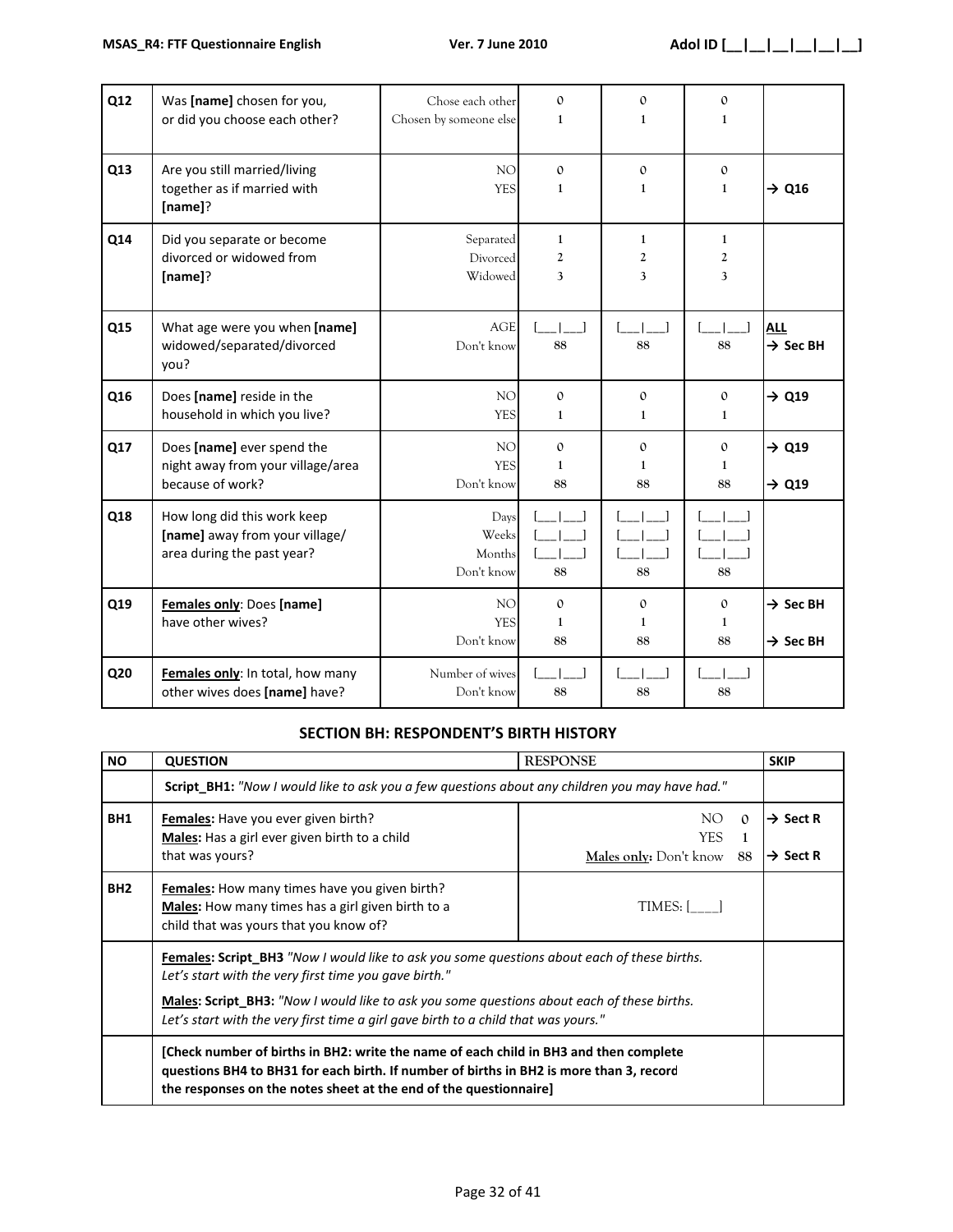|                 |                                                                                                                                                         |                                                                                                                                                                                   | 1st birth                                                                                    | 2nd birth                                                   | 3rd birth                                                                                          |                                        |
|-----------------|---------------------------------------------------------------------------------------------------------------------------------------------------------|-----------------------------------------------------------------------------------------------------------------------------------------------------------------------------------|----------------------------------------------------------------------------------------------|-------------------------------------------------------------|----------------------------------------------------------------------------------------------------|----------------------------------------|
| BH <sub>3</sub> | First name of child:                                                                                                                                    |                                                                                                                                                                                   |                                                                                              |                                                             |                                                                                                    |                                        |
| BH4             | Is [name] male or female?                                                                                                                               | Male<br>Female<br>Don't know                                                                                                                                                      | $\mathbf{1}$<br>$\boldsymbol{2}$<br>88                                                       | 1<br>$\overline{2}$<br>88                                   | $\mathbf{1}$<br>$\boldsymbol{2}$<br>88                                                             |                                        |
| BH <sub>5</sub> | In what month and year<br>was [name] born?                                                                                                              | Born: Month<br>Born: Year<br>Don't know                                                                                                                                           | 88                                                                                           | 88                                                          | 88                                                                                                 |                                        |
| BH <sub>6</sub> | Did you receive any antenatal<br>care prior to [name]'s birth?                                                                                          | NO<br><b>YES</b><br>Don't know                                                                                                                                                    | $\mathbf{O}$<br>1<br>88                                                                      | $\mathbf{O}$<br>1<br>88                                     | $\mathbf{0}$<br>1<br>88                                                                            | $\rightarrow$ BH9<br>$\rightarrow$ BH9 |
| BH7             | Who provided the antenatal<br>care before [name]'s birth?<br>[Probe:] "Was there<br>anybody else?"<br>[Circle all mentioned,<br>cross if not mentioned] | Doctor<br>Clinical officer<br>Nurse/Midwife<br>Traditional birth attend (TBA)<br>Health surv. assist. (HSA)<br>Other<br>(Specify other)<br>Don't know                             | $\mathbf{1}$<br>1<br>1<br>1<br>1<br>$\mathbf{1}$<br>88                                       | $\mathbf{1}$<br>1<br>1<br>1<br>1<br>1<br>88                 | $\mathbf{1}$<br>$\mathbf{1}$<br>$\mathbf{1}$<br>$\mathbf{1}$<br>$\mathbf{1}$<br>$\mathbf{1}$<br>88 |                                        |
| BH <sub>8</sub> | How many times did you get<br>antenatal care before [name]<br>was born?                                                                                 | One time<br>Two times<br>Three or more times<br>Don't know                                                                                                                        | 1<br>2<br>3<br>88                                                                            | 1<br>2<br>3<br>88                                           | 1<br>$\boldsymbol{2}$<br>3<br>88                                                                   |                                        |
| BH <sub>9</sub> | Where did you give birth to<br>[name]?                                                                                                                  | Hospital<br>Health centre<br>In a home<br>Other<br>(Specify other)<br>Males only: Don't know                                                                                      | $\mathbf{1}$<br>2<br>3<br>4<br>88                                                            | 1<br>2<br>3<br>4<br>88                                      | 1<br>$\boldsymbol{2}$<br>3<br>$\overline{4}$<br>88                                                 |                                        |
| <b>BH10</b>     | Did anyone assist with<br>[name]'s birth?<br>[Circle all mentioned,<br>cross if not mentioned]                                                          | No/Unassisted<br>Doctor<br>Nurse/Midwife<br>Traditional birth attend (TBA)<br>Health surv. assist. (HSA)<br>Friend/Relative<br>Other<br>(Specify other)<br>Males only: Don't know | 1<br>1<br>$\mathbf{1}$<br>$\mathbf{1}$<br>$\mathbf{1}$<br>$\mathbf{1}$<br>$\mathbf{1}$<br>88 | 1<br>$\mathbf{1}$<br>1<br>1<br>$\mathbf{1}$<br>1<br>1<br>88 | 1<br>1<br>$\mathbf{1}$<br>$\mathbf{1}$<br>$\mathbf{1}$<br>$\mathbf{1}$<br>1<br>88                  |                                        |
| <b>BH11</b>     | How much did [name]<br>weigh at birth?                                                                                                                  | Kilograms<br>Don't know                                                                                                                                                           | 88                                                                                           | 88                                                          | 88                                                                                                 |                                        |
| <b>BH11a</b>    | What size was [name] at birth<br>compared to other children<br>born in your village?<br>[Read response options 1-5]                                     | Very large<br>Larger than average<br>Average<br>Smaller than average<br>Very small<br>Don't know                                                                                  | 1<br>$\boldsymbol{2}$<br>3<br>4<br>5<br>88                                                   | 1<br>2<br>3<br>4<br>5<br>88                                 | 1<br>$\boldsymbol{2}$<br>3<br>4<br>5<br>88                                                         |                                        |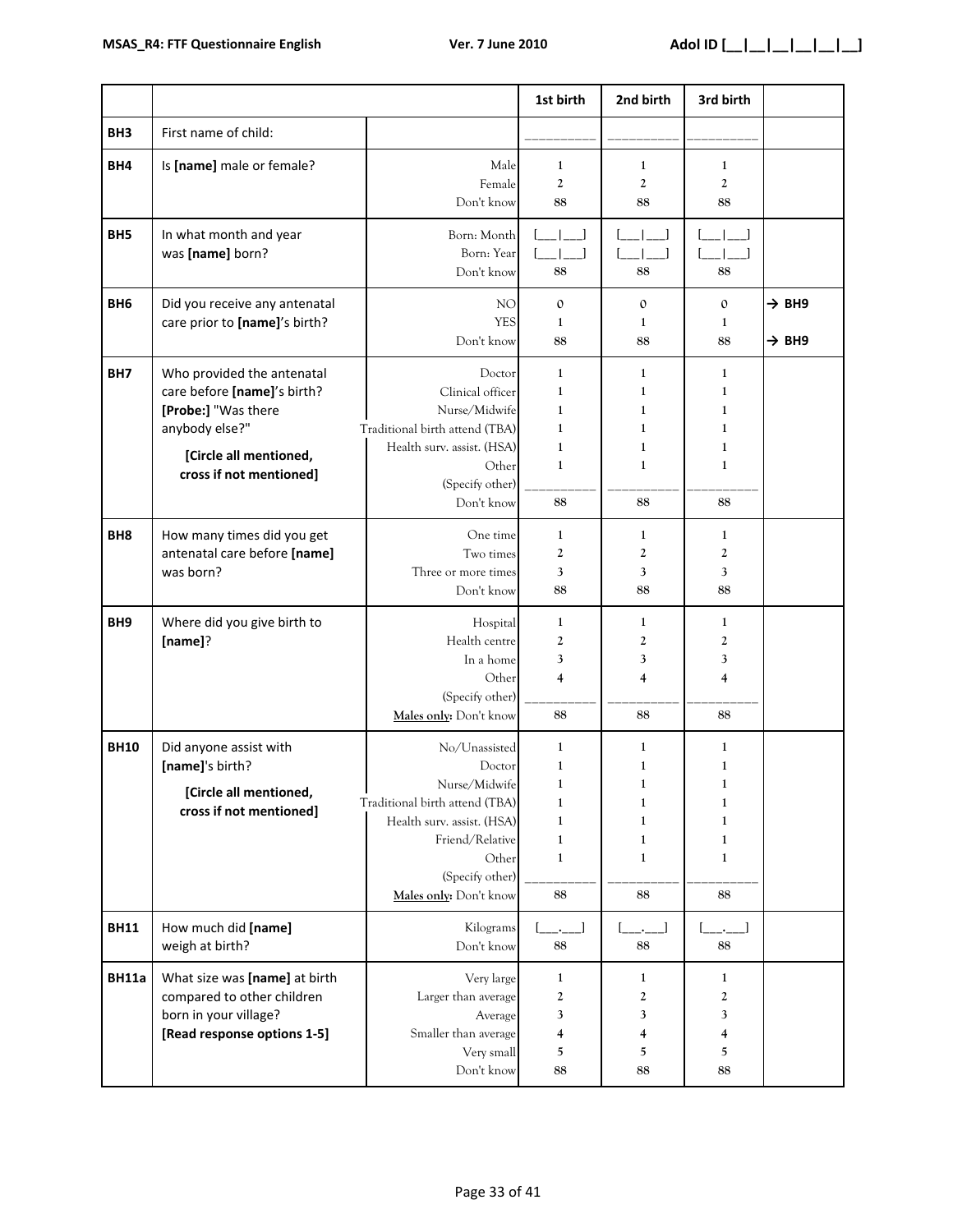| <b>BH12</b> | Was [name] ever breastfed?                                                                                                                                                                  | NO<br><b>YES</b><br>Males only: Don't know                                                                                              | $\mathbf 0$<br>$\mathbf{1}$<br>88                                 | $\mathbf 0$<br>1<br>88                                                       | $\mathbf 0$<br>1<br>88                                                                  | $\rightarrow$ BH15<br>$\rightarrow$ BH15   |
|-------------|---------------------------------------------------------------------------------------------------------------------------------------------------------------------------------------------|-----------------------------------------------------------------------------------------------------------------------------------------|-------------------------------------------------------------------|------------------------------------------------------------------------------|-----------------------------------------------------------------------------------------|--------------------------------------------|
| <b>BH13</b> | How many months was<br>[name] breastfed?                                                                                                                                                    | <b>MONTHS</b><br>Less than 1 month<br>Still breastfeeding<br>Don't know                                                                 | $\mathbf{0}$<br>77<br>88                                          | $\mathbf 0$<br>77<br>88                                                      | $\mathbf 0$<br>77<br>88                                                                 |                                            |
| <b>BH14</b> | How many months after birth<br>did [name] first get food/drink<br>other than breastmilk?                                                                                                    | <b>MONTHS</b><br>Less than 1 month<br>Never or not yet<br>Don't know                                                                    | $\begin{array}{ccc} \end{array}$<br>$\mathbf 0$<br>77<br>88       | $\mathbf{0}$<br>77<br>88                                                     | $\mathbf{0}$<br>77<br>88                                                                |                                            |
| <b>BH15</b> | Is [name] still alive?                                                                                                                                                                      | AYI<br><b>INDE</b><br>Sindikudziwa                                                                                                      | $\mathbf{0}$<br>1<br>88                                           | $\mathbf{0}$<br>1<br>88                                                      | $\mathbf{O}$<br>$\mathbf{1}$<br>88                                                      | $\rightarrow$ BH17<br>$\rightarrow$ Sect R |
| <b>BH16</b> | How old was [name] when<br>s/he died?                                                                                                                                                       | <b>YEARS</b><br>[If less than 1 year:]<br><b>MONTHS</b><br>Less than 1 month<br>Sindikudziwa                                            | $\begin{array}{ccc} \end{array}$<br>الصداحة<br>$\mathbf{0}$<br>88 | $\mathbf{O}$<br>88                                                           | $\mathbf{I}$<br>$\mathbf{0}$<br>88                                                      | <b>ALL</b><br>$\rightarrow$ BH22           |
| <b>BH17</b> | How old is [name] now?                                                                                                                                                                      | <b>YEARS</b><br>[If less than 1 year:]<br><b>MONTHS</b><br>Less than 1 month<br>Sindikudziwa                                            | $\Box$<br>$\mathbf{0}$<br>88                                      | $\mathbf{0}$<br>88                                                           | $\mathbf 0$<br>88                                                                       |                                            |
| <b>BH18</b> | Does [name] usually live<br>with you?                                                                                                                                                       | NO<br><b>YES</b>                                                                                                                        | $\mathfrak{o}$<br>1                                               | $\mathbf 0$<br>1                                                             | $\mathbf{0}$<br>1                                                                       | $\rightarrow$ Sect R                       |
| <b>BH19</b> | Females: Does [name]'s<br>father live with you?                                                                                                                                             | NO<br><b>YES</b>                                                                                                                        | $\mathfrak{o}$<br>$\mathbf{1}$                                    | $\mathfrak o$<br>$\mathbf{1}$                                                | $\mathbf{O}$<br>$\mathbf{1}$                                                            |                                            |
| <b>BH20</b> | In the last two weeks, has<br>[name] had ? [Read list]<br>[Circle all mentioned,<br>cross if not mentioned]                                                                                 | Diarrhea<br>Fever<br>Cough/difficulty breathing/ARI<br>Don't know                                                                       | 1<br>1<br>1<br>88                                                 | $\mathbf{1}$<br>1<br>1<br>88                                                 | 1<br>1<br>1<br>88                                                                       | $\rightarrow$ BH22                         |
| <b>BH21</b> | [If NONE circled in BH20 $\rightarrow$ BH22]<br>When [name] was sick, did<br>you get him/her treatment?<br>[If yes:] Where did you go?<br>[Circle all mentioned,<br>cross if not mentioned] | No treatment<br>Hospital<br>Health centre<br>Traditional healer<br>Health surv. assist. (HSA)<br>Other<br>(Specify other)<br>Don't know | 1<br>1<br>1<br>1<br>1<br>$\mathbf{1}$<br>88                       | 1<br>1<br>$\mathbf{1}$<br>$\mathbf{1}$<br>$\mathbf{1}$<br>$\mathbf{1}$<br>88 | 1<br>$\mathbf{1}$<br>$\mathbf{1}$<br>$\mathbf{1}$<br>$\mathbf{1}$<br>$\mathbf{1}$<br>88 |                                            |
| <b>BH22</b> | Do you have a card/health<br>passport where [name]'s<br>vaccinations are written<br>down?                                                                                                   | NO<br><b>YES</b><br>Don't know                                                                                                          | $\mathbf{O}$<br>1<br>88                                           | $\mathbf{0}$<br>1<br>88                                                      | $\mathbf{0}$<br>1<br>88                                                                 |                                            |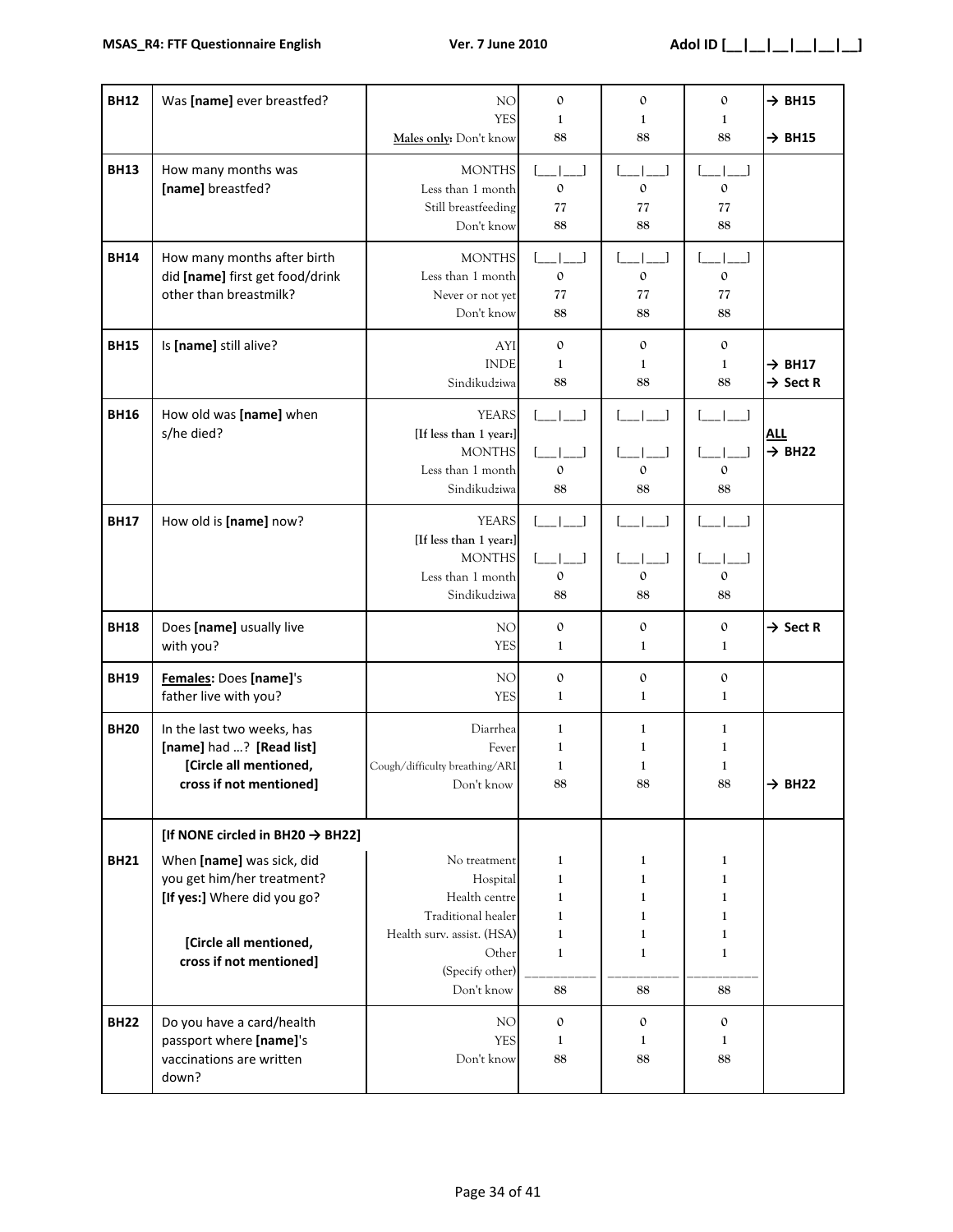|             | [If card/health passport is available, copy information for BH23-BH31. If card/health passport<br>is unavailable, ask respondent about each vaccination:]<br>"Has [name] received any of the following vaccinations?" |                 |                |              |              |  |
|-------------|-----------------------------------------------------------------------------------------------------------------------------------------------------------------------------------------------------------------------|-----------------|----------------|--------------|--------------|--|
| <b>BH23</b> | BCG for TB (at birth)                                                                                                                                                                                                 | NO              | $\mathbf{0}$   | $\mathbf{0}$ | $\mathbf{O}$ |  |
|             |                                                                                                                                                                                                                       | <b>YES</b>      | $\mathbf{1}$   | $\mathbf{1}$ | $\mathbf{1}$ |  |
|             |                                                                                                                                                                                                                       | Don't know      | 88             | 88           | 88           |  |
| <b>BH24</b> | Polio 0 (at birth)                                                                                                                                                                                                    | NO              | $\mathbf{O}$   | $\mathbf{O}$ | $\mathbf{O}$ |  |
|             |                                                                                                                                                                                                                       | <b>YES</b>      | $\mathbf{1}$   | 1            | 1            |  |
|             |                                                                                                                                                                                                                       | Don't know      | 88             | 88           | 88           |  |
| <b>BH25</b> | Polio 1 (at 6 weeks)                                                                                                                                                                                                  | NO              | $\mathbf{0}$   | $\mathbf{O}$ | $\mathbf{0}$ |  |
|             |                                                                                                                                                                                                                       | <b>YES</b>      | $\mathbf{1}$   | 1            | 1            |  |
|             |                                                                                                                                                                                                                       | Child too young | 77             | 77           | 77           |  |
|             |                                                                                                                                                                                                                       | Don't know      | 88             | 88           | 88           |  |
| <b>BH26</b> | Polio 2 (at 10 weeks)                                                                                                                                                                                                 | NO              | $\Omega$       | $\Omega$     | $\Omega$     |  |
|             |                                                                                                                                                                                                                       | <b>YES</b>      | 1              | 1            | 1            |  |
|             |                                                                                                                                                                                                                       | Child too young | 77             | 77           | 77           |  |
|             |                                                                                                                                                                                                                       | Don't know      | 88             | 88           | 88           |  |
| <b>BH27</b> | Polio 3 (at 14 weeks)                                                                                                                                                                                                 | NO              | $\Omega$       | $\Omega$     | $\Omega$     |  |
|             |                                                                                                                                                                                                                       | <b>YES</b>      | 1              | 1            | 1            |  |
|             |                                                                                                                                                                                                                       | Child too young | 77             | 77           | 77           |  |
|             |                                                                                                                                                                                                                       | Don't know      | 88             | 88           | 88           |  |
| <b>BH28</b> | DPT/Pentavalente 1 (at 6 weeks)                                                                                                                                                                                       | NO              | $\mathbf{0}$   | $\Omega$     | $\mathbf{O}$ |  |
|             |                                                                                                                                                                                                                       | <b>YES</b>      | $\mathbf{1}$   | $\mathbf{1}$ | $\mathbf{1}$ |  |
|             |                                                                                                                                                                                                                       | Child too young | 77             | 77           | 77           |  |
|             |                                                                                                                                                                                                                       | Don't know      | 88             | 88           | 88           |  |
| <b>BH29</b> | DPT/Pentavalente 2 (at 10 weeks)                                                                                                                                                                                      | NO              | $\mathfrak{0}$ | $\mathbf{O}$ | $\mathbf{O}$ |  |
|             |                                                                                                                                                                                                                       | <b>YES</b>      | 1              | 1            | 1            |  |
|             |                                                                                                                                                                                                                       | Child too young | 77             | 77           | 77           |  |
|             |                                                                                                                                                                                                                       | Don't know      | 88             | 88           | 88           |  |
| <b>BH30</b> | DPT/Pentavalente 3 (at 14 weeks)                                                                                                                                                                                      | NO              | $\mathbf{O}$   | $\mathbf{O}$ | $\mathbf{O}$ |  |
|             |                                                                                                                                                                                                                       | <b>YES</b>      | 1              | 1            | 1            |  |
|             |                                                                                                                                                                                                                       | Child too young | 77             | 77           | 77           |  |
|             |                                                                                                                                                                                                                       | Don't know      | 88             | 88           | 88           |  |
| <b>BH31</b> | Measles/MMR (at 9 months)                                                                                                                                                                                             | NO              | $\mathbf{0}$   | $\mathbf{0}$ | $\mathbf{0}$ |  |
|             |                                                                                                                                                                                                                       | <b>YES</b>      | 1              | 1            | 1            |  |
|             |                                                                                                                                                                                                                       | Child too young | 77             | 77           | 77           |  |
|             |                                                                                                                                                                                                                       | Don't know      | 88             | 88           | 88           |  |

# **SECTION R: SOCIAL CAPITAL AND CITIZENSHIP**

|                | <b>Script R1:</b> "Some adolescents belong to community or school groups. Now we would like to<br>know if you belong to any organizations in your community or school." |                          |                  |  |
|----------------|-------------------------------------------------------------------------------------------------------------------------------------------------------------------------|--------------------------|------------------|--|
| <b>NO</b>      | <b>QUESTION</b>                                                                                                                                                         | <b>RESPONSE</b>          | <b>SKIP</b>      |  |
| R <sub>3</sub> | Since January 1st 2010, have you participated<br>in any organized sports activities?                                                                                    | NO.<br>YES               | $\rightarrow$ R5 |  |
| R4             | Of the last 7 days, how many days did you<br>participate in organized sports activities?                                                                                | $DAYS:$ $ $<br>$[max=7]$ |                  |  |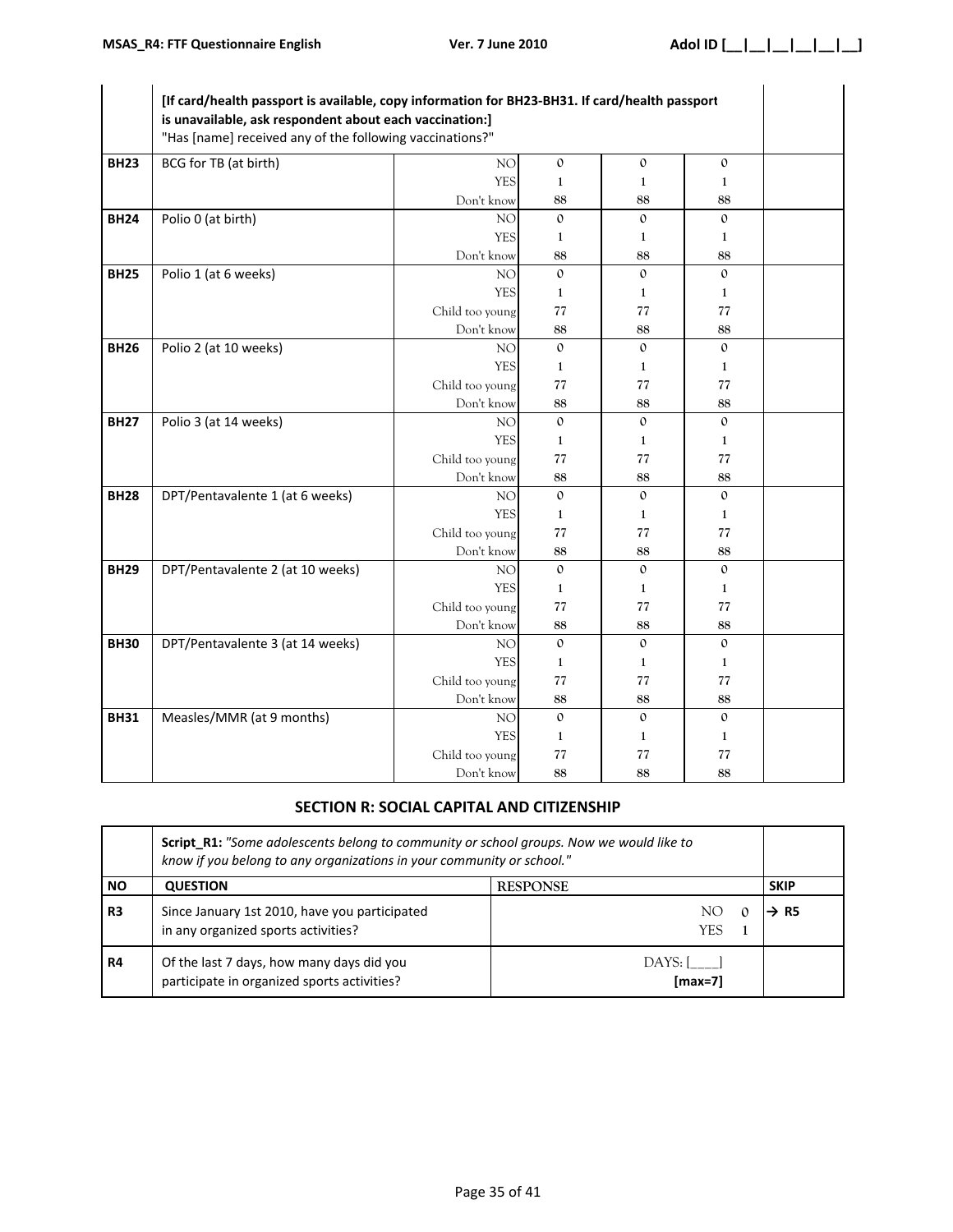|            | R <sub>5</sub><br>Are you a member of any social groups or clubs?<br>For instance, are you a member of ?                                                                              |                                                                                                   |               |                   | <b>R6</b><br>When is the last time you<br>attended this club? |                                                    | <b>R7</b><br>Do you hold an<br>office/leadership<br>position in this club? |                                                |                   |  |
|------------|---------------------------------------------------------------------------------------------------------------------------------------------------------------------------------------|---------------------------------------------------------------------------------------------------|---------------|-------------------|---------------------------------------------------------------|----------------------------------------------------|----------------------------------------------------------------------------|------------------------------------------------|-------------------|--|
|            |                                                                                                                                                                                       | [Read list; if 'yes' ask R6 and R7]                                                               | NO.           | <b>YES</b>        | days                                                          | Within last 7 Within the More than 1<br>last month | month ago                                                                  | NO.                                            | <b>YES</b>        |  |
|            | А<br>В                                                                                                                                                                                | Gender club/Fawema<br>Child rights/Human rights                                                   | $\Omega$<br>0 | $\mathbf{1}$<br>1 | $\mathbf{1}$<br>$\mathbf{1}$                                  | $\mathfrak{2}$<br>2                                | 3<br>3                                                                     | $\Omega$<br>$\Omega$                           | $\mathbf{1}$<br>1 |  |
|            | C                                                                                                                                                                                     | HIV/AIDS (TOTO)/Health life skills/Guidance<br>and counseling club                                | $\Omega$      | 1                 | $\mathbf{1}$                                                  | 2                                                  | 3                                                                          | $\circ$                                        | 1                 |  |
|            | D                                                                                                                                                                                     | Girls guides/Boy scouts                                                                           | $\Omega$      | $\mathbf{1}$      | $\mathbf{1}$                                                  | 2                                                  | 3                                                                          | $\Omega$                                       | $\mathbf{1}$      |  |
|            | E                                                                                                                                                                                     | Sports club                                                                                       | $\Omega$      | 1                 | 1                                                             | $\overline{c}$                                     | 3                                                                          | $\circ$                                        | $\mathbf{1}$      |  |
|            | F                                                                                                                                                                                     | Drama or dancing group                                                                            | $\Omega$      | $\mathbf{1}$      | $\mathbf{1}$                                                  | $\overline{c}$                                     | 3                                                                          | $\Omega$                                       | $\mathbf{1}$      |  |
|            | G                                                                                                                                                                                     | Church group/Muslim group                                                                         | 0             | $\mathbf{1}$      | 1                                                             | $\mathfrak{2}$                                     | 3                                                                          | $\mathcal{O}$                                  | $\mathbf{1}$      |  |
|            | н                                                                                                                                                                                     | Debate/wildlife/chess                                                                             | $\Omega$      | $\mathbf{1}$      | $\mathbf{1}$                                                  | $\overline{c}$                                     | 3                                                                          | $\mathcal{O}$                                  | $\mathbf{1}$      |  |
|            | ı                                                                                                                                                                                     | Any other                                                                                         | $\Omega$      | 1                 | $\mathbf{1}$                                                  | $\overline{2}$                                     | 3                                                                          | $\Omega$                                       | $\mathbf{1}$      |  |
|            | [R9-R12: First ask all questions for "Males" and record answer in MALES column. At end of<br>section, return to ask all questions for "Females" and record answer in FEMALES column.] |                                                                                                   |               |                   |                                                               |                                                    |                                                                            |                                                |                   |  |
|            |                                                                                                                                                                                       | Script_R9: "Now we want to ask about your friends and how often that you see them."               |               |                   |                                                               |                                                    |                                                                            |                                                |                   |  |
|            |                                                                                                                                                                                       |                                                                                                   |               |                   |                                                               | <b>MALES</b>                                       |                                                                            | <b>FEMALES</b>                                 |                   |  |
| R9         | How many friends do you have who are<br>[males/females]?                                                                                                                              |                                                                                                   |               |                   |                                                               |                                                    |                                                                            |                                                |                   |  |
| <b>R10</b> |                                                                                                                                                                                       | How many of these [males/females] are currently<br>attending school?                              |               |                   |                                                               |                                                    |                                                                            | $\begin{bmatrix} 1 & 1 \\ 1 & 1 \end{bmatrix}$ |                   |  |
|            |                                                                                                                                                                                       | [Respondent NOT currently attending school $\rightarrow$ Section Z, else ask:]                    |               |                   |                                                               |                                                    |                                                                            |                                                |                   |  |
| <b>R11</b> | How many of these [males/females] are enrolled<br>in your school?                                                                                                                     |                                                                                                   |               |                   |                                                               |                                                    |                                                                            |                                                |                   |  |
| <b>R12</b> |                                                                                                                                                                                       | In the last week, how many of these [males/females]<br>did you spend time with outside of school? |               |                   |                                                               |                                                    |                                                                            |                                                |                   |  |

#### **SECTION Z: GENDER NORMS & GIRLS AGENCY**

| <b>NO</b>      | <b>QUESTION</b>                                                                                                                                                                                 | <b>RESPONSE</b>                                       | <b>SKIP</b> |  |  |
|----------------|-------------------------------------------------------------------------------------------------------------------------------------------------------------------------------------------------|-------------------------------------------------------|-------------|--|--|
|                | Script_Z1: "I am going to read you a few statements. Please think about your own feelings<br>and tell me if you disagree or agree with the following about yourself."                           |                                                       |             |  |  |
| <b>Z1</b>      | [Males $\rightarrow$ Z3, else ask:]<br><b>Females:</b> In an intimate relationship, I feel that the sexual<br>needs and enjoyment of my husband or boyfriend are more<br>important than my own. | Disagree<br>Agree<br>$\mathcal{L}$                    |             |  |  |
| Z <sub>2</sub> | <b>Females:</b> I tell my husband or boyfriend what I honestly think<br>even when he might disagree.                                                                                            | Disagree<br>Agree<br>$\overline{2}$<br>Not apply<br>9 | ALL<br>→ Z5 |  |  |
| Z <sub>3</sub> | <b>Males:</b> I think its important for a young man to act like he is<br>sexually active even if he is not.                                                                                     | Disagree<br>Agree<br>$\mathfrak{D}$                   |             |  |  |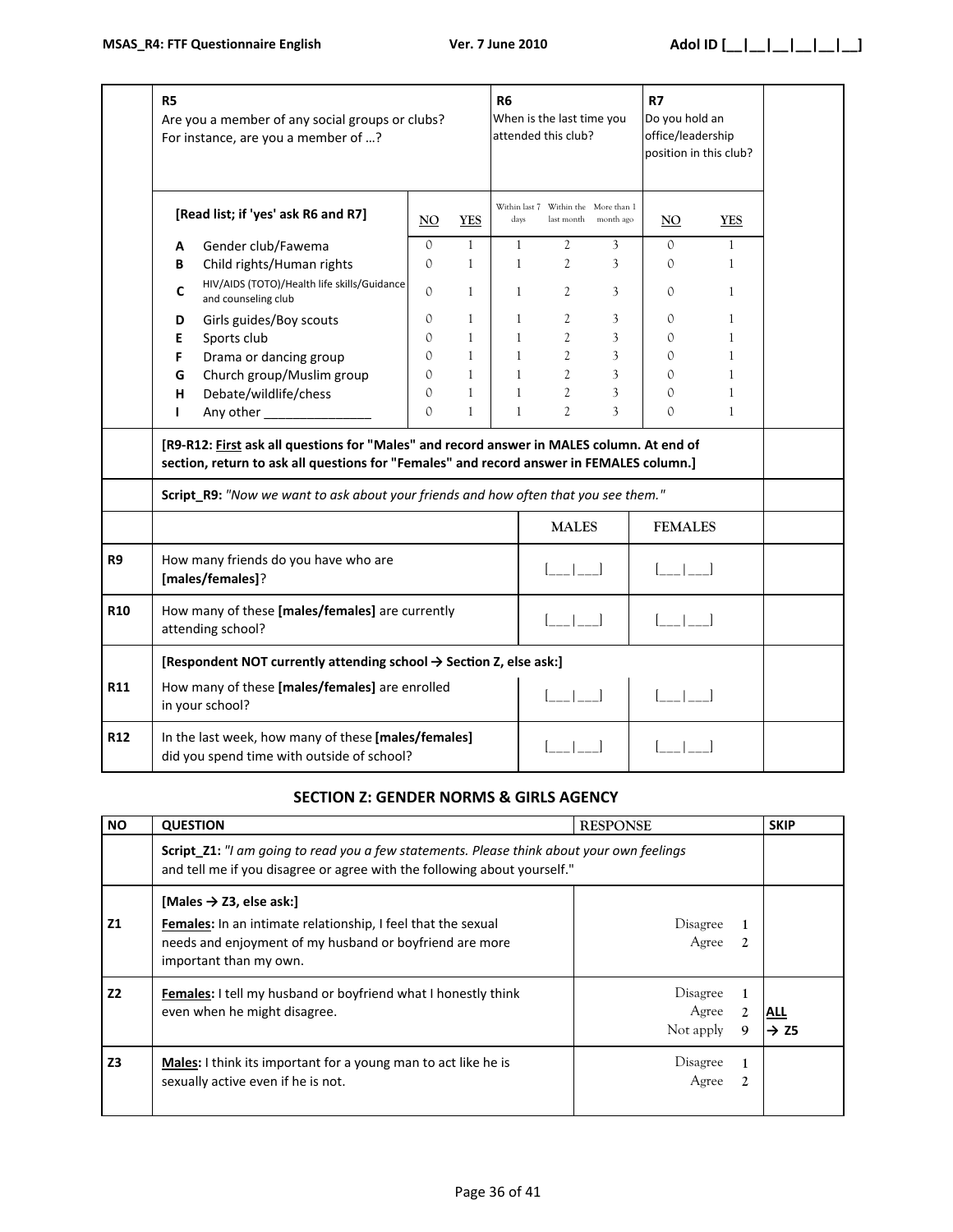| Z <sub>4</sub> | Males: I feel that a man's sexual needs are more important<br>than a woman's.                                                                          | Disagree<br>Agree              | $\mathbf{1}$<br>2        |  |
|----------------|--------------------------------------------------------------------------------------------------------------------------------------------------------|--------------------------------|--------------------------|--|
| <b>Z5</b>      | A woman is justified in refusing to have sex with her husband<br>if she is not in the mood or is tired.                                                | Disagree<br>Agree              | $\mathbf{1}$<br>2        |  |
| <b>Z6</b>      | A husband should yield to his wife is she wants to use a<br>condom during sex.                                                                         | Disagree<br>Agree              | $\mathbf{1}$<br>2        |  |
| Z <sub>7</sub> | When you have a question for a health care provider, do you<br>feel comfortable asking it?                                                             | NO.<br><b>YES</b>              | $\mathbf{1}$<br>2        |  |
| <b>Z8</b>      | In the past year, have you stood up for someone who was<br>being treated unfairly?                                                                     | NO.<br><b>YES</b><br>Not apply | $\Omega$<br>1<br>9       |  |
| <b>Z9</b>      | [Respondent attending school:] Have you ever told your<br>parents what your feelings are about continuing school?                                      | NO.<br><b>YES</b>              | $\Omega$<br>$\mathbf{1}$ |  |
| Z10            | In the past year, have you borrowed a book to learn more<br>about a subject you were interested in?                                                    | NO.<br><b>YES</b>              | $\Omega$<br>$\mathbf{1}$ |  |
| Z11            | In the past year have you told your parents that you disagreed<br>with them about a decision that affected you?                                        | NO.<br><b>YES</b><br>Not apply | $\Omega$<br>1<br>9       |  |
|                | [Males $\rightarrow$ Section HA, else ask:]                                                                                                            |                                |                          |  |
| Z12            | Females: In the past year have you done something against<br>your husband's/partner's wishes because you thought it was<br>the right decision for you? | NO.<br><b>YES</b><br>Not apply | $\mathbf{0}$<br>1<br>9   |  |

## **SECTION HA: SELF-REPORTED HEALTH AND NUTRITION**

|           |                                                                                                                                                                                                                                                                                                                                                                                                                                               |                                                                                     |                   |   |              | <b>UMOYO / HEALTH STATUS</b> |   |                          |   |           |             |
|-----------|-----------------------------------------------------------------------------------------------------------------------------------------------------------------------------------------------------------------------------------------------------------------------------------------------------------------------------------------------------------------------------------------------------------------------------------------------|-------------------------------------------------------------------------------------|-------------------|---|--------------|------------------------------|---|--------------------------|---|-----------|-------------|
|           | Sindinali<br>bwino                                                                                                                                                                                                                                                                                                                                                                                                                            |                                                                                     | Bwino<br>pang'ono |   | <b>Bwino</b> |                              |   | <b>Bwino</b><br>kwambili |   |           |             |
|           |                                                                                                                                                                                                                                                                                                                                                                                                                                               | $\overline{2}$                                                                      | 3                 |   | 5            | 6                            | 7 | 8                        | 9 | 10        |             |
|           |                                                                                                                                                                                                                                                                                                                                                                                                                                               |                                                                                     |                   |   |              |                              |   |                          |   |           |             |
|           |                                                                                                                                                                                                                                                                                                                                                                                                                                               |                                                                                     |                   |   |              |                              |   |                          |   |           |             |
|           |                                                                                                                                                                                                                                                                                                                                                                                                                                               | $\overline{2}$                                                                      | 3                 | 4 | 5            | 6                            | 7 | 8                        | 9 | 10        |             |
|           | Very bad                                                                                                                                                                                                                                                                                                                                                                                                                                      |                                                                                     |                   |   |              |                              |   |                          |   | Very good |             |
|           |                                                                                                                                                                                                                                                                                                                                                                                                                                               | <b>Script HA1:</b> "Now I would like to ask you a few questions about your health." |                   |   |              |                              |   |                          |   |           |             |
| <b>NO</b> | <b>QUESTION</b>                                                                                                                                                                                                                                                                                                                                                                                                                               |                                                                                     |                   |   |              |                              |   | <b>RESPONSE</b>          |   |           | <b>SKIP</b> |
| HA1       | Overall, how would you rate your health in the past year?<br>[Show the respondent the diagram at the start of the section<br>and explain:]<br>[Record closest number<br>from Umoyo scale]<br>"For example, if this end of the line [show #1] means lots of<br>health problems like serious diarrhea and really bad fevers,<br>$[min=1, max=10]$<br>and this end [show #10] means no health problem at all,<br>where would you place yourself? |                                                                                     |                   |   |              |                              |   |                          |   |           |             |
|           |                                                                                                                                                                                                                                                                                                                                                                                                                                               |                                                                                     |                   |   |              |                              |   |                          |   |           |             |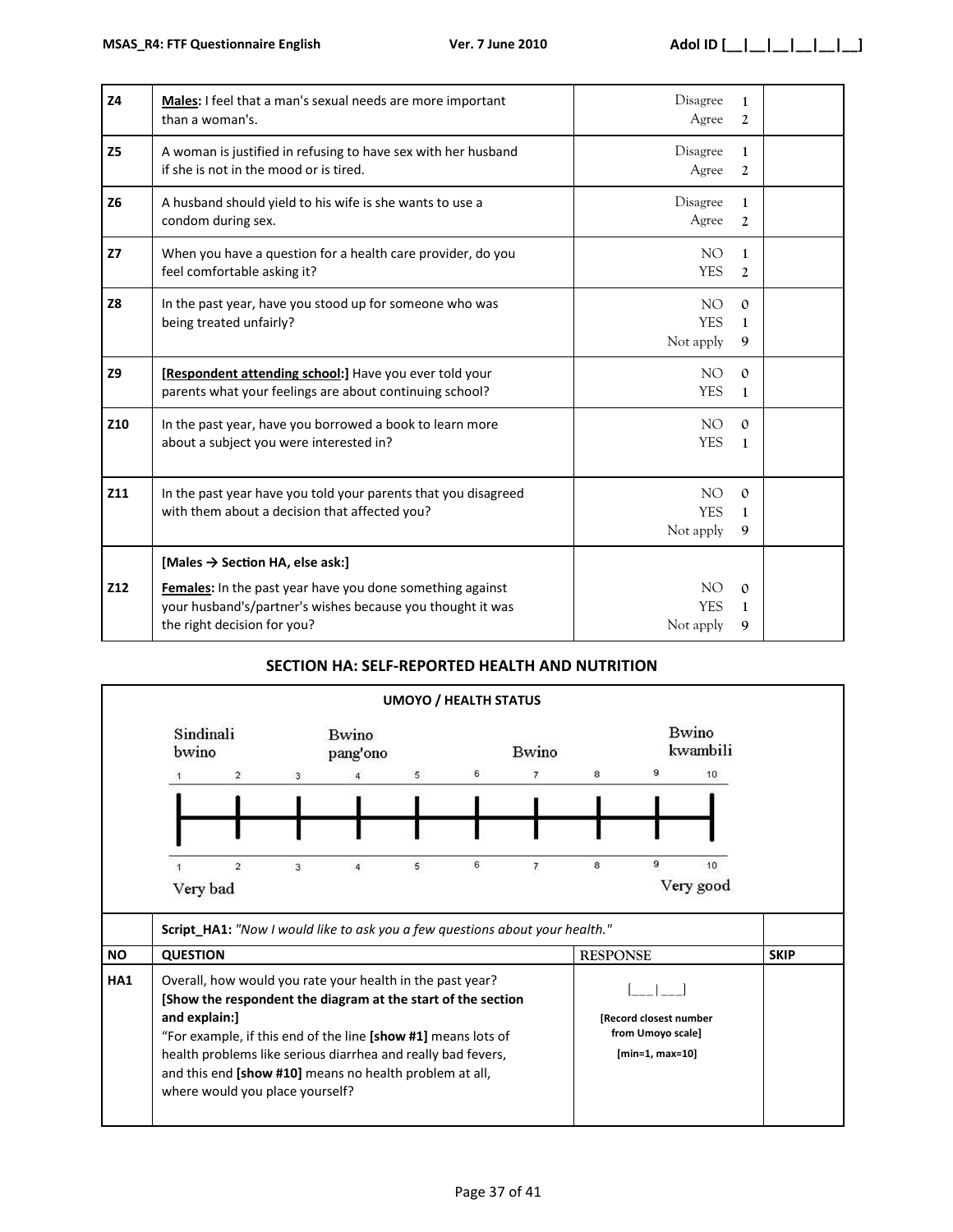| HA <sub>2</sub> | Overall, how would you rate your health in the past month?<br>[Repeat diagram and explanation as in HA1]                                                                                                 | [Record closest number<br>from Umoyo scale]                                                                                                     |                       |
|-----------------|----------------------------------------------------------------------------------------------------------------------------------------------------------------------------------------------------------|-------------------------------------------------------------------------------------------------------------------------------------------------|-----------------------|
| HA3             | Have you had any health problems in the past month?<br>[Read list]                                                                                                                                       |                                                                                                                                                 |                       |
|                 | Fever<br>Night sweat<br>Rapid weight loss<br>Recurring diarrhea (>3 days)<br>Recurring coughing or shortness of breath (>3 days)<br>Recurring vomiting (>3 days)<br>Recurring fatigue/weakness (>3 days) | $NO=0$<br>$YES=1$<br>$NO=0$<br>$YES=1$<br>$NO=0$<br>$YES=1$<br>$NO=0$<br>$YES=1$<br>$NO=0$<br>$YES=1$<br>$NO=0$<br>$YES=1$<br>$NO=0$<br>$YES=1$ |                       |
|                 | [Respondent NOT currently attending school → HA7, else ask:]                                                                                                                                             |                                                                                                                                                 |                       |
| HA4             | Since the start of the school year, have any of the following<br>things been affected by your health problems?                                                                                           |                                                                                                                                                 |                       |
|                 | [Read list]<br>Ability to go to school<br>Ability to concentrate on school<br>Ability to do well on exams                                                                                                | $NO=0$<br>$YES=1$<br>$NO=0$<br>$YES=1$<br>$NO=0$<br>$YES=1$                                                                                     |                       |
| HA5             | Since the start of the school year, have you had more than<br>enough food to eat, just enough food to eat, or not enough<br>food to eat?                                                                 | More than enough<br>$\mathbf{1}$<br>Just enough<br>$\boldsymbol{2}$<br>Not enough<br>3                                                          |                       |
| HA6             | Since the start of the school year, have you had a problem<br>concentrating in class because of hunger?                                                                                                  | Often<br>1<br>Sometimes<br>$\overline{2}$<br>3<br>Never                                                                                         |                       |
| HA7             | In the past week, have you skipped any meals?                                                                                                                                                            | NO.<br>$\mathbf{O}$<br><b>YES</b><br>$\mathbf{1}$                                                                                               | $\rightarrow$ Sect HC |
| HA <sub>8</sub> | What meals did you skip?<br>[Read list]<br><b>Breakfast</b><br>Lunch<br>Dinner                                                                                                                           | $NO=0$<br>$YES=1$<br>$NO=0$<br>$YES=1$<br>$NO=0$<br>$YES=1$                                                                                     |                       |
| HA <sub>9</sub> | For each type of meal [HA8], how many days last week<br>did you skip that meal?                                                                                                                          | [Ask number of days]<br>$[max=7]$                                                                                                               |                       |
|                 | <b>Breakfast</b><br>Lunch<br>Dinner                                                                                                                                                                      | $DAYS:$ $\begin{bmatrix} \_ \_ \_ \_ \end{bmatrix}$<br>DAYS: [<br>DAYS: [                                                                       |                       |

# **SECTION HC\_1: REPRODUCTIVE HEALTH KNOWLEDGE**

| <b>NO</b>       | <b>QUESTION</b>                                                                                                                                 | <b>RESPONSE</b>                                                                                                              |                         | <b>SKIP</b>                            |
|-----------------|-------------------------------------------------------------------------------------------------------------------------------------------------|------------------------------------------------------------------------------------------------------------------------------|-------------------------|----------------------------------------|
| HC1             | From one menstrual period to the next, are there<br>certain days when a woman is more likely to<br>become pregnant if she has sexual relations? | NO.<br><b>YES</b><br>Don't know                                                                                              | $\Omega$<br>88          | $\rightarrow$ HC3<br>$\rightarrow$ HC3 |
| HC <sub>2</sub> | When is a woman most likely to become pregnant<br>if she has sex?<br>[Read response options]                                                    | Just before her period<br>During her period<br>Right after her period has ended<br>Halfway between two periods<br>Don't know | $\mathbf{3}$<br>4<br>88 |                                        |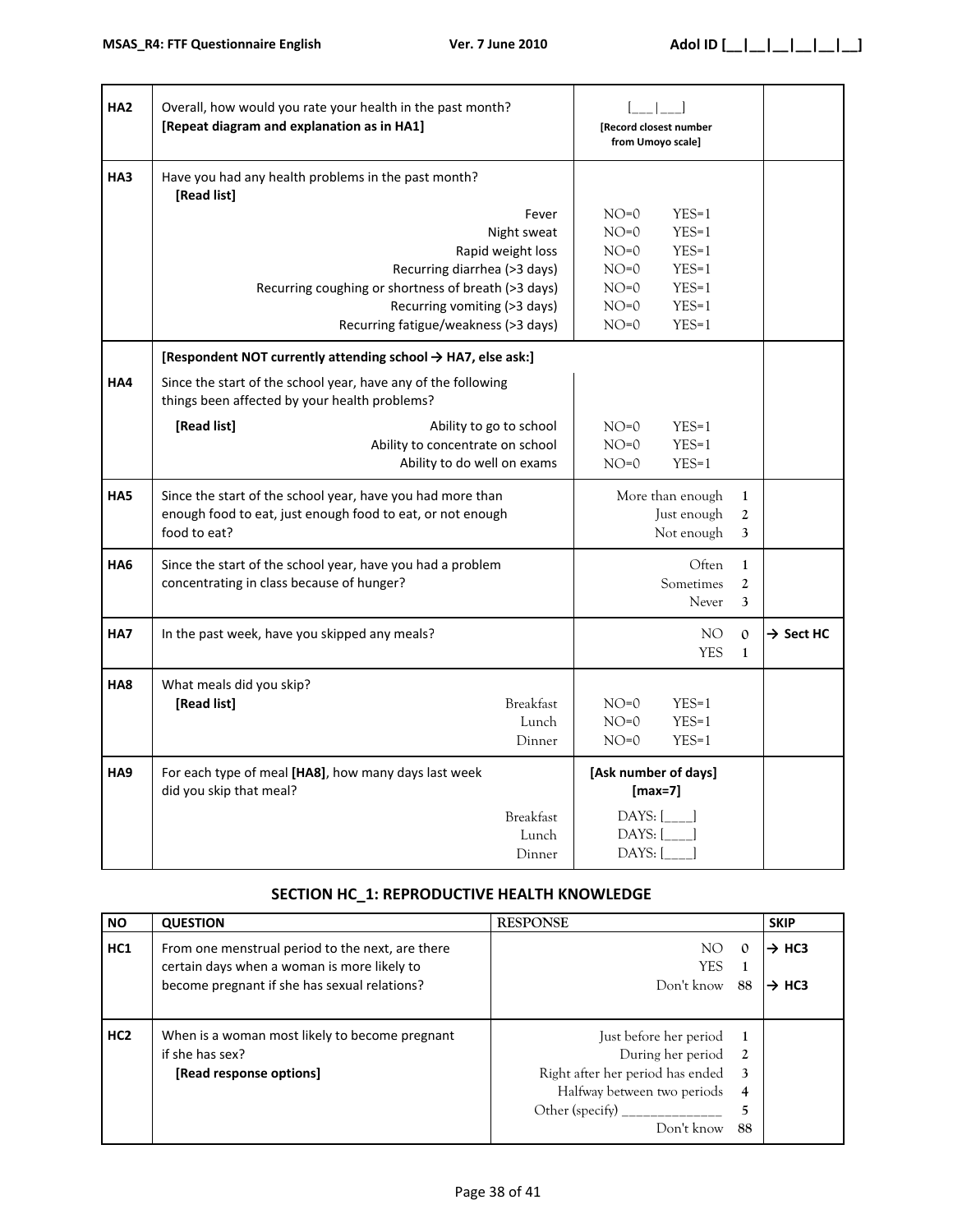| HC3 | Now I would like to talk about family planning - the various ways or methods that a<br>couple can use to delay or avoid a pregnancy.<br>[First: Circle Code 1 for each method mentioned spontaneously. Second: Proceed down the<br>column, reading the name and description of each method not mentioned spontaneously;<br>circle Code 2 if method recognized after reading description, and Code 3 if not recognized.] |                        |                                |                          |  |  |
|-----|-------------------------------------------------------------------------------------------------------------------------------------------------------------------------------------------------------------------------------------------------------------------------------------------------------------------------------------------------------------------------------------------------------------------------|------------------------|--------------------------------|--------------------------|--|--|
|     | What methods have you heard about?<br>[For methods not mentioned spontaneously, ask:]<br>Have you ever heard of [method]?                                                                                                                                                                                                                                                                                               | Spontaneous<br>mention | Recognized<br>after<br>reading | <b>Not</b><br>recognized |  |  |
|     | a) <b>Pill</b> : Women can take a pill every day to avoid<br>becoming pregnant                                                                                                                                                                                                                                                                                                                                          |                        | 2                              | 3                        |  |  |
|     | b) Injectables: Women can have an injection by a<br>health provider that stops them from becoming<br>pregnant for one or more months                                                                                                                                                                                                                                                                                    | 1                      | $\mathfrak{2}$                 | 3                        |  |  |
|     | c) Condom: Men can put a rubber sheath on their<br>penis before sexual intercourse                                                                                                                                                                                                                                                                                                                                      | $\mathbf{1}$           | $\overline{c}$                 | 3                        |  |  |
|     | d) <b>Emergency Contraception:</b> Women can take pills<br>up to 72 hours after sexual intercourse to avoid<br>becoming pregnant                                                                                                                                                                                                                                                                                        | 1                      | $\mathfrak{2}$                 | 3                        |  |  |

# **SECTION HC\_2: STIs AND HIV/AIDS**

| <b>HC10</b> | What can a person do<br>to avoid or reduce their<br>chances of gettind AIDS?<br>[Probe:] "Anything else?"<br>[Do not read list;<br>circle all mentioned<br>spontaneously] | Other (specify)                                                | Abstain from sex<br>Use condoms<br>Limit sex to one partner/stay faithful to one partner<br>Limit number of sexual partners<br>Avoid sex with prostitutes<br>Avoid sex with persons who have many partners<br>Avoid sex with homosexuals<br>Avoid sex with persons who inject drugs intravenously<br>Avoid blood transfusions<br>Avoid sharing razors/blades<br>Avoid kissing<br>Avoid mosquito bites<br>Seek protection from traditional practitioner | 1<br>1<br>$\mathbf{1}$<br>$\mathbf{1}$<br>$\mathbf{1}$<br>1<br>$\mathbf{1}$<br>$\mathbf{1}$<br>1<br>1<br>$\mathbf{1}$<br>1<br>1<br>$\mathbf{1}$ |  |
|-------------|---------------------------------------------------------------------------------------------------------------------------------------------------------------------------|----------------------------------------------------------------|--------------------------------------------------------------------------------------------------------------------------------------------------------------------------------------------------------------------------------------------------------------------------------------------------------------------------------------------------------------------------------------------------------------------------------------------------------|-------------------------------------------------------------------------------------------------------------------------------------------------|--|
|             |                                                                                                                                                                           |                                                                | Don't know any mode of transmission                                                                                                                                                                                                                                                                                                                                                                                                                    | 88                                                                                                                                              |  |
| <b>HC11</b> | Is it possible for a healthy-looking person to have the AIDS<br>virus?                                                                                                    |                                                                | NO.<br><b>YES</b><br>Don't know                                                                                                                                                                                                                                                                                                                                                                                                                        | $\mathbf{0}$<br>1<br>88                                                                                                                         |  |
| <b>HC12</b> | got through sexual contact?                                                                                                                                               | During the last 12 months, have you had a disease which you    | NO.<br><b>YES</b><br>No sexual contact<br>Don't know                                                                                                                                                                                                                                                                                                                                                                                                   | $\mathbf{0}$<br>$\mathbf{1}$<br>77<br>88                                                                                                        |  |
| <b>HC13</b> | Sometime people experience a bad smelling abnormal genital<br>discharge. During the last 12 months, have you had a bad<br>smelling abnormal genital discharge?            |                                                                | NO.<br><b>YES</b><br>Don't know                                                                                                                                                                                                                                                                                                                                                                                                                        | $\mathbf{0}$<br>1<br>88                                                                                                                         |  |
| <b>HC14</b> | 12 months, have you had a genital sore or ulcer?                                                                                                                          | Sometimes people have a genital sore or ulcer. During the last | NO <sub>1</sub><br><b>YES</b><br>Don't know                                                                                                                                                                                                                                                                                                                                                                                                            | $\mathbf{0}$<br>1<br>88                                                                                                                         |  |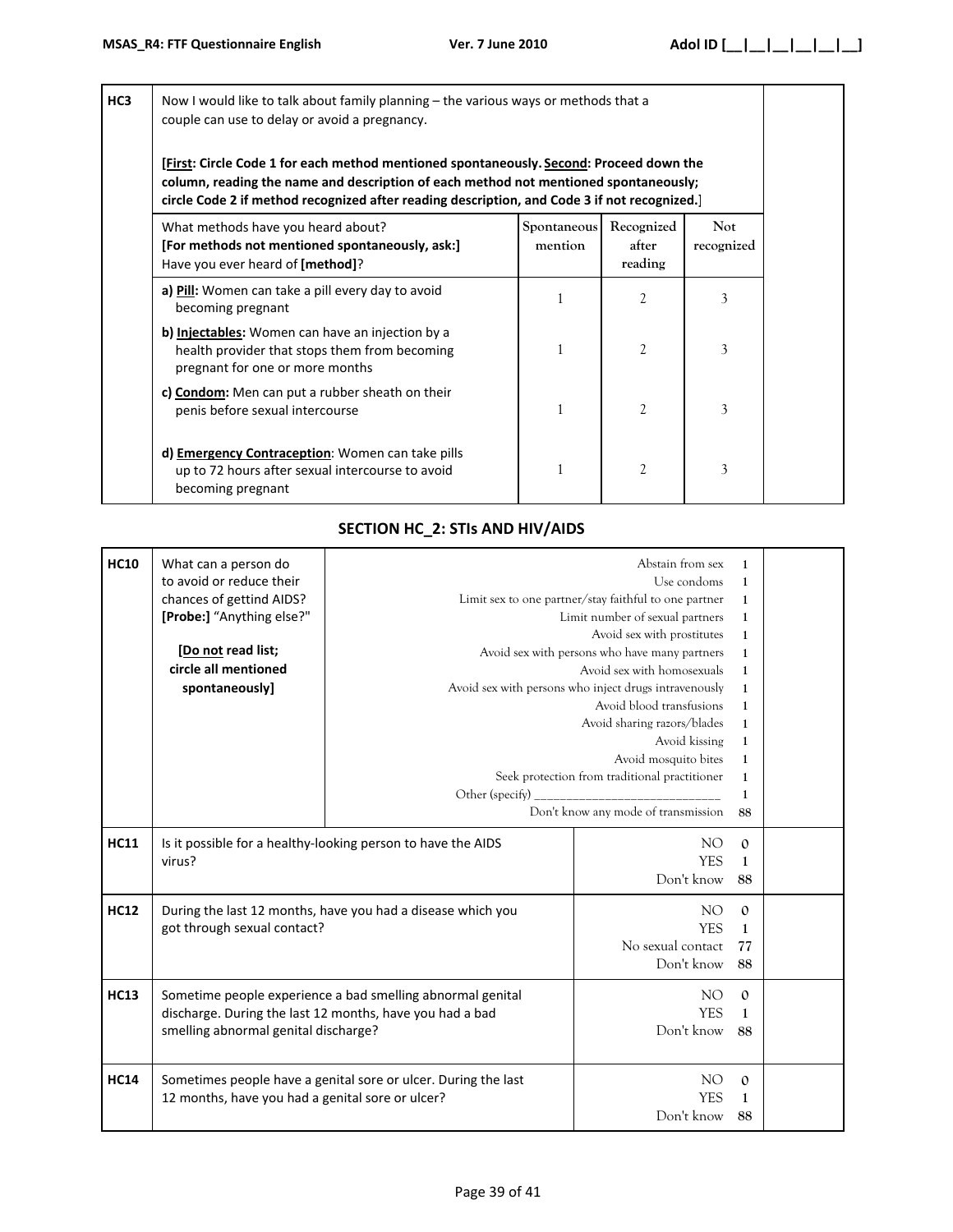| <b>NO</b>       | <b>QUESTION</b>                                                                                                                                                                      | <b>RESPONSE</b>                                                                |                                                                  | <b>SKIP</b>            |
|-----------------|--------------------------------------------------------------------------------------------------------------------------------------------------------------------------------------|--------------------------------------------------------------------------------|------------------------------------------------------------------|------------------------|
| HD1             | How worried are you currently that you might catch<br>HIV/AIDS?                                                                                                                      | A lot<br>Some<br>A little<br>No worry<br>Respondent has HIV/AIDS<br>Don't know | $\mathbf{1}$<br>$\mathfrak{2}$<br>3<br>$\overline{4}$<br>5<br>88 | $\rightarrow$ HD3      |
| HD <sub>2</sub> | Do you think that your chances of getting HIV/AIDS<br>(in the future) are great, moderate, small, or that<br>you have no chance at all?                                              | Great<br>Moderate<br>Small<br>No chance<br>Don't know                          | $\mathbf{1}$<br>$\mathfrak{2}$<br>3<br>4<br>88                   |                        |
| HD <sub>3</sub> | If we took a group of 10 people from this area, just<br>normal people whom you found working in the fields<br>or in homes, how many of them do you think would<br>now have HIV/AIDS? | NUMBER: $[\_\_\_\_\_\_\_\_\$<br>Don't' know 88                                 |                                                                  |                        |
| HD4             | If we took a group of 10 people like yourself, for<br>instance people who are your age and live nearby, how<br>many of them do you think would now have HIV/AIDS?                    | NUMBER: [<br>Don't' know 88                                                    |                                                                  |                        |
| HD5             | Do you personally know someone with HIV/AIDS?                                                                                                                                        | NO.<br><b>YES</b>                                                              | $\mathbf{O}$<br>$\mathbf{1}$                                     |                        |
| HD <sub>6</sub> | Do you personally know someone who has died of<br>HIV/AIDS?                                                                                                                          | NO<br><b>YES</b>                                                               | $\mathbf{0}$<br>$\mathbf{1}$                                     |                        |
| HD7             | Do you know a place where people can go to get<br>tested for HIV?                                                                                                                    | NO.<br><b>YES</b>                                                              | $\mathbf{0}$<br>$\mathbf{1}$                                     |                        |
| HD <sub>8</sub> | Have you ever been tested for HIV?                                                                                                                                                   | NO<br><b>YES</b>                                                               | $\mathbf{0}$<br>$\mathbf{1}$                                     | $\rightarrow$ Time End |
| HD <sub>9</sub> | Since [date last interview], have you been tested for<br>HIV?                                                                                                                        | NO.<br><b>YES</b>                                                              | $\mathbf{0}$<br>$\mathbf{1}$                                     | $\rightarrow$ Time End |
| <b>HD10</b>     | I am not going to ask you the results, but did you obtain<br>the results of your HIV test?                                                                                           | NO.<br><b>YES</b>                                                              | $\mathbf{O}$<br>$\mathbf 1$                                      |                        |

# **SECTION HD: HIV/AIDS RISK PERCEPTION**

**TIME END [\_\_\_|\_\_\_]:[\_\_\_|\_\_\_]** (24 hour time)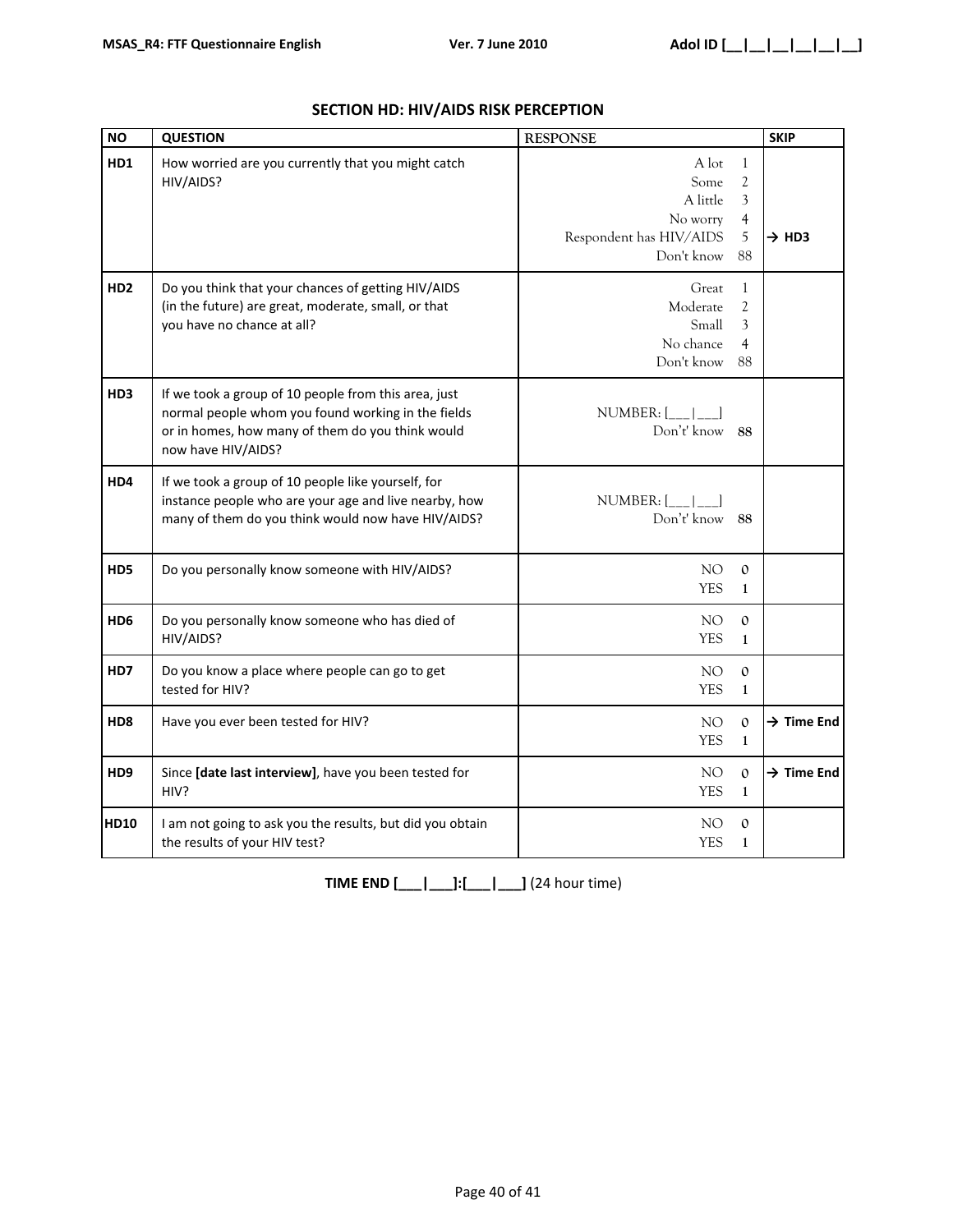**[Write any notes that you have from the interview here:]**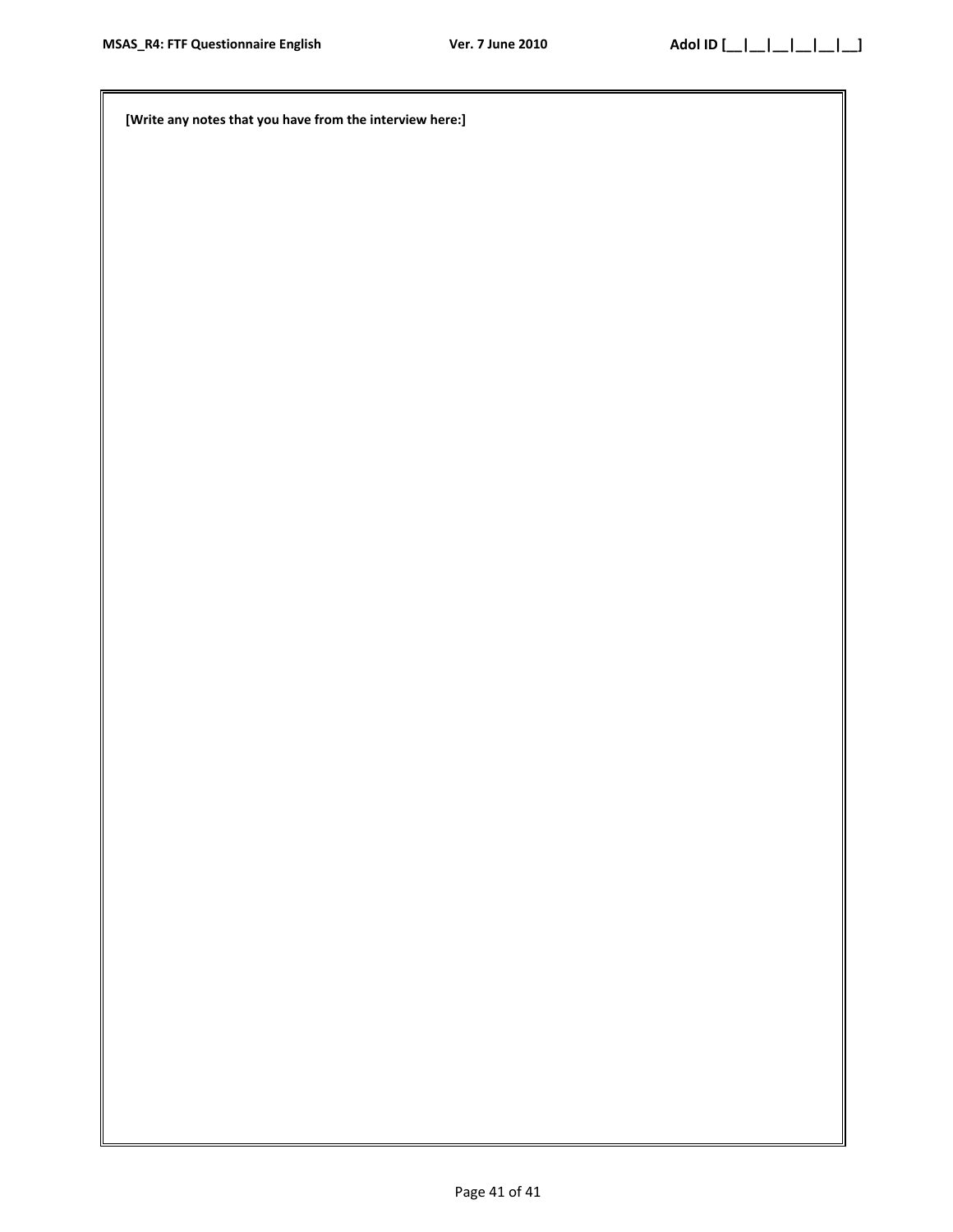#### **SECTION S: SCHOOLING EXPERIENCES**

|                           | SECTION S: ONLY IN-SCHOOL RESPONDENTS                                                                |                                 |                     |                   |
|---------------------------|------------------------------------------------------------------------------------------------------|---------------------------------|---------------------|-------------------|
|                           | <b>S1_Script:</b> "Now we would like to ask you about your experiences in school during this school  |                                 |                     |                   |
|                           | year."                                                                                               |                                 |                     |                   |
| <b>NO</b>                 | <b>QUESTION</b>                                                                                      | <b>RESPONSE</b>                 |                     | <b>SKIP</b>       |
| S1                        | During this school year, do the teachers at your                                                     | NO.                             | 0                   |                   |
|                           | school keep an eye on pupils to make sure they are                                                   | <b>YES</b>                      | $\mathbf{1}$        |                   |
|                           | not getting into trouble?                                                                            | Don't know                      | 88                  |                   |
| <b>S2</b>                 | During this school year, has your teacher ever been                                                  | NO.                             | $\Omega$            | $\rightarrow$ S4  |
|                           | absent from school for an entire day?                                                                | <b>YES</b>                      | 1                   |                   |
|                           |                                                                                                      | Don't know                      | 88                  | $\rightarrow$ S4  |
| S3                        | In the previous school week, how many days has<br>your teacher been absent from school for an entire | Number of days [<br>$\perp$ 1   |                     |                   |
|                           | day?                                                                                                 | $[min = 0, max = 5]$            |                     |                   |
|                           |                                                                                                      | Don't know = $88$               |                     |                   |
| <b>S4</b>                 | The last day you attended school prior to today, did                                                 | NO.                             | 0                   |                   |
|                           | your teacher arrive at your first class on time?                                                     | <b>YES</b>                      | $\mathbf{1}$        |                   |
|                           |                                                                                                      | The teacher was absent that day | 2                   | $\rightarrow$ S7  |
|                           |                                                                                                      | Don't know                      | 88                  |                   |
| S5                        | The last day you attended school prior to today, did                                                 | NO.                             | 0                   |                   |
|                           | you miss any classes because your teacher did not<br>hold class?                                     | <b>YES</b>                      | $\mathbf{1}$        |                   |
|                           |                                                                                                      | Don't know                      | 88                  |                   |
| S6                        | The last day you attended school prior to today, did                                                 | NO.                             | 0                   |                   |
|                           | you miss any classes because your teacher left<br>early?                                             | <b>YES</b>                      | $\mathbf{1}$        |                   |
|                           |                                                                                                      | Don't know                      | 88                  |                   |
|                           | S7_Script: "For the next few questions, I want you to think about this school year only."            |                                 |                     |                   |
|                           |                                                                                                      |                                 |                     |                   |
| <b>S7</b>                 | Does your teacher favor certain students in class                                                    | <b>NO</b>                       | 0                   | $\rightarrow$ S9  |
|                           | because of their tribe?                                                                              | <b>YES</b>                      | $\mathbf{1}$        |                   |
| S8                        | What tribe does you teacher favor in class?                                                          | Yao                             | $\mathbf{1}$        |                   |
|                           |                                                                                                      | Chewa                           | 2                   |                   |
|                           |                                                                                                      | Lomwe                           | 3                   |                   |
|                           |                                                                                                      | Other                           | 4                   |                   |
| S9                        | Does your teacher favor certain students in class<br>because of their religion?                      | NO.                             | 0                   | $\rightarrow$ S11 |
|                           |                                                                                                      | <b>YES</b>                      | 1                   |                   |
| <b>S10</b>                | What religion does your teacher favor in class?                                                      | Christian                       | $\mathbf{1}$        |                   |
|                           |                                                                                                      | <b>Muslim</b>                   | 2                   |                   |
|                           |                                                                                                      | Other                           | 3                   |                   |
| <b>S11</b>                | Does your teacher favor certain students in class<br>because he or she is a friend to their family?  | NO.<br><b>YES</b>               | 0                   |                   |
|                           | Does your teacher favor certain students in class                                                    | <b>NO</b>                       | 1<br>0              | $\rightarrow$ S14 |
| <b>S12</b>                | because of their gender?                                                                             | YES                             |                     |                   |
|                           | What gender does your teacher favor?                                                                 |                                 | 1<br>$\overline{1}$ |                   |
| $\overline{\textbf{S13}}$ |                                                                                                      | Boys<br>Girls                   | $\overline{2}$      |                   |
| <b>S14</b>                | Does your teacher favor certain students because                                                     | NO.                             | 0                   | $\rightarrow$ S16 |
|                           | they are poor or rich?                                                                               | YES                             |                     |                   |
|                           | Which group is favored?                                                                              | Poorer students                 | 1<br>1              |                   |
| <b>S15</b>                |                                                                                                      | Wealthier students              | $\overline{2}$      |                   |
|                           |                                                                                                      | Other students                  | 3                   |                   |
|                           |                                                                                                      |                                 |                     |                   |
|                           | S16_Script: "Remember, I want you to think about the current school year only."                      |                                 |                     |                   |
| <b>S16</b>                | In this school year, has your teacher ever asked you                                                 | NO.                             | 0                   |                   |
|                           | for money, gifts or to do something in exchange for                                                  | <b>YES</b>                      | $\mathbf{1}$        |                   |
|                           | better treatment or grades?                                                                          |                                 |                     |                   |
| <b>S18</b>                | In this school year, has your teacher or another                                                     | ΝO                              | 0                   |                   |
|                           | teacher at this school ever asked you to come to his                                                 | <b>YES</b>                      | $\mathbf{1}$        |                   |
|                           | or her house for a reason other than to perform                                                      |                                 |                     |                   |
|                           | chores?                                                                                              |                                 |                     |                   |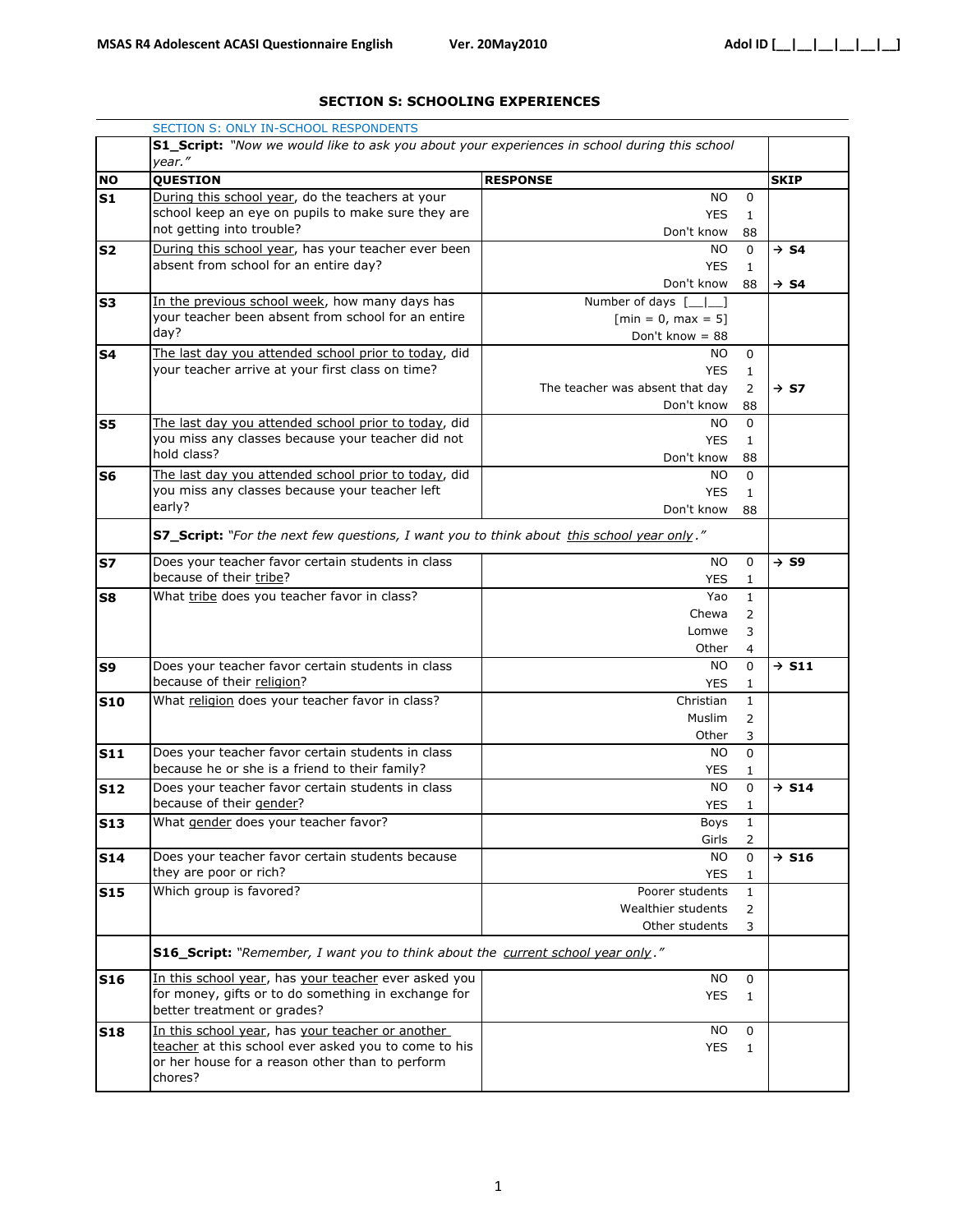| <b>S20</b> | In this school year, has your teacher ever come to  | NO.                                                   | $\Omega$ |                   |
|------------|-----------------------------------------------------|-------------------------------------------------------|----------|-------------------|
|            | school drunk?                                       | <b>YES</b>                                            |          |                   |
|            |                                                     | Don't know                                            | 88       |                   |
| <b>S22</b> | In this school year, have other students at this    | NO.                                                   | $\Omega$ |                   |
|            | school ever come to school drunk?                   | <b>YES</b>                                            |          |                   |
|            |                                                     | Don't know                                            | 88       |                   |
| <b>S23</b> | In this school year, have you ever had something    | NO.                                                   | $\Omega$ | $\rightarrow$ S25 |
|            | stolen from you at school?                          | YES.                                                  | -1       |                   |
| <b>S24</b> | In the previous school week, how many days did you  | Number of days $\begin{bmatrix} 1 \\ 1 \end{bmatrix}$ |          |                   |
|            | have something stolen from you at school?           | $\lceil \text{min} = 0, \text{max} = 5 \rceil$        |          |                   |
| <b>S25</b> | In this school year, have you ever stolen something | NO.                                                   | $\Omega$ | $\rightarrow$ T1  |
|            | from someone at this school?                        | <b>YES</b>                                            |          |                   |
| <b>S26</b> | In the previous school week, how many days did you  | Number of days [<br>$\mathbf{L}$                      |          |                   |
|            | steal something from someone at this school?        | $\lceil \text{min} = 0, \text{max} = 5 \rceil$        |          |                   |
|            |                                                     |                                                       |          |                   |

#### **SECTION T: DISCIPLINE AND PUNISHMENT**

|                | <b>SECTION T: ONLY IN-SCHOOL RESPONDENTS</b>                                                                                                                        |                                                                    |                  |  |  |  |
|----------------|---------------------------------------------------------------------------------------------------------------------------------------------------------------------|--------------------------------------------------------------------|------------------|--|--|--|
|                | <b>T1_Script:</b> "Aside from chores, now we are going to ask you some questions about how you might<br>have been disciplined by your teacher in this school year." |                                                                    |                  |  |  |  |
| <b>NO</b>      | <b>QUESTION</b>                                                                                                                                                     | <b>RESPONSE</b>                                                    | <b>SKIP</b>      |  |  |  |
| <b>T1</b>      | In this school year, to be disciplined, have you ever<br>been sent out of class?                                                                                    | NO.<br><sup>0</sup><br><b>YES</b>                                  | $\rightarrow$ T3 |  |  |  |
| <b>T2</b>      | In the previous school week, how many days were<br>you sent out of class?                                                                                           | Number of days $\lceil \_ \_ \rceil$<br>$[min = 0, max = 5]$       |                  |  |  |  |
| T <sub>3</sub> | In this school year, to be disciplined, have you ever<br>been kept after school?                                                                                    | NO.<br>$\Omega$<br><b>YES</b><br>1                                 | $\rightarrow$ T5 |  |  |  |
| <b>T4</b>      | In the previous school week, how many days were<br>you kept after school?                                                                                           | Number of days $\lceil \_ \_ \rceil$<br>$[min = 0, max = 5]$       |                  |  |  |  |
| T <sub>5</sub> | In this school year, to be disciplined, have you ever<br>been made to stand in the classroom?                                                                       | NO.<br>$\Omega$<br><b>YES</b><br>1                                 | $\rightarrow$ T7 |  |  |  |
| T <sub>6</sub> | In the previous school week, how many days were<br>you made to stand in the classroom?                                                                              | Number of days $\lceil \_ \_ \rceil$<br>$[min = 0, max = 5]$       |                  |  |  |  |
| <b>T7</b>      | In this school year, to be disciplined, have you ever<br>been whipped, hit, or beaten by the teacher with a<br>branch or their hand?                                | NO.<br>$\Omega$<br><b>YES</b><br>1                                 | $\rightarrow$ U1 |  |  |  |
| T8             | In the previous school week, how many days were<br>you whipped, hit, or beaten by the teacher?                                                                      | Number of days [<br>$\lceil \text{min} = 0, \text{max} = 5 \rceil$ |                  |  |  |  |

### **SECTION U: ALCOHOL, DRUGS AND DELINQUENCY**

|                | <b>SECTION U: ALL RESPONDENTS</b>                        |                                                |                   |  |
|----------------|----------------------------------------------------------|------------------------------------------------|-------------------|--|
| <b>NO</b>      | <b>QUESTION</b>                                          | <b>RESPONSE</b>                                | <b>SKIP</b>       |  |
| U1             | Since January 1st, have you ever drunk alcohol?          | NO.<br>0                                       | $\rightarrow$ U3a |  |
|                |                                                          | <b>YES</b><br>1                                |                   |  |
| U <sub>2</sub> | In the previous week, Monday through Friday, how         | Number of days [   ]                           | $If=0:$           |  |
|                | many days did you drink alcohol during the day?          | $\lceil \text{min} = 0, \text{max} = 5 \rceil$ | $\rightarrow$ U3a |  |
| U2a            | Did you get drunk on any of those days?                  | NO.<br>$\Omega$                                |                   |  |
|                |                                                          | <b>YES</b><br>1.                               |                   |  |
| U3a            | Since January 1st, have you drunk Kachasu?               | NO.<br><sup>n</sup>                            | $\rightarrow$ U3d |  |
|                |                                                          | <b>YES</b><br>1                                |                   |  |
| U3b            | <u>In the previous week, Monday through Friday</u> , how | Number of days $\lceil \_ \_ \rceil$           | $If=0:$           |  |
|                | many days did you drink Kachasu during the day?          | $\lceil \text{min} = 0, \text{max} = 5 \rceil$ | $\rightarrow$ U3d |  |
|                | Did you get drunk on any of those days?                  | <b>NO</b><br>$\Omega$                          |                   |  |
| U3c            |                                                          |                                                |                   |  |
|                |                                                          | <b>YES</b><br>1                                |                   |  |
| U3d            | Since January 1st, have you drunk Chibuku or             | NO.<br>0                                       | $\rightarrow$ U4a |  |
|                | village-brewed beer or other beer?                       | <b>YES</b>                                     |                   |  |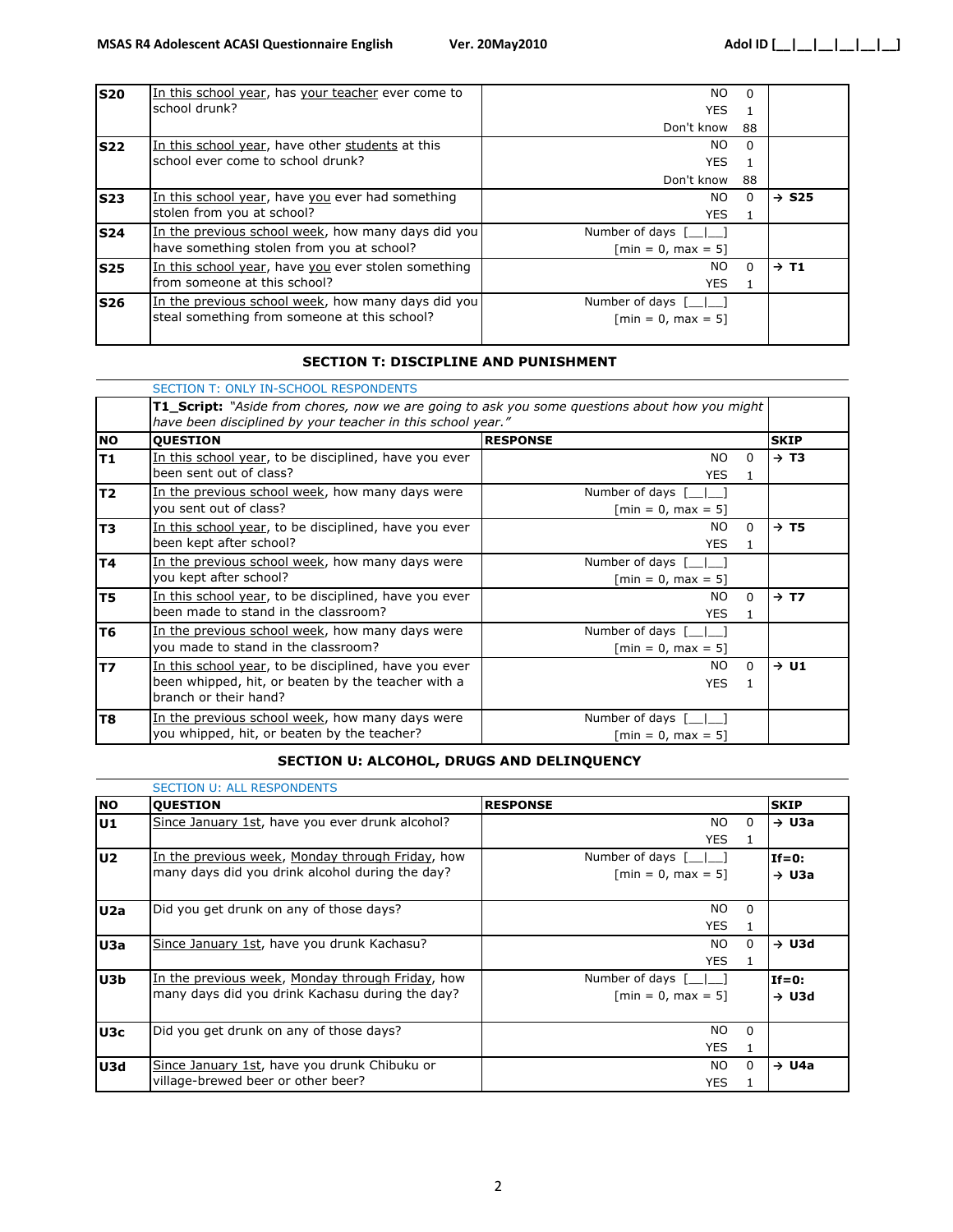| U3e            | In the previous week, Monday through Friday, how<br>many days did you drink Chibuku or village-brewed<br>beer or other beer during the day?                                                 | Number of days $[\_]$<br>$\lceil \text{min} = 0, \text{max} = 5 \rceil$ | $If=0:$<br>$\rightarrow$ U4a |
|----------------|---------------------------------------------------------------------------------------------------------------------------------------------------------------------------------------------|-------------------------------------------------------------------------|------------------------------|
| U3f            | Did you get drunk on any of those days?                                                                                                                                                     | <b>NO</b><br><sup>0</sup><br><b>YES</b>                                 |                              |
| U4a            | Since January 1st, have you ever used a placebo?                                                                                                                                            | <b>NO</b><br><sup>0</sup><br><b>YES</b>                                 |                              |
| U5             | Since January 1st, have you ever taken something<br>from a kiosk or vendor without paying?                                                                                                  | NO.<br>$\Omega$<br><b>YES</b>                                           |                              |
| U <sub>7</sub> | Since January 1st, have you ever sneaked out of<br>your compound at night without telling your parents?                                                                                     | NO.<br><sup>n</sup><br><b>YES</b>                                       |                              |
|                | <b>QUESTIONS U9 &amp; U10 ONLY FOR IN-SCHOOL RESPONDENTS</b>                                                                                                                                |                                                                         |                              |
| U9             | Respondent NOT currently attending school $\rightarrow$ UU1<br><b>Respondent attending school:</b><br>During this school year, have you ever skipped a day<br>of school without permission? | NO.<br><sup>n</sup><br><b>YES</b>                                       | $\rightarrow$ UU1            |
| U10            | <b>Respondent attending school:</b><br>In the previous school week, how many days did you<br>skip school without permission?                                                                | Number of days [__ _]<br>$[min = 0, max = 5]$                           |                              |

#### **SECTION UU: PUBERTY AND INITIATION RITES**

|            | <b>SECTION UU: ALL RESPONDENTS</b>                                                                                                                                                                                                                                                                |                                                                                                                                                            |                                |                                |  |
|------------|---------------------------------------------------------------------------------------------------------------------------------------------------------------------------------------------------------------------------------------------------------------------------------------------------|------------------------------------------------------------------------------------------------------------------------------------------------------------|--------------------------------|--------------------------------|--|
|            | <b>UU1_Script:</b> "Now I would like to ask you some questions about growing up."                                                                                                                                                                                                                 |                                                                                                                                                            |                                |                                |  |
| <b>NO</b>  | <b>QUESTION</b>                                                                                                                                                                                                                                                                                   | <b>RESPONSE</b>                                                                                                                                            |                                | <b>SKIP</b>                    |  |
| <b>UU1</b> | Girls: As girls grow into women, changes happen in<br>their bodies, such as the start of menstrual periods.<br>At what age did you have your first menstrual period<br>or have you not had one yet?                                                                                               | Age $\begin{bmatrix} \begin{array}{ c c } \hline \end{array} & \end{bmatrix}$<br>$\lceil \text{min} = 9, \text{max} = 20 \rceil$<br>Has not happened $= 0$ |                                | $If=0$ :<br>$\rightarrow$ UU4a |  |
|            | <b>Boys:</b> As boys grow into men, certain changes<br>happen to their bodies, such as growing pubic hair,<br>voices getting deeper, or sometimes having 'wet<br>dreams.' At what age did you first notice any of<br>these changes happening in your body, or have none<br>of these happened yet? | Don't know = $88$                                                                                                                                          |                                | Boys:<br>$\rightarrow$ UU4a    |  |
| <b>UU2</b> | Girls only: Have you ever stayed home from school<br>because you had your menstrual period?                                                                                                                                                                                                       | <b>NO</b><br><b>YES</b>                                                                                                                                    | $\Omega$<br>$\mathbf{1}$       | $\rightarrow$ UU4a             |  |
|            | QUESTIONS UU3, UU4 and UU4aa ONLY FOR IN-SCHOOL GIRLS                                                                                                                                                                                                                                             |                                                                                                                                                            |                                |                                |  |
| UU3        | Girls only: The last time you had your menstrual                                                                                                                                                                                                                                                  | Number of days $\lceil \_ \_ \rceil$                                                                                                                       |                                | $If=0:$                        |  |
|            | period, how many days did you stay home from                                                                                                                                                                                                                                                      | $\lceil \text{min} = 0, \text{max} = 5 \rceil$                                                                                                             |                                | $\rightarrow$ UU4a             |  |
|            | school?                                                                                                                                                                                                                                                                                           | $Max = 5$ days or more                                                                                                                                     |                                |                                |  |
| <b>UU4</b> | Girls only: What was the main reason why your                                                                                                                                                                                                                                                     | Cramps/Headache/Pain                                                                                                                                       | $\mathbf{1}$                   | $\rightarrow$ UU4a             |  |
|            | menstrual period caused you to stay home?                                                                                                                                                                                                                                                         | Diarrhea                                                                                                                                                   | 2                              | $\rightarrow$ UU4a             |  |
|            |                                                                                                                                                                                                                                                                                                   | Heavy bleeding                                                                                                                                             | 3                              |                                |  |
|            |                                                                                                                                                                                                                                                                                                   | Other                                                                                                                                                      | 4                              | $\rightarrow$ UU4a             |  |
| UU4aa      | <b>Girls only:</b> What was the main reason why the<br>heavy bleeding caused you to stay home?                                                                                                                                                                                                    | No rags<br>Too few rags                                                                                                                                    | $\mathbf{1}$<br>$\overline{2}$ |                                |  |
|            |                                                                                                                                                                                                                                                                                                   | Lack of water/place to clean                                                                                                                               | 3                              |                                |  |
|            |                                                                                                                                                                                                                                                                                                   | Other                                                                                                                                                      | 4                              |                                |  |
| UU4a       | Have you ever been initiated?                                                                                                                                                                                                                                                                     | <b>NO</b>                                                                                                                                                  | $\Omega$                       | $\rightarrow$ UU5              |  |
|            |                                                                                                                                                                                                                                                                                                   | <b>YES</b>                                                                                                                                                 | $\mathbf{1}$                   |                                |  |
| UU4b       | What age were you when you were initiated?                                                                                                                                                                                                                                                        | Age [<br>$\blacksquare$                                                                                                                                    |                                |                                |  |
|            |                                                                                                                                                                                                                                                                                                   | $[min = 9, max = 20]$                                                                                                                                      |                                |                                |  |
|            |                                                                                                                                                                                                                                                                                                   | Don't know $= 88$                                                                                                                                          |                                |                                |  |
| <b>UU5</b> | Have you ever participated in a puberty or initiation                                                                                                                                                                                                                                             | <b>NO</b>                                                                                                                                                  | $\Omega$                       |                                |  |
|            | rite or camp?                                                                                                                                                                                                                                                                                     | <b>YES</b>                                                                                                                                                 | $\mathbf{1}$                   |                                |  |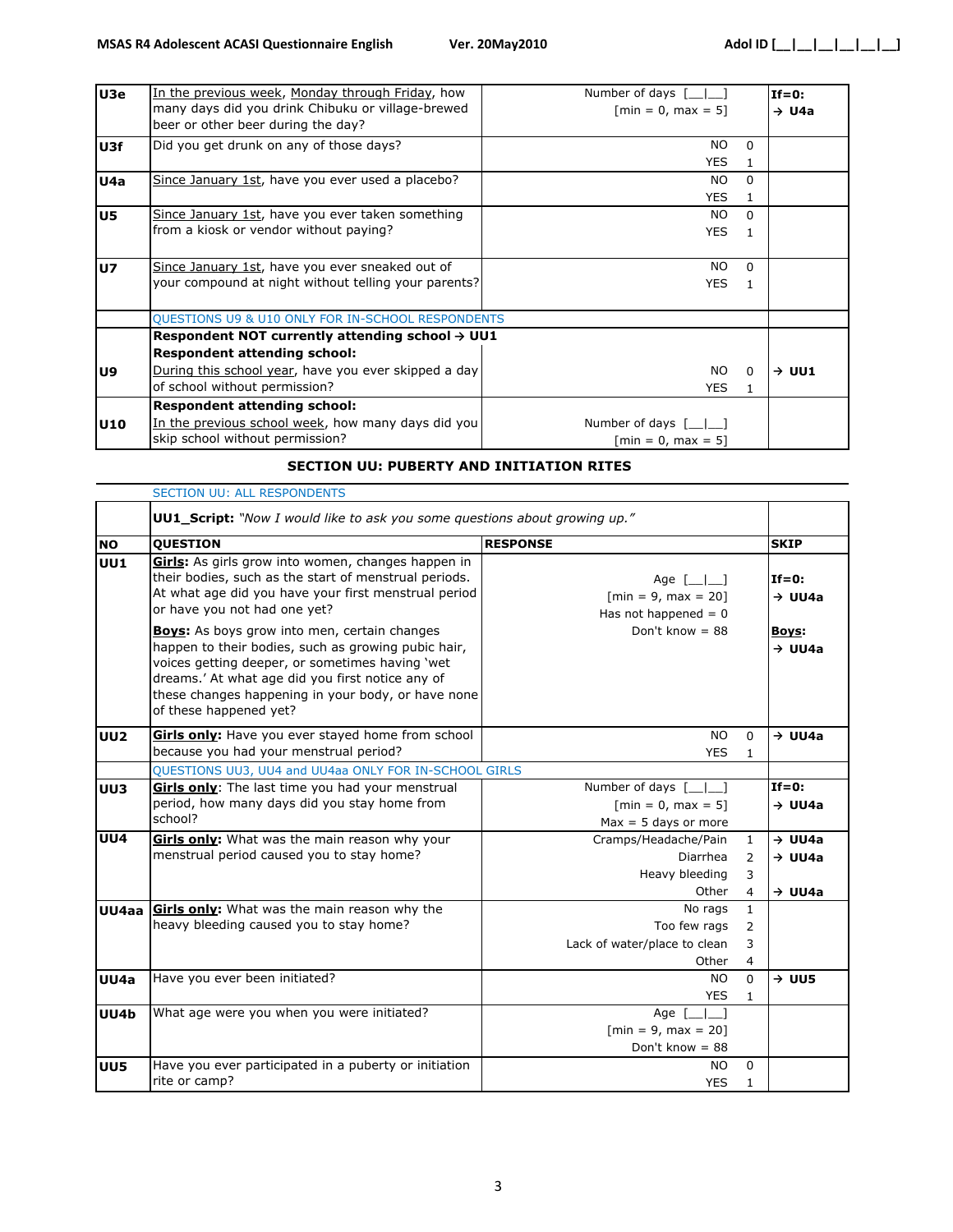| UU9         | Have you heard of male circumcision?                                                                                                                                                                                                                                                                                                                                                                                                                                                                                                                                                                                     | NO.                                             | $\rightarrow VI$ |
|-------------|--------------------------------------------------------------------------------------------------------------------------------------------------------------------------------------------------------------------------------------------------------------------------------------------------------------------------------------------------------------------------------------------------------------------------------------------------------------------------------------------------------------------------------------------------------------------------------------------------------------------------|-------------------------------------------------|------------------|
|             |                                                                                                                                                                                                                                                                                                                                                                                                                                                                                                                                                                                                                          | YES.<br>1.                                      |                  |
|             | <b>UU10 Audio (Boys only):</b> "Male circumcision is the removal of the foreskin from the head of the<br>penis. The foreskin is the skin that covers all or most of the head of the penis of uncircumcised<br>men. You can see if a man is circumcised by looking at his penis when he does not have an<br>erection. When men are circumcised, you can see the head of the penis. When they are<br>uncircumcised, the head may be partially or completely hidden by the foreskin. When the penis of<br>an uncircumcised man is erect (hard), usually the foreskin pulls back and the head of the penis is<br>uncovered." |                                                 |                  |
| UU10        | <b>Boys only:</b> Have you yourself been circumcised?                                                                                                                                                                                                                                                                                                                                                                                                                                                                                                                                                                    | NO.<br>$\Omega$<br><b>YES</b>                   | $\rightarrow VI$ |
|             |                                                                                                                                                                                                                                                                                                                                                                                                                                                                                                                                                                                                                          | Don't know<br>88                                | $\rightarrow$ V1 |
| <b>UU11</b> | <b>Boys only:</b> What age were you when you were                                                                                                                                                                                                                                                                                                                                                                                                                                                                                                                                                                        | Age [                                           |                  |
|             | circumcised?                                                                                                                                                                                                                                                                                                                                                                                                                                                                                                                                                                                                             | $\lceil \text{min} = 9, \text{max} = 20 \rceil$ |                  |
|             |                                                                                                                                                                                                                                                                                                                                                                                                                                                                                                                                                                                                                          | Don't know = $88$                               |                  |

#### **SECTION V: SEXUAL BEHAVIOR**

|           | <b>SECTION V IS ALL NEW</b>                                                                    |                                                 |                   |
|-----------|------------------------------------------------------------------------------------------------|-------------------------------------------------|-------------------|
|           | <b>SECTION V: ALL RESPONDENTS</b>                                                              |                                                 |                   |
| <b>NO</b> | <b>QUESTION</b>                                                                                | <b>RESPONSE</b>                                 | <b>SKIP</b>       |
| V1        | Are you currently married or living with someone as                                            | NO.<br>$\Omega$                                 | $\rightarrow$ V25 |
|           | if you were married?                                                                           | <b>YES</b><br>$\mathbf{1}$                      |                   |
| V2        | <b>Boys only:</b> How many wives do you currently have?                                        | One<br>$\mathbf{1}$                             |                   |
|           |                                                                                                | Two<br>2                                        | $\rightarrow$ V14 |
|           |                                                                                                | Three<br>3                                      | $\rightarrow$ V14 |
|           | <b>MODULE 1: QUESTIONS V3 - V13</b>                                                            |                                                 |                   |
|           | <b>GIRLS: MARRIED (V1=1)</b>                                                                   |                                                 |                   |
|           | <b>BOYS: MARRIED TO ONLY ONE WIFE (V1=1 &amp; V2=1)</b>                                        |                                                 |                   |
|           | V3_Script_girls: "In the following questions we will use the term "husband" to mean the person |                                                 |                   |
|           | you are currently married to or with whom you are living as if married."                       |                                                 |                   |
|           | V3_Script_boys: "In the following questions we will use the term "wife" to mean the person you |                                                 |                   |
|           | are currently married to or with whom you are living as if married."                           |                                                 |                   |
| V3        | Girls: Since this time last year, have you had sex                                             | <b>NO</b><br>$\mathbf{0}$                       | $\rightarrow$ V6  |
|           | with your husband?                                                                             | <b>YES</b><br>$\mathbf{1}$                      |                   |
|           | <b>Boys:</b> Since this time last year, have you had sex                                       |                                                 |                   |
|           | with your wife?                                                                                |                                                 |                   |
| ٧4        | Girls: Since this time last year, have you used a                                              | NO.<br>$\Omega$                                 | $\rightarrow$ V5  |
|           | condom when you had sex with your husband?                                                     | <b>YES</b><br>$\mathbf{1}$                      |                   |
|           | <b>Boys:</b> Since this time last year, have you used a                                        |                                                 |                   |
|           | condom when you had sex with your wife?                                                        |                                                 |                   |
| V4a       | Girls: Since this time last year, how often have you                                           | Some of the time<br>$\mathbf{1}$                |                   |
|           | used condoms with your husband?                                                                | Most of the time<br>$\overline{2}$              |                   |
|           | <b>Boys:</b> Since this time last year, how often have you                                     | Every time you have sex<br>3                    |                   |
|           | used condoms with your wife?                                                                   |                                                 |                   |
| V5        | Girls: How old is your husband?                                                                | Younger than you are<br>$\mathbf{1}$            |                   |
|           |                                                                                                | About the same age as you are<br>$\overline{2}$ |                   |
|           | <b>Boys:</b> How old is your wife?                                                             | 1-4 years older than you are<br>3               |                   |
|           |                                                                                                | 5-9 years older than you are<br>$\overline{4}$  |                   |
|           |                                                                                                | 10 or more years older than you are<br>5.       |                   |
|           |                                                                                                |                                                 |                   |
|           | V6_Script_girls: "People sometimes have sex with someone other than their husband."            |                                                 |                   |
|           |                                                                                                |                                                 |                   |
|           | V6_Script_boys: "People sometimes have sex with someone other than their wife."                |                                                 |                   |
| V6        | Girls: Since this time last year, have you had sex                                             | <b>NO</b><br>$\Omega$                           | $\rightarrow$ V45 |
|           | with someone other than your husband?                                                          | <b>YES</b><br>$\mathbf{1}$                      |                   |
|           | Boys: Since this time last year, have you had sex                                              |                                                 |                   |
|           | with someone other than your wife?                                                             |                                                 |                   |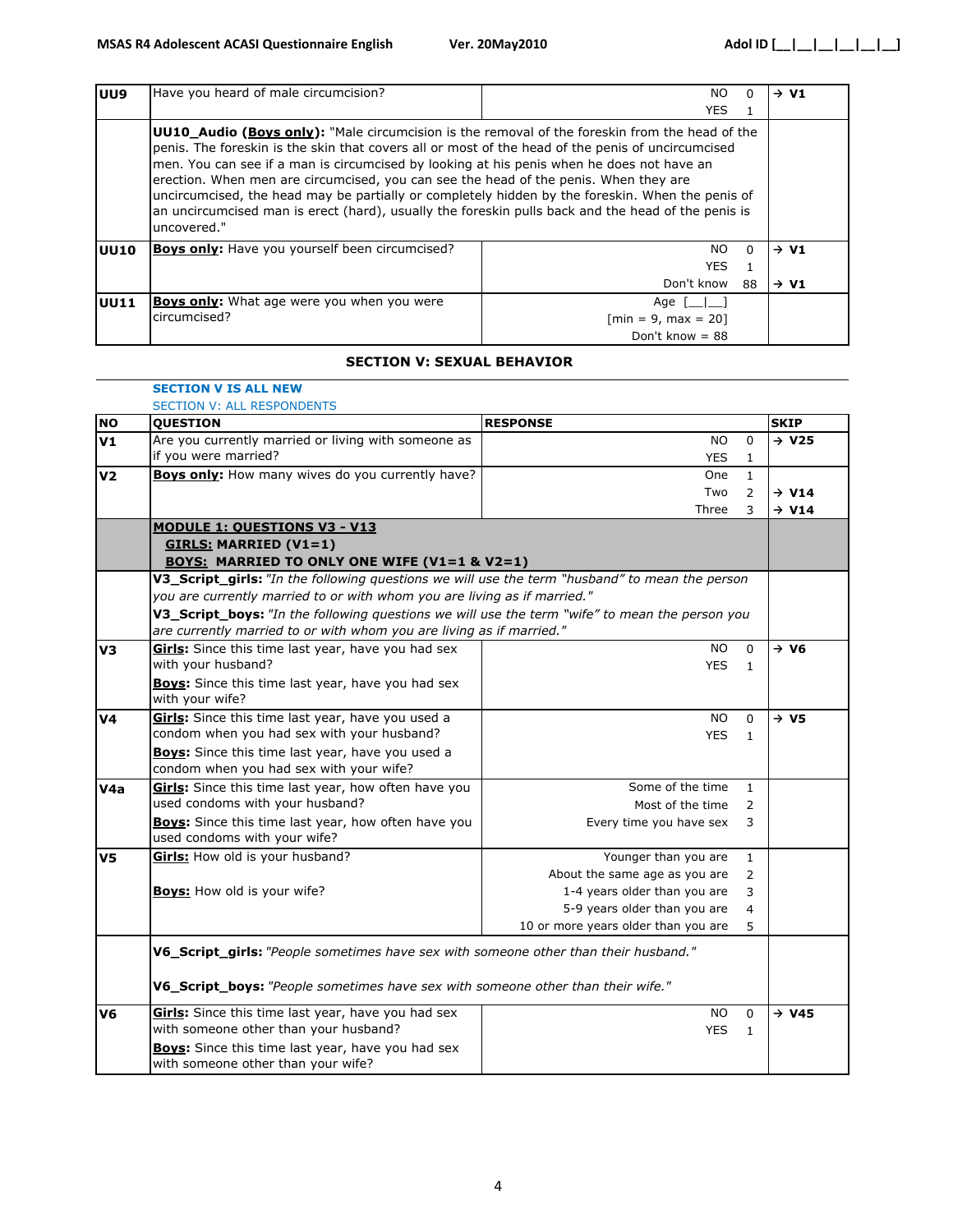| V <sub>7</sub> | Girls: Since this time last year, NOT including your                                             | One                                            | 1              |                         |
|----------------|--------------------------------------------------------------------------------------------------|------------------------------------------------|----------------|-------------------------|
|                | husband, how many different people in total did you                                              | Two                                            | $\overline{2}$ |                         |
|                | have sex with?                                                                                   | Three                                          | 3              |                         |
|                |                                                                                                  |                                                |                |                         |
|                | <b>Boys:</b> Since this time last year, NOT including your                                       | Four<br>$\overline{4}$                         |                |                         |
|                | wife, how many different people in total have you                                                | Five or more                                   | 5              |                         |
|                | had sex with?                                                                                    |                                                |                |                         |
| V8             | Girls: At the time you were in a sexual relationship                                             | NO.<br>0                                       |                |                         |
|                | with someone else, were you also having sex with                                                 | <b>YES</b>                                     | $\mathbf{1}$   |                         |
|                | your husband?                                                                                    |                                                |                |                         |
|                |                                                                                                  |                                                |                |                         |
|                | <b>Boys:</b> At the time you were in a sexual relationship                                       |                                                |                |                         |
|                | with someone else, were you also having sex with                                                 |                                                |                |                         |
|                | your wife?                                                                                       |                                                |                |                         |
| V9             | Girls: Think of the last person you had sex with                                                 | Only once                                      | $\mathbf{1}$   |                         |
|                | other than your husband. How often did you have                                                  | Two to five times                              |                |                         |
|                | sex with this person?                                                                            |                                                | 2              |                         |
|                |                                                                                                  | More than five times                           | 3              |                         |
|                | <b>Boys:</b> Think of the last person you had sex with                                           |                                                |                |                         |
|                | other than your wife. How often did you have sex                                                 |                                                |                |                         |
|                | with this person?                                                                                |                                                |                |                         |
| <b>V10</b>     | Girls: Since this time last year, did you ever use a                                             | <b>NO</b><br>$\Omega$                          |                | $\rightarrow$ V11       |
|                | condom with this person who was not your husband?                                                | <b>YES</b><br>$\mathbf{1}$                     |                |                         |
|                |                                                                                                  |                                                |                |                         |
|                |                                                                                                  |                                                |                |                         |
|                | Boys: Since this time last year, did you ever use a                                              |                                                |                |                         |
|                | condom with this person who was not your wife?                                                   |                                                |                |                         |
|                |                                                                                                  |                                                |                |                         |
| V10a           | Since this time last year, how often did you use                                                 | Only once                                      | $\mathbf{1}$   |                         |
|                | condoms with this person?                                                                        | Some of the time                               | $\overline{2}$ |                         |
|                |                                                                                                  |                                                |                |                         |
|                |                                                                                                  | Most of the time                               | 3              |                         |
|                |                                                                                                  | Every time you had sex                         | 4              |                         |
| V11            | How old was this person?                                                                         | Younger than you are                           | $\mathbf{1}$   |                         |
|                |                                                                                                  | About the same age as you are                  | 2              |                         |
|                |                                                                                                  | 1-4 years older than you are                   | 3              |                         |
|                |                                                                                                  | 5-9 years older than you are<br>$\overline{4}$ |                |                         |
|                |                                                                                                  | 10 or more years older than you are            | 5              |                         |
|                |                                                                                                  |                                                |                |                         |
| <b>V12</b>     | <b>Boys only:</b> Since this time last year, have you had                                        | NO.<br>$\Omega$                                |                | $\rightarrow$ V13       |
|                | sex with a sex worker or bar girl?                                                               | <b>YES</b><br>$\mathbf{1}$                     |                |                         |
| V12a           | Boys only: Since this time last year, did you ever                                               | NO.                                            | 0              | $\rightarrow$ V13       |
|                | use a condom with a sex worker or bar girl?                                                      | <b>YES</b>                                     | $\mathbf{1}$   |                         |
| V12b           | <b>Boys only:</b> Since this time last year, how often did                                       | Some of the time                               | $\mathbf{1}$   |                         |
|                | you use condoms with sex workers or bar girls?                                                   | Most of the time                               | $\overline{2}$ |                         |
|                |                                                                                                  | Every time you had sex                         | 3              |                         |
|                |                                                                                                  |                                                |                |                         |
|                | If V5 or V11 equal '10 or more years older' $\rightarrow$ V45                                    |                                                |                |                         |
| V13            | Since this time last year, did you ever have sex with                                            | NO.<br>0                                       |                | <u>All:</u>             |
|                | someone who was 10 or more years older than you?                                                 | <b>YES</b>                                     | $\mathbf{1}$   | $\rightarrow$ V45       |
|                |                                                                                                  |                                                |                |                         |
|                | <b>MODULE 2: QUESTIONS V14 - V24</b>                                                             |                                                |                |                         |
|                | <b>BOYS ONLY: MARRIED TO MORE THAN ONE WIFE (V2&gt;1)</b>                                        |                                                |                |                         |
|                | V14_Script: "In the following questions we will refer to your "[FIRST/SECOND/THIRD] wife" as the |                                                |                |                         |
|                | women you are married to or with whom you are currently living as if married."                   |                                                |                |                         |
|                | Instructions: loop questions V14-V16 for number of wives (1-3) in V2.                            |                                                |                |                         |
|                | Since this time last year, have you had sex with your                                            | <b>NO</b><br>0                                 |                | $\rightarrow$ Next wife |
| V14            | [FIRST/SECOND/THIRD] wife?                                                                       |                                                |                |                         |
|                |                                                                                                  | <b>YES</b><br>1                                |                |                         |
| V15            | Since this time last year, have you used a condom                                                | NO.                                            | 0              | $\rightarrow$ V16       |
|                | when you had sex with your                                                                       | <b>YES</b>                                     | $\mathbf{1}$   |                         |
|                | [FIRST/SECOND/THIRD] wife?                                                                       |                                                |                |                         |
| V15a           | Since this time last year, how often have you used                                               | Some of the time                               | $\mathbf{1}$   |                         |
|                | condoms when you had sex with your                                                               | Most of the time                               | 2              |                         |
|                | [FIRST/SECOND/THIRD] wife?                                                                       | Every time you have sex                        | 3              |                         |
|                |                                                                                                  |                                                |                |                         |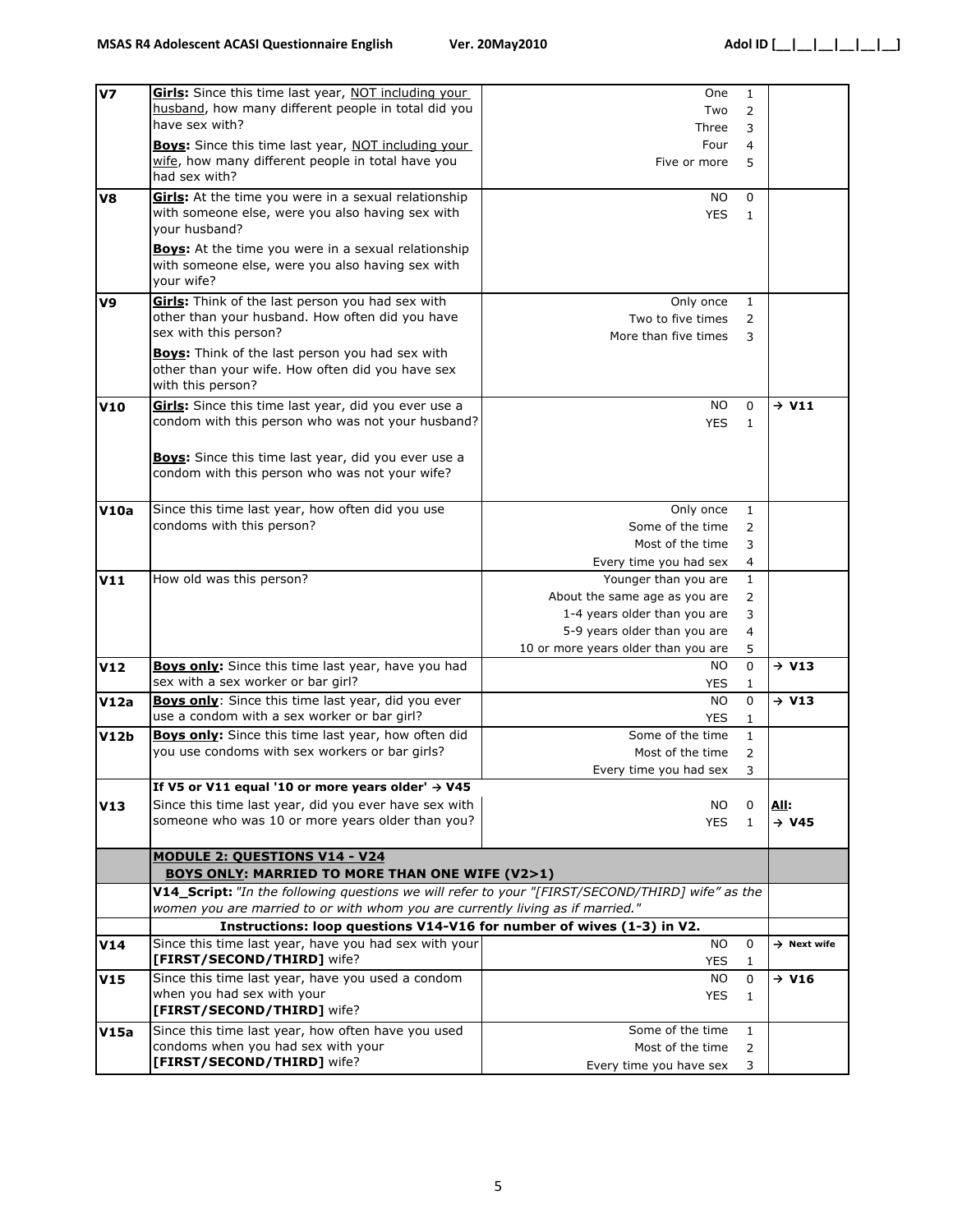| V16             | How old is your [FIRST/SECOND/THIRD] wife?                                    | Younger than you are                | $\mathbf{1}$      | <b>All:</b>       |
|-----------------|-------------------------------------------------------------------------------|-------------------------------------|-------------------|-------------------|
|                 |                                                                               | About the same age as you are       | 2                 | <b>Next wife</b>  |
|                 |                                                                               | 1-4 years older than you are        | 3                 | $\rightarrow$ V14 |
|                 |                                                                               | 5-9 years older than you are        | $\overline{4}$    | If no more:       |
|                 |                                                                               | 10 or more years older than you are | 5                 | $\rightarrow$ V17 |
|                 | V17_Script: "People sometimes have sex with someone other than their wives."  |                                     |                   |                   |
|                 |                                                                               |                                     |                   |                   |
| V17             | Since this time last year, have you had sex with                              | <b>NO</b>                           | 0                 | $\rightarrow$ V45 |
|                 | someone other than one of your wives?                                         | <b>YES</b>                          | $\mathbf{1}$      |                   |
| V18             | Since this time last year, NOT including your wives,                          | One                                 | $\mathbf{1}$      |                   |
|                 | how many different people in total did you have sex                           | Two                                 | 2                 |                   |
|                 | with?                                                                         | Three                               | 3                 |                   |
|                 |                                                                               | Four                                | 4                 |                   |
|                 |                                                                               | Five or more                        | 5                 |                   |
| V19             | At the time you were in a sexual relationship with                            | NO.                                 | 0                 |                   |
|                 | someone else, were you also having sex with one of<br>your wives?             | YES                                 | $\mathbf{1}$      |                   |
| <b>V20</b>      | Think of the last person you had sex with who was                             | Only once                           | $\mathbf{1}$      |                   |
|                 | not one of your wives. How often did you have sex                             | Two to five times                   | $\overline{2}$    |                   |
|                 | with this person?                                                             | More than five times                | 3                 |                   |
| V21             | Since this time last year, did you ever use a condom                          | NO.                                 | 0                 | $\rightarrow$ V22 |
|                 | when you had sex with this person?                                            | YES                                 | 1                 |                   |
| V21a            | Since this time last year, how often did you use                              | Only once                           | $\mathbf{1}$      |                   |
|                 | condoms with this person?                                                     | Some of the time                    | 2                 |                   |
|                 |                                                                               |                                     |                   |                   |
|                 |                                                                               | Most of the time                    | 3                 |                   |
|                 |                                                                               | Every time you had sex              | $\overline{4}$    |                   |
| V22             | How old was this person?                                                      | Younger than you are                | $\mathbf{1}$      |                   |
|                 |                                                                               | About the same age as you are       | 2                 |                   |
|                 |                                                                               | 1-4 years older than you are        | 3                 |                   |
|                 |                                                                               | 5-9 years older than you are        | $\overline{4}$    |                   |
|                 |                                                                               | 10 or more years older than you are | 5                 |                   |
| V23             | Since this time last year, have you had sex with a<br>sex worker or bar girl? | NO.<br><b>YES</b>                   | 0<br>$\mathbf{1}$ | $\rightarrow$ V24 |
| V23a            | Since this time last year, did you ever use a condom                          | <b>NO</b>                           | 0                 | $\rightarrow$ V24 |
|                 | with a sex worker or bar girl?                                                | <b>YES</b>                          | 1                 |                   |
| V23b            | Since this time last year, how often did you use                              | Some of the time                    | $\mathbf{1}$      |                   |
|                 | condoms with sex workers or bar girls?                                        | Most of the time                    | $\overline{2}$    |                   |
|                 |                                                                               | Every time you had sex              | 3                 |                   |
|                 | If V16 or V22 equal '10 or more years older' $\rightarrow$ V45                |                                     |                   |                   |
| V24             | Since this time last year, did you ever have sex with                         | NO.                                 | 0                 | <u>All:</u>       |
|                 | someone who was 10 or more years older than you?                              | YES                                 | $\overline{1}$    | $\rightarrow$ V45 |
|                 | <b>MODULE 3: QUESTIONS V25 - V44</b><br><b>GIRLS: NOT MARRIED (V1=0)</b>      |                                     |                   |                   |
|                 | <b>BOYS: NOT MARRIED (V1=0)</b>                                               |                                     |                   |                   |
| V <sub>25</sub> | Since this time last year, have you had sex?                                  | <b>NO</b><br><b>YES</b>             | 0<br>1            | $\rightarrow$ V45 |
| V26             | Do you currently have a primary sex partner? By                               | NO.                                 | 0                 | $\rightarrow$ V38 |
|                 | primary sex partner we mean someone you have sex                              | <b>YES</b>                          | $\mathbf{1}$      |                   |
|                 | with on a regular basis.                                                      |                                     |                   |                   |
|                 | <b>MODULE 3A: QUESTIONS V27 - V37</b>                                         |                                     |                   |                   |
|                 | <b>GIRLS: NOT MARRIED, HAS PRIMARY SEX PARTNER (V26=1)</b>                    |                                     |                   |                   |
|                 | <b>BOYS: NOT MARRIED, HAS PRIMARY SEX PARTNER (V26=1)</b>                     |                                     |                   |                   |
| V27             | Since this time last year, how many times did you                             | Only once                           | $\mathbf{1}$      |                   |
|                 | have sex with your primary sex partner?                                       | Two to five times                   | $\overline{2}$    |                   |
|                 |                                                                               | More than five times                | 3                 |                   |
| V28             | Since this time last year, have you used a condom                             | NO.                                 | 0                 | $\rightarrow$ V29 |
|                 | when you had sex with your primary sex partner?                               | <b>YES</b>                          | 1                 |                   |
|                 |                                                                               |                                     |                   |                   |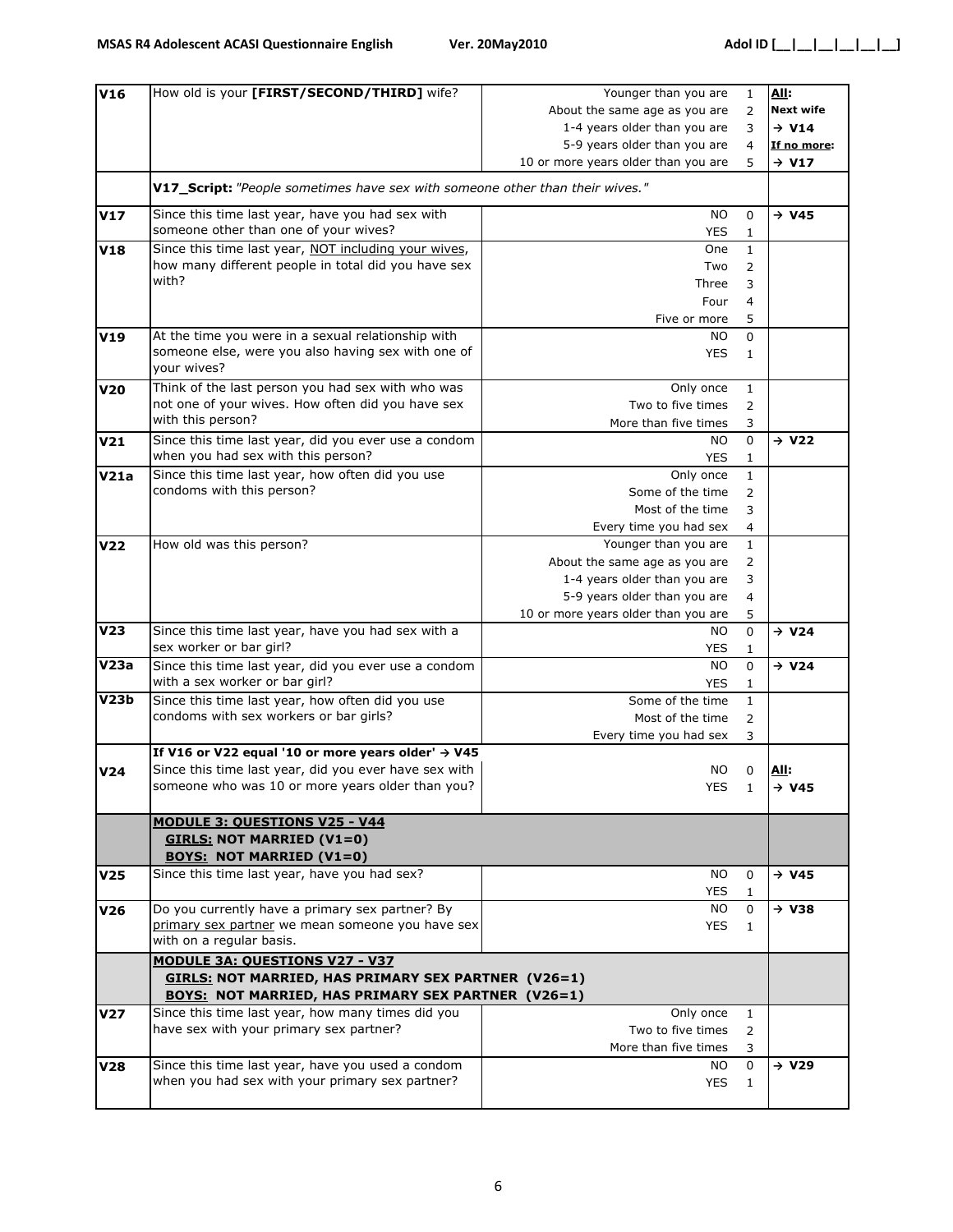| <b>V28a</b>     | Since this time last year, how often have you used                                           | Only once                           | 1              |                   |
|-----------------|----------------------------------------------------------------------------------------------|-------------------------------------|----------------|-------------------|
|                 | condoms with your primary sex partner?                                                       | Some of the time                    | $\overline{2}$ |                   |
|                 |                                                                                              | Most of the time                    | 3              |                   |
|                 |                                                                                              | Every time you have sex             | 4              |                   |
| V <sub>29</sub> | How old is your primary sex partner?                                                         | Younger than you are                | $\mathbf{1}$   |                   |
|                 |                                                                                              | About the same age as you are       | 2              |                   |
|                 |                                                                                              | 1-4 years older than you are        | 3              |                   |
|                 |                                                                                              | 5-9 years older than you are        | 4              |                   |
|                 |                                                                                              | 10 or more years older than you are | 5              |                   |
|                 | V30_Script: "People sometimes have sex with more than one person during the same time period |                                     |                |                   |
|                 | that they are having sex with their primary sex partner."                                    |                                     |                |                   |
| <b>V30</b>      | Since this time last year, have you had sex with                                             | <b>NO</b>                           | 0              | $\rightarrow$ V45 |
|                 | someone other than your primary sex partner?                                                 | <b>YES</b>                          | 1              |                   |
| V31             | Since this time last year, NOT including your primary                                        | One                                 | $\mathbf{1}$   |                   |
|                 | sex partner, how many different people in total did                                          | Two                                 | 2              |                   |
|                 | you have sex with?                                                                           | Three                               | 3              |                   |
|                 |                                                                                              | Four                                | 4              |                   |
|                 |                                                                                              | Five or more                        | 5              |                   |
| <b>V32</b>      | At the time you were in a sexual relationship with                                           | NO.                                 | $\mathbf 0$    |                   |
|                 | someone else, were you also having sex with your                                             | <b>YES</b>                          | $\mathbf{1}$   |                   |
|                 | primary sex partner?                                                                         |                                     |                |                   |
| <b>V33</b>      | Think of the last person you had sex with other than                                         | Only once                           | 1              |                   |
|                 | your primary sex partner. How often did you have                                             | Two to five times                   | $\overline{2}$ |                   |
|                 | sex with this other person?                                                                  | More than five times                | 3              |                   |
| <b>V34</b>      | Since this time last year, did you ever use a condom                                         | NO.                                 | 0              | $\rightarrow$ V35 |
|                 | when you had sex with this other person?                                                     | <b>YES</b>                          | $\mathbf{1}$   |                   |
|                 |                                                                                              |                                     |                |                   |
| V34a            | Since this time last year, how often did you use                                             | Only once                           | $\mathbf{1}$   |                   |
|                 | condoms with this other person?                                                              | Some of the time                    | 2              |                   |
|                 |                                                                                              | Most of the time                    | 3              |                   |
|                 |                                                                                              | Every time you had sex              | 4              |                   |
| <b>V35</b>      | How old was this other person?                                                               | Younger than you are                | $\mathbf{1}$   |                   |
|                 |                                                                                              | About the same age as you are       | 2              |                   |
|                 |                                                                                              | 1-4 years older than you are        | 3              |                   |
|                 |                                                                                              | 5-9 years older than you are        | 4              |                   |
|                 |                                                                                              | 10 or more years older than you are | 5              |                   |
| <b>V36</b>      | Boys only: Since this time last year, have you had                                           | NO.                                 | 0              | $\rightarrow$ V37 |
|                 | sex with a sex worker or bar girl?                                                           | YES                                 | 1              |                   |
| <b>V36a</b>     | Boys only: Since this time last year, did you ever                                           | <b>NO</b>                           | $\mathsf{O}$   | $\rightarrow$ V37 |
|                 | use a condom with a sex worker or bar girl?                                                  | <b>YES</b>                          | $\mathbf{1}$   |                   |
| V36b            | <b>Boys only:</b> Since this time last year, how often did                                   | Some of the time                    | 1              |                   |
|                 | you use condoms with sex workers or bar girls?                                               | Most of the time                    | $\overline{2}$ |                   |
|                 |                                                                                              | Every time you had sex              | 3              |                   |
|                 | If V29 or V35 equal '10 or more years older' $\rightarrow$ V45                               |                                     |                |                   |
| <b>V37</b>      | Since this time last year, did you ever have sex with                                        | NO.                                 | 0              | <u>All:</u>       |
|                 | someone who was 10 or more years older than you?                                             | <b>YES</b>                          | $\mathbf{1}$   | $\rightarrow$ V45 |
|                 |                                                                                              |                                     |                |                   |
|                 | <b>MODULE 3B: QUESTIONS V38 - V44</b>                                                        |                                     |                |                   |
|                 | <b>GIRLS: NOT MARRIED AND NO PRIMARY SEX PARTNER (V26=0)</b>                                 |                                     |                |                   |
|                 | <b>BOYS: NOT MARRIED AND NO PRIMARY SEX PARTNER (V26=0)</b>                                  |                                     |                |                   |
|                 | V38_Script: "People sometimes have sex with more than one person during the same time        |                                     |                |                   |
|                 | period."                                                                                     |                                     |                |                   |
| <b>V38</b>      | Since this time last year, how many different people                                         | One                                 | $\mathbf{1}$   | $\rightarrow$ V40 |
|                 | in total did you have sex with?                                                              | Two                                 | 2              |                   |
|                 |                                                                                              | Three                               | 3              |                   |
|                 |                                                                                              | Four                                | 4              |                   |
|                 |                                                                                              | Five or more                        | 5              |                   |
|                 |                                                                                              |                                     |                |                   |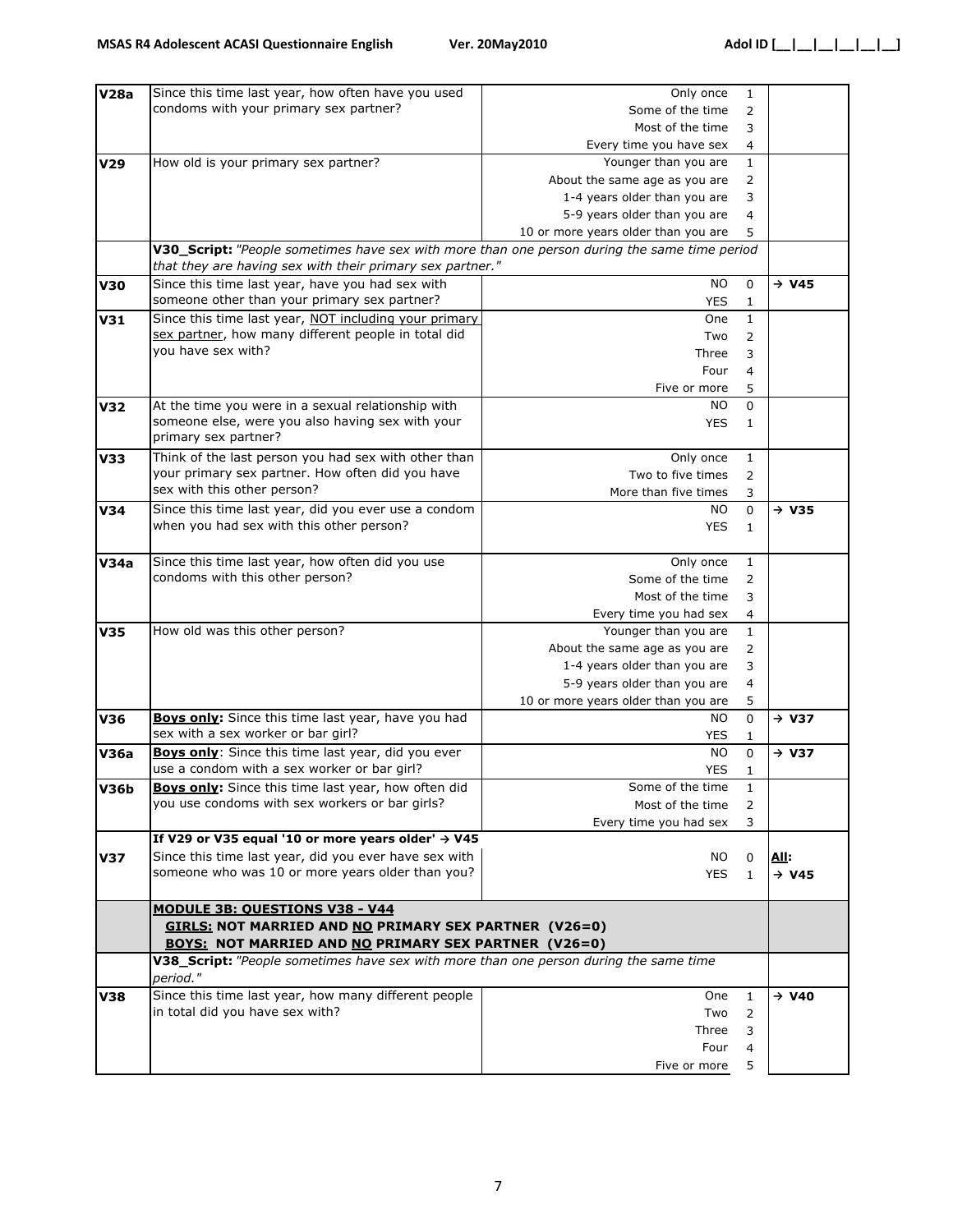| V39             | Were any of these relationships occurring at the<br>same time? That is, at the time you were in a sexual<br>relationship with one person, were you also in a              | <b>NO</b><br><b>YES</b>             | 0<br>$\mathbf{1}$ |                   |
|-----------------|---------------------------------------------------------------------------------------------------------------------------------------------------------------------------|-------------------------------------|-------------------|-------------------|
|                 | sexual relationship with another person?                                                                                                                                  |                                     |                   |                   |
| <b>V40</b>      | Think of the last person you had sex with. How often                                                                                                                      | Only once                           | $\mathbf{1}$      |                   |
|                 | did you have sex with this person?                                                                                                                                        | Two to five times                   | 2                 |                   |
|                 |                                                                                                                                                                           | More than five times                | 3                 |                   |
| V <sub>41</sub> | Since this time last year, did you ever use a condom                                                                                                                      | NO.                                 | $\Omega$          | $\rightarrow$ V42 |
|                 | when you had sex with this person?                                                                                                                                        | YES                                 | 1                 |                   |
| V41a            | Since this time last year, how often did you use                                                                                                                          | Only once                           | $\mathbf{1}$      |                   |
|                 | condoms with this person?                                                                                                                                                 | Some of the time                    | $\overline{2}$    |                   |
|                 |                                                                                                                                                                           | Most of the time                    | 3                 |                   |
|                 |                                                                                                                                                                           |                                     |                   |                   |
|                 |                                                                                                                                                                           | Every time you had sex              | $\overline{4}$    |                   |
| V <sub>42</sub> | How old was this person?                                                                                                                                                  | Younger than you are                | $\mathbf{1}$      |                   |
|                 |                                                                                                                                                                           | About the same age as you are       | 2                 |                   |
|                 |                                                                                                                                                                           | 1-4 years older than you are        | 3                 |                   |
|                 |                                                                                                                                                                           | 5-9 years older than you are        | 4                 |                   |
|                 |                                                                                                                                                                           | 10 or more years older than you are | 5                 |                   |
| V43             | Boys only: Since this time last year, have you had                                                                                                                        | NO.                                 | $\Omega$          | $\rightarrow$ V44 |
|                 | sex with a sex worker or bar girl?                                                                                                                                        | YES                                 | $\mathbf{1}$      |                   |
| <b>V43a</b>     | Boys only: Since this time last year, did you ever                                                                                                                        | NO.                                 | $\Omega$          | $\rightarrow$ V44 |
|                 | use a condom with a sex worker or bar girl?                                                                                                                               | <b>YES</b>                          | 1                 |                   |
| V43b            | <b>Boys only:</b> Since this time last year, how often did                                                                                                                | Some of the time                    | $\mathbf{1}$      |                   |
|                 | you use condoms with sex workers or bar girls?                                                                                                                            | Most of the time                    | 2                 |                   |
|                 |                                                                                                                                                                           |                                     |                   |                   |
|                 | If $V38=1 \rightarrow V45$                                                                                                                                                | Every time you had sex              | 3                 |                   |
|                 |                                                                                                                                                                           |                                     |                   |                   |
|                 | If V42 equal '10 or more years older' $\rightarrow$ V45                                                                                                                   |                                     |                   |                   |
| <b>V44</b>      | Since this time last year, did you ever have sex with                                                                                                                     | NO.                                 | 0                 |                   |
|                 | someone who was 10 or more years older than you?                                                                                                                          | <b>YES</b>                          | $\mathbf{1}$      |                   |
|                 |                                                                                                                                                                           |                                     |                   |                   |
|                 | V45_Script: "I am now going to ask you some questions about your feelings and beliefs. There<br>are no right or wrong answers. Please just answer how you honestly feel." |                                     |                   |                   |
| <b>V45</b>      | If you wanted to use a condom the next time you                                                                                                                           | Very hard                           | $\mathbf{1}$      |                   |
|                 | have sex, how hard or easy would it be for you to                                                                                                                         | Hard                                | 2                 |                   |
|                 | get your sexual partner to use a condom?                                                                                                                                  | Not sure                            | 3                 |                   |
|                 |                                                                                                                                                                           |                                     | 4                 |                   |
|                 |                                                                                                                                                                           | Easy                                |                   |                   |
|                 |                                                                                                                                                                           | Very easy                           | 5                 |                   |
| V46             | How hard or easy would it be for you to consistently                                                                                                                      | Very hard                           | $\mathbf{1}$      |                   |
|                 | use a condom every time you had sex in the next 3                                                                                                                         | Hard                                | $\overline{2}$    |                   |
|                 | months?                                                                                                                                                                   | Not sure                            | 3                 |                   |
|                 |                                                                                                                                                                           | Easy                                | 4                 |                   |
|                 |                                                                                                                                                                           | Very easy                           | 5                 |                   |
| <b>V47</b>      | If your partner wanted to use a condom the next                                                                                                                           | NO.                                 | 0                 |                   |
|                 | time you have sex, would you be willing to use one?                                                                                                                       | <b>YES</b>                          | $\mathbf{1}$      |                   |
|                 |                                                                                                                                                                           | Don't know                          | 88                |                   |
|                 | V48_Script: "Do the following statements reflect how you feel? Please tell me if you disagree or                                                                          |                                     |                   |                   |
|                 | agree with the following statements."                                                                                                                                     |                                     |                   |                   |
| V48             | Girls: You would not feel comfortable suggesting                                                                                                                          | Strongly agree                      | $\mathbf{1}$      |                   |
|                 | using condoms with a new partner because he might                                                                                                                         | Agree                               | $\overline{2}$    |                   |
|                 | think <b>you</b> have HIV or a sexually transmitted                                                                                                                       | Undecided                           | 3                 |                   |
|                 | infection.                                                                                                                                                                | Disagree                            | 4                 |                   |
|                 | <b>Boys:</b> You would not feel comfortable suggesting                                                                                                                    | Strongly disagree                   | 5                 |                   |
|                 | using condoms with a new partner because she                                                                                                                              |                                     |                   |                   |
|                 | might think <b>you</b> have HIV or a sexually transmitted                                                                                                                 |                                     |                   |                   |
|                 | infection.                                                                                                                                                                |                                     |                   |                   |
|                 |                                                                                                                                                                           |                                     |                   |                   |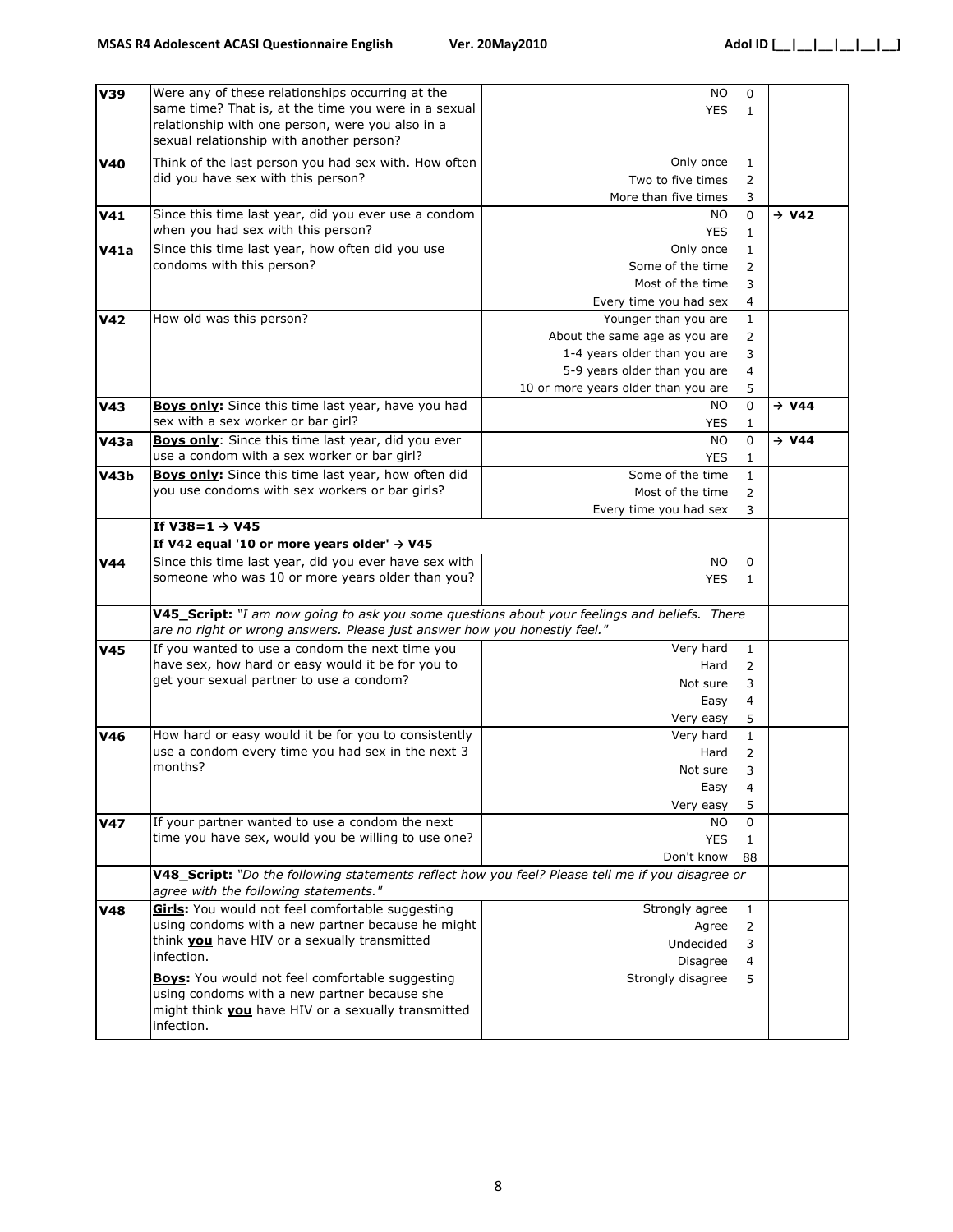| <b>V49</b>      | Girls: You would not feel comfortable suggesting<br>using condoms with a new partner because he might<br>think you thought he had HIV or a sexually<br>transmitted infection.<br><b>Boys:</b> You would not feel comfortable suggesting                                        | Strongly agree<br>Agree<br>Undecided<br>Disagree<br>Strongly disagree | $\mathbf{1}$<br>$\overline{2}$<br>3<br>$\overline{4}$<br>5 |                   |
|-----------------|--------------------------------------------------------------------------------------------------------------------------------------------------------------------------------------------------------------------------------------------------------------------------------|-----------------------------------------------------------------------|------------------------------------------------------------|-------------------|
|                 | using condoms with a new partner because she<br>might think you thought she had HIV or a sexually<br>transmitted infection.                                                                                                                                                    |                                                                       |                                                            |                   |
|                 | V50_Script: "There are many reasons a person might have sex with someone. Sometimes people<br>have sex because they want to, and sometimes they have sex even though they don't really want<br>to. Now I will ask you about your experiences the very first time you had sex." |                                                                       |                                                            |                   |
| <b>V50</b>      | Which of the following would you say comes closest                                                                                                                                                                                                                             | Didn't want it to happen                                              | $\mathbf{1}$                                               |                   |
|                 | to describing how you felt about having sex the very                                                                                                                                                                                                                           | Felt unsure/confused                                                  | 2                                                          |                   |
|                 | first time?                                                                                                                                                                                                                                                                    | Wanted it to happen                                                   | 3                                                          | $\rightarrow$ V55 |
|                 |                                                                                                                                                                                                                                                                                | You have never had sex                                                | 4                                                          | $\rightarrow$ W6  |
| <b>V51</b>      | Girls only: Did the person you had sex with the                                                                                                                                                                                                                                | <b>NO</b>                                                             | $\mathbf{0}$                                               |                   |
|                 | very first time physically force you to have sex?                                                                                                                                                                                                                              | <b>YES</b>                                                            | 1                                                          | $\rightarrow$ W6  |
| V <sub>52</sub> | Girls only: Did the person you had sex with the                                                                                                                                                                                                                                | NO.                                                                   | $\Omega$                                                   |                   |
|                 | very first time threaten you so you would have sex?                                                                                                                                                                                                                            | <b>YES</b>                                                            | $\mathbf{1}$                                               |                   |
| <b>V53</b>      | Girls only: Did the person you had sex with the                                                                                                                                                                                                                                | NO.                                                                   | $\Omega$                                                   |                   |
|                 | very first time trick you into having sex?                                                                                                                                                                                                                                     | <b>YES</b>                                                            | $\mathbf{1}$                                               |                   |
| <b>V54</b>      | Girls only: Did the person you had sex with the                                                                                                                                                                                                                                | <b>NO</b>                                                             | $\mathbf{0}$                                               |                   |
|                 | very first time insist on having sex with you?                                                                                                                                                                                                                                 | <b>YES</b>                                                            | $\mathbf{1}$                                               |                   |
| <b>V55</b>      | Girls only: Did the person you had sex with the                                                                                                                                                                                                                                | NO.                                                                   | $\Omega$                                                   | $\rightarrow$ W6  |
|                 | very first time give you food, clothing, money or<br>something else that you needed?                                                                                                                                                                                           | <b>YES</b>                                                            | $\mathbf{1}$                                               |                   |
| <b>V56</b>      | <b>Girls only:</b> Was the <b>main</b> reason you had sex the                                                                                                                                                                                                                  | NO.                                                                   | $\mathbf{0}$                                               |                   |
|                 | first time because this person gave you food,<br>clothing, money or something else that you needed?                                                                                                                                                                            | <b>YES</b>                                                            | $\mathbf{1}$                                               |                   |

#### **SECTION W: PREGNANCIES, BIRTHS AND CONTRACEPTION**

|            | <b>SECTION W: ALL RESPONDENTS</b>                                                                                      |                                   |              |                   |
|------------|------------------------------------------------------------------------------------------------------------------------|-----------------------------------|--------------|-------------------|
|            | <b>W6_Script:</b> "Sometimes a girl has a miscarriage or a pregnancy that does not end in a live<br>birth"             |                                   |              |                   |
| <b>NO</b>  | <b>QUESTION</b>                                                                                                        | <b>RESPONSE</b>                   |              | <b>SKIP</b>       |
| W6         | Girls: Since this time last year, have you had such a<br>pregnancy?                                                    | <b>NO</b><br><b>YES</b>           | $\Omega$     |                   |
|            | <b>Boys:</b> Since this time last year, has a girl that you<br>made pregnant had such a pregnancy?                     | <b>Boys only: Don't know</b>      | 88           |                   |
|            | <b>W10_Script:</b> "Sometimes a girl becomes pregnant when she does not want to be"                                    |                                   |              |                   |
| <b>W10</b> | Girls only: Since this time last year, have you been                                                                   | NO.                               | $\Omega$     | $\rightarrow$ W13 |
|            | pregnant when you did not want to be?                                                                                  | <b>YES</b>                        | 1            |                   |
| W11        | Girls only: Since this time last year, the last time                                                                   | Do nothing and give birth         | <sup>0</sup> |                   |
|            | that you had such a pregnancy, what did you do?                                                                        | Attempt to remove the pregnancy   | 1.           |                   |
|            | Did you ?                                                                                                              | Successfully remove the pregnancy | 2            |                   |
|            |                                                                                                                        | Miscarry (without doing anything) | 3            |                   |
|            |                                                                                                                        | Do something else                 | 4            |                   |
| W12        | <b>Boys only:</b> Since this time last year, has a girl that                                                           | NO.                               | $\Omega$     |                   |
|            | you made pregnant ever removed that pregnancy?                                                                         | <b>YES</b>                        |              |                   |
|            |                                                                                                                        | Don't know                        | 88           |                   |
|            | <b>W13_Script:</b> "Now we are going to ask you some questions about how you might have tried to<br>prevent pregnancy" |                                   |              |                   |
| W13        | Girls only: Since this time last year, have you ever                                                                   | NO.                               | 0            | $\rightarrow$ W15 |
|            | used the pill?                                                                                                         | <b>YES</b>                        | 1            |                   |
|            |                                                                                                                        | Don't know                        | 88           | $\rightarrow$ W15 |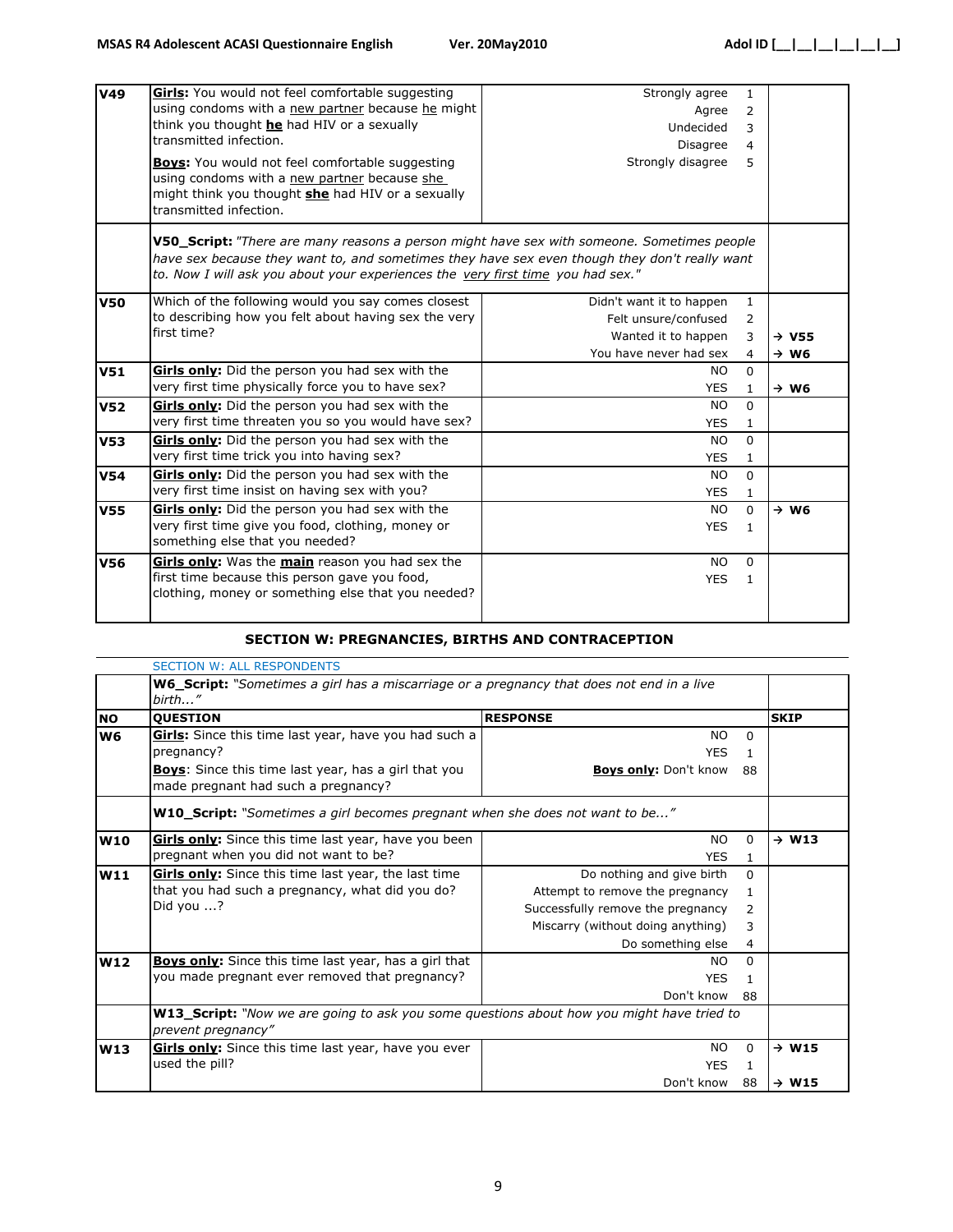| <b>W14</b> | <b>Girls only:</b> Are you currently using the pill?        | NO.        | $\Omega$ |                   |
|------------|-------------------------------------------------------------|------------|----------|-------------------|
|            |                                                             | <b>YES</b> |          |                   |
| <b>W15</b> | <b>Girls only:</b> Since this time last year, have you ever | NO.        |          | $\rightarrow$ W17 |
|            | used injectables?                                           | <b>YES</b> |          |                   |
|            |                                                             | Don't know | 88       | $\rightarrow$ W17 |
| <b>W16</b> | <b>Girls only:</b> Are you currently using injectables?     | NO.        | 0        |                   |
|            |                                                             | <b>YES</b> |          |                   |
| <b>W17</b> | Since this time last year, have you ever used a             | NO.        | - 0      |                   |
|            | condom?                                                     | <b>YES</b> |          |                   |
|            |                                                             | Don't know | 88       |                   |

#### SECTION X: ONLY IN-SCHOOL RESPONDENTS **SECTION X: PHYSlCAL HARASSMENT, INTIMIDATION AND VIOLENCE: TEACHER AND STUDENTS AT SCHOOL**

|                | <b>X1_Script:</b> "Now we are going to ask about your experiences at school. For these questions, we<br>will ask if the experience has never occurred, occurred once or twice, occurred a few times, |                                   |             |  |  |
|----------------|------------------------------------------------------------------------------------------------------------------------------------------------------------------------------------------------------|-----------------------------------|-------------|--|--|
|                |                                                                                                                                                                                                      |                                   |             |  |  |
|                | occurred many times or occurred almost every day."                                                                                                                                                   |                                   |             |  |  |
| <b>NO</b>      | <b>QUESTION</b>                                                                                                                                                                                      | <b>RESPONSE</b>                   | <b>SKIP</b> |  |  |
| X <sub>4</sub> | In this school year, how often have you been                                                                                                                                                         | Never<br>$\mathbf 0$              |             |  |  |
|                | punched, slapped or whipped on the way to school?                                                                                                                                                    | Once or twice<br>1                |             |  |  |
|                |                                                                                                                                                                                                      | A few times<br>2                  |             |  |  |
|                |                                                                                                                                                                                                      | Many times<br>3                   |             |  |  |
|                |                                                                                                                                                                                                      | $\overline{4}$<br>Almost everyday |             |  |  |
| X <sub>5</sub> | In this school year, how often have schoolmates                                                                                                                                                      | $\mathbf 0$<br>Never              |             |  |  |
|                | punched, slapped or whipped you at school?                                                                                                                                                           | Once or twice<br>$\mathbf{1}$     |             |  |  |
|                |                                                                                                                                                                                                      | A few times<br>2                  |             |  |  |
|                |                                                                                                                                                                                                      | Many times<br>3                   |             |  |  |
|                |                                                                                                                                                                                                      | $\overline{4}$<br>Almost everyday |             |  |  |
| X <sub>6</sub> | In this school year, how often have teachers                                                                                                                                                         | $\mathbf 0$<br>Never              |             |  |  |
|                | punched, slapped or whipped you at school?                                                                                                                                                           | Once or twice<br>$\mathbf{1}$     |             |  |  |
|                |                                                                                                                                                                                                      | A few times<br>2                  |             |  |  |
|                |                                                                                                                                                                                                      | 3<br>Many times                   |             |  |  |
|                |                                                                                                                                                                                                      | $\overline{4}$<br>Almost everyday |             |  |  |
|                | In this school year, how often have sexual                                                                                                                                                           | Never<br>$\mathbf 0$              |             |  |  |
| <b>X7</b>      | comments been made to you on the way to school?                                                                                                                                                      |                                   |             |  |  |
|                |                                                                                                                                                                                                      | Once or twice<br>$\mathbf{1}$     |             |  |  |
|                |                                                                                                                                                                                                      | A few times<br>2                  |             |  |  |
|                |                                                                                                                                                                                                      | Many times<br>3                   |             |  |  |
|                |                                                                                                                                                                                                      | $\overline{4}$<br>Almost everyday |             |  |  |
| <b>X8</b>      | In this school year, how often have schoolmates                                                                                                                                                      | $\mathbf 0$<br>Never              |             |  |  |
|                | made sexual comments to you at school?                                                                                                                                                               | Once or twice<br>$\mathbf{1}$     |             |  |  |
|                |                                                                                                                                                                                                      | A few times<br>2                  |             |  |  |
|                |                                                                                                                                                                                                      | 3<br>Many times                   |             |  |  |
|                |                                                                                                                                                                                                      | $\overline{4}$<br>Almost everyday |             |  |  |
| X9             | In this school year, how often have teachers made                                                                                                                                                    | Never<br>$\mathbf 0$              |             |  |  |
|                | sexual comments to you at school?                                                                                                                                                                    | Once or twice<br>$\mathbf{1}$     |             |  |  |
|                |                                                                                                                                                                                                      | A few times<br>2                  |             |  |  |
|                |                                                                                                                                                                                                      | Many times<br>3                   |             |  |  |
|                |                                                                                                                                                                                                      | $\overline{4}$<br>Almost everyday |             |  |  |
| <b>X10</b>     | Girls: In this school year, how often have you been                                                                                                                                                  | $\Omega$<br>Never                 |             |  |  |
|                | touched or pinched on your breasts, buttocks, or                                                                                                                                                     | Once or twice<br>$\mathbf{1}$     |             |  |  |
|                | genitalia on the way to school?                                                                                                                                                                      | A few times<br>$\overline{2}$     |             |  |  |
|                | <b>Boys:</b> In this school year, how often have you been                                                                                                                                            | Many times<br>3                   |             |  |  |
|                | touched or pinched on your buttocks or genitalia on                                                                                                                                                  | Almost everyday<br>$\overline{4}$ |             |  |  |
|                | the way to school?                                                                                                                                                                                   |                                   |             |  |  |
| X11            | Girls: In this school year, how often have                                                                                                                                                           | Never<br>$\mathbf 0$              |             |  |  |
|                | schoolmates touched or pinched your breasts,                                                                                                                                                         | Once or twice<br>$\mathbf{1}$     |             |  |  |
|                | buttocks, or genitalia at school?                                                                                                                                                                    | $\overline{2}$<br>A few times     |             |  |  |
|                | Boys: In this school year, how often have                                                                                                                                                            | Many times<br>3                   |             |  |  |
|                | schoolmates touched or pinched your buttocks or                                                                                                                                                      | Almost everyday<br>$\overline{4}$ |             |  |  |
|                | genitalia at school?                                                                                                                                                                                 |                                   |             |  |  |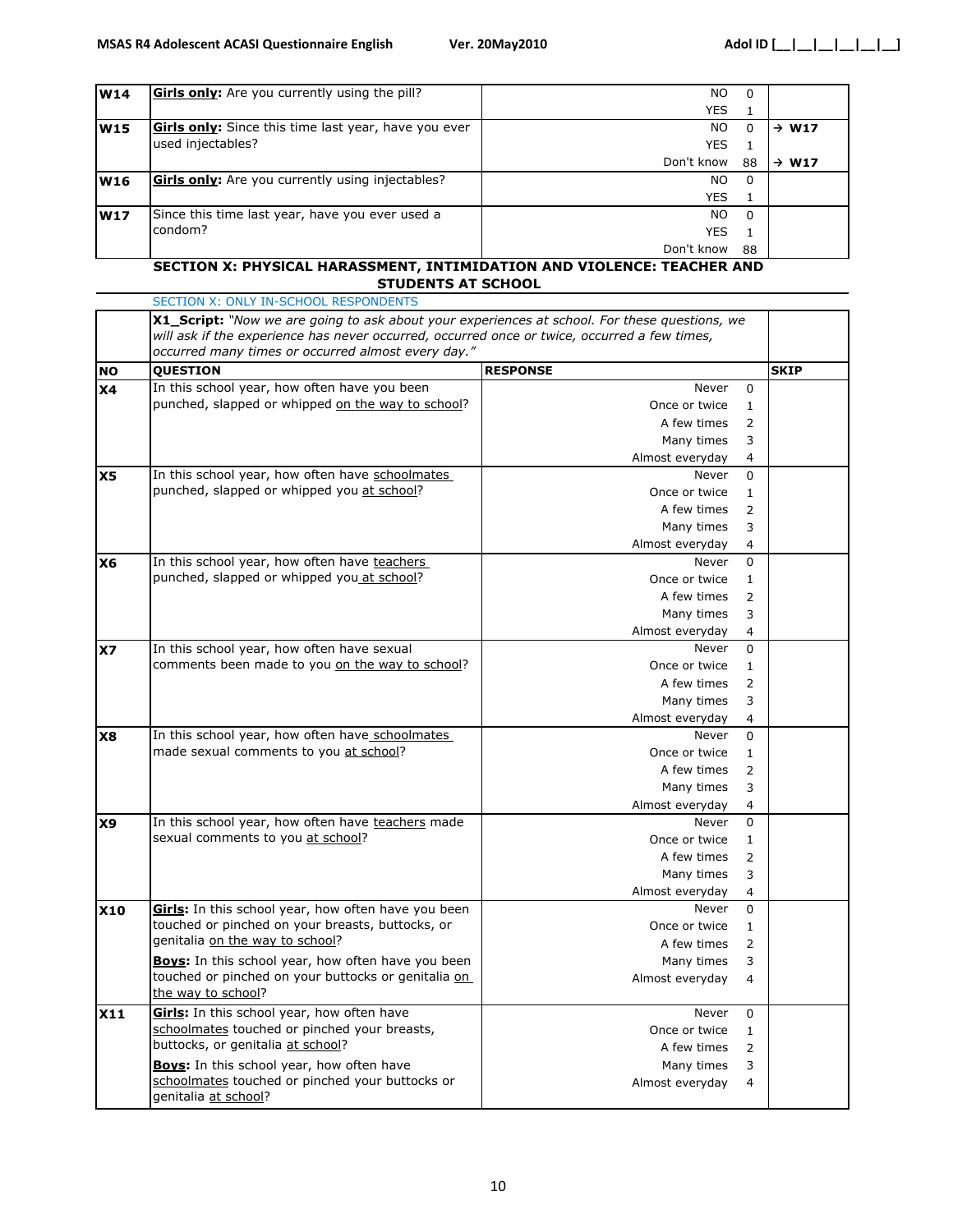| <b>X12</b> | <b>Girls:</b> In this school year, how often have teachers  | Never           | $\Omega$       |  |
|------------|-------------------------------------------------------------|-----------------|----------------|--|
|            | touched or pinched your breasts, buttocks, or               | Once or twice   |                |  |
|            | genitalia at school?                                        | A few times     |                |  |
|            | <b>Boys:</b> In this school year, how often have teachers   | Many times      | 3              |  |
|            | touched or pinched your buttocks or genitalia at<br>school? | Almost everyday | $\overline{4}$ |  |

#### **SECTION Y: EXPERIENCES OF DOMESTIC VIOLENCE**

|           | <b>SECTION Y IS ALL NEW</b>                                                                                                                 |                                    |               |                          |  |  |
|-----------|---------------------------------------------------------------------------------------------------------------------------------------------|------------------------------------|---------------|--------------------------|--|--|
|           | <b>SECTION Y: ALL RESPONDENTS</b>                                                                                                           |                                    |               |                          |  |  |
| <b>NO</b> | <b>QUESTION</b>                                                                                                                             | <b>RESPONSE</b>                    |               | <b>SKIP</b>              |  |  |
| Y1a       | Since this time last year, has anyone in your                                                                                               | NO.                                | $\Omega$      | $\rightarrow$ Conclusion |  |  |
|           | household pushed or shaken you, thrown something<br>at you, punched, slapped, whipped, kicked, or<br>dragged you?                           | <b>YES</b>                         |               |                          |  |  |
| Y2a       | In the last month, how many times has any of these                                                                                          | 0 times                            | $\Omega$      | $\rightarrow$ Conclusion |  |  |
|           | things happened to you?                                                                                                                     | 1 to 5 times                       | 1.            |                          |  |  |
|           |                                                                                                                                             | 6 to 9 times                       | $\mathcal{L}$ |                          |  |  |
|           |                                                                                                                                             | 10 or more times                   | 3             |                          |  |  |
|           |                                                                                                                                             | Don't know                         | 88            |                          |  |  |
| Y3a       | In the last month, did your <b>mother or father</b> push                                                                                    | NO.                                | $\Omega$      |                          |  |  |
|           | or shake you, throw something at you, punch, slap,<br>whip, kick, or drag you?                                                              | YES.                               |               |                          |  |  |
| Y3b       | Girls: In the last month, did your husband push or                                                                                          | NO.                                | $\Omega$      |                          |  |  |
|           | shake you, throw something at you, punch, slap,                                                                                             | <b>YES</b>                         | 1.            |                          |  |  |
|           | whip, kick, or drag you?                                                                                                                    | <b>Girls:</b> Don't have a husband | $\mathcal{L}$ |                          |  |  |
|           | <b>Boys:</b> In the last month, did your <b>wife</b> push or<br>shake you, throw something at you, punch, slap,<br>whip, kick, or drag you? | <b>Boys:</b> Don't have a wife     | $\mathcal{L}$ |                          |  |  |

#### **CONCLUSION**

| <b>Conclusion:</b> "If you would like to discuss any of the questions or issues raised in this survey, |  |
|--------------------------------------------------------------------------------------------------------|--|
| please feel free to discuss this with the interviewer."                                                |  |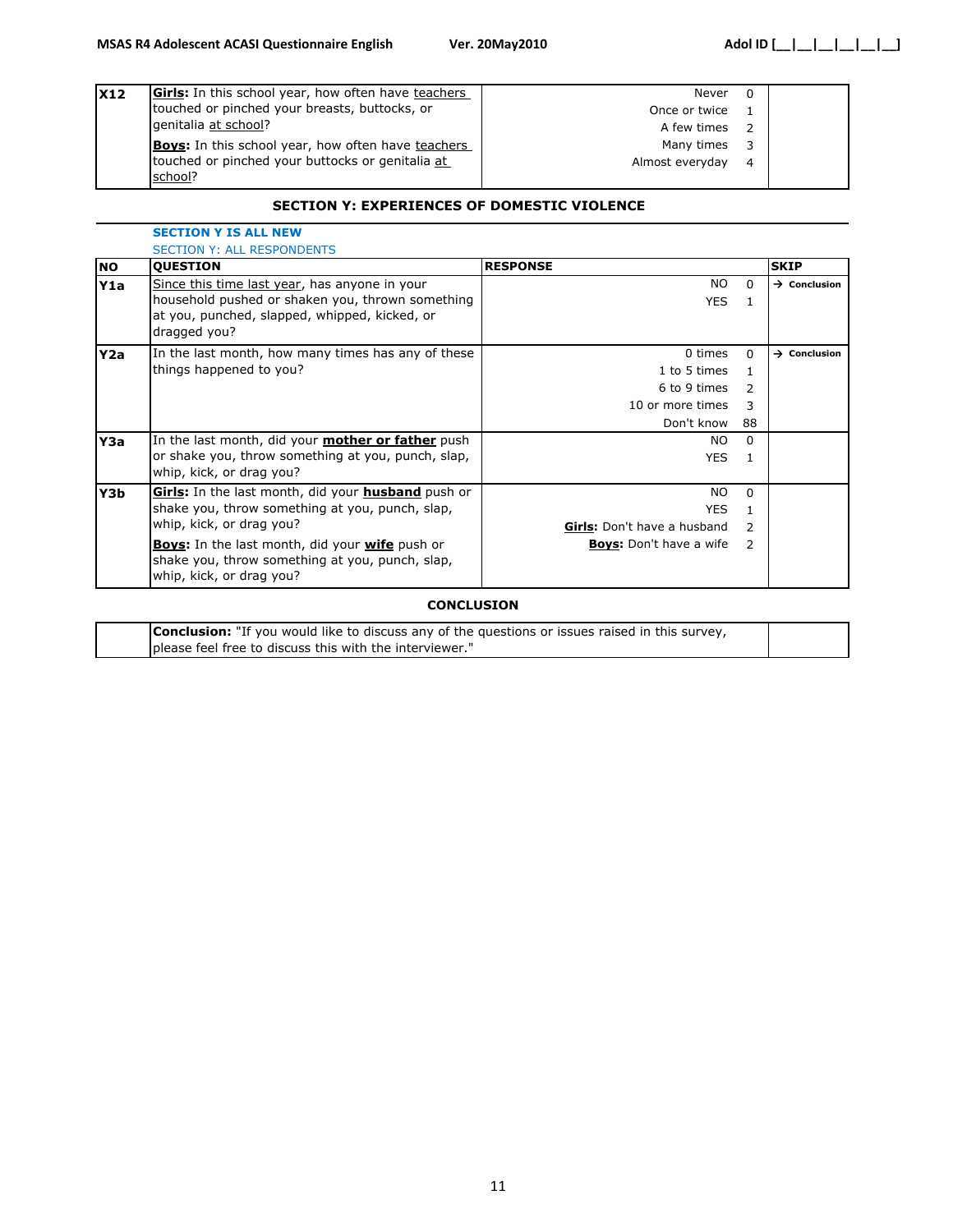# *Malawi Schooling and Adolescent Study*

# **LITERACY AND MATHEMATIC EVALUATION**

*ENGLISH*

|                            |                   | <b>IDENTIFICATION</b>             |                                       |                                          |
|----------------------------|-------------------|-----------------------------------|---------------------------------------|------------------------------------------|
| School ID                  |                   |                                   |                                       | $\sim$ 1 $\sim$ 1 $\sim$                 |
|                            |                   |                                   |                                       |                                          |
|                            |                   |                                   |                                       |                                          |
|                            |                   |                                   |                                       |                                          |
|                            |                   |                                   |                                       |                                          |
| Adolescent's standard/form |                   |                                   |                                       | $\begin{array}{ccc} \end{array}$         |
|                            |                   |                                   |                                       | Circle 1:                                |
|                            |                   |                                   |                                       | $1 = \ln$ Primary<br>$2 = \ln$ Secondary |
|                            |                   |                                   |                                       | $33 = Out of School$                     |
| Adolescent's sex           |                   |                                   |                                       |                                          |
|                            |                   |                                   |                                       | (Male=1 Female=2)                        |
|                            |                   |                                   |                                       |                                          |
|                            |                   | <b>INTERVIEWER'S FINAL VISITS</b> |                                       |                                          |
| DAY $\left[\_\right]$      |                   |                                   | $INTERVIEWER$ $ $ $ $                 |                                          |
| $MONTH$ $\Box$             | RESULT [          |                                   | $1 = COMPLETE$ $2 = PARTIAL COMPLETE$ | 3 = STUDENT REFUSED                      |
| YEAR [2   0  1   _ ]       | LANGUAGE [__]     |                                   |                                       |                                          |
|                            | <b>SUPERVISOR</b> | <b>LOGGED BY</b>                  | <b>CHECKED BY</b>                     | <b>ENTERED BY</b>                        |

|             | <b>SUPERVISOR</b> | <b>LOGGED BY</b> | <b>CHECKED BY</b> | <b>ENTERED BY</b> |  |
|-------------|-------------------|------------------|-------------------|-------------------|--|
| INITIALS    |                   |                  |                   |                   |  |
| <b>DATE</b> |                   |                  |                   |                   |  |
|             |                   |                  |                   |                   |  |

# **TIME BEGUN** [\_\_|\_\_][\_\_|\_\_] (24 HOUR TIME)

# **SECTION A: LITERACY EVALUATION**

|                | "Now I would like you to read this sentence to me"<br>[Show sentences to respondent].<br>If respondent cannot read whole sentence, probe: "Can you read any part of the sentence to me?" |                                                                                                |                         |
|----------------|------------------------------------------------------------------------------------------------------------------------------------------------------------------------------------------|------------------------------------------------------------------------------------------------|-------------------------|
| A <sub>1</sub> | Farming is hard work.                                                                                                                                                                    | ABLE TO READ ONLY PARTS OF THE SENTENCE<br>ABLE TO READ WHOLE SENTENCE                         | 3<br>4                  |
| A <sub>2</sub> | The child is reading a book.                                                                                                                                                             | ABLE TO READ ONLY PARTS OF THE SENTENCE<br>ABLE TO READ WHOLE SENTENCE                         | $\mathcal{P}$<br>3<br>4 |
| A <sub>3</sub> | Parents love their children.                                                                                                                                                             | $CANNOT$ RFAD AT ALL<br>ABLE TO READ ONLY PARTS OF THE SENTENCE<br>ABLE TO READ WHOLE SENTENCE | 2<br>3<br>4             |
| A <sub>5</sub> | Children work hard in school.                                                                                                                                                            | ABLE TO READ ONLY PARTS OF THE SENTENCE<br>ABLE TO READ WHOLE SENTENCE                         | 2<br>3                  |

# **TIME END**  $[\_ | \_ ][\_ | \_ ]$  (24 HOUR TIME)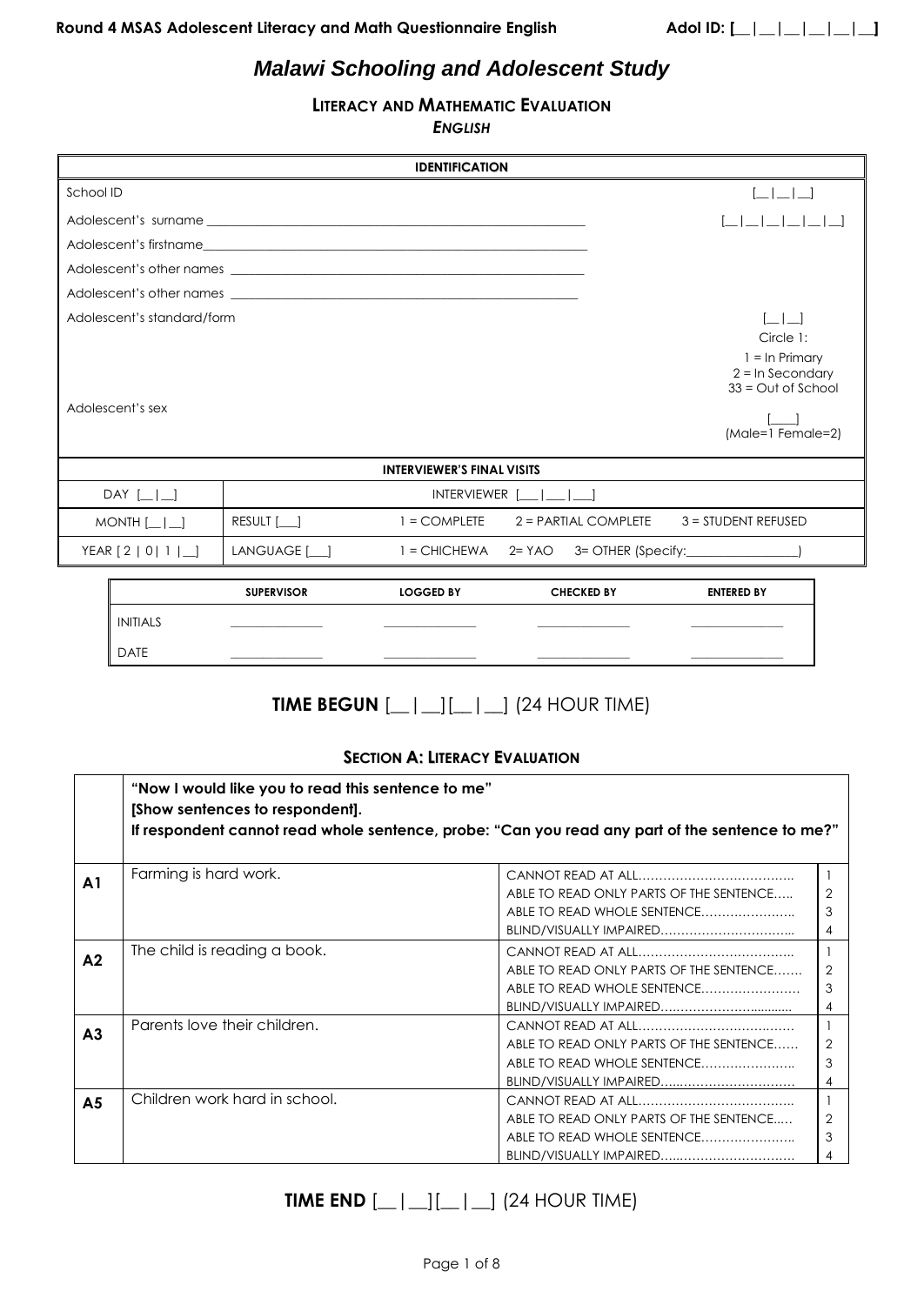# **SECTION B: MATHEMATICAL EVALUATION**

|           | [Instructions to Interviewer: Hand the questionnaire to the participant for the entire<br>mathematical evaluation section and assist the participant in inserting their answers in the<br>correct place. If the participant has questions about the problems, you may help them to<br>understand the meaning of a question but do not assist them in finding the answer.] |  |
|-----------|---------------------------------------------------------------------------------------------------------------------------------------------------------------------------------------------------------------------------------------------------------------------------------------------------------------------------------------------------------------------------|--|
| <b>B1</b> | Write the missing number.                                                                                                                                                                                                                                                                                                                                                 |  |
|           | $16, 17, \_\_\_\$ , $19, \_\_\_\$ , $21, 22, \_\_\_\_\_\_\$ , $25.$                                                                                                                                                                                                                                                                                                       |  |
| <b>B2</b> | Write these numbers in order starting from the biggest number to the smallest 7, 9, 4, 10, 3.                                                                                                                                                                                                                                                                             |  |
|           | <b>OPERATIONS</b>                                                                                                                                                                                                                                                                                                                                                         |  |
| <b>B3</b> | <b>ADDITION</b>                                                                                                                                                                                                                                                                                                                                                           |  |
|           | 136<br>5                                                                                                                                                                                                                                                                                                                                                                  |  |
|           | $+ 45$<br>$+4$                                                                                                                                                                                                                                                                                                                                                            |  |
|           |                                                                                                                                                                                                                                                                                                                                                                           |  |
|           | <b>SUBTRACTION</b>                                                                                                                                                                                                                                                                                                                                                        |  |
|           | 19<br>9                                                                                                                                                                                                                                                                                                                                                                   |  |
|           | - 7<br>- 5                                                                                                                                                                                                                                                                                                                                                                |  |
|           |                                                                                                                                                                                                                                                                                                                                                                           |  |
|           | <b>MULTIPLICATION</b><br>3<br>21                                                                                                                                                                                                                                                                                                                                          |  |
|           | $x$ 12<br>$\times$ 4                                                                                                                                                                                                                                                                                                                                                      |  |
|           |                                                                                                                                                                                                                                                                                                                                                                           |  |
|           | <b>DIVISION</b>                                                                                                                                                                                                                                                                                                                                                           |  |
|           | $56 \div 8 = 1$<br>$489 \div 3 = 1$                                                                                                                                                                                                                                                                                                                                       |  |
|           | <b>MONEY</b>                                                                                                                                                                                                                                                                                                                                                              |  |
| <b>B4</b> | Each banana costs 60 tambala. How much would 3 bananas cost?                                                                                                                                                                                                                                                                                                              |  |
|           |                                                                                                                                                                                                                                                                                                                                                                           |  |
| <b>B5</b> | You have 85 tambala and you want to buy a pencil that cost 65                                                                                                                                                                                                                                                                                                             |  |
|           | tambala. How much change would you get?                                                                                                                                                                                                                                                                                                                                   |  |
|           |                                                                                                                                                                                                                                                                                                                                                                           |  |
|           |                                                                                                                                                                                                                                                                                                                                                                           |  |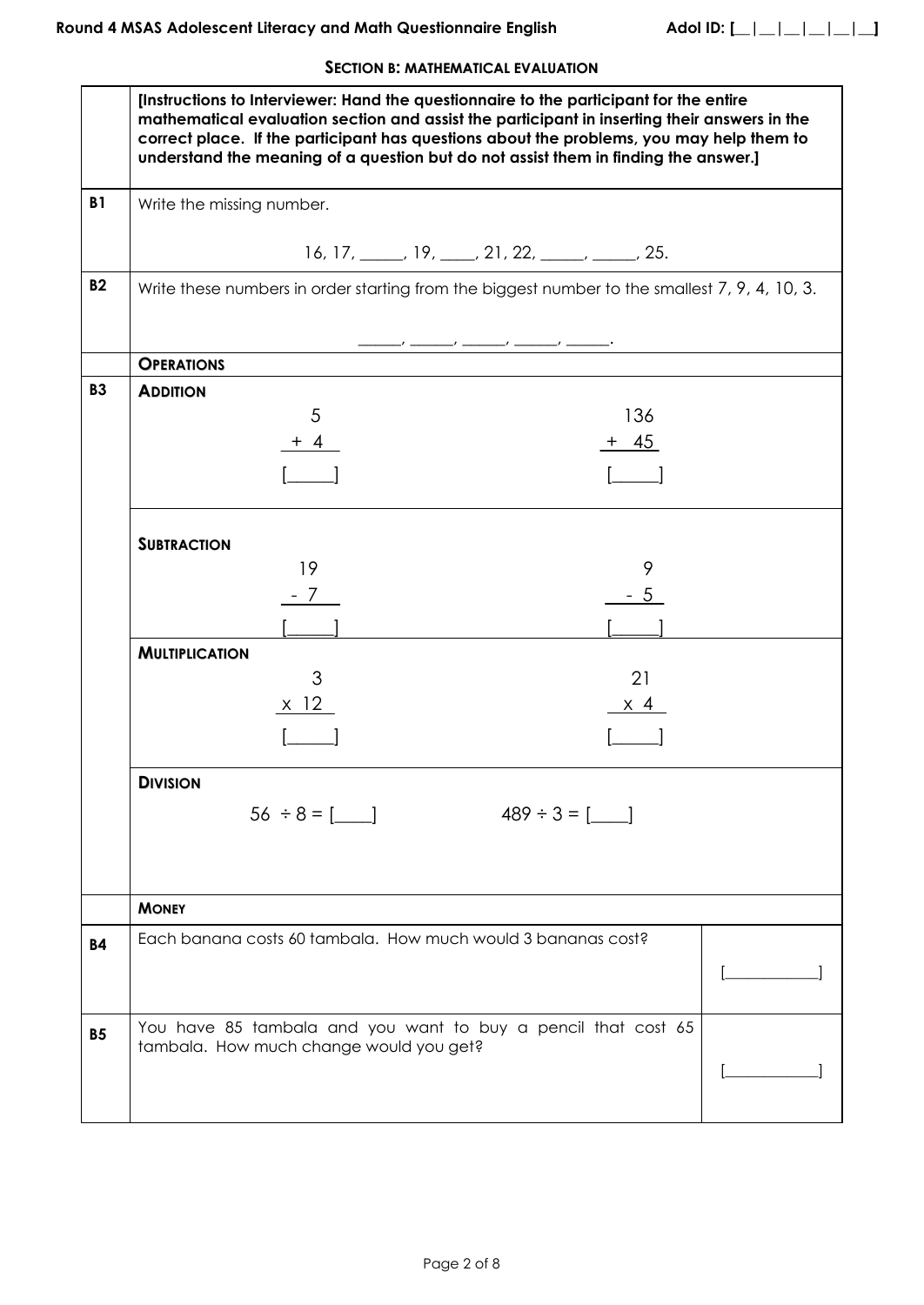|            | "Here are a few more questions where you can use your mathematical skills. This is a |                     | multiple choice section. Circle the response (A,B,C, or D) that best answers the question." |
|------------|--------------------------------------------------------------------------------------|---------------------|---------------------------------------------------------------------------------------------|
| <b>B6</b>  |                                                                                      |                     |                                                                                             |
|            | 7225                                                                                 | A                   | 11606                                                                                       |
|            | 4381                                                                                 | B                   | 3004                                                                                        |
|            |                                                                                      | $\mathsf{C}$        | 2944                                                                                        |
|            |                                                                                      | D                   | 2844                                                                                        |
| <b>B7</b>  | Find the missing number.                                                             |                     |                                                                                             |
|            |                                                                                      | A                   | 6                                                                                           |
|            | $rac{6}{3}$<br>$\frac{1}{3}$<br>$=$                                                  | B                   | 3                                                                                           |
|            |                                                                                      | $\mathsf{C}$        | 18                                                                                          |
|            |                                                                                      | D                   | 2                                                                                           |
| <b>B8</b>  | Change 3500 grams to kilograms and grams                                             |                     |                                                                                             |
|            |                                                                                      |                     | A 5 kg 300g                                                                                 |
|            |                                                                                      | B.                  | 30 kg 50g                                                                                   |
|            |                                                                                      |                     | C 35 kg 0g                                                                                  |
|            |                                                                                      | D                   | 3 kg 500g                                                                                   |
|            |                                                                                      |                     |                                                                                             |
| <b>B9</b>  | Write 63050 Tambala in Kwacha and Tambala                                            |                     |                                                                                             |
|            |                                                                                      | K6<br>А.            | 35 <sub>t</sub>                                                                             |
|            |                                                                                      |                     |                                                                                             |
|            |                                                                                      | K6035<br>Β.         | 00t                                                                                         |
|            |                                                                                      | K63<br>$\mathsf{C}$ | 05 <sub>t</sub>                                                                             |
|            |                                                                                      | K630<br>D.          | 50 <sup>t</sup>                                                                             |
| <b>B10</b> | Juma had 2000 eggs. He sold 1109 eggs. How many were left?                           |                     |                                                                                             |
|            |                                                                                      |                     | A 891                                                                                       |
|            |                                                                                      |                     |                                                                                             |
|            |                                                                                      | B                   | 1891                                                                                        |
|            |                                                                                      | $\mathsf{C}$        | 991                                                                                         |
|            |                                                                                      | D                   | 901                                                                                         |
|            |                                                                                      |                     |                                                                                             |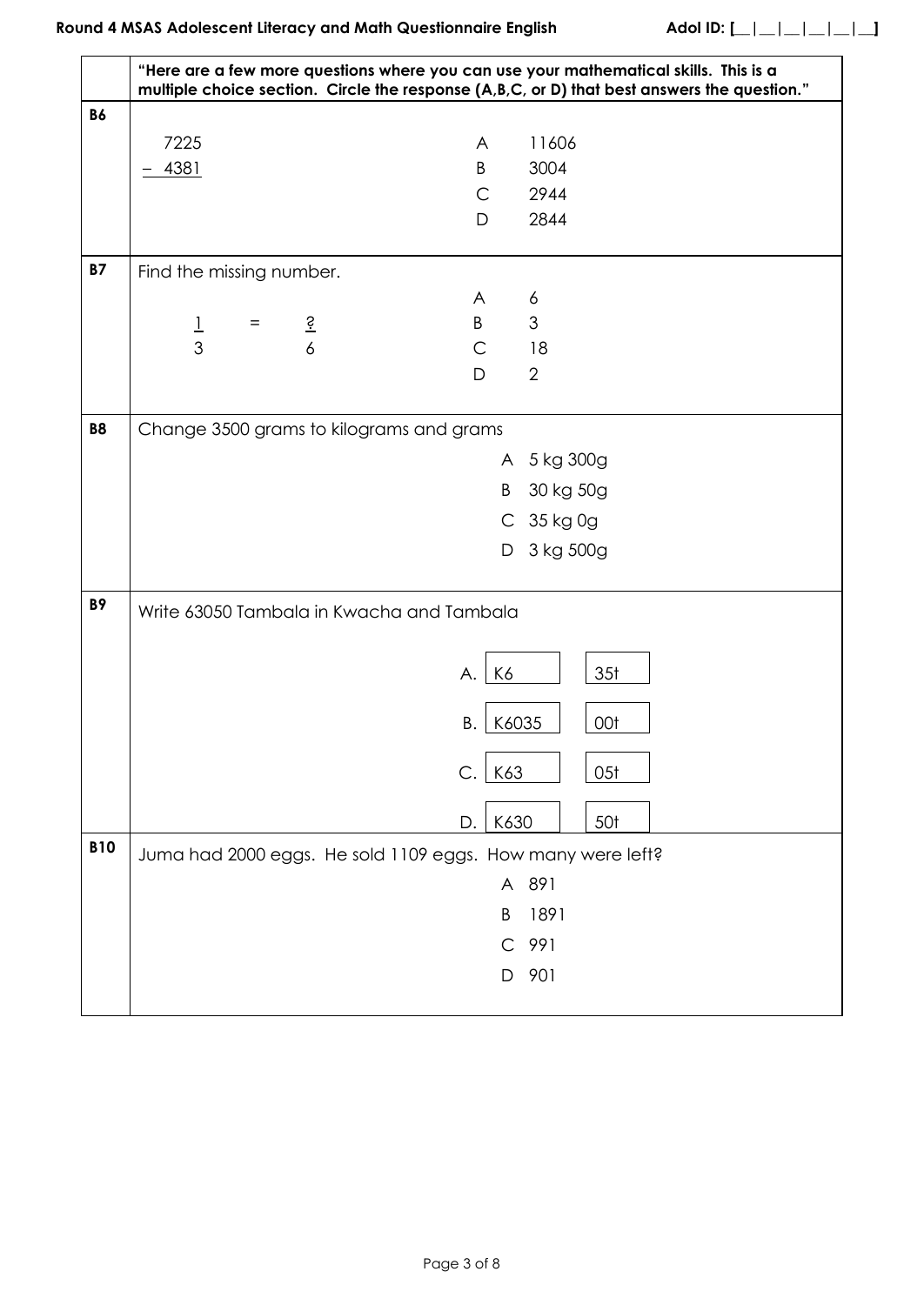ŗ

| <b>B11</b> | The product of two factors is 255. If one of the factors is 17, what is the other |                                                                                 |  |  |  |  |
|------------|-----------------------------------------------------------------------------------|---------------------------------------------------------------------------------|--|--|--|--|
|            | factor?                                                                           |                                                                                 |  |  |  |  |
|            | Α.                                                                                | 270                                                                             |  |  |  |  |
|            | B.                                                                                | 240                                                                             |  |  |  |  |
|            | C.                                                                                | 19                                                                              |  |  |  |  |
|            | D.                                                                                | 15                                                                              |  |  |  |  |
|            |                                                                                   |                                                                                 |  |  |  |  |
| <b>B12</b> | profit percent?                                                                   | A cell phone was bought for K10000.00 and later sold at K12500.00. What was the |  |  |  |  |
|            | Α.                                                                                | 10%                                                                             |  |  |  |  |
|            | В.                                                                                | 20%                                                                             |  |  |  |  |
|            | C.                                                                                | 25%                                                                             |  |  |  |  |
|            | D.                                                                                | 30%                                                                             |  |  |  |  |
| <b>B13</b> | Find the area of a square whose side is 18cm long.                                |                                                                                 |  |  |  |  |
|            | А.                                                                                | 28cm2                                                                           |  |  |  |  |
|            | В.                                                                                | 56cm2                                                                           |  |  |  |  |
|            | C.                                                                                | 196cm2                                                                          |  |  |  |  |
|            | D.                                                                                | 324cm2                                                                          |  |  |  |  |
| <b>B14</b> | Which of the following quadrilaterals is not a parallelogram?                     |                                                                                 |  |  |  |  |
|            | А.                                                                                | square                                                                          |  |  |  |  |
|            | Β.                                                                                | rectangle                                                                       |  |  |  |  |
|            | C.                                                                                | trapezium                                                                       |  |  |  |  |
|            | D.                                                                                | rhombus                                                                         |  |  |  |  |
| <b>B15</b> | Subtract 1 1/ <sub>s</sub> from the sum of 2 1/2 and 3/2.                         |                                                                                 |  |  |  |  |
|            | A.                                                                                |                                                                                 |  |  |  |  |
|            |                                                                                   | 7/8                                                                             |  |  |  |  |
|            | Β.                                                                                | 27/8                                                                            |  |  |  |  |
|            | С.                                                                                | 1/2                                                                             |  |  |  |  |
|            | D.                                                                                | 3/2                                                                             |  |  |  |  |

# **TIME END** [\_\_|\_\_][\_\_|\_\_] (24 HOUR TIME)

# **SECTION C: READING AND COMPREHENSION: INTERVIEWER SHEET (CHICHEWA)**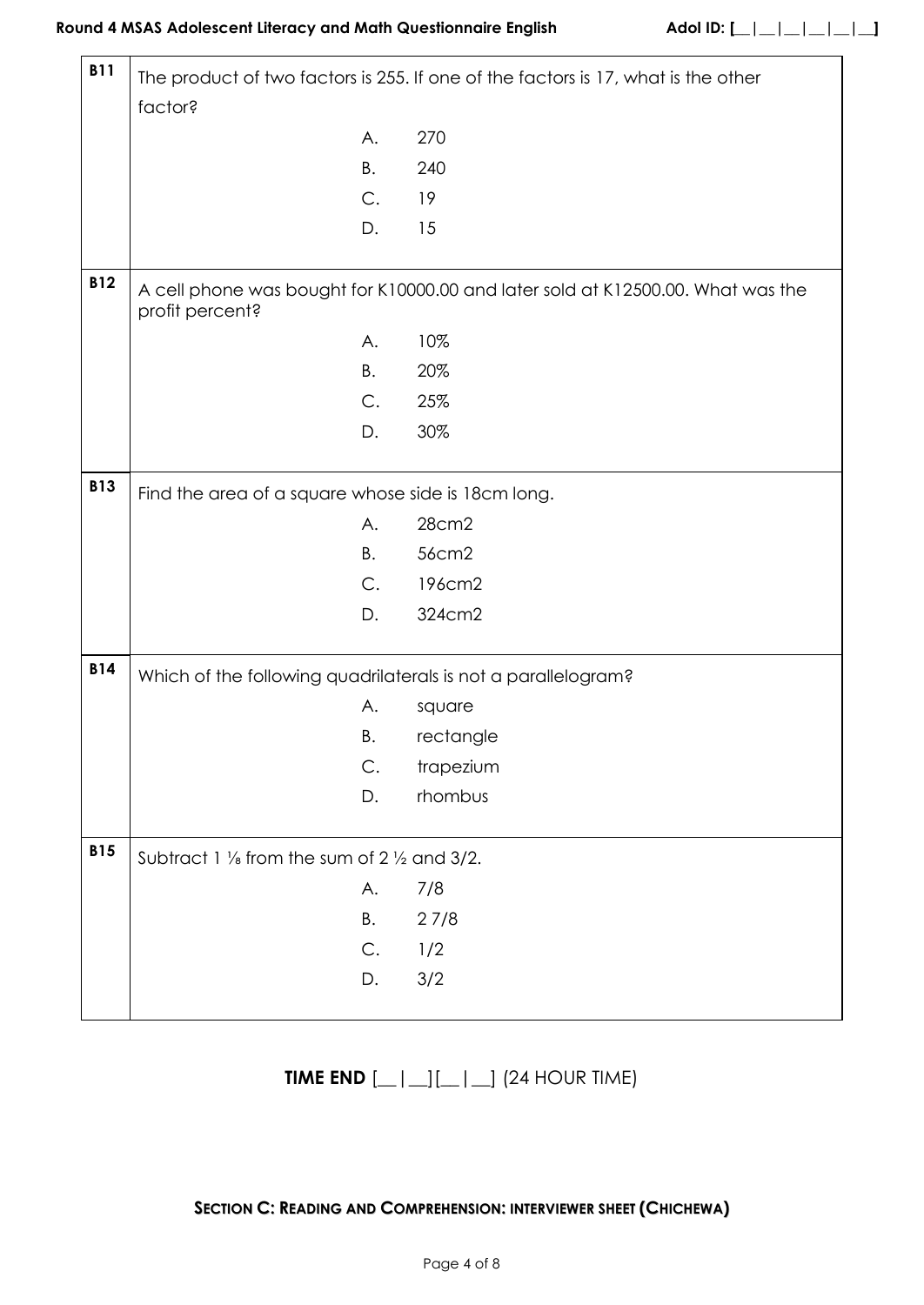**[Instructions to interviewer: Hand the sheet with the Chichewa passage back to the student and read the following:…]**

**"Now I am going to ask you to read a short story out loud. I will time you and stop you after one minute. When I tell you to start, read aloud. You should read as quickly as you can, but without rushing, because I am also interested in what you remember from the story. After you have read from the passage, I may ask you a few questions about it. This is NOT a test. No one else will see the result and it will NOT affect your grade or promotion in school."**

**[Instructions to interviewer: While marking the English passage as the participant reads, use the same symbols for marking as used in the Chichewa passage above. However, only mark words as** *incorrect* **if they are** *very badly* **mispronounced or if they say a different word. If the respondent does not finish in one minute or less, place a bracket "]" after the last word read.]**

**MARKINGS: MISSED / SKIPPED WORD (SLASH = /)**

# **SERIOUSLY MISPRONOUNCED OR INCORRECT WORD ( X)**

# **REPEATED WORD (CIRCLE)**

# **ADDED WORD PRIOR TO (+)**

#### **Chichewa**

| 1         | 2          | 3              | $\overline{4}$ | 5         | 6         | 7         | 8                        | 9                 | 10        |
|-----------|------------|----------------|----------------|-----------|-----------|-----------|--------------------------|-------------------|-----------|
| Simoni    | ndi        | mchemwal       | wake           | Rute      | anayenda  | pa        | basi                     | kukaona           | a         |
| 11        | 12         | 13             | 14             | 15        | 16        | 17        | 18                       | 19                | 20        |
| malume    | awo.       | Pamene         | basi           | imadutsa  | pa        | mlatho    | anamva                   | chiphokoso.       | Oyendetsa |
| 21        | 22         | 23             | 24             | 25        | 26        | 27        | 28                       | 29                | 30        |
| basi      | anayimitsa | basiyo         | ndipo          | anatuluka | m'basimo. | Thumba    | lalikulu                 | 1a                | mbatata   |
| 31        | 32         | 33             | 34             | 35        | 36        | 37        | 38                       | 39                | 40        |
| linali    | litagwa    | kuchokera      | pa             | mwamba    | pa        | basi.     | Thumba<br>1 <sub>o</sub> | linang'ambi<br>ka | ndipo     |
| 41        | 42         | 43             | 44             | 45        | 46        | 47        | 48                       | 49                | 50        |
| mbatata   | zinangoti  | mbweee         | pa             | mseu.     | Simoni    | ndi       | Rute                     | anathandiza       | kutola    |
| 51        | 52         | 53             | 54             | 55        | 56        | 57        | 58                       | 59                | 60        |
| mbatatazo | ndi        | kuzibwezeretsa | mu             | thumba.   | Thumbalo  | linali    | lolemer<br>a             | kwambiri          | moti      |
| 61        | 62         | 63             | 64             | 65        | 66        | 67        | 68                       | 69                | 70        |
| a         | bambo      | awiri          | anathandiza    | oyendetsa | basi      | kunyamula | thumbalo                 | ndi               | kulikweza |
| 71        | 72         | 73             |                |           |           |           |                          |                   |           |

pamwamba pa basi.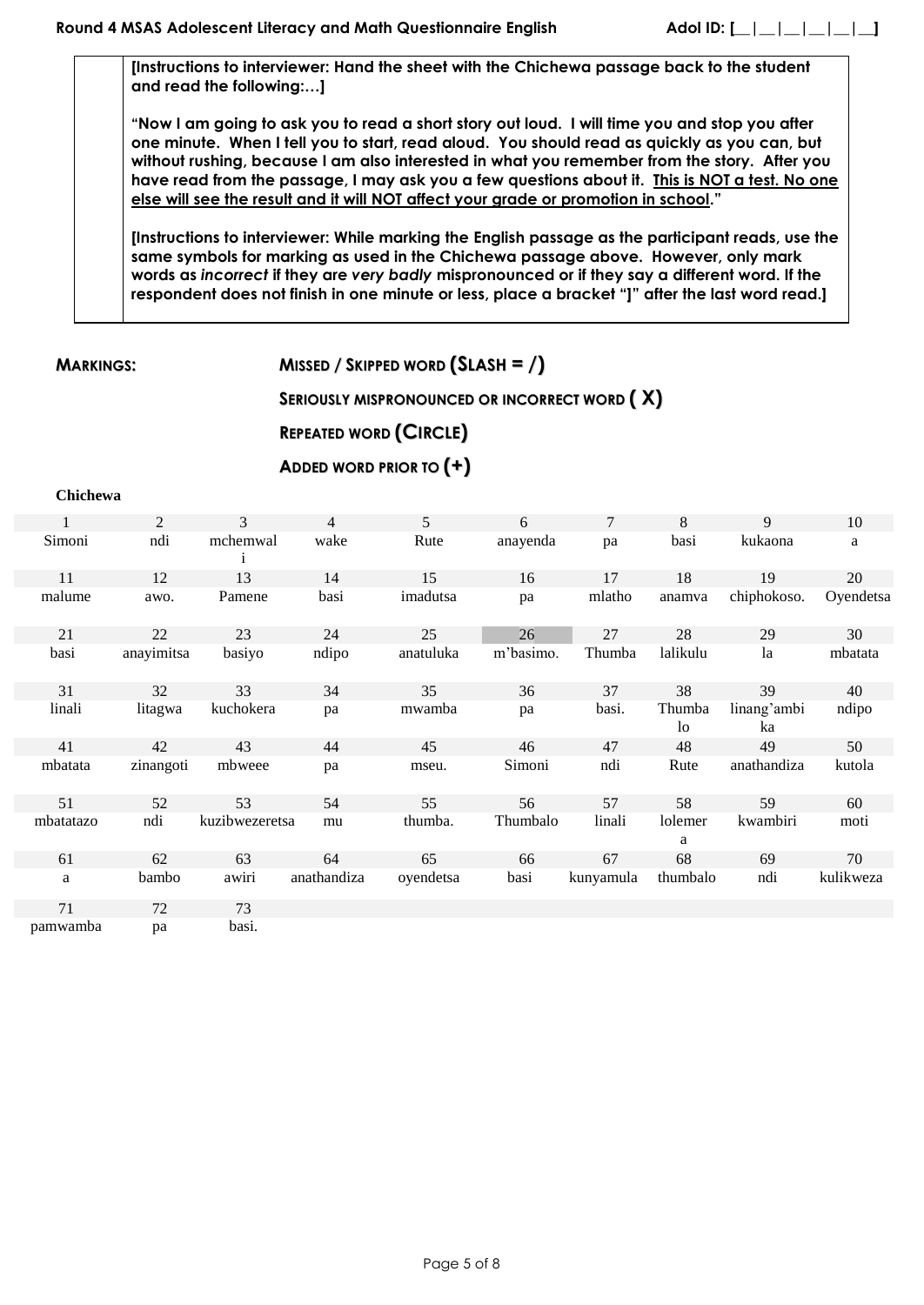## **CHICHEWA READING RECORD:**

|                | Interviewer: If the respondent finishes reading before one minute is over, click the stopwatch<br>when finished so you know how much time was taken. If the respondent has not finished by<br>the time one minute has elapsed, ask him or her to stop reading. Take the reading passage<br>sheet from respondent before filling out the section below. |                              |                       |  |  |  |  |
|----------------|--------------------------------------------------------------------------------------------------------------------------------------------------------------------------------------------------------------------------------------------------------------------------------------------------------------------------------------------------------|------------------------------|-----------------------|--|--|--|--|
| C <sub>1</sub> | Did the child finish reading passage in one<br>minute or less?                                                                                                                                                                                                                                                                                         | $NO$ $O$<br>YES              | $\div$ C <sub>3</sub> |  |  |  |  |
| C <sub>2</sub> | Record time on stopwatch, if completed<br>in one minute or less.<br>Note: Time should not exceed 60<br>seconds.                                                                                                                                                                                                                                        | Time in seconds $[\_   \_ ]$ |                       |  |  |  |  |
| C <sub>3</sub> | Did the respondent finish the first three<br>sentences in the passage [past word<br>$#26$ ]?                                                                                                                                                                                                                                                           | $NO$ $O$<br>YES              | $\rightarrow$ SECT D  |  |  |  |  |
|                | If no to C3 $\rightarrow$ continue to section D<br>If yes to $C3\rightarrow$ continue to C4.                                                                                                                                                                                                                                                           |                              |                       |  |  |  |  |

### **CHICHEWA READING COMPREHENSION QUESTIONS:**

|                | Interviewer: Read each of the following questions out loud to respondent. Do not show<br>questions or answers to respondent.<br>"Now I'm going to ask you some questions about the story. Try to answer each question and<br>tell me if you don't know the answer." |                                                                                  |                                           |                |
|----------------|---------------------------------------------------------------------------------------------------------------------------------------------------------------------------------------------------------------------------------------------------------------------|----------------------------------------------------------------------------------|-------------------------------------------|----------------|
|                | <b>Question</b>                                                                                                                                                                                                                                                     | Answer – Do Not Read                                                             |                                           |                |
| C <sub>4</sub> | <b>How did Simon and Ruth travel?</b>                                                                                                                                                                                                                               | Correct answer: By bus                                                           | CORRECT<br>DON'T KNOW                     | $\Omega$<br>88 |
| C <sub>5</sub> | Where were they going?                                                                                                                                                                                                                                              | Correct answer: To visit<br>their uncle                                          | INCORRECT<br>CORRECT<br>DON'T KNOW        | $\Omega$<br>88 |
| C6             | Why did the driver stop the bus?                                                                                                                                                                                                                                    | Correct answer: He heard a<br>loud noise.                                        | INCORRECT<br>CORRECT<br>DON'T KNOW        | $\Omega$<br>88 |
| C <sub>7</sub> | What made the loud noise?                                                                                                                                                                                                                                           | Correct answer: The sack<br>of potatoes.                                         | INCORRECT<br>CORRECT<br><b>DON'T KNOW</b> | $\Omega$<br>88 |
| C8             | How did Simon and Ruth help?                                                                                                                                                                                                                                        | Correct answer: They<br>picked up the potatoes and<br>put them back in the sack. | INCORRECT<br>CORRECT<br>DON'T KNOW        | $\Omega$<br>88 |
| C <sub>9</sub> | Why did the two men help the<br>driver?                                                                                                                                                                                                                             | Correct answer: The sack<br>was heavy.                                           | INCORRECT<br>CORRECT<br>DON'T KNOW        | 0<br>88        |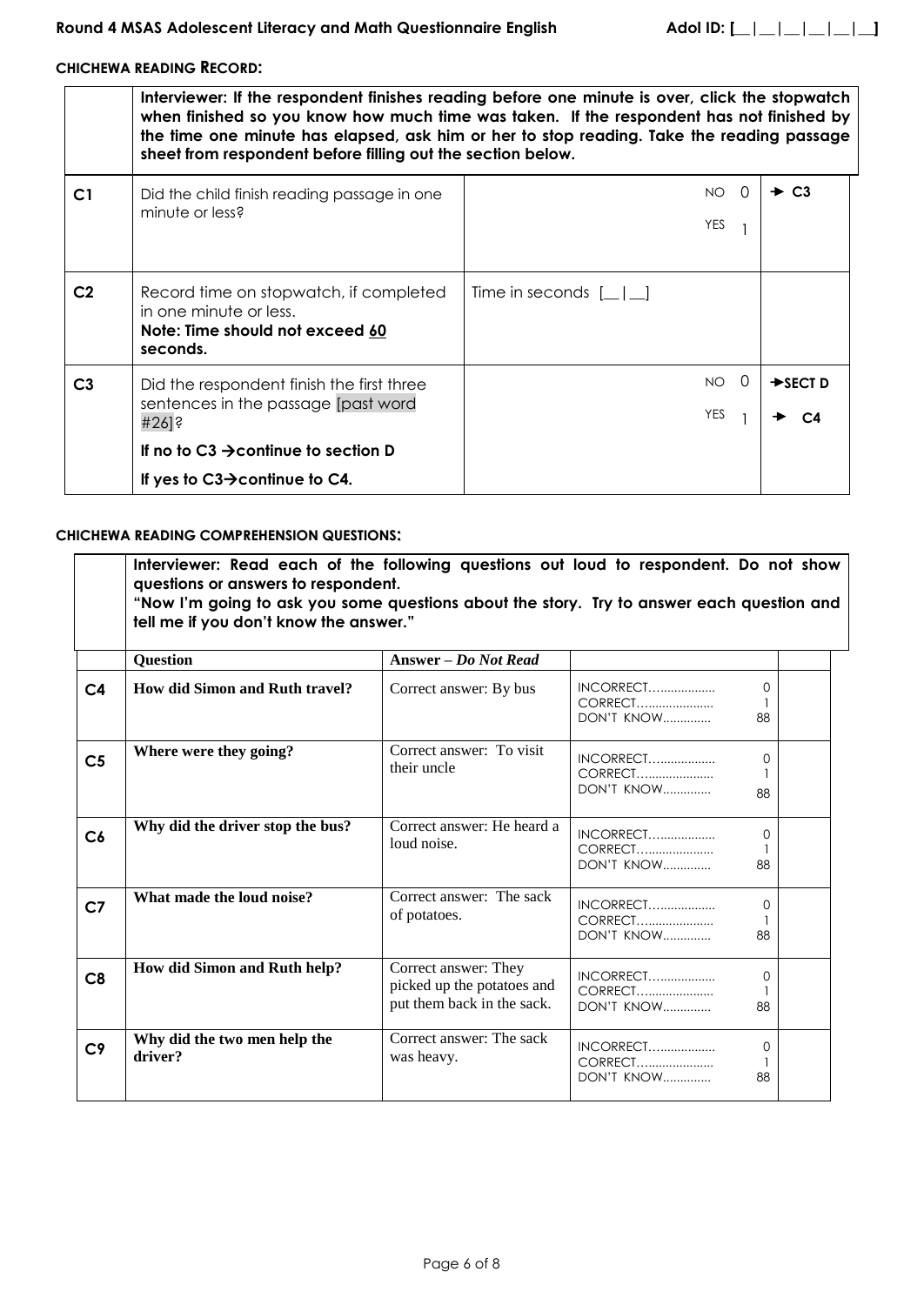**SECTION D: READING RECORD AND COMPREHENSION QUESTIONS (ENGLISH)**

**[Instructions to Interviewer: Hand the sheet with the English passage back to the student and read the following:…]**

**"Now I am going to ask you to read a short story out loud. I will time you and stop you after one minute. When I tell you to start, read aloud. You should read as quickly as you can, but without rushing, because I am also interested in what you remember from the story. After you have read from the passage, I may ask you a few questions about it. This is NOT a test. No one else will see the result and it will NOT affect your grade or promotion in school."**

**[Instructions to interviewer: While marking the English passage as the participant reads, use the same symbols for marking as used in the Chichewa passage above. However, only mark words as** *incorrect* **if they are** *very badly* **mispronounced or if they say a different word. If the respondent does not finish in one minute or less, place a bracket "]" after the last word read.]**

**MARKINGS: MISSED / SKIPPED WORD (SLASH = /)**

**SERIOUSLY MISPRONOUNCED OR INCORRECT WORD ( X)**

**REPEATED WORD (CIRCLE)**

**ADDED WORD PRIOR TO (+)**

| $\mathbf{1}$         | $\overline{2}$ | 3           | $\overline{4}$ | 5      | 6       | $\overline{7}$ | 8            | 9              | 10           |
|----------------------|----------------|-------------|----------------|--------|---------|----------------|--------------|----------------|--------------|
| $\mathbf{A}$         | long           | time        | ago,           | all    | animals | lived          | together     | $\mathbf{in}$  | <b>Chief</b> |
|                      |                |             |                |        |         |                |              |                |              |
| 11                   | 12             | 13          | 14             | 15     | 16      | 17             | 18           | 19             | 20           |
| <b>Ndapus</b><br>a's | village.       | <b>The</b>  | village        | was    | near    | $\mathbf a$    | big          | river          | and          |
| 21                   | 22             | 23          | 24             | 25     | 26      | 27             | 28           | 29             | 30           |
| $\mathbf a$          | forest.        | <b>They</b> | had            | lots   | of      | food           | to           | eat            | and          |
|                      |                |             |                |        |         |                |              |                |              |
| 31                   | 32             | 33          | 34             | 35     | 36      | 37             | 38           | 39             | 40           |
| plenty               | of             | water       | to             | drink. | One     | day            | <b>Chief</b> | <b>Ndapusa</b> | went         |
|                      |                |             |                |        |         |                |              |                |              |
| 41                   | 42             | 43          | 44             | 45     | 46      | 47             | 48           | 49             | 50           |
| to                   | his            | garden.     | He             | was    | sad     | because        | someon       | stole          | his          |
|                      |                |             |                |        |         |                | e            |                |              |
| 51                   | 52             | 53          | 54             | 55     | 56      | 57             | 58           | 59             | 60           |
| crops.               | He             | did         | not            | know   | who     | the            | thief        | was.           | He           |
|                      |                |             |                |        |         |                |              |                |              |
| 61                   | 62             | 63          | 64             | 65     | 66      | 67             | 68           | 69             | 70           |
| told                 | his            | wife        | about          | the    | crops.  | <b>His</b>     | wife         | was            | angry.       |
|                      |                |             |                |        |         |                |              |                |              |
| 71                   | 72             | 73          | 74             | 75     | 76      | 77             | 78           | 79             | 80           |
| <b>She</b>           | wanted         | her         | husband        | to     | ask     | all            | the          | animals        | if           |
|                      |                |             |                |        |         |                |              |                |              |
| 81                   | 82             | 83          | 84             | 85     | 86      |                |              |                |              |
| they                 | knew           | who         | stole          | the    | crops.  |                |              |                |              |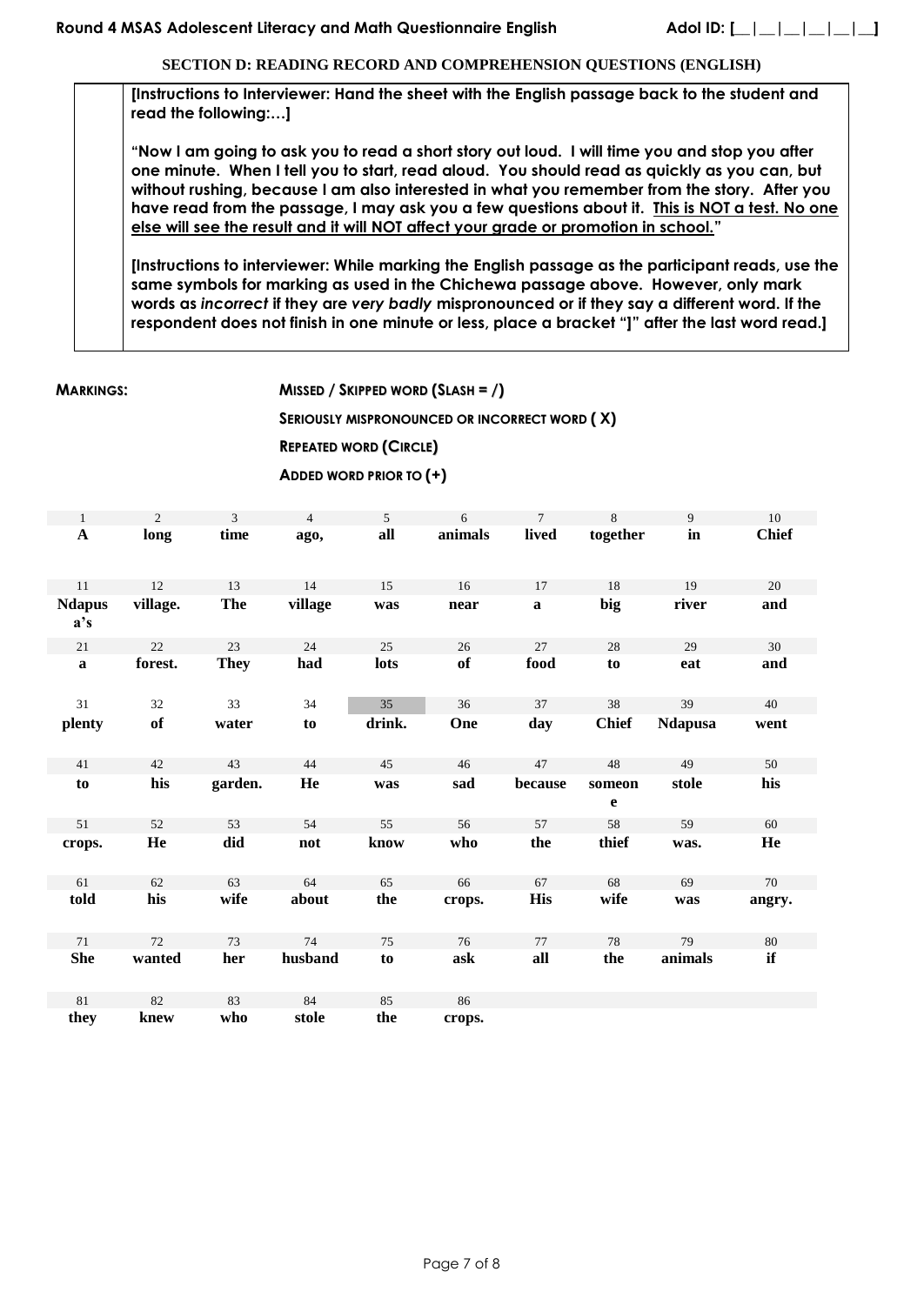**READING RECORD:**

**Interviewer: If the respondent finishes reading before one minute is over, click the stopwatch when finished so you know how much time was taken. If the respondent has not finished by the time one minute has elapsed, ask him or her to stop reading. Take the reading passage sheet from respondent before filling out the section below. D1** | Did the child finish the reading passage in one minute or less? NO 0 YES 1  $+$  D<sub>3</sub> **D2** Record time on the stopwatch, if completed in one minute or less. **Note: Time should not exceed 60 seconds.** Time in seconds  $[\_ | \_ ]$ **D3** Did the respondent finish the first **three** sentences in the **passage [past word #35]**? **If no to D3 → END If yes to D3→continue to D4.** NO 0 YES 1  $\rightarrow$  **SECT E**  $\rightarrow$  D4

### **ENGLISH READING COMPREHENSION QUESTIONS:**

**Interviewer: Read each of the following questions out loud to respondent. Do not show questions or answers to respondent. "Now I'm going to ask you some questions about the story. Try to answer each question and tell me if you don't know the answer."**

|                | <b>Question</b>                                            | Answer – Do Not Read                                                        |                   |         |  |
|----------------|------------------------------------------------------------|-----------------------------------------------------------------------------|-------------------|---------|--|
| D4             | Where did all the<br>animals live?                         | Correct answer: In Chief<br>Ndapusa's village                               | <b>DON'T KNOW</b> | 0<br>88 |  |
| D <sub>5</sub> | Where did Chief<br>Ndapusa go?                             | Correct answer: The<br>garden                                               |                   | O<br>88 |  |
| D6             | <b>Why was Chief</b><br><b>Ndapusa sad?</b>                | Correct answer:<br>Someone stole his crops                                  | <b>DON'T KNOW</b> | 0<br>88 |  |
| D7             | Who was angry about<br>the stolen crops?                   | Correct answer: Chief<br>Ndapusa's wife.                                    |                   | O<br>88 |  |
| D <sub>8</sub> | <b>What did Chief</b><br>Ndapusa's wife want<br>him to do? | Correct answer: Ask all<br>the animals if they know<br>who stole his crops. |                   | 0<br>88 |  |

# **TIME END**  $[\_ | \_ ][\_ | \_ ]$  (24 HOUR TIME)